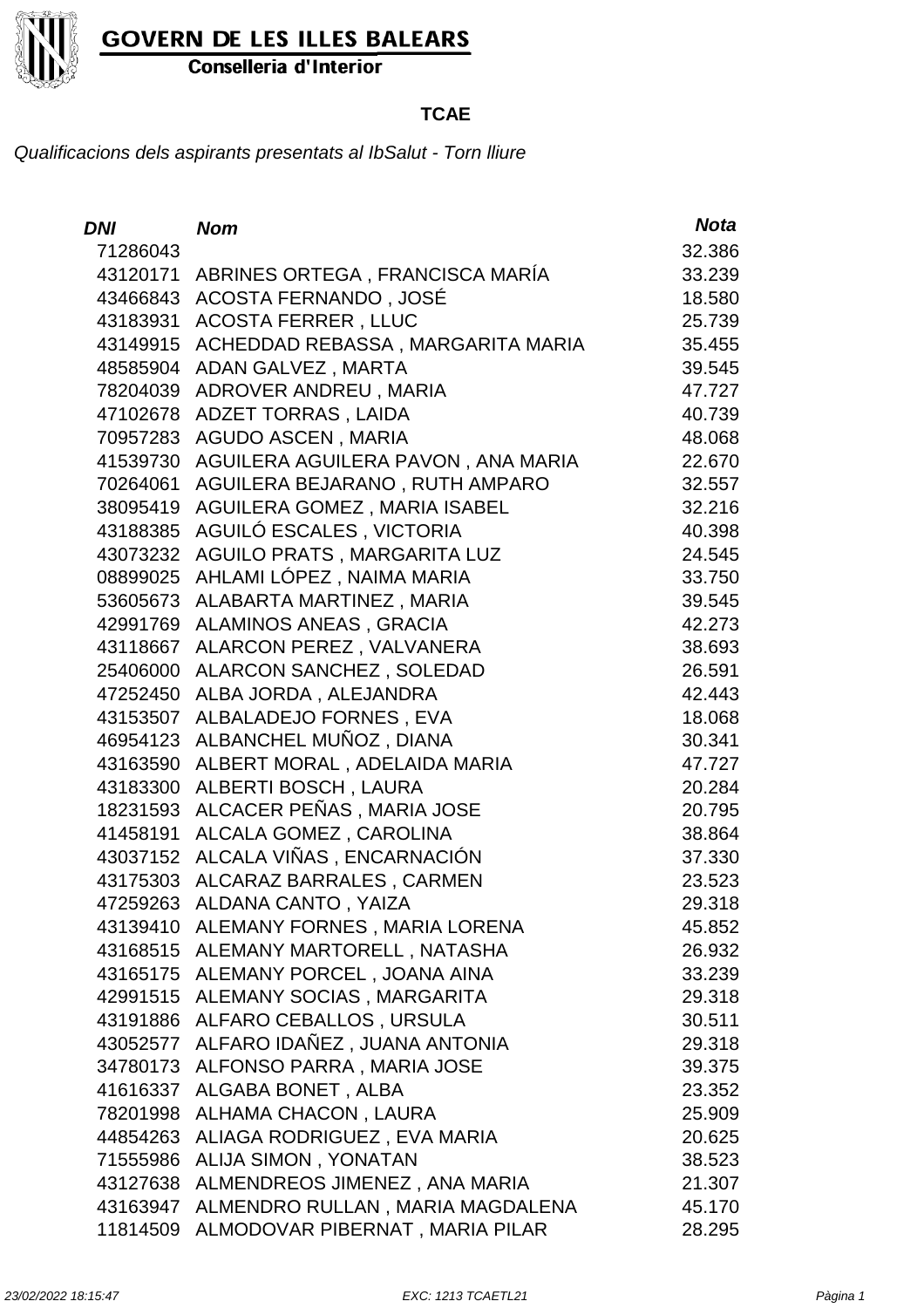

Conselleria d'Interior

#### **TCAE**

| <i>DNI</i> | <b>Nom</b>                           | <b>Nota</b> |
|------------|--------------------------------------|-------------|
| 33990575   | ALMODOVAR RODRIGUEZ, MARIA CLARA     | 43.807      |
| 78218450   | ALOMAR FIOL, PAULA MARIA             | 15.852      |
| 43051858   | ALOMAR MIR, MARIA ANTONIA            | 31.705      |
| 36078843   | ALONSO MOREIRA, MARIA CONSUELO       | 45.000      |
| 37337965   | <b>ALONSO TAPIA, ANTONIA</b>         | 12.614      |
| 43211806   | ALONSO VAQUER, LAURA MARIA           | 40.398      |
| 43233484   | <b>ALORDA MORAGUES, MARIA</b>        | 16.023      |
| 43218096   | ALORDA OLIVER, MATEU ANGEL           | 20.795      |
| 43168767   | ALORDA RIPOLL, RAISA NORA            | 36.307      |
| 41519167   | ALOY SASTRE, JUANA MARIA             | 43.636      |
| 41697140   | ALTEZ ROSANO, ROBERTO EDUARDO        | 36.136      |
| 54624749   | ALVARADO BENITEZ, GILDA ELENA        | 38.182      |
| 43205997   | ALVAREZ BENAVENT, MARIA DEL PILAR    | 18.750      |
| 43178493   | ALVAREZ DELGADO, LETICIA             | 30.170      |
| 04159679   | ALVAREZ MONTERO, ENCARNACION         | 28.125      |
| 43130071   | ÁLVAREZ PRIETO, PAULA MARIA          | 27.273      |
| 49867254   | ÁLVAREZ VÁSQUEZ, JULIANA             | 40.398      |
| 43206443   | ALVAREZ VILCHES, MARIA SOLEDAD       | 23.693      |
| 41572979   | ALVES BALLESTER, MARTA               | 26.761      |
| 43061277   | ALZAMORA BARCELO, MARIA ANTONIA      | 19.943      |
| 43144024   | ALZAMORA RODRÍGUEZ, SERGIO           | 43.807      |
| 41585408   | ALZAMORA RUIZ, MARGARITA MARIA       | 35.795      |
| 43189809   | ALZINA SERVERA, NURIA                | 14.489      |
| 42985999   | ALLES POMAR, MARGARITA FRANCISCA     | 15.000      |
| 41736263   | ALLÉS TOVAR, JUANA                   | 35.114      |
| 28643735   | AMAYA BERNAL, VANESA                 | 31.705      |
| 46957239   | AMAYA MEJIAS, VICTORIA               | 33.580      |
| 43188025   | AMAYA PÉREZ, MARIA DEL CARMEN        | 30.682      |
| 43231537   | AMENGUAL ALCALÁ, DIEGO               | 30.852      |
|            | 43133773 AMENGUAL ALCOVER, MAGDALENA | 39.716      |
|            | 78217203 AMENGUAL BOTELLO, NATALIA   | 27.273      |
| 43155321   | AMENGUAL CALDÉS, VICTOR              | 17.898      |
| 43024044   | AMENGUAL COLL, CATALINA              | 31.364      |
| 43111983   | AMENGUAL ESTELRICH, GREGORIO         | 34.091      |
| 43082650   | AMENGUAL MARTINEZ, CATALINA          | 41.080      |
| 43075377   | AMENGUAL NEGRE, ANA MARIA            | 27.784      |
| 43104465   | AMENGUAL ROIG, MONICA                | 35.966      |
| 41542315   | AMENGUAL VERDERA, LAURA              | 32.386      |
| 43155476   | AMENGUAL VICENS, JUAN                | 20.795      |
| 43041533   | AMER AMENGUAL, JUANA MARIA           | 33.239      |
| 43209874   | AMER MAESTRE, MARIA LORENA           | 34.432      |
| 43184891   | AMOR DIAZ, LUNA                      | 28.977      |
| 25954489   | AMURGO GALAN, CARMEN                 | 15.341      |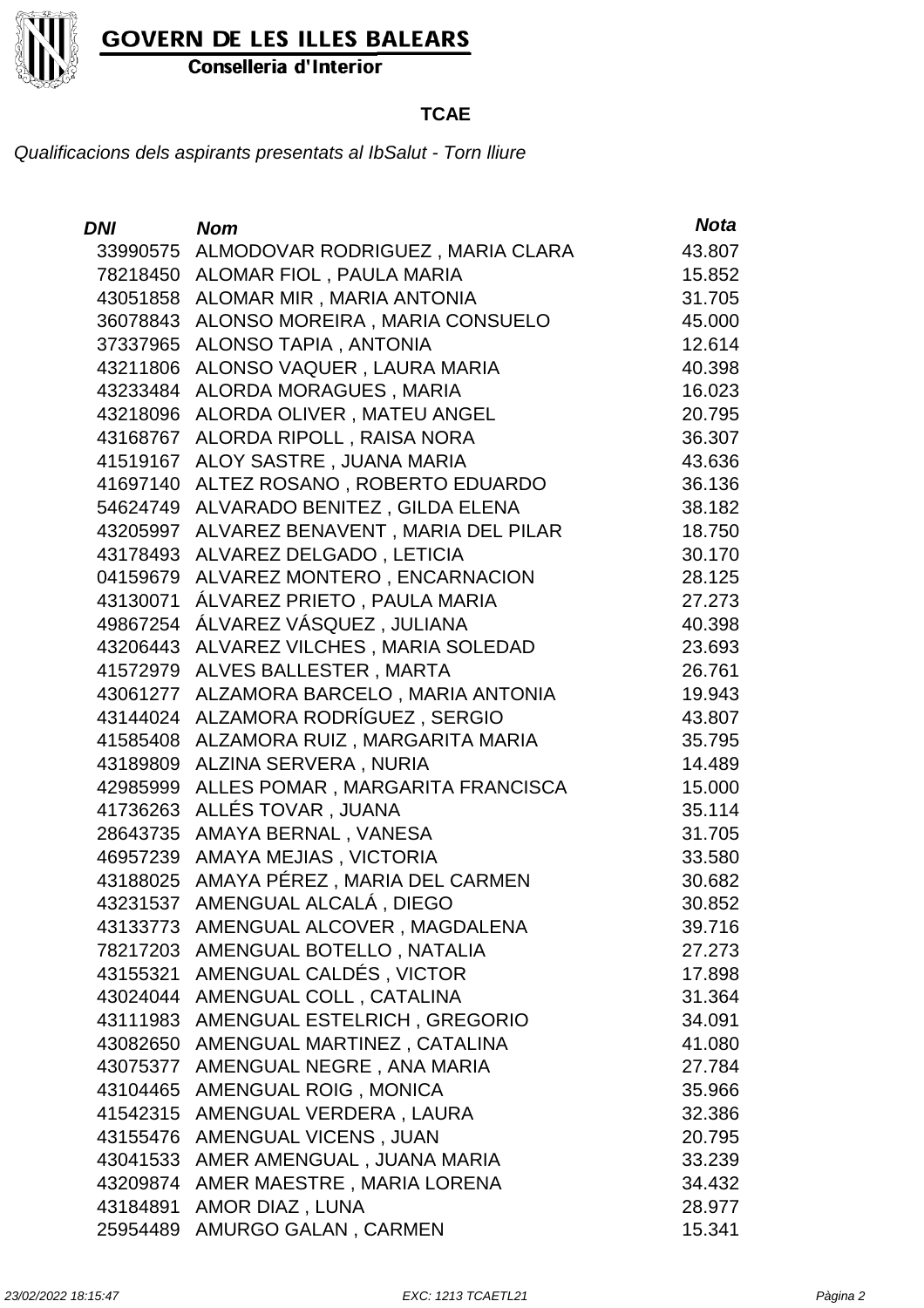

Conselleria d'Interior

### **TCAE**

| <b>DNI</b> | <b>Nom</b>                             | <b>Nota</b> |
|------------|----------------------------------------|-------------|
| 42378231   | ANDREEVA ANTONOVA, NATALIA             | 31.534      |
| 43109952   | <b>ANDRES GARCIA, BEATRIZ</b>          | 25.909      |
| 43166785   | ANDREU AMER, VERÒNICA                  | 23.523      |
| 37341282   | ANDREU BAUZA, MARIA MAGDALENA          | 26.080      |
| 41505139   | ANDREU MARTÍ, FRANCESCA                | 39.034      |
| 41503549   | ANDREU TUDURÍ, SUSANA                  | 21.477      |
| 43033692   | ANDUJAR PEREZ, MARIA ARACELI           | 36.477      |
| 43137344   | ANGLADA AVILÉS, JUANA                  | 33.750      |
| 41739776   | ANGLADA VILLALONGA, SUSANA MARGARITA   | 41.420      |
| 41520092   | <b>ANTICH VALENS, BERNAT</b>           | 36.989      |
| 41459385   | APARISI ALFARO, MARIA DE LAS NIEVES    | 41.250      |
| 41697133   | AQUINO TANTA, MILAGROS MERCEDES        | 34.943      |
| 34014705   | ARANDA CARVAJAL, RAFAELA               | 39.716      |
| 05638437   | ARANDA DEL ÁLAMO, MARÍA DEL CARMEN     | 27.614      |
| 43145631   | ARANDA GARCIA, ANA ISABEL              | 25.398      |
| 49927114   | ARAUJO SANTANA, VICKEVELYN RAMONA      | 17.386      |
| 43180376   | ARCA GUIJARRO, ROSA                    | 21.818      |
| 43141978   | <b>ARCAS RODRIGUEZ, MARIA</b>          | 33.580      |
| 75127985   | ARCO RUIZ, MARIA CRUZ                  | 49.943      |
| 35120019   | ARCOS MONZON, YOLANDA                  | 35.114      |
| 43477187   | ARCOS SORIANO, ANDREA                  | 37.841      |
| 28797783   | ARCOS VENEGAS, LAUREANA JOSEFA         | 33.239      |
| X4097731   | ARENAS, CAMILA CELESTE                 | 22.159      |
| 43462054   | ARGOTI RAMOS, JENNY MILENA             | 25.398      |
| 74677551   | ARIAS RUIZ, GUADALUPE                  | 38.864      |
| 77583264   | ARMESTO DIAZ, ROSARIO                  | 16.193      |
| 43162645   | ARMILLAS BREIJO, VICTORIA RAQUEL       | 22.670      |
| 41495708   | ARNAU ARNAU, CATALINA MARIA            | 43.466      |
| 43482709   | ARNDT BOSCH, BRICIA YVONNE             | 24.375      |
|            | 43213272 ARQUES HILA, ANDREA           | 23.864      |
|            | 42989109 ARRIAZA SOBRINO, CARMEN       | 46.705      |
| 43478626   | ARRIERO AZNAR, ZOE                     | 27.443      |
| 43136977   | ARROM CÁNOVAS, MARGARITA               | 34.602      |
| 43092481   | ARTES GIL, ANA                         | 25.568      |
| 41570312   | ARTIGUES BARCELO, MARIA ANTONIA        | 33.920      |
| 43204931   | ARTIGUES FIOL, REBECA VICTORIA         | 33.409      |
| 43213586   | ARTIGUES MARTÍN, LARA                  | 26.761      |
| 43096437   | <b>ARTIGUES MATAS, MARTA</b>           | 39.716      |
| 46395188   | ASTUDILLO GALARZA, SUSAN ELENA         | 36.307      |
| 43141221   | ATENCIA DÍAZ, VERÓNICA                 | 28.125      |
| 43072512   | ATIENZA BALLESTER, MARIA DOLORES       | 48.239      |
|            | 44862538 ATIENZAR DOMINGUEZ, ESPERANZA | 39.886      |
|            | 43195285 AVELLA BELTRAN, TERESA        | 27.955      |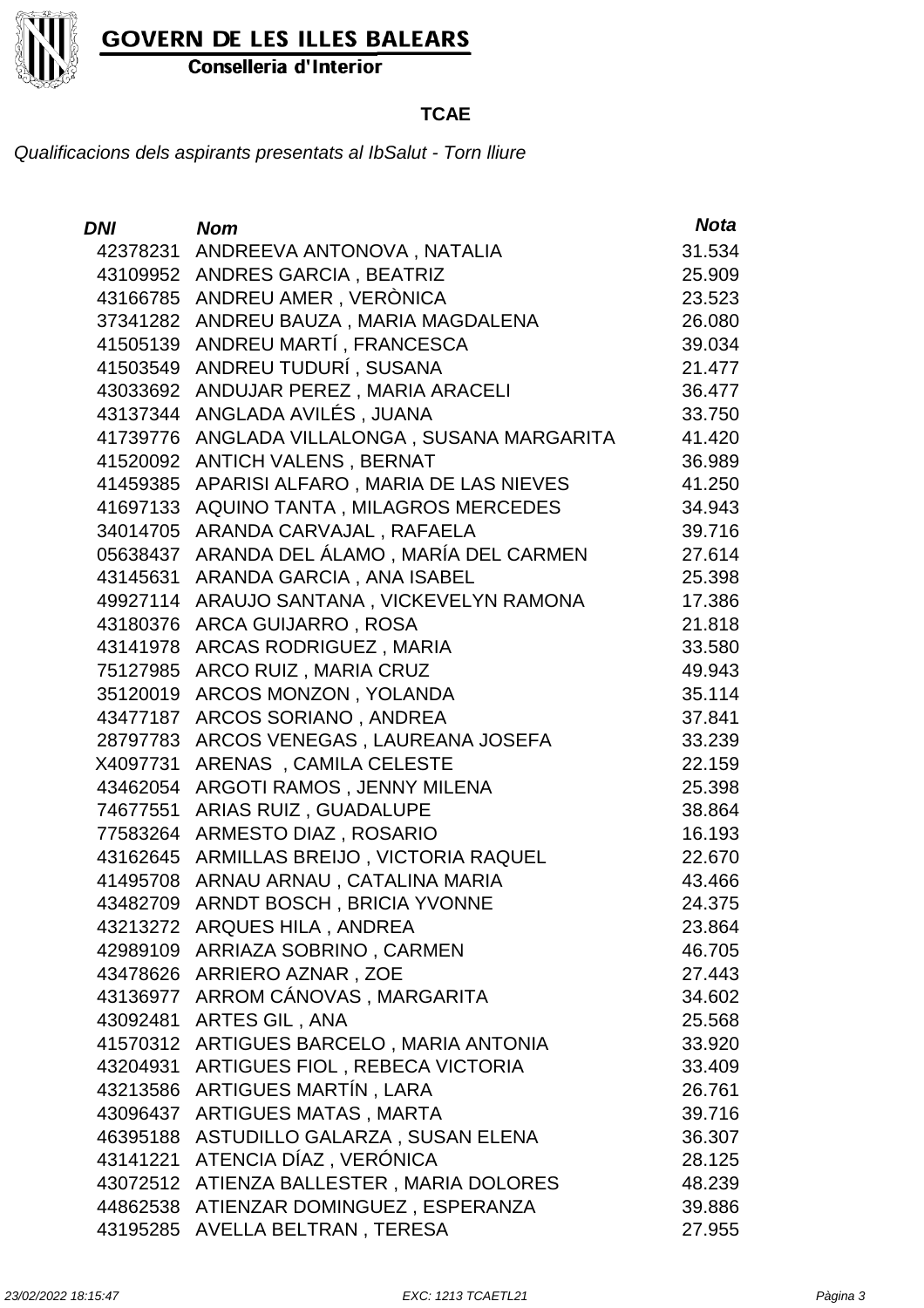

Conselleria d'Interior

#### **TCAE**

| DNI      | <b>Nom</b>                                   | <b>Nota</b> |
|----------|----------------------------------------------|-------------|
| 75961534 | AYALA GARCIA, TAMARA                         | 30.511      |
|          | 78219366 AYALA GUIRADO, LIDIA                | 38.523      |
|          | 43233314 AYCART BARRIOS, MARTA               | 30.170      |
|          | 49774163 AYOUCH EL BAJTAOUI, KARIMA          | 24.886      |
| 43208765 | <b>BABLER ALONSO, ETHEL</b>                  | 48.068      |
| 25412874 | <b>BADIA COSTA, SOFIA</b>                    | 43.125      |
| 43179067 | <b>BADILLO VICENS, ZAIRA</b>                 | 30.852      |
|          | 46389312 BAEZ GERMAN, YESENIA ELIZABETH      | 17.386      |
| 75071041 | <b>BAEZA GALLARDO, CARMEN</b>                | 40.398      |
| 26218665 | BAEZA GALLARDO, ENCARNACION                  | 33.750      |
| 75068488 | <b>BAEZA GALLARDO, ROCIO</b>                 | 23.693      |
|          | 41457836 BAILEY KICK, DEANNA LYNNE           | 28.295      |
| 78205353 | <b>BALAGUER MARTI, CATALINA</b>              | 35.625      |
| 34067040 | <b>BALLANO FRAU, NOELIA MARIA</b>            | 43.125      |
| 43473702 | <b>BALLESTER MARTIN, AINHOA</b>              | 23.693      |
|          | 24387616 BALLESTEROS GUALDA, NOE             | 29.148      |
|          | 43071141 BALLESTEROS SANCHEZ, JUAN CARLOS    | 27.614      |
|          | 33969445 BALLONGA HERNANDEZ, LIDIA           | 33.409      |
|          | 41572258 BARBA ALZINA, NURIA                 | 21.989      |
|          | 41506115 BARBER RIUDAVETS, MARGARITA         | 44.148      |
| 43195213 | <b>BARBERA CRIADO, CINTHYA</b>               | 24.205      |
|          | 43161938 BARCELO BENNASAR, MARÍA ROSA        | 36.989      |
|          | 43089015 BARCELO CORTES, MARIA MARGARITA     | 20.966      |
|          | 43044683 BARCELO DOMENECH, CECILIA MAGDALENA | 28.466      |
| 43108109 | BARCELO FERRER, MAGDALENA                    | 39.886      |
|          | 43172645 BARCELO GELABERT, LLUC ALBERT       | 18.750      |
|          | 43183328 BARCELO LOPEZ, ALFONSO              | 28.636      |
|          | 43158782 BARCELO LLORET, CAROLINA            | 26.932      |
| 43169535 | <b>BARCELO LLORET, MARIA JOSE</b>            | 39.716      |
|          | 43084320 BARCELO MAS, CATALINA               | 38.523      |
|          | 43233526 BARCELO MOLINA, TAMAR               | 38.864      |
|          | 43036551 BARCELO MORLA, MARIA                | 34.261      |
|          | 41524124 BARCELÓ PUJOL, CATALINA             | 28.466      |
|          | 43114826 BARCELO ROMAN, DAVID                | 36.989      |
| 18216698 | BARCELÓ SALAS, MARGARITA                     | 31.193      |
| 43147564 | <b>BARQUERO LLAMAS, MARIA ESTER</b>          | 24.545      |
| 43070851 | BARQUIER RODRIGUEZ, ELISABET                 | 27.955      |
|          | 43192890 BARRACHINA VICH, FRANCISCA          | 33.068      |
| 49775847 | BARRAGAN CASTRO, ELVIA ALEXANDRA             | 36.648      |
| 45188524 | BARRAGÁN CHIRIBOGA, YESSENIA ESTEFANIA       | 28.295      |
| 47613828 | BARRAGAN LLABERIA, LIDIA                     | 29.830      |
|          | 43008895 BARRERA TRIAS, MARIA                | 41.761      |
| 41539980 | BARRIENTOS ALMAGRO, LORENA MARIA             | 44.830      |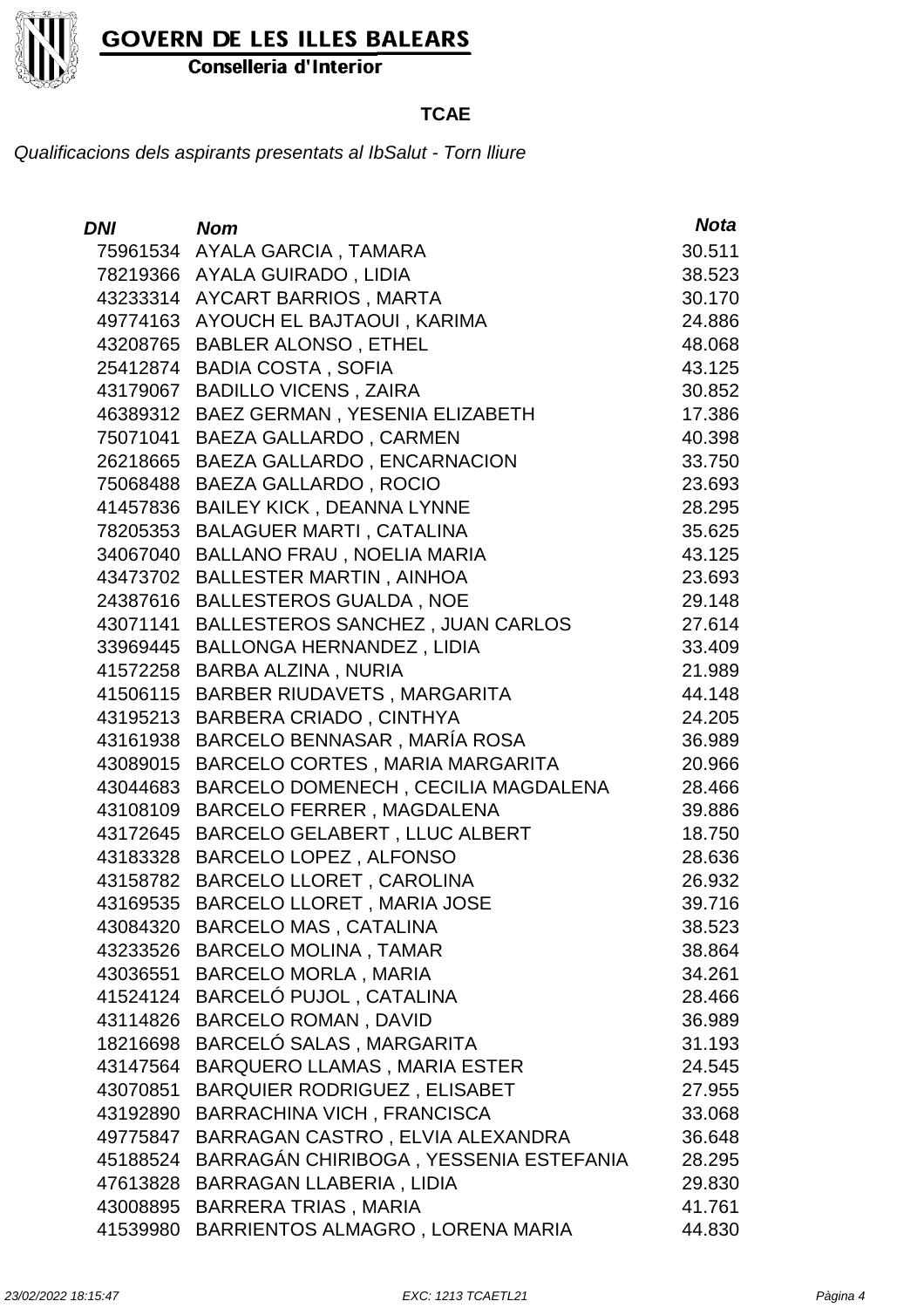

Conselleria d'Interior

### **TCAE**

| DNI      | <b>Nom</b>                           | <b>Nota</b> |
|----------|--------------------------------------|-------------|
| 10878281 | <b>BARRIENTOS RUIZ, GLORIA</b>       | 25.909      |
| 76037500 | BARRIGA MOLANO, INMACULADA           | 40.909      |
| 25145751 | <b>BARRIGA RODRIGUEZ, VICTORIA</b>   | 23.523      |
| 41737821 | <b>BARRO BENEJAM, AGUEDA</b>         | 25.227      |
| 80077421 | BATUCA GONZALEZ, INMACULADA          | 46.023      |
| 43037651 | <b>BAUCELLS ALOY, MAGDALENA</b>      | 29.318      |
| 43087923 | <b>BAUTISTA GINER, JAIME</b>         | 38.352      |
| 43192454 | <b>BAUTISTA OSMA, AINHOA</b>         | 19.602      |
| 31723419 | <b>BAUTISTA SIERRA, ROSARIO</b>      | 21.136      |
| 43142084 | <b>BAUZA FERNANDEZ, AINA</b>         | 25.739      |
| 43171975 | <b>BAUZA FERNANDEZ, IRENE</b>        | 38.352      |
| 43139563 | BAUZA FERNANDEZ, MARIA ANGELES       | 43.807      |
| 41584858 | <b>BAUZA FLORIT, CATERINA</b>        | 19.432      |
| 43125653 | <b>BAUZA PONS, MARIA ANTONIA</b>     | 34.602      |
| 43019424 | BAUZA SALVA, MARIA ISABEL            | 46.023      |
| 43120922 | BAUZA SUREDA, ANA FRANCISCA          | 31.193      |
| 78209861 | <b>BAUZA TOMAS, PERETA</b>           | 46.534      |
| 41746254 | BEJARANO CAPO, MARIA DEL CARMEN      | 26.932      |
| 43202889 | <b>BELMONTE LOPEZ, CRISTINA</b>      | 41.420      |
| 41542971 | BELMONTE NARVAEZ, PAOLA              | 41.761      |
| 78218465 | BELTRAN BAUZA, CATALINA MARIA        | 26.591      |
| 43015290 | BELTRAN GOMILA, CATALINA             | 30.000      |
| 43145967 | BELTRAN GONZALEZ, SARA               | 46.023      |
| 41538924 | BELTRAN MAS, JOANA MARIA             | 28.977      |
| 43156834 | BELTRAN OLIVER, MARGARITA            | 45.341      |
| 41541647 | BELTRAN PALOU, MARIA PAULA           | 25.909      |
|          | 41584018 BELTRAN SOTO, CARLOS        | 41.250      |
|          | 43194778 BELTRAN WALSTAD, MONICA     | 16.875      |
| 52953435 | <b>BELVIS PIZARRO, MIRIAM</b>        | 36.136      |
|          | 45691886 BEN ALLOUCH IBNAJIBA, ANISA | 25.227      |
| 43197180 | BENAVENT RODRIGUEZ, CARLOS           | 34.432      |
| 43176617 | <b>BENGHANOU SANCHO, DUNIA</b>       | 23.352      |
| 43038639 | <b>BENITO PORTELL, AINA MARIA</b>    | 33.580      |
| 43195257 | <b>BENLLOCH GARCIA, JOSE LUIS</b>    | 39.034      |
| 43195771 | <b>BENNASAR GARCIA, MARTINA</b>      | 28.295      |
| 43182302 | BENNASAR LLADO, JOANA MARIA          | 45.341      |
| 37337488 | BENNASAR LLULL, JERONIA MARGALIDA    | 38.523      |
| 18218799 | BENNASAR RIUTORT, MAGDALENA          | 41.080      |
| 43127274 | BENNASSAR GOST, ANTONIA              | 41.761      |
| 43206595 | <b>BERGA REGIS, MARIA</b>            | 34.432      |
| 37342157 | <b>BERGAS FONS, CATALINA</b>         | 39.716      |
| 43076641 | <b>BERGAS MOREY, MARTINA</b>         | 42.784      |
| 43105174 | <b>BERGAS NIELL, CATALINA</b>        | 19.602      |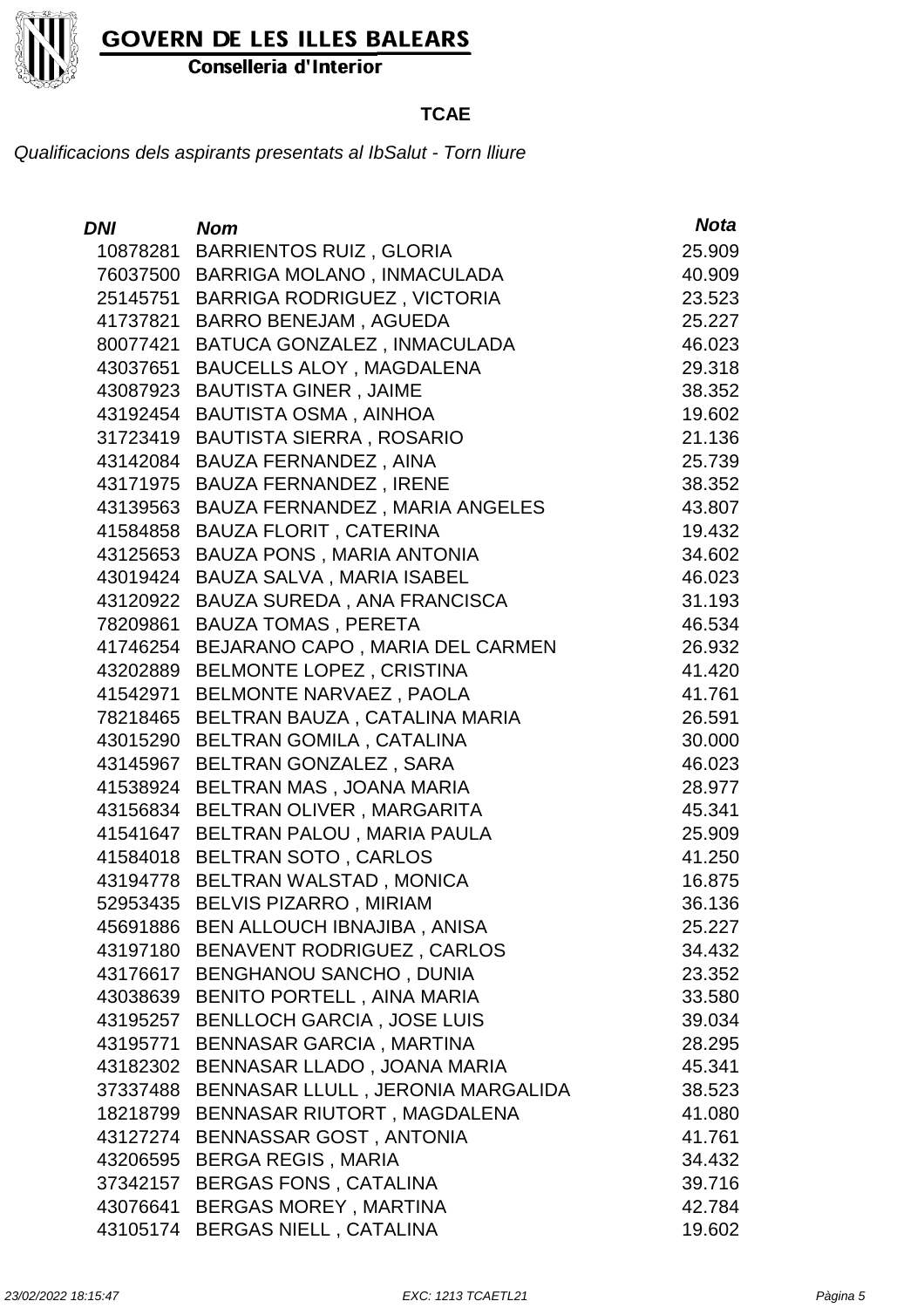

Conselleria d'Interior

#### **TCAE**

| DNI      | <b>Nom</b>                           | <b>Nota</b> |
|----------|--------------------------------------|-------------|
|          | 43175635 BERMEJO VACHIANO, LAURA     | 51.477      |
|          | 20521973 BERMÚDEZ EXPÓSITO, NOELIA   | 22.159      |
| 43209557 | BERNABEU RODRIGUEZ, ANNABEL          | 27.273      |
|          | 46952859 BERNAL SANCHEZ, MIRIAM      | 37.500      |
| 80134428 | BERNI PEREZ, ANTONIO JOSE            | 26.080      |
| 49626122 | <b>BERON VERA, SILVINA</b>           | 3.239       |
| 43136743 | BESTARD BORRAS, MARIA ROSA           | 20.114      |
| 43206278 | BESTARD GOST, PERE ANTONI            | 25.227      |
| 43479558 | BESTARD LOBO, ALICIA MARIA           | 19.943      |
| 43021194 | <b>BESTARD LLABRES, JERONIMA</b>     | 28.977      |
| 43064137 | BESTARD VAN OVERBEEK, MARGARITA      | 25.739      |
| 43089475 | BIBILONI DEL BLANCO, MARIA DEL PILAR | 31.875      |
| 41587218 | <b>BIBILONI JAUME, MARIA AGNÈS</b>   | 33.750      |
| 43214199 | BIEDMA DE LA VILLA, MARINA           | 39.545      |
| 43203549 | <b>BINIMELIS SUREDA, AFRICA</b>      | 37.330      |
| 28756070 | <b>BLANCO ARJONA, AGUSTIN</b>        | 25.227      |
| 11958688 | BLANCO BLANCO, MARIA BEGOÑA          | 19.432      |
| 43182942 | <b>BLANCO GUILLEN, ANGELA</b>        | 24.545      |
| 09372171 | <b>BLANCO HUERTA, JUAN CARLOS</b>    | 33.920      |
| 43232008 | <b>BLANCO MOTA, LAURA</b>            | 30.170      |
| 43103171 | <b>BLAS DE PABLOS, LOURDES</b>       | 31.705      |
| 28863792 | <b>BOLANCE DELGADO, RAFAELA</b>      | 19.773      |
| 78215709 | BOLIVAR VEGA, ESTEFANIA DE LA        | 26.932      |
| 43187305 | <b>BONED GOMEZ, DAVID</b>            | 52.500      |
| 41535780 | <b>BONET ANDREU, APOLONIA</b>        | 27.102      |
| 46957115 | <b>BONET PALERM, SUSANA</b>          | 23.352      |
| 43041995 | BONET PUJOL, MAGDALENA               | 34.261      |
| 43196565 | <b>BONET SABARIEGO, FRANCISCA</b>    | 44.318      |
| 43179249 | <b>BONET SALAS, VIRGINIA</b>         | 30.511      |
|          | 43206599 BONET TORO, ANTONIO         | 27.102      |
| 43153958 | BONET VANRELL, CATALINA MARIA        | 42.102      |
| 41664757 | <b>BONILLA CRUZ, MARLEN VICTORIA</b> | 41.420      |
| 45699241 | BONILLA MERCADO, LUZ ADRIANA         | 36.136      |
| 48150589 | BOQUER MOLL, MARÍA                   | 26.420      |
| 18220287 | <b>BORDOY GOMILA, CATALINA</b>       | 40.398      |
| 43160213 | BORDOY LLABRES, MARIA MAGDALENA      | 21.136      |
| 43154564 | BOREL RAMIS, CATALINA MARIA          | 28.807      |
| 43018897 | <b>BORRAS COLL, ANTONIA</b>          | 39.205      |
| 43152116 | <b>BORRAS JUAN, FRANCISCA</b>        | 35.114      |
| 41506272 | BORRAS PONS, MARIA DEL PILAR         | 37.670      |
| 28612333 | <b>BORREGO GIL, CONSUELO</b>         | 38.182      |
| 41742015 | BOSCH DE SALORT, MARIA DEL CARMEN    | 44.830      |
| 43468121 | <b>BOSCH DURAN, MARTA</b>            | 23.523      |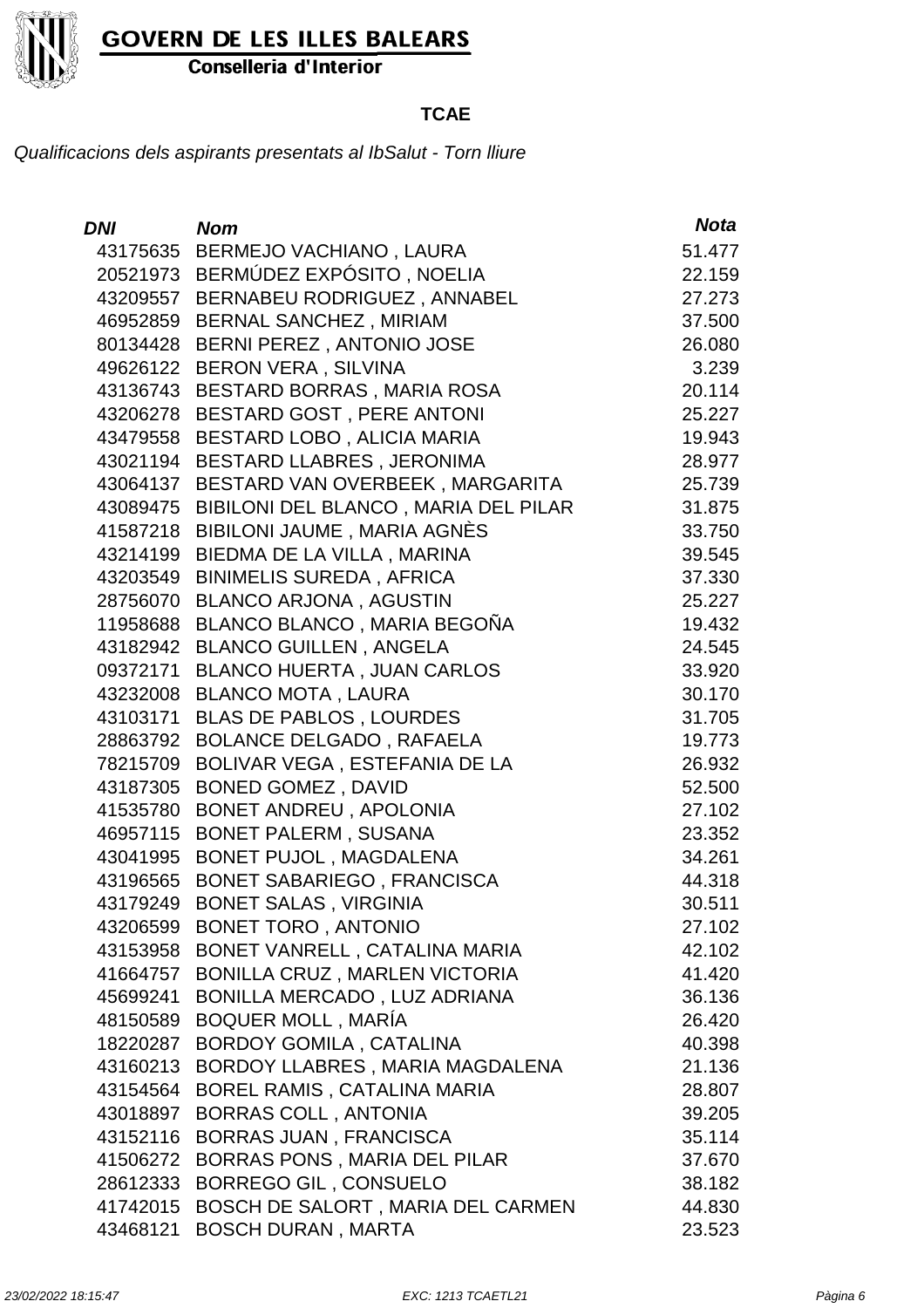

Conselleria d'Interior

### **TCAE**

| <b>DNI</b> | <b>Nom</b>                            | <b>Nota</b> |
|------------|---------------------------------------|-------------|
| 41750126   | <b>BOSCH FERRER, NÚRIA</b>            | 31.023      |
| 37340758   | <b>BOSCH MARIN, ELVIRA</b>            | 40.398      |
| 41737241   | <b>BOSCH MOLL, MARIA</b>              | 22.670      |
| 43129415   | BOTELLA RUIZ, MARÍA DEL PILAR         | 27.102      |
| 41616425   | BOURNISSENT FRAU, MÓNICA DEL CARMEN   | 42.443      |
| 43463448   | BOVER OBRADOR, CATALINA               | 38.693      |
| 43131734   | BRAVO CORTES, ANA MARIA               | 30.170      |
| 23026919   | <b>BRIONES MARTÍNEZ, ROCÍO</b>        | 34.261      |
| 43169873   | <b>BRIONES MIRA, MARIA JOSE</b>       | 27.614      |
| 41522685   | BRODESSER SERRA, ANA ISABEL           | 24.375      |
| 46679889   | <b>BRUN SAGRISTA, MERITXELL</b>       | 32.045      |
| 43119809   | <b>BRUNET GARCIA, MARIA ISABEL</b>    | 41.591      |
| 41623386   | BUADES ALORDA, MARIA MAGDALENA        | 23.864      |
| 43204948   | <b>BUADES HUGUET, MERCE</b>           | 31.193      |
| 41537897   | <b>BUADES MAIRATA, CATERINA</b>       | 23.523      |
| 44329185   | <b>BUADES MATEU, MARGARITA</b>        | 24.205      |
| 43196155   | <b>BUADES MORELL, FRANCISCA MARIA</b> | 45.511      |
| 43131071   | <b>BUENO SIMONET, SUSANA</b>          | 21.136      |
| 43175608   | BUJOSA RAMIREZ, MIGUEL ÁNGEL          | 39.716      |
| 43463988   | <b>BURGUERA BESTARD, NEUS</b>         | 30.170      |
| 43109927   | BURON NOGUERAS, MARÍA JOSÉ            | 24.375      |
| 43210744   | <b>BUSQUETS ROJAS, VICTORIA</b>       | 27.273      |
| 71166080   | BUSQUETS SABATER, MARIA DEL CARMEN    | 18.239      |
| 43168058   | CABA JORGE, SAIDA VICTORIA            | 33.920      |
| 77677039   | CABALLERO AROCA, SANDRA               | 31.364      |
| 43125213   | CABALLERO SÁNCHEZ, CATALINA           | 28.807      |
| 74505022   | CABALLERO VILLAESCUSA, ENCARNACIÓN    | 31.875      |
| 43155490   | CABAÑES TORRENS, CARLOS               | 30.000      |
| 43160891   | CABELLO BENITEZ, MARIA EUGENIA        | 18.580      |
|            | 43129604 CABOT TOMAS, EVA MARIA       | 31.705      |
|            | 43180284 CABRERA GARCIA, MARIA VANESA | 55.227      |
| 43108309   | CABRERA LÓPEZ, VANESSA                | 46.023      |
| 52675385   | CABRERA MORENO, ENCARNACION           | 30.170      |
| 47254614   | <b>CACERES CASTRO, PILAR</b>          | 28.295      |
| 52835539   | CACERES RODRIGUEZ, Mª EVELIA          | 40.909      |
| 43191439   | CAIA BUSTO, MARIA JOSEFINA            | 19.432      |
| 43105012   | CAIRABU PUCCINI, CLAUDIA GRACIELA     | 33.920      |
| 41522552   | CALAFAT ALOS, BARBARA                 | 23.693      |
| 41747277   | <b>CALAFAT CORTES, CARLOS</b>         | 42.443      |
| 43192152   | CALAFAT MARTINEZ, LAURA               | 49.432      |
| 41521088   | <b>CALDENTEY LLITERAS, MARIA</b>      | 47.898      |
| 41510340   | CALDERON TRIVIÑO, YOLANDA             | 48.580      |
| 41537883   | CALDÉS MIR, CATERINA                  | 22.159      |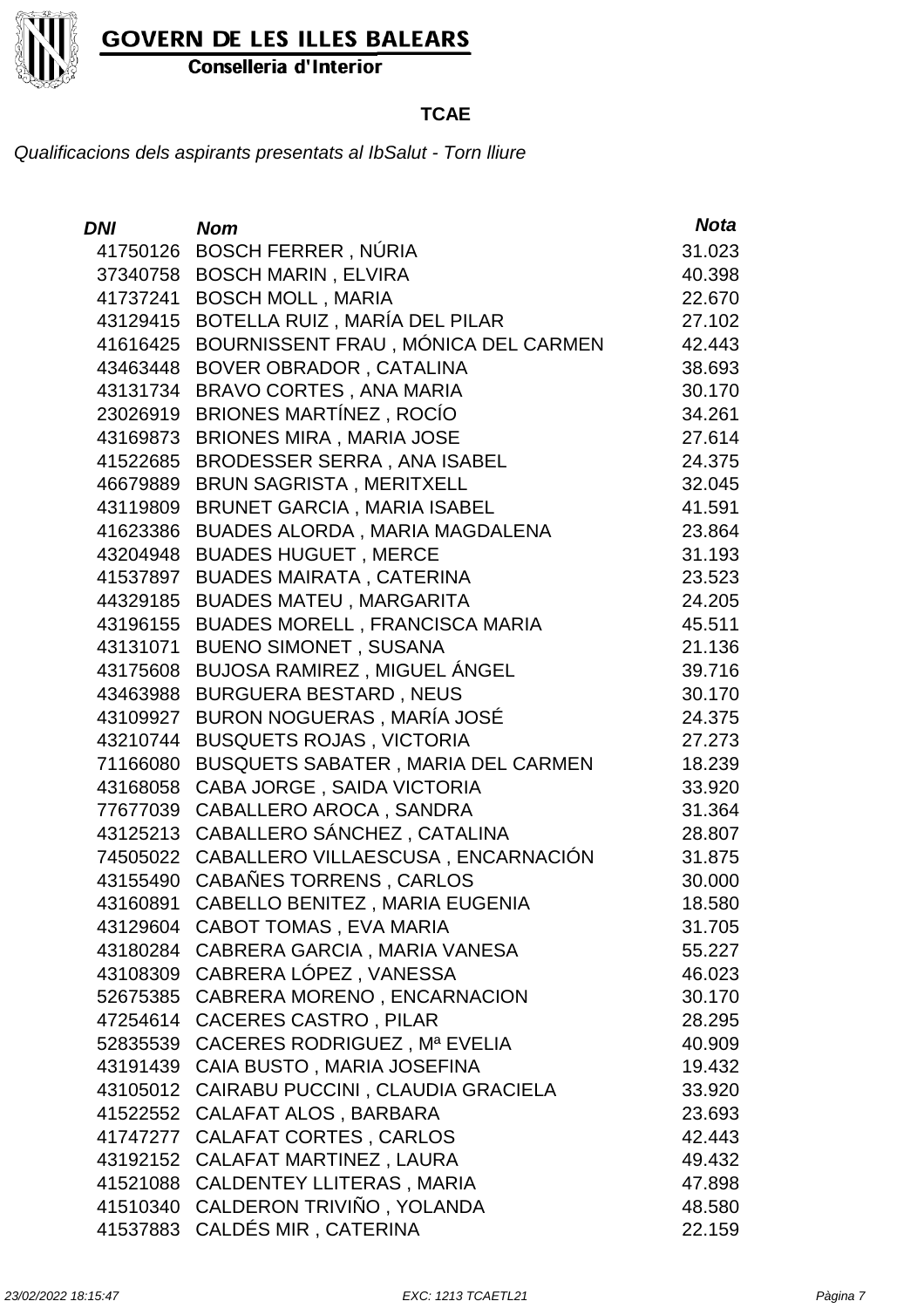

Conselleria d'Interior

### **TCAE**

| <b>DNI</b> | <b>Nom</b>                         | <b>Nota</b> |
|------------|------------------------------------|-------------|
| 43034676   | CALVIN TRUJILLO, CATALINA          | 41.420      |
| 43147031   | <b>CALVO BELMONTE, MERCEDES</b>    | 31.534      |
| 43053625   | CALVO RONDA, MARIA ANGELES         | 45.511      |
| 41539809   | CAMACHO CASTILLO, MARIA DEL PILAR  | 29.318      |
| 30787552   | CAMACHO RODRIGUEZ, MARÍA PILAR     | 40.398      |
| 43468853   | CÁMARA PALMER, MERCEDES            | 17.386      |
| 43180747   | <b>CAMARA SALAS, ISABEL</b>        | 21.989      |
| 43117301   | CAMPANER BAUZA, MARIA DEL MAR      | 12.614      |
| 43109837   | CAMPAÑA SANCHEZ, ELENA             | 26.932      |
| 43083668   | <b>CAMPILLO GIL, ANDREA</b>        | 31.193      |
| 43176264   | CAMPINS COMAS, ARANTXA DEL SOL     | 36.136      |
| 43185483   | <b>CAMPOS AYELO, ESTEFANIA</b>     | 30.000      |
| 37338825   | <b>CAMPOS GARCÍA, DAVID</b>        | 33.750      |
| 41496683   | CAMPS HUGUET, MARIA INMACULADA     | 31.875      |
| 41507051   | <b>CAMPS PALLISER, FRANCISCA</b>   | 26.420      |
| 41497614   | CAMPS TRIAY, MARIA NURIA           | 28.636      |
| 00394122   | <b>CAMPUZANO FERNANDEZ, MAR</b>    | 27.955      |
| 43081423   | <b>CANALS MESQUIDA, SILVIA</b>     | 31.364      |
| 43197667   | CANAVES AMENGUAL, VANESSA          | 30.170      |
| 78218101   | <b>CANAVES GARCIAS, MARIA</b>      | 32.557      |
| 34066686   | CANAVES SERRA, FRANCISCA           | 25.057      |
| 43032285   | CANDEL PALOU, SANTIAGO             | 29.659      |
| 41619186   | CANDEL VANRELL, CATALINA MARIA     | 32.557      |
| 75771298   | <b>CANDON SANCHEZ, ROCIO</b>       | 30.852      |
| 41742254   | CANET RIUTORT, CAROLINA            | 26.250      |
| 41583986   | CANET SUÑER, MICAELA MARIA         | 28.295      |
| 42985234   | CANO ALVAREZ, ENCARNACION          | 35.795      |
| 46825231   | <b>CANO HERNANDEZ, NURIA</b>       | 29.318      |
| 41446405   | CANO JUAN, CARMEN                  | 31.023      |
|            | 43223967 CANO NAVARRO, MIREIA      | 24.545      |
| 45610903   | <b>CANO NICOLAU, ADRIAN</b>        | 40.568      |
| 43196666   | <b>CANO PEREZ, NATALIA</b>         | 30.341      |
| 41616437   | CANO VALENCIA, SORAYA              | 25.057      |
| 43162113   | CÁNOVAS AGUILA, ANA LÍA            | 38.352      |
| 43100858   | <b>CANOVAS SOTOS, ELISA</b>        | 29.148      |
| 43475410   | CANTALEJO CARVAJAL, IVÁN           | 29.659      |
| 41537892   | CANTALLOPS ALOY, CATALINA          | 39.545      |
| 41537891   | CANTALLOPS ALOY, JERONIA           | 34.091      |
| 78218884   | CANTALLOPS CANTALLOPS, JOANA MARIA | 34.091      |
| 43154807   | <b>CANTALLOPS CRESPI, PAULA</b>    | 18.409      |
| 43212238   | CANTARELLAS ALCALA, MARIBEL        | 26.591      |
| 78208030   | CANTO CANET, MARGALIDA             | 30.341      |
| 41508743   | <b>CANUS BENEJAM, RICARDO</b>      | 35.625      |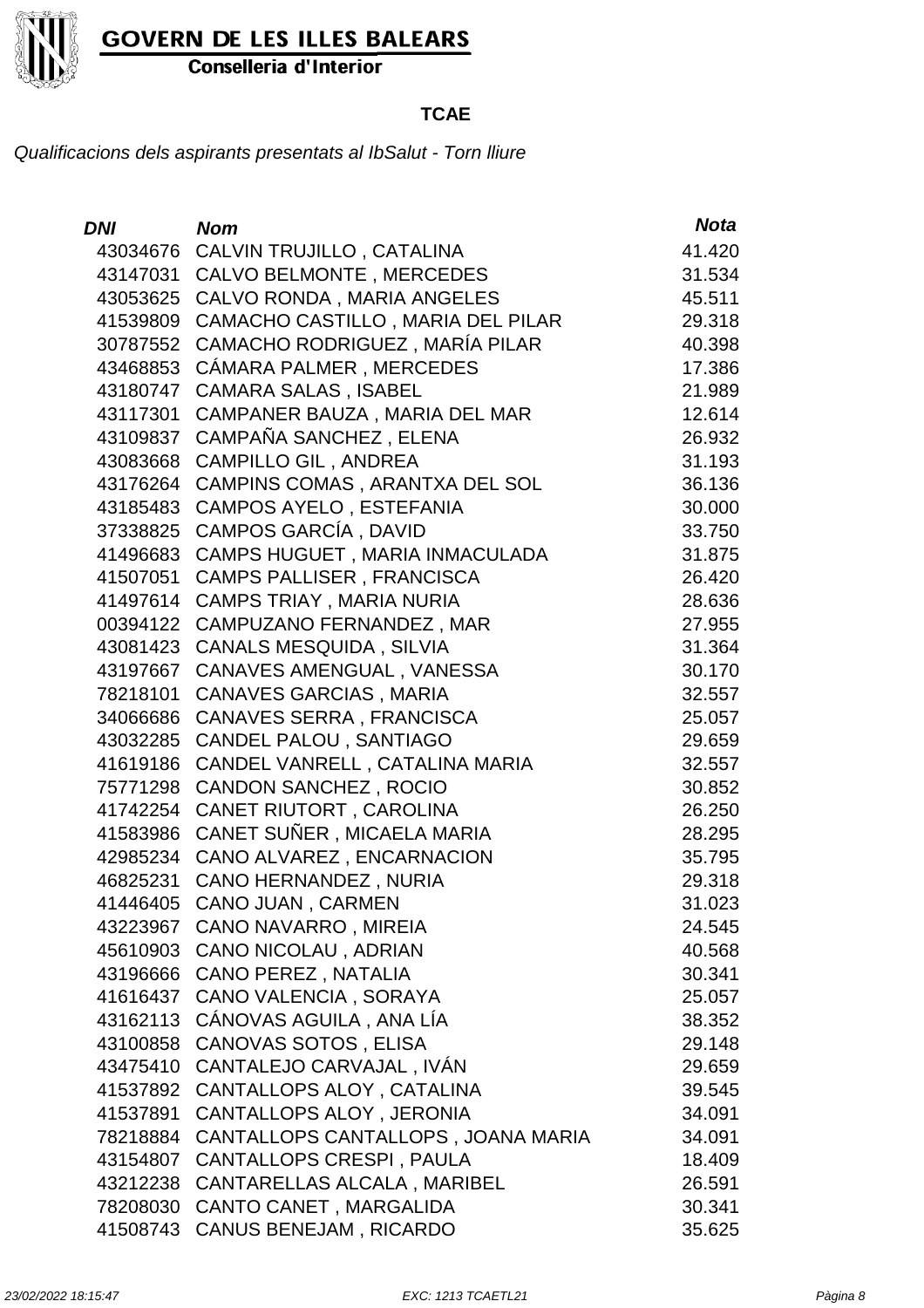

Conselleria d'Interior

### **TCAE**

| <b>DNI</b> | <b>Nom</b>                         | <b>Nota</b> |
|------------|------------------------------------|-------------|
| 43219041   | CAÑELLAS ARTIGUES, LAURA           | 33.750      |
| 43220848   | CAÑELLAS ARTIGUES, MARÍA TERESA    | 23.182      |
| 45188130   | CAÑELLAS BOSCH, AINA               | 27.273      |
| 43024114   | CAÑELLAS COLOM, MARIA              | 47.386      |
| 43212221   | CAÑELLAS GARCIA, PRISCILA          | 23.864      |
| 43184982   | CANELLAS LINARES, MARIA ANGELES    | 24.375      |
| 43111401   | CAÑELLAS MARTINEZ, FRANCISCA       | 19.261      |
| 43121017   | CAÑELLAS MIR, SALVADOR             | 24.375      |
| 78218342   | CAÑELLAS PULIDO, NOEMI             | 22.500      |
| 43026483   | CAÑELLAS REDONDO, MARIA MONTSERRAT | 29.148      |
| 78222002   | CAÑETE RAMALLO, JONATAN            | 28.807      |
| 43177958   | CAPARAS MORENO, YASHMINA ERICA     | 28.466      |
| 43198198   | CAPILLA NAVARRO, ZAIRA             | 25.398      |
| 37340848   | CAPLLONCH GONZALEZ, ANA            | 29.659      |
| 43191929   | CAPO FEMENIA, MARGARITA            | 34.432      |
| 78218910   | CAPO MATEU, MARIA CRISTINA         | 26.250      |
| 43469650   | CAPÓ ORTIZ, ANAÏS                  | 37.841      |
| 43003817   | CAPÓ SALAMANCA, ANTONIA            | 28.636      |
| 34068823   | CAPÓ SERRANO, FRANCISCA SOFIA      | 41.761      |
| 78218880   | CAPO VALLESPIR, FRANCESCA          | 22.500      |
| 43102178   | <b>CARACUEL LOPERA, OLGA</b>       | 23.011      |
| 43076694   | CARBONELL OLIVER, MARIA ANTONIA    | 32.386      |
| 18233982   | CARBONELL VANRELL, ANTONIA         | 21.136      |
| 43009849   | <b>CARCELES GIL, MARIA JOSE</b>    | 20.795      |
| 43073055   | CARDELL FLUXÀ, CATALINA            | 44.148      |
| 43129648   | CARDELL MAYORAL, JUAN              | 33.580      |
| 41494721   | CARDONA AMELLER, MARIA SOLEDAD     | 26.080      |
| 41501015   | CARDONA DOYLE, MARIA ANA           | 16.023      |
| 47257714   | <b>CARDONA JIMENEZ, VICTOR</b>     | 31.534      |
|            | 43235469 CARDONA NEIRA, MARGARITA  | 32.727      |
| 43136064   | <b>CARDONA VIDAL, OLGA</b>         | 36.648      |
| 14320583   | <b>CARDOSO MARIN, PATRICIA</b>     | 44.318      |
| 30811797   | CARMONA BERMUDO, MARIA JOSEFA      | 30.170      |
| 43104136   | CARMONA HEREDIA, CRISTINA          | 31.023      |
| 43155409   | <b>CARMONA HEREDIA, LAURA</b>      | 21.648      |
| 43178582   | CARMONA URBANO, AINHOA             | 18.068      |
| 11936973   | CARNERO MARQUINA, MARÍA DEL PILAR  | 46.364      |
| 41459734   | CARRASCO ANGULO, ANTONIA ISABEL    | 26.250      |
| 43182647   | <b>CARRASCO CANOVAS, NOEMI</b>     | 22.500      |
| 43173599   | CARRASCOSA MINGUEZ, NOELIA         | 13.295      |
| 43070457   | CARRERA SANCHEZ, ANTONIA           | 30.852      |
| 41502440   | CARRERAS PORTELLA, NATALIA         | 36.989      |
| 41509135   | <b>CARRERAS TUR, ESTEFANIA</b>     | 20.966      |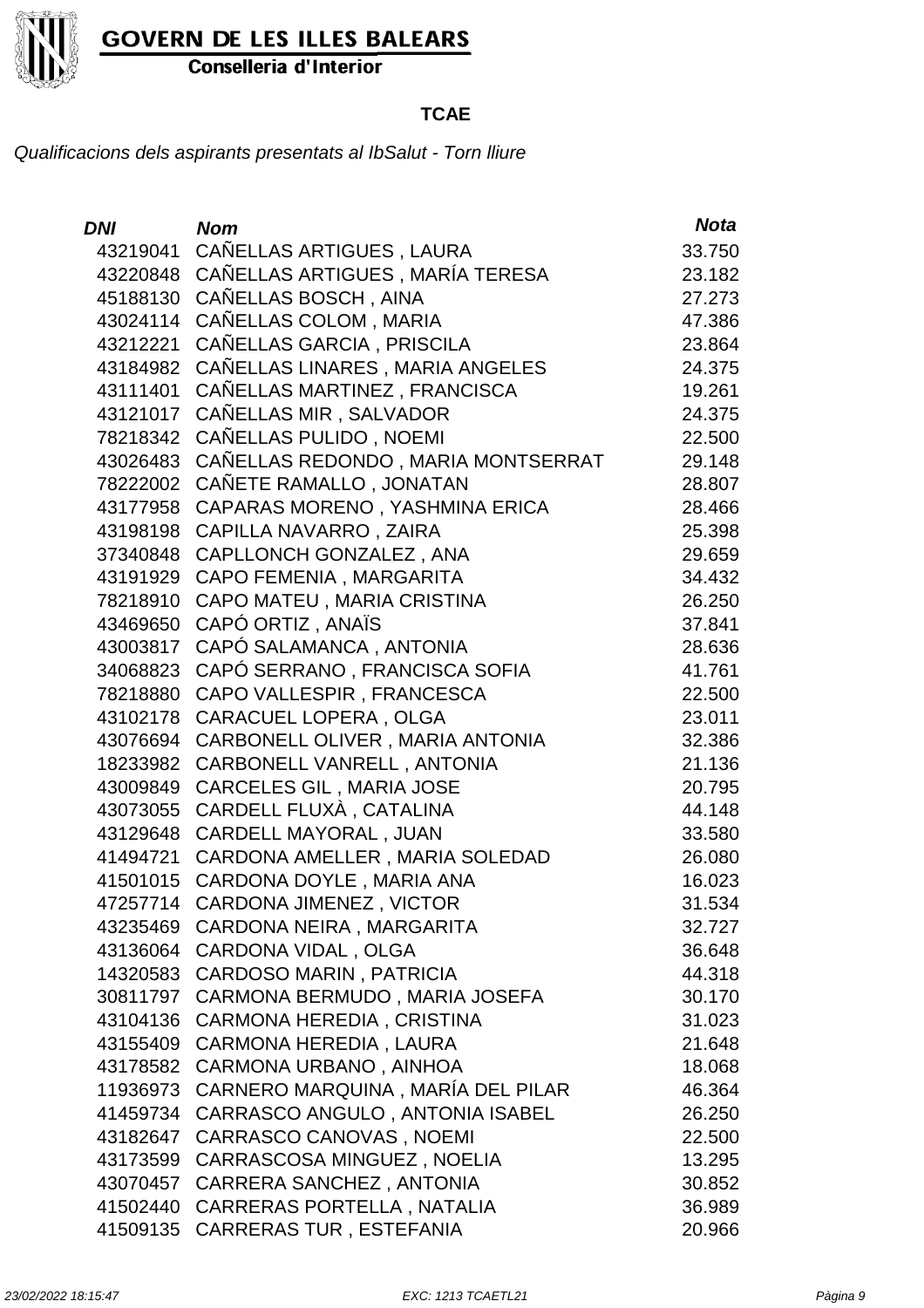

Conselleria d'Interior

### **TCAE**

| DNI      | <b>Nom</b>                                  | <b>Nota</b> |
|----------|---------------------------------------------|-------------|
| X6570907 | CARRETERO, MARCELA ALEJANDRA                | 29.489      |
|          | 41508592 CARRETERO CALDENTEY, JOSUÉ         | 40.739      |
|          | 43110963 CARRIZALES DÁVILA, ARANZAZU        | 33.239      |
|          | 43131352 CARTES FABREGAS, SILVIA            | 43.807      |
| 43197417 | CARVAJAL GARCIA, MARIA NIEVES               | 14.659      |
| 41542910 | CASADO CANTALLOPS, MARIA DEL MAR            | 30.852      |
| 24187813 | CASADO ROBLES, MARIA DEL CARMEN             | 34.432      |
| 43177118 | <b>CASAS ROUBICHOU, MARINA</b>              | 21.307      |
| 34069263 | <b>CASELLAS SASTRE, CATALINA</b>            | 24.716      |
| 75142038 | CASERO CORCOLES, CARMEN MARIA               | 23.523      |
| 43175019 | CASTAÑER NAVARRO, MARIA VICTORIA            | 33.580      |
|          | 43145632 CASTAÑO CANOVES, MARÍA JESÚS       | 37.500      |
| 43048918 | CASTAÑO FLORIT, MARIA DE LAS MERCEDES       | 31.364      |
| 43229937 | <b>CASTEDO RAMON, ANDREA</b>                | 21.136      |
| 43166650 | CASTELO SARDINERO, CYNTIA PILAR             | 55.057      |
| 43233590 | CASTILLO BOSCH, MARÍA VERÓNICA              | 22.500      |
| 37337886 | CASTOR DURAN, MARIA CRISTINA                | 43.807      |
| 43130786 | CASTREJON IBAÑEZ, PATRICIA                  | 23.523      |
| 37341534 | <b>CASTRILLO CALVO, LARA</b>                | 40.909      |
| 76728931 | CASTRO BLANCO, MARIA JOSE                   | 24.375      |
| 40994049 | CASTRO GALLEGO, ESTER MARIA                 | 28.636      |
| 11936110 | CASTRO POZOS, MARIA CONCEPCION              | 41.761      |
| 41517745 | CASTRO RABANAL, ANABELA                     | 22.670      |
| 43106515 | CASTRO RUIZ, MARIA DEL MAR                  | 23.523      |
| 55087593 | <b>CASTRO SANCHEZ, TANIA</b>                | 25.909      |
| 42999468 | CASTRO SERRA, MARIA DOLORES                 | 24.375      |
| 41520357 | CATALÀ MAYOL, MONSERRAT                     | 18.409      |
| 43205739 | CATALA PARRON, MARIA SOLEDAD                | 26.932      |
| 41583584 | CATALAN ADROVER, MARGALIDA                  | 29.318      |
|          | 41503577 CATCHOT FUXA, BEATRIZ              | 31.705      |
|          | 43479228 CATUCHE LONDOÑO, MARYERI KATHERINE | 32.727      |
|          | 43141267 CAUBARRERE PEDREÑO, SARA           | 37.670      |
|          | 41609876 CAYO VELASQUEZ, SONIA MARIBEL      | 34.261      |
|          | 39155036 CAYUELA BRAGULAT, NURIA            | 50.114      |
|          | 32828146 CEDRON CAMBA, DANIEL               | 35.966      |
|          | 43020019 CEDRUN MARTIN, MARGARITA           | 29.489      |
|          | 30541804 CENTELLA PEREZ, MARIA              | 28.977      |
|          | 43080310 CEPERO RODRÍGUEZ, MERCEDES         | 38.864      |
| 43163219 | CERDA FERNANDEZ, JUANA MARIA                | 32.045      |
|          | 42977289 CERDA FUSTER, JAIMITA              | 29.659      |
|          | 43174327 CERDA LLOMPART, MARIA              | 22.330      |
|          | 43205338 CEREZUELA CLEMENTE, MONICA         | 29.830      |
|          | 78206038 CERRO GARRIDO, JULIA               | 38.182      |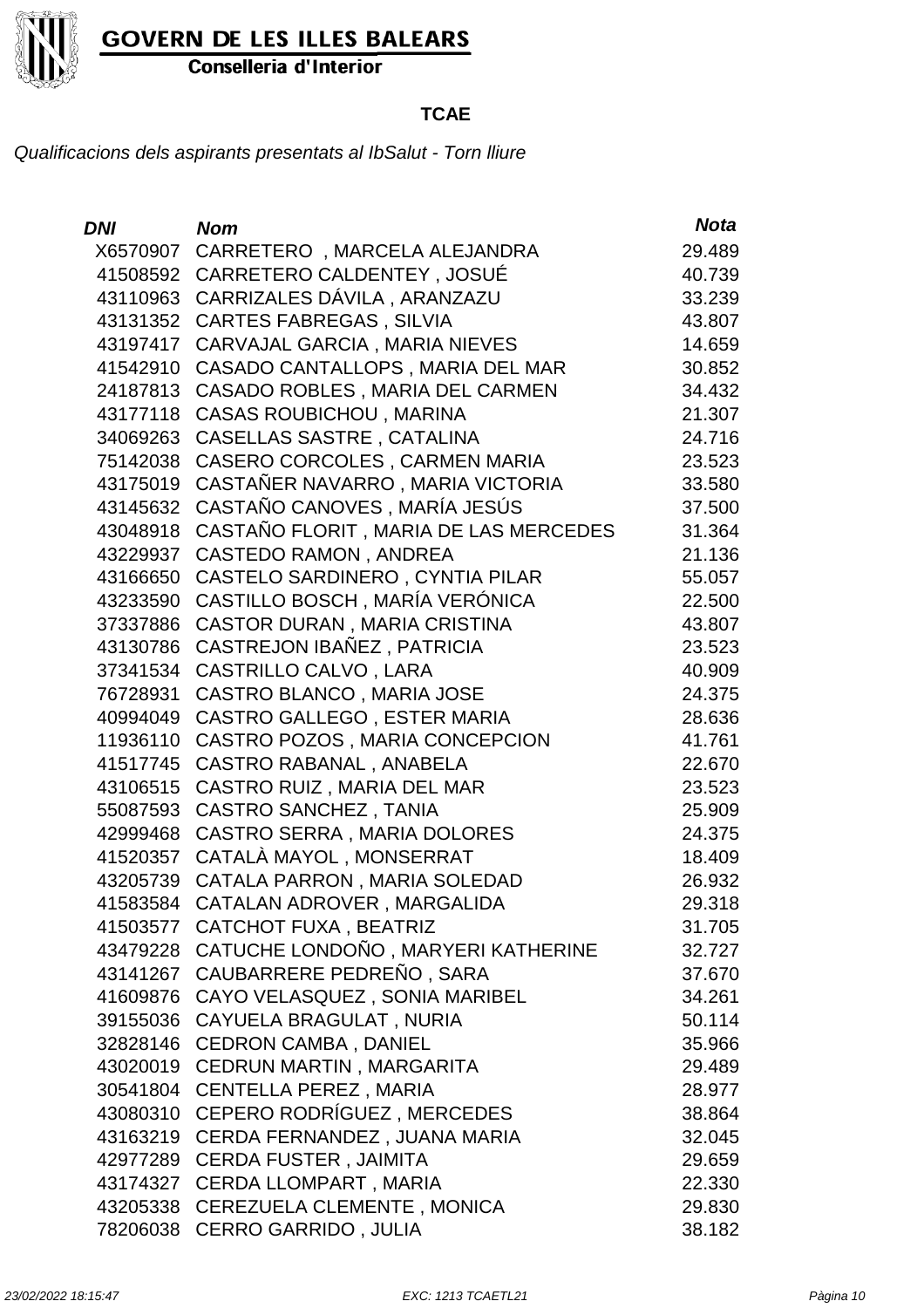

Conselleria d'Interior

### **TCAE**

| <i>DNI</i> | <b>Nom</b>                           | <b>Nota</b> |
|------------|--------------------------------------|-------------|
| 43153407   | <b>CESAR MIGUEL, ESTHER</b>          | 27.102      |
| X1441526   | CIEJKA, ELZBIETA                     | 50.625      |
| 41585974   | <b>CIFRE ROIG, MARTA ROSER</b>       | 23.182      |
| 78209070   | CIFRE TORRES, MARIA DEL PILAR        | 51.136      |
| 43152301   | CIFRE VERDERA, MARIA VICTORIA        | 19.602      |
| 44328595   | CIFUENTES GÓMEZ, ANTONIA             | 30.000      |
| X8391889   | CIMPEAN, ANA DANIELA                 | 26.080      |
| 43104063   | CIRER CIRER, FRANCISCA MARIA         | 37.330      |
| 43117896   | <b>CIRER PUJOL, FELIPE</b>           | 27.955      |
| 78219434   | <b>CIRER URIBE, ASUNCION</b>         | 31.534      |
| 41521362   | CIRIA MAIMO, FRANCINA                | 30.511      |
| 43028615   | CIUDAD LORO, MAXIMA                  | 24.375      |
| 41574831   | CLADERA FONT, MARIA DEL MAR          | 34.773      |
| 78217547   | CLADERA SOLER, JOANA MARIA           | 28.125      |
| 47251071   | <b>CLEDERA TORRES, ANDREA</b>        | 27.955      |
| 43043759   | <b>CLEMENTE GAMBAO, MARIA TERESA</b> | 30.511      |
| 43209428   | <b>COBIAN DELGADO, ANTONIO</b>       | 26.420      |
| 37342223   | <b>COBO RAMIREZ, SILVIA</b>          | 40.739      |
| 30787819   | COBOS DORADO, MARIA JOSE             | 42.102      |
| 43217044   | COLI ANDREU, MARIA DEL MAR           | 21.136      |
| 43170862   | <b>COLOM CUART, ELENA MARIA</b>      | 27.955      |
| 43194763   | COLOM GÓMEZ, MÓNICA                  | 28.466      |
| 43196027   | <b>COLOM HERMIDA, BEATRIZ</b>        | 31.193      |
| 34069328   | COLOMAR MARÍ, MARI CARMEN            | 42.102      |
| 43124611   | <b>COLOMAR TORA, ESTER</b>           | 41.591      |
| 41619231   | COLOMINA OBRADOR, MARIA ANTONIA      | 22.841      |
| 43184174   | COLL GARCIAS, FRANCISCA MARIA        | 40.227      |
| 43231166   | COLL HIDALGO, MARIA ANTONIA          | 23.523      |
| 43481775   | COLL MASCARÓ, CATALINA               | 28.295      |
| 41507373   | <b>COLL MELITON, REBECA</b>          | 32.727      |
| 41518938   | <b>COLL MOREY, ANTONIA</b>           | 25.568      |
| 43058708   | <b>COLL PONS, MARGARITA</b>          | 41.591      |
| 43151315   | <b>COLL ROSA, CATALINA</b>           | 21.307      |
| 78215904   | COLL SARRIÓ, MARIA                   | 17.386      |
| 43156808   | COMAS FRONTERA, MARGARITA            | 14.659      |
| 43160743   | COMAS JURADO, MARIA DEL PILAR        | 29.318      |
| 78217546   | <b>COMAS SERRA, JUANA MARIA</b>      | 44.148      |
| 52363237   | COMINO ARROYO, MARIA ISABEL          | 42.955      |
| 43194499   | COMINO TERRASA, BEGOÑA               | 32.216      |
| X8695278   | CONDREA, DOINA GEANINA               | 32.045      |
| 44280491   | CONTRERAS GONZALEZ, GONZALO          | 23.011      |
| 43169522   | <b>CONTRERAS JIMENEZ, PATRICIA</b>   | 25.227      |
| 43172542   | COPADO IBAÑEZ, RUBEN                 | 29.659      |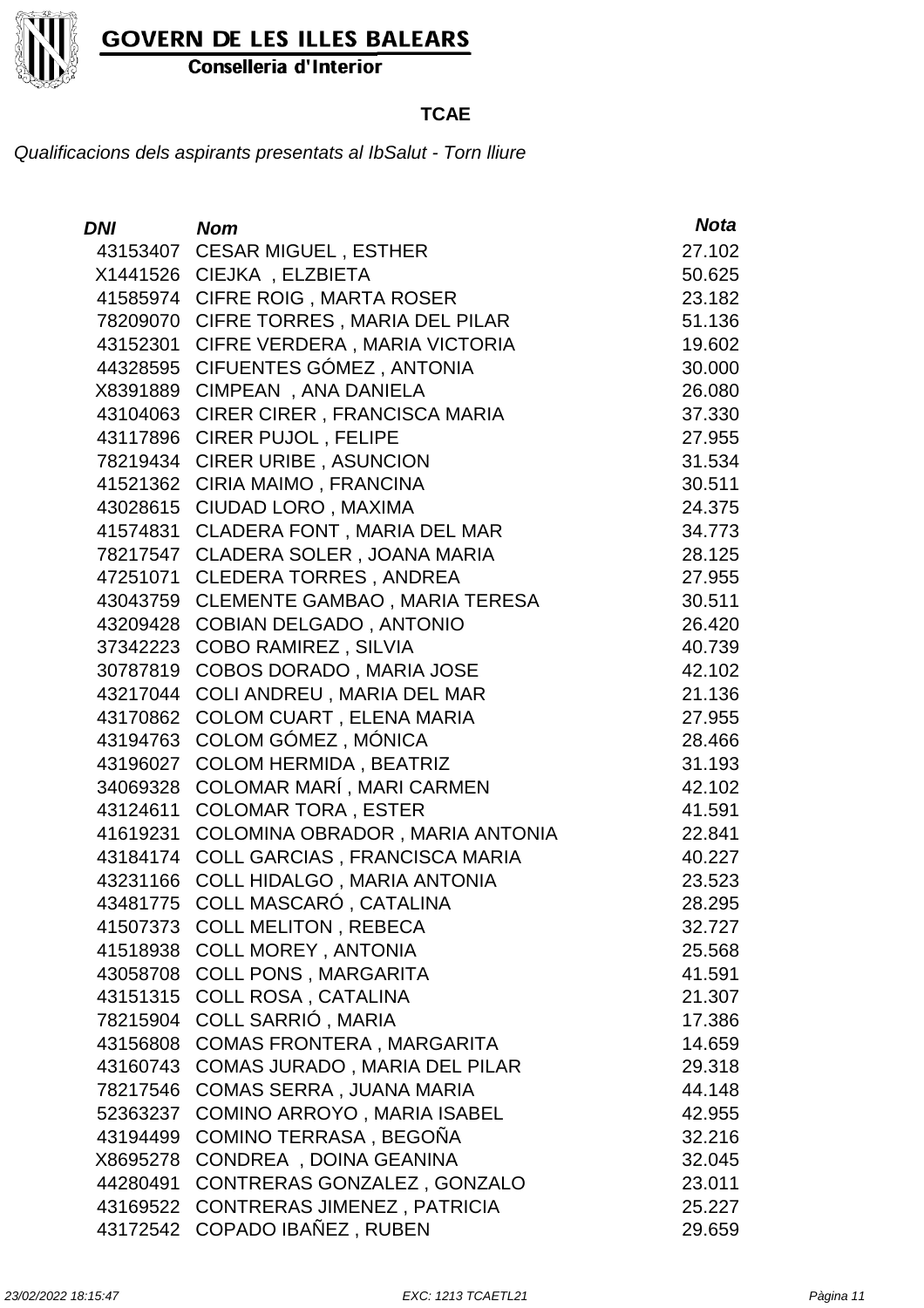

Conselleria d'Interior

### **TCAE**

| <b>DNI</b> | <b>Nom</b>                                  | <b>Nota</b> |
|------------|---------------------------------------------|-------------|
| 43231910   | <b>CORCOLES CRESPI, SARA</b>                | 27.614      |
| 45928690   | <b>CORCOLES RODENAS, NURIA</b>              | 30.852      |
| 45699145   | CORDOVA SALAZAR, CESAR JOAQUIN              | 43.125      |
| 53981693   | <b>CORE AHTAN, SOLEDAD</b>                  | 30.170      |
| 43186587   | CORNEJO COELLO, ADRIAN ALEXANDER            | 25.227      |
| 44045710   | CORNEJO GONZALEZ, DAVID                     | 40.398      |
| 43174233   | <b>CORREA PARETS, JAUME</b>                 | 41.932      |
| 34064866   | CORTES CALDENTEY, FRANCISCO JAVIER          | 16.193      |
| 43091873   | <b>CORTES PALENZUELA, MONICA</b>            | 23.523      |
| 47251542   | COSTA AVILA, MARIA DEL CARMEN               | 23.523      |
| 41514140   | <b>COSTA ESCRICH, CLAUDIA ELISA</b>         | 35.455      |
| 43114141   | <b>COSTA PETIT, GEMMA</b>                   | 41.250      |
| 46956840   | <b>COSTANILLA CANO, MARTA</b>               | 23.352      |
| 43173113   | <b>COTA RIERA, CRISTAL</b>                  | 44.318      |
| 42969508   | COVAS HURTADO, Mª TERESA                    | 0.511       |
| X2630907   | COY SCHOOF, SILVIA GRACIELA                 | 40.398      |
| 42996078   | COZAR ARMIJO, MARGARITA                     | 33.068      |
| 43224365   | <b>CREHUET COMAS, PATRICIA</b>              | 21.648      |
| 43476572   | CRESPI GIMENEZ, MARIA MERCEDES              | 26.420      |
| 41616625   | CRESPÍ JAUME, JOANA MARIA                   | 29.830      |
| 43223895   | CRESPÍ ROIG, MARINA                         | 32.898      |
| 43010442   | <b>CRESPI TERRASA, MARIA DE LOS DOLORES</b> | 20.795      |
| 76136442   | <b>CRESPO ALONSO, MARIA ELENA</b>           | 36.648      |
| 51642329   | <b>CRESPO LOPEZ, MARIA OLGA</b>             | 42.102      |
| 43087763   | <b>CREUS SUREDA, CATALINA</b>               | 30.170      |
| 43089320   | CRUZ GUTIERREZ, MARIA DEL MAR               | 42.614      |
| 43038846   | <b>CRUZ MARTINEZ, JOSEFA</b>                | 42.102      |
| 41504528   | <b>CRUZ TROYANO, JUANA</b>                  | 40.227      |
| 43059529   | CUADRADO RODRIGUEZ, ISABEL                  | 50.284      |
| 43121282   | CUARESMA ÁLVAREZ, LORENA                    | 28.466      |
| 47251369   | <b>CUBEL MORENO, LAURA</b>                  | 36.818      |
| 41510208   | <b>CUBERO ALIAS, MARIA GRACIA</b>           | 32.557      |
| 49415676   | <b>CUENCA PINOS, MISHEL LILI</b>            | 23.864      |
| 80030854   | <b>CUENDA CARRETERO, ISABEL</b>             | 39.716      |
| 73763109   | CUERDA CAÑAVERAS, ANTONIA                   | 33.580      |
| 43183003   | <b>CUESTA FERNANDEZ, MARINA</b>             | 42.443      |
| 26491715   | <b>CUEVA RUIZ, RAMONA</b>                   | 34.602      |
| 43006941   | <b>CULLA TORRENS, ELISA MERCEDES</b>        | 33.239      |
| 51993798   | <b>CUPIDO OSUNA, TAMARA</b>                 | 26.761      |
| 43110679   | CHACÓN MARI, JOSE MANUEL                    | 19.091      |
| 30609082   | <b>CHACON RUEDA, SOLEDAD</b>                | 26.932      |
| 49774442   | <b>CHAMCHAM EL HROUZ, INSSAF</b>            | 34.432      |
| 41454214   | <b>CHARLES MORO, SANDRA</b>                 | 23.182      |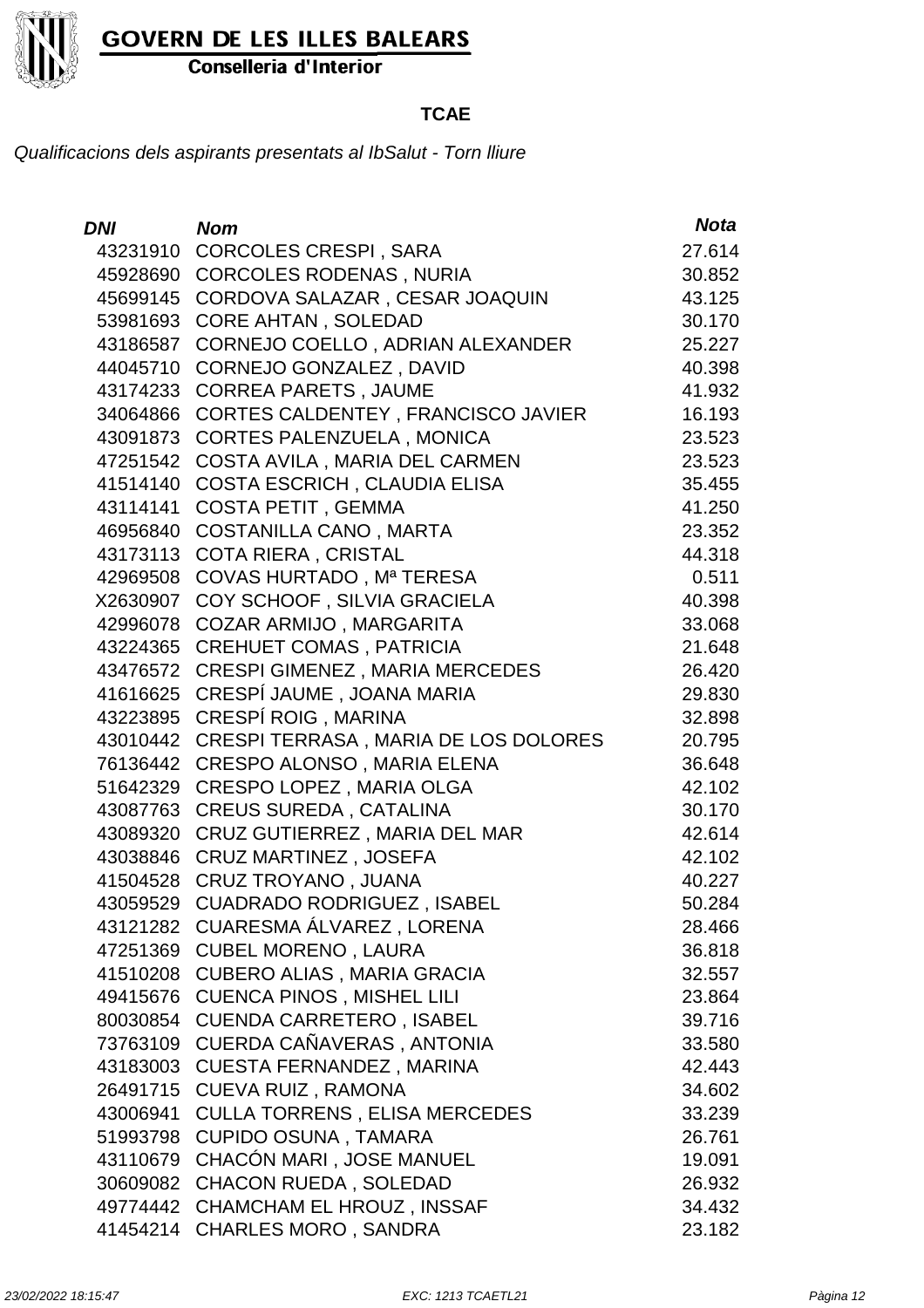

Conselleria d'Interior

#### **TCAE**

| <b>DNI</b> | <b>Nom</b>                           | <b>Nota</b> |
|------------|--------------------------------------|-------------|
| 31852356   | <b>CHAVES GARCIA, MARIA ISABEL</b>   | 35.455      |
| 54630965   | <b>CHIGUER YAYA, CHOUHRA</b>         | 25.398      |
| 54622450   | CHUQUITAYPE MANRIQUE, DANNY MARTIN   | 24.205      |
| 41707097   | DA COSTA TRINDADE, NADIA             | 30.000      |
| 45699153   | DADIN RODRIGUEZ, ELENA               | 31.875      |
| 78203598   | DALMAU GARAU, JUANA                  | 38.011      |
| 37342019   | DARDER BARCELO, ISABEL               | 33.409      |
| 43083945   | DAVILA PLIEGO, MARIA DOLORES         | 34.432      |
| 43140816   | DE DIOS ESTADES, RAFAEL              | 40.398      |
| 43229970   | DE LA ROSA FERNANDEZ, JOSE MIGUEL    | 15.682      |
| 09729660   | DE LA VARGA RODRIGUEZ, EUTIMIA       | 34.943      |
| 05668100   | DE LOS REYES MONEDERO, MARIA DOLORES | 17.216      |
| 41584623   | DE LUIS MARTINEZ, BEGOÑA             | 29.148      |
| 43164914   | DE MORELL SCHOMAKER, REBECA MARIA    | 25.227      |
| 44328840   | DE PRADA HERRERA, CATALINA ANA       | 39.716      |
| 09793018   | DE PRADO ORDÁS, MARÍA                | 36.477      |
| 43196846   | DE SAN SEGUNDO RAMIS, MARINA         | 24.375      |
| 43227894   | DE SANTIAGO LÓPEZ, MARINA            | 23.523      |
| 33974859   | DEL ALAMO VALENCIA, ASCENSION        | 33.409      |
| 09166034   | DEL ALAMO VALENCIA, JUANA            | 22.841      |
| 46579433   | DEL BARCO MARTINEZ, JOSE MARIA       | 31.364      |
| 43191386   | DEL CID MARTIN, RAQUEL               | 30.511      |
| 43211266   | DEL MORAL GARCIA, JUANA MARIA        | 46.023      |
| 43142766   | DEL PRADO SIMON, PATRICIA            | 33.068      |
| 43158634   | DEL VALLE OLIVA, MARÍA               | 27.273      |
| 43084200   | DELGADO JIMENEZ, ESPERANZA           | 21.477      |
| 43180665   | DELGADO SANTIN, JOSE MARIA           | 45.682      |
| 47955354   | <b>DELIS RUBIO, SANDRA</b>           | 27.614      |
| 76147317   | DENGRA LOPEZ, MARIA JESSICA          | 37.330      |
|            | 43101539 DEVEZ GARCIA, IRENE         | 37.159      |
|            | 43148993 DEVEZ GARCIA, RAQUEL        | 53.182      |
| 43471218   | DEVEZ RIPOLL, AIDA                   | 24.034      |
| 38827059   | DIAMANT AVILA, NATALIA               | 41.932      |
| 41502905   | DIAZ BARRAGAN, YOLANDA               | 30.170      |
| 21475565   | DIAZ CAVA, MARIA LUZ                 | 49.773      |
| 43165194   | DÍAZ GALLEGO, LOURDES MARIA          | 25.909      |
| 44326498   | DIAZ LEIVA, MARIA DEL PILAR          | 24.886      |
| 43213676   | DIAZ LOPEZ, FRANCISCO JAVIER         | 37.500      |
| 47535483   | DIAZ MENDOZA, CORAL                  | 32.386      |
| 01110644   | DIAZ MUÑOZ, MARIA DOLORES            | 35.455      |
| 43221155   | DÍAZ PÉREZ, AINHOA                   | 39.034      |
| 43204064   | DIAZ RODRIGUEZ, MANUELA              | 27.273      |
| 43137152   | DÍAZ VACHIANO, CATALINA              | 35.625      |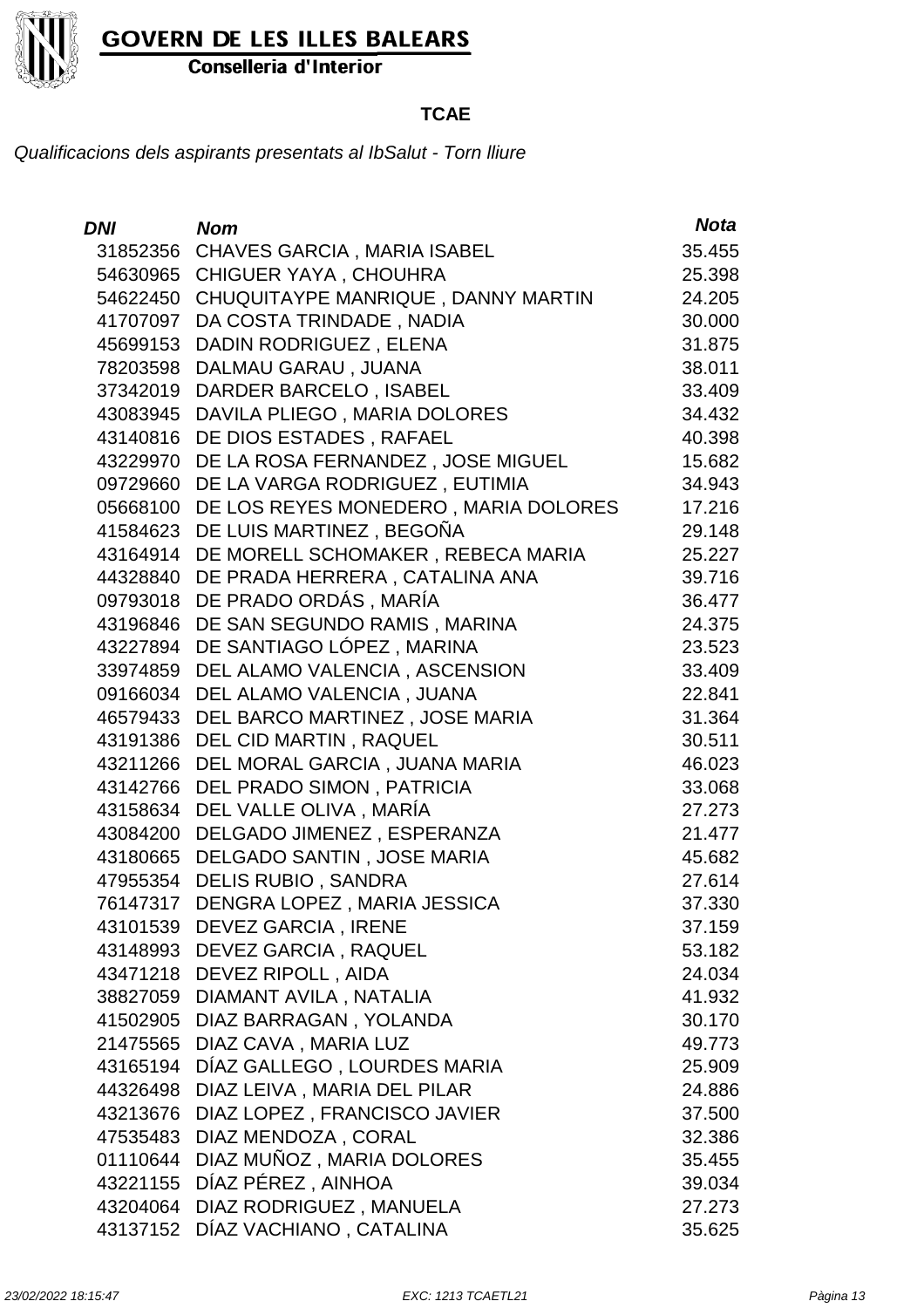

Conselleria d'Interior

### **TCAE**

| <b>DNI</b> | <b>Nom</b>                               | <b>Nota</b> |
|------------|------------------------------------------|-------------|
| 43193970   | DIEGUEZ BENNASAR, MARIA DEL MAR          | 35.795      |
| 18220080   | DIEZ MOLLA, ANA MARIA                    | 23.693      |
| X6903291   | DIMITROVA, DIMITRINA VASILEVA            | 46.705      |
| 41624082   | DIOSA CORDOBA, YULLI YANETH              | 43.125      |
| 76729990   | <b>DOCAMPO GARCIA, YENI</b>              | 22.841      |
| 43159406   | DOLS RIERA, MARGARITA MARIA              | 30.852      |
| 18233777   | DOMENECH ROTGER, MARIA MICAELA           | 43.977      |
| 44871200   | DOMINGO GONZÁLEZ, ERNESTO                | 38.693      |
| 43214489   | DOMINGUEZ ARMIJO, VERONICA               | 32.727      |
| 43070199   | DOMÍNGUEZ CALDERÓN, ANTONIA              | 30.852      |
| 41605370   | DOMÍNGUEZ MELIÀ, MARIA DEL MAR           | 39.205      |
| 49480889   | DOMÍNGUEZ MORALES, SEBASTIÁN             | 37.841      |
| 43202113   | DOMINGUEZ MUÑOZ, NURIA                   | 43.807      |
| 43088806   | DOMINGUEZ RODRIGUEZ, SUSANNA             | 32.727      |
| 41510410   | <b>DONATE GARCIA, JENNIFER</b>           | 42.273      |
| X3195268   | DONCHEVA SHOYLEVA, MAYA                  | 40.568      |
| 43067469   | DORADO MARI, MARIA DEL PILAR             | 42.273      |
| 38833976   | DURAN ALVAREZ, CAROLINA                  | 24.205      |
| 53737168   | <b>DURAN CARMONA, IVAN</b>               | 25.398      |
| 53737167   | DURAN CARMONA, MINERVA                   | 35.284      |
| 37338860   | <b>DURAN CRESPI, ANA</b>                 | 34.943      |
| 43101844   | DURAN GONZALEZ, RAQUEL                   | 25.909      |
| 43139047   | DURAN MESQUIDA, SONIA                    | 35.625      |
| 43143197   | DURAN ROSILLO, VANESSA                   | 28.636      |
| 43160971   | <b>DURO VADELL, SILVIA</b>               | 37.500      |
| 73084168   | EDO ARIÑO, RAQUEL                        | 39.375      |
| 43230500   | EGEA RAMIREZ, MARIA ASUNCIÓN             | 28.807      |
| 43204974   | EL JAOUHARI BENNIS, DALILA               | 28.466      |
| 41658281   | EL MAKIOUI BEN YAGOUB, AZDIN             | 28.977      |
|            | 43001528 ELENA CABEZA, TERESA            | 32.045      |
|            | 41695505 ENCHEV TSONCHEV, SVETOSLAV      | 32.216      |
|            | 48292785 ENGUIX CALATAYUD, RITA CAROLINA | 49.091      |
|            | 04305160 ENNAJI RACHIDI, SABAH           | 49.091      |
|            | 45609102 ENRIQUE RECIO, NAYAS MEYLAN     | 34.943      |
|            | 43467799 ENSEÑAT BLANCO, MARIA           | 18.750      |
| 43003503   | ENSEÑAT BOSCH, MILAGROS                  | 43.636      |
| 43086729   | ENSEÑAT SÁNCHEZ DE ALCÁZAR, MARÍA        | 39.205      |
|            | 43226643 ESCALAS NAVARRO, REBECA         | 22.841      |
| 46952644   | <b>ESCANDELL GUASCH, CRISTINA</b>        | 49.432      |
| 43047372   | <b>ESCANDELL JUAN, CATERINA</b>          | 36.307      |
| 43204016   | ESCANERO BALLESTER, ANGELA ELENA         | 24.375      |
| 47250455   | ESCOBAR ANGULO, LITA ELENA               | 36.477      |
| 24244364   | ESCOBAR MUÑOZ, SACRAMENTO                | 49.773      |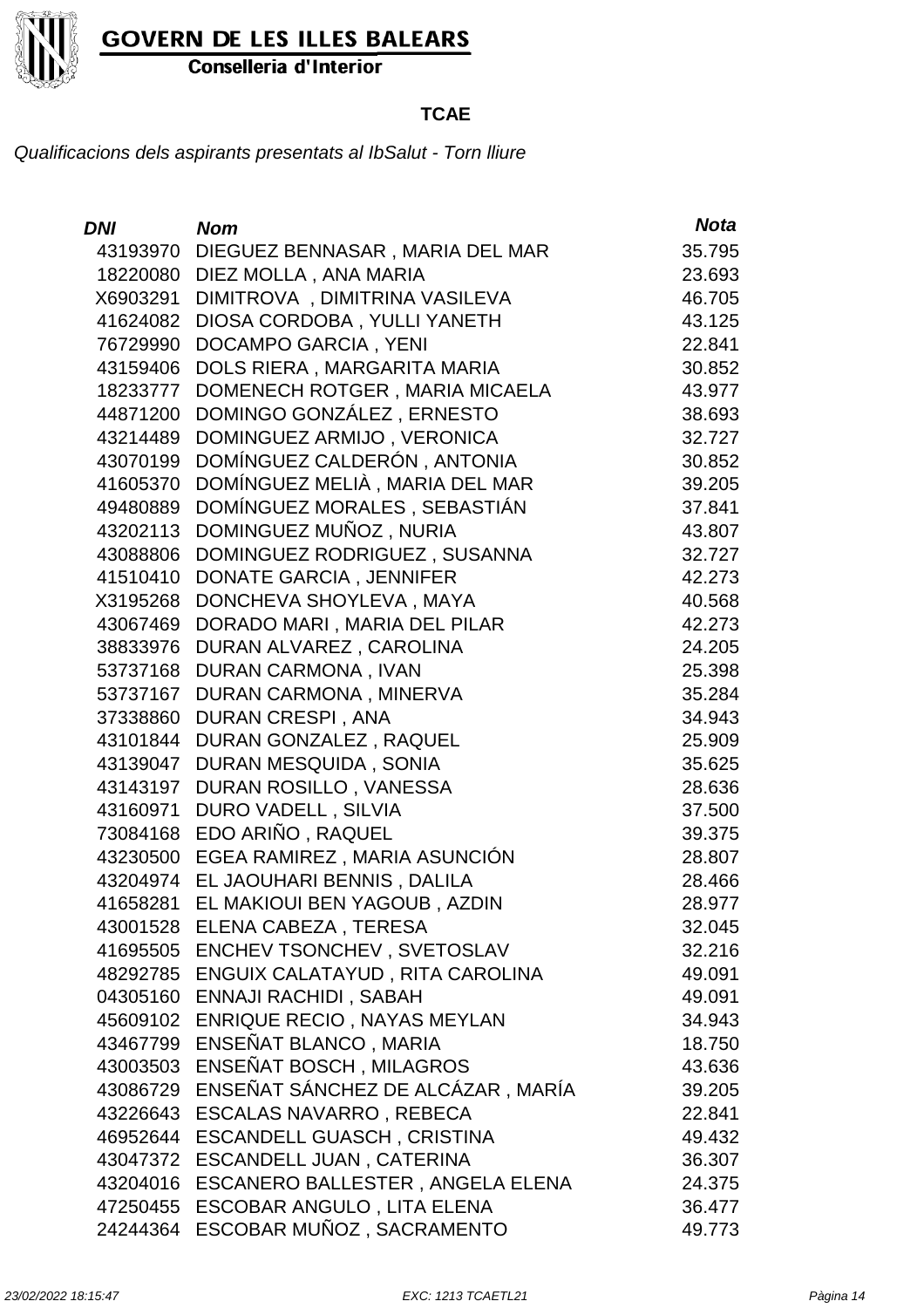

Conselleria d'Interior

### **TCAE**

| <b>DNI</b> | <b>Nom</b>                           | <b>Nota</b> |
|------------|--------------------------------------|-------------|
| 43159381   | <b>ESCUDERO COLL, ESTER</b>          | 51.307      |
| 75129534   | <b>ESCUDERO SANCHEZ, RAUL</b>        | 28.636      |
| 41520763   | ESPADA BIBILONI, MARIA DEL CARMEN    | 35.966      |
| 43153309   | ESPADAS BALLESTER, MARIA DEL MAR     | 43.807      |
| 43117417   | ESPARRELL VÁZQUEZ, CARMEN MARIA      | 33.580      |
| 43144962   | <b>ESPEJO MARTIN, VANESA</b>         | 46.023      |
| 20444373   | <b>ESPI TORMO, ZAIRA</b>             | 23.352      |
| 46667028   | ESPIN SAURA, MARIA DOLORES           | 24.205      |
| 49867600   | ESPINOZA CASTILLO, VIRLETA EDELMIRA  | 35.284      |
| 20845429   | ESPIRITUSANTO BLANCO, CAROLINA       | 41.591      |
| 43141467   | <b>ESQUER RIERA, IRENE</b>           | 31.193      |
| 49776591   | ESTACIO QUESADA, LUISA FERNANDA      | 34.602      |
| 43227624   | ESTANY BALAGUER, MARIA NEUS          | 29.659      |
| 45192759   | <b>ESTANY BLAGUER, JOAN RAMON</b>    | 23.182      |
| 43147634   | ESTAPE FRAU, FRANCISCO JOSE          | 35.114      |
| 43059351   | ESTARELLAS BESTARD, MARIA            | 34.091      |
| 45611417   | ESTARELLAS DE HARO, AINA MARÍA       | 23.693      |
| 43099550   | ESTARELLAS DOLS, COLOMA              | 35.114      |
| 43185288   | <b>ESTARELLAS FERRER, GUILLERMO</b>  | 15.852      |
| 43199389   | ESTARELLAS HERREZUELO, MARIA DEL     | 37.159      |
| 18236753   | ESTEBAN RODRÍGUEZ, ANA               | 35.625      |
| 43049803   | ESTELLERS COMELLAS, MARIA DEL CARMEN | 27.102      |
| 41518149   | <b>ESTEVA NIETO, ALICIA</b>          | 32.898      |
| 43175871   | <b>ESTEVA SOBRINO, ISABEL</b>        | 30.341      |
| 43125578   | ESTEVEZ CERDA, MARIA JESUS           | 40.057      |
| 34628131   | ESTÉVEZ VÁZQUEZ, LORENA              | 47.386      |
| 42995817   | ESTRELLA GARRIDO, NATALIA            | 35.455      |
| 43097984   | EUGENIO MANEIRO, MANUELA             | 36.307      |
| 45372275   | FAJARDO MIRANDA, CRISTINA            | 29.318      |
|            | 47409350 FAJULA JIMÉNEZ, ANAIS       | 20.114      |
|            | 43179455 FAR FIOL, JUAN GABRIEL      | 33.239      |
| 37339961   | FEBRER LLITERAS, FRANCISCA MARIA     | 41.250      |
| 43477636   | FEMENIA MUÑOZ, PATRICIA              | 20.625      |
| 18232128   | FEMENIA REYNES, MARGARITA            | 54.034      |
| 43212079   | FEMENIAS CALERO, ANA MARIA           | 23.352      |
| 02258186   | FERNANDEZ AGUILAR, VANESA            | 34.091      |
| 75868273   | FERNANDEZ AGUILERA, ALEJANDRO        | 35.625      |
| 23806387   | FERNANDEZ ALBERRTUZ, MONICA CARMEN   | 30.170      |
| 43478715   | FERNANDEZ BERMUDEZ, JONATHAN         | 16.875      |
| 43474413   | FERNÁNDEZ BLAYA, LORENA              | 42.955      |
| 43102708   | FERNANDEZ BOSCH, MIGUEL              | 41.250      |
| 34066533   | FERNÁNDEZ CAMPAÑA, ISABEL            | 32.557      |
| 43132838   | FERNANDEZ CEJUDO, MANUELA DEL ROCIO  | 46.534      |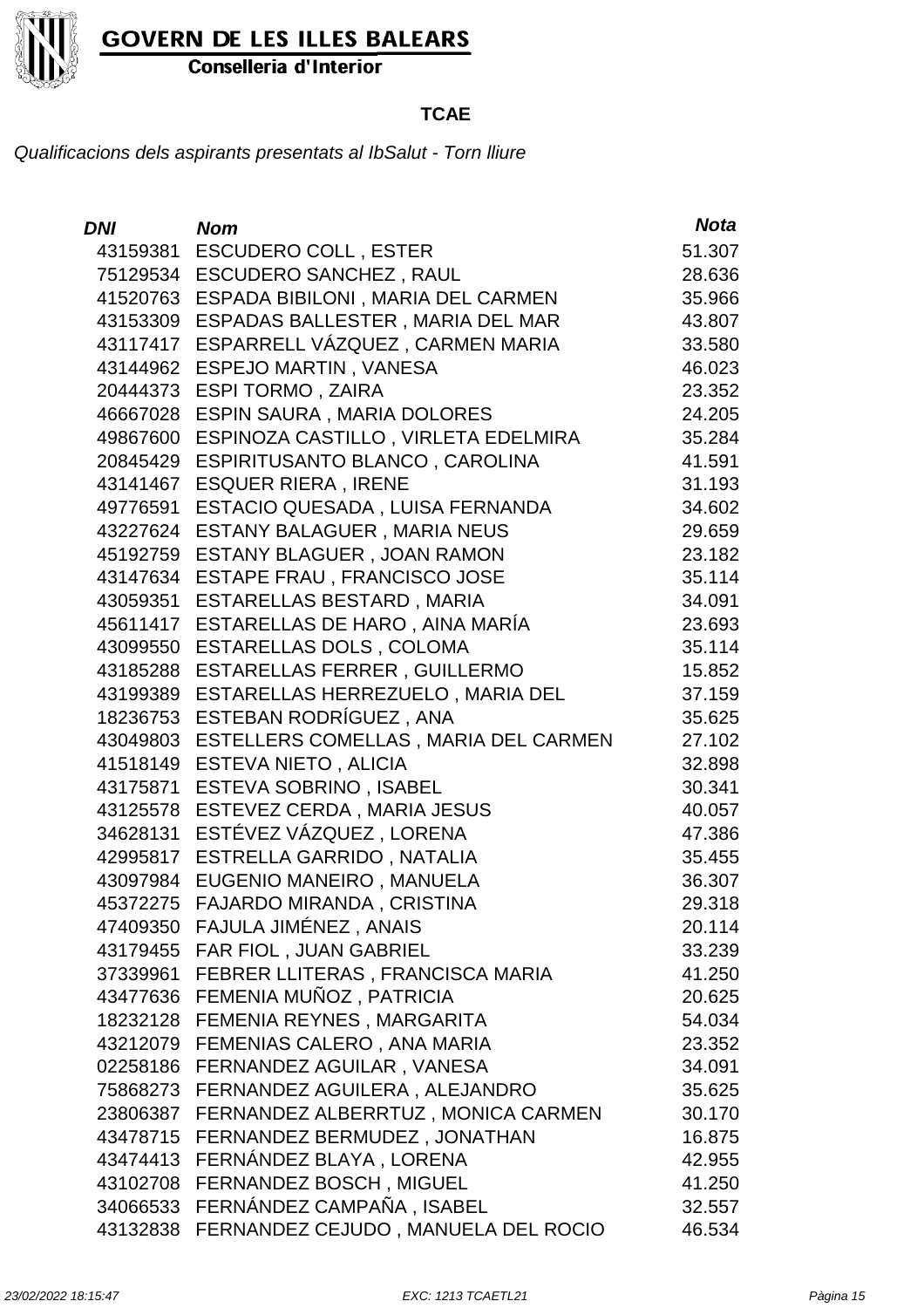

Conselleria d'Interior

### **TCAE**

| <b>DNI</b> | <b>Nom</b>                                 | <b>Nota</b> |
|------------|--------------------------------------------|-------------|
|            | 44006553 FERNANDEZ GARCIA, ELISABET        | 23.182      |
|            | 43464873 FERNÁNDEZ GÓMEZ, LORENA           | 33.750      |
| 43165884   | FERNANDEZ GOMEZ, MARIA DOLORES             | 47.216      |
|            | 74867129 FERNANDEZ GONZALEZ, SANDRA        | 47.045      |
| 43161670   | FERNÁNDEZ HERNÁNDEZ, MARGARITA             | 20.795      |
| 43013382   | FERNANDEZ HURTADO, ROSA MARIA              | 25.398      |
| 47406921   | FERNÁNDEZ LAUCIRICA, SAIOA                 | 26.250      |
| 43165511   | FERNÁNDEZ LÓPEZ, MAR                       | 44.318      |
| 43213522   | FERNANDEZ MANRESA, BEATRIZ                 | 23.352      |
| 46395953   | FERNÁNDEZ MARCÉ, NOELIA                    | 28.977      |
| 10874359   | FERNANDEZ MARTIN, ROSA MARIA               | 51.648      |
| 43117593   | FERNÁNDEZ MARTÍN, ROSARIO                  | 37.670      |
| 43042285   | FERNANDEZ MARTINEZ, MARIA ANTONIA          | 42.102      |
| 50863408   | FERNANDEZ MASANES, MARIA YASMINA           | 44.148      |
| 37381488   | FERNANDEZ MENDEZ, MARIA TERESA             | 42.102      |
| 44971235   | FERNANDEZ MOLES, MELIBEA                   | 29.489      |
| 43169245   | FERNANDEZ MONTERO, RUBEN                   | 28.466      |
| 43169052   | <b>FERNANDEZ MONTES, ELISABETH</b>         | 23.182      |
| 43154355   | FERNANDEZ MORLA, CRISTINA                  | 31.875      |
| 37340233   | FERNANDEZ MUNAR, BASILIA                   | 22.670      |
| 43091517   | FERNÁNDEZ NICOLAU, MARIA TRINIDAD          | 38.693      |
| 43187581   | FERNANDEZ ORTEGA, LUIS SEBASTIAN           | 48.068      |
| 43103796   | FERNANDEZ PEREZ, FELICIDAD                 | 20.455      |
| 41505013   | FERNANDEZ PEREZ, MARIA TERESA              | 30.682      |
| 43220260   | FERNANDEZ PIÑA, NOELIA                     | 26.080      |
| 43202140   | FERNANDEZ RODRIGUEZ, MARIA DEL MAR         | 27.273      |
| 43126405   | FERNANDEZ SERRANO, RAQUEL                  | 23.523      |
| 43075642   | FERNANDEZ TIMONER, MARIA ENCARNACION       | 38.352      |
| 41454426   | FERNANDEZ TUR, RAMON                       | 33.580      |
|            | 22979485 FERNANDEZ VALERO, ADRIANA         | 26.761      |
|            | 43189161 FERNÁNDEZ VALERO, TAMARA          | 27.955      |
| 34069904   | FERRA SANSO, MAGDALENA                     | 31.534      |
| 41536503   | FERRAGUT TEJEDOR, ALEXANDRA                | 25.398      |
|            | 47009630 FERRAL VAQUERO, NATIVIDAD         | 35.625      |
|            | 47256063 FERREIRA BASCUÑANA, MARIA ANTONIA | 35.625      |
|            | 41501341 FERRER BALLESTER, JUANA           | 31.705      |
|            | 78212944 FERRER BAUZA, CATALINA            | 28.125      |
|            | 43162250 FERRER FERRER, CRISTINA           | 41.591      |
|            | 43133258 FERRER GELABERT, MARIA DEL CAMI   | 15.852      |
|            | 43178943 FERRER GOMEZ, MONICA              | 33.409      |
|            | 43004757 FERRER MARI, CONCEPCION           | 35.114      |
|            | 44268765 FERRER NOGUERA, JOSE JUAN         | 41.761      |
| 43195661   | <b>FERRER OSMA, PATRICIA</b>               | 31.534      |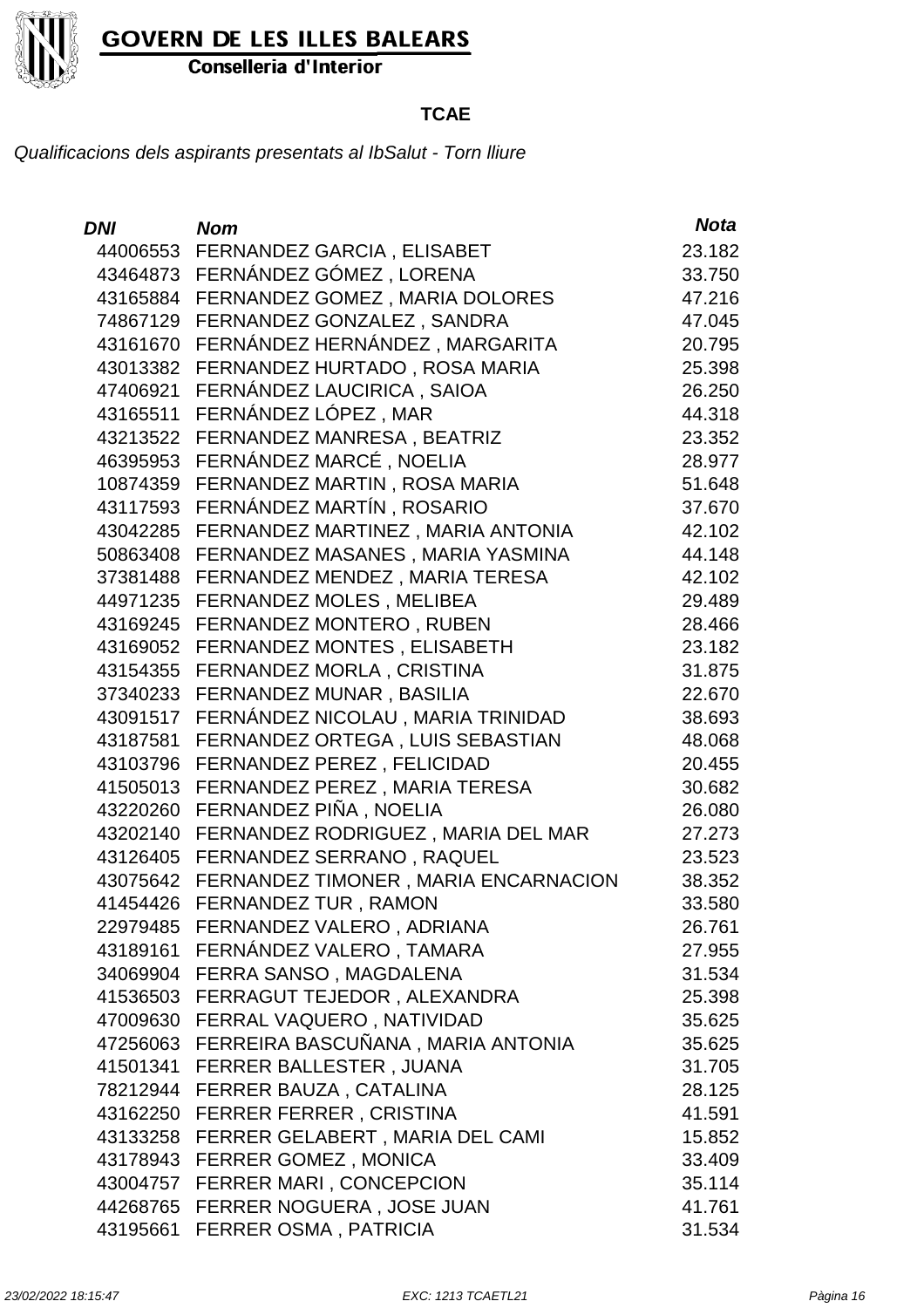

Conselleria d'Interior

### **TCAE**

| <b>DNI</b> | <b>Nom</b>                                  | <b>Nota</b> |
|------------|---------------------------------------------|-------------|
|            | 43100418 FERRER PICORELLI, MARIA MANUELA    | 30.170      |
|            | 41522612 FERRER SANCHEZ, MARIA              | 40.909      |
|            | 43053828 FERRER TORRES, MARIA               | 27.102      |
|            | 46956693 FERRER TUR, MONICA                 | 49.773      |
|            | 43135290 FERRER VILA, ANA                   | 36.648      |
|            | 78218974 FERRIOL ROSSELLÓ, MARTA            | 32.898      |
|            | 78212583 FERRIOL VICH, MARIA FRANCISCA      | 33.580      |
|            | 41446196 FIDELAIRE GUILLEMIN, PAGONA ELODIE | 25.909      |
| 18235503   | FIGUEREDO ESTEBAN, MARIA DOLORES            | 51.136      |
| 43156647   | FIGUEROA MILLAN, PEDRO ANTONIO              | 29.318      |
| 43203929   | FIOL ALCARRIA, ANDREA                       | 32.727      |
|            | 43126702 FIOL COLL, TANI                    | 37.670      |
| 43026704   | FIOL CRESPI, ROSA MARIA                     | 30.341      |
| 43223364   | FIOL MARÍ, PERE                             | 25.227      |
| 41451569   | FIOL ROSSELLO, MARIA ANTONIA                | 43.295      |
|            | 41570566 FLAQUER CASTILLO, ROSA MARIA       | 34.773      |
| 43123012   | FLEXAS ISABEL, MAGDALENA                    | 35.795      |
| 43128492   | FLEXAS MAURA, EVA MARIA                     | 50.625      |
| 44326780   | FLEXAS MAURA, MARGARITA                     | 37.670      |
| 43083841   | FLOR DURAN, MARIA INMACULADA                | 45.511      |
| 21639411   | FLORENCIO QUILIS, MARIA AUXILIADORA         | 30.511      |
| 43173789   | FLORENZA FERRAGUT, ITZIAR                   | 31.705      |
|            | 39376206 FLORES ARROYO, IVÁN DE JESÚS       | 32.045      |
| 78218721   | FLORES MARTÍN, ÁNGELA                       | 24.034      |
|            | 43161444 FLORES RAMIREZ, NOEMI              | 41.761      |
|            | 43124643 FLORIT CAÑELLAS, MAGDALENA         | 22.159      |
|            | 41511502 FLORIT GARCIA, MAGDALENA           | 38.011      |
| 43076016   | <b>FLORIT IGLESIAS, IRENE</b>               | 41.250      |
| 43462702   | <b>FLORIT PAREDES, MIGUEL</b>               | 35.455      |
|            | 41746425 FLORIT SAURA, MARC                 | 39.886      |
| 43164991   | FLORIT VERD, MARIA ANTONIA                  | 19.602      |
|            | 02636825 FONSECA GONZALEZ, BELINDA          | 34.773      |
| 18220189   | FONT BENNASAR, MARIA FRANCISCA              | 22.670      |
| 41538600   | FONT BUÑOLA, CATALINA                       | 28.636      |
| 43084841   | FONT BUSQUETS, ANTONIA                      | 28.295      |
| 43191197   | FORTEZA CHARLES, FRANCISCA RAQUEL           | 26.420      |
| 10874771   | FRAGUIO HUERGO, ANA CARMEN                  | 44.318      |
| 43145536   | FRAU ALONSO, MARGARITA                      | 39.034      |
| 18227216   | FRAU ANDREU, MARIA ANTONIA                  | 20.795      |
| 41616097   | FRAU AROCA, MARTA                           | 32.216      |
| 43061389   | FRAU CORTÉS, MARIA JESÚS                    | 37.500      |
| 41539515   | <b>FRAU FUSTER, JAIME</b>                   | 25.909      |
| 37340033   | FRAU PERELLO, CATALINA MARIA                | 41.932      |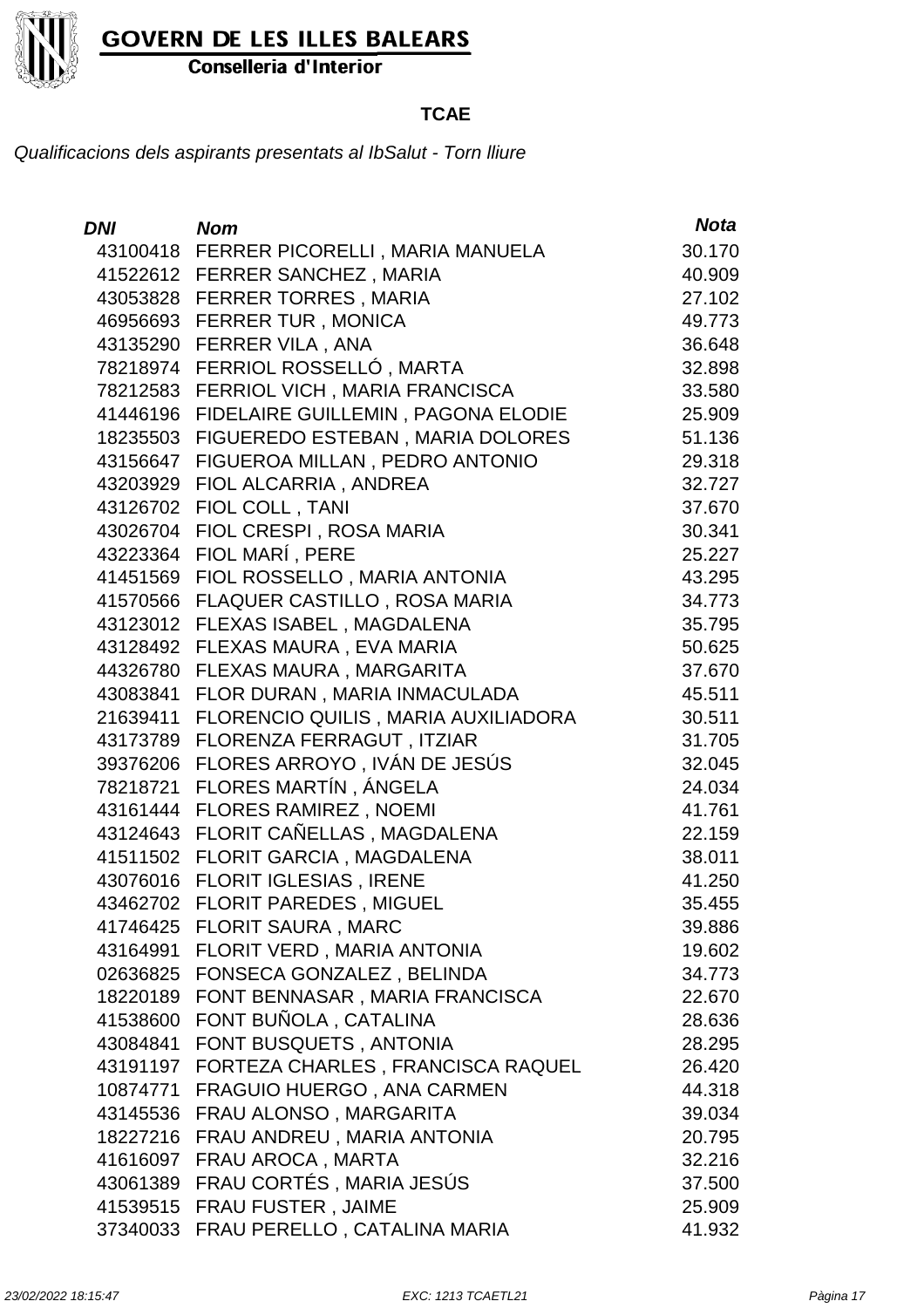

Conselleria d'Interior

### **TCAE**

| DNI      | <b>Nom</b>                               | <b>Nota</b> |
|----------|------------------------------------------|-------------|
|          | 43126165 FRAU ROSSELLO, MARIA MAR        | 36.818      |
|          | 43466253 FREIRE MORGAN, VANESA ELIZABETH | 35.284      |
|          | 43029358 FRESNEDA GONZÁLEZ, JOSÉ         | 40.568      |
| 43087285 | FRONTERA CAÑELLAS, MARIA                 | 29.489      |
| 43032330 | FRONTERA PONS, CATALINA                  | 27.273      |
| 43220630 | FRONTERA RIUTORT, FRANCESCA              | 27.443      |
| 52955933 | FUENTEFRIA MARTINEZ, SONIA               | 41.761      |
| 43065954 | FUENTES AVELLANEDA, MARIA CARMEN         | 33.750      |
| 43161160 | FUENTES BENITEZ, MARIA DEL MAR           | 23.523      |
| 47260286 | FUENTES CABEZUELO, SONIA                 | 46.534      |
| 43166291 | FUENTES GOMEZ, JUANA MARIA               | 25.398      |
| 25341714 | <b>FUENTES GONZALEZ, TANIA</b>           | 37.841      |
| 76145660 | <b>FUERTES LLAMAS, ENCARNACION</b>       | 52.841      |
| X2970145 | FURLAN, MOIZA                            | 34.943      |
| 43193406 | <b>FUSTER BONET, NEUS</b>                | 24.375      |
| 43102607 | <b>FUSTER ESTEBAN, ROBERTO</b>           | 32.216      |
| 43090076 | <b>FUSTER ORFILA, LLUC</b>               | 51.136      |
| 71012846 | GAGO CAMPESINO, MARÍA ASUNCIÓN           | 47.045      |
| 43170683 | <b>GALÁN ESPARCIA, PATRICIA</b>          | 39.886      |
| 41536232 | <b>GALAN FERNANDEZ, MARINA</b>           | 39.716      |
| 49919712 | <b>GALARZA GUZMAN, LIZBETH</b>           | 30.341      |
| 41502822 | <b>GALBANY SANCHEZ, NURIA</b>            | 20.114      |
| 43138955 | <b>GALIAN LOMBARDO, MARIA DEL PILAR</b>  | 35.625      |
| 43223821 | <b>GALIAN SALAS, SARAH</b>               | 31.023      |
| 52956101 | <b>GALICIA ACEITUNO, MARTA</b>           | 35.625      |
| 73203764 | <b>GALINDO NAVARRA, MARTA</b>            | 31.705      |
| 42980276 | <b>GALMES CERDA, MARGARITA</b>           | 29.830      |
| 41584149 | <b>GALMES LOPEZ, ISABEL MARIA</b>        | 32.216      |
| 42996044 | GALMES MAS, CATALINA MARGARITA           | 24.205      |
| 41519672 | <b>GALMES MIQUEL, AINA MARIA</b>         | 44.830      |
| 43171493 | <b>GALVEZ PEREZ, ADELA MARI</b>          | 32.727      |
| 18218930 | GALLARDO BELTRÁN, FRANCISCA              | 45.852      |
| 34068500 | GALLARDO BERROCAL, VÍCTOR MANUEL         | 38.523      |
| 33975236 | GALLARDO BURGUILLO, LEONARDA             | 30.000      |
| 43176802 | <b>GALLARDO LAFUENTE, CAROLINA</b>       | 19.943      |
| 43226352 | <b>GALLARDO PONS, ISABEL</b>             | 33.409      |
| 43204811 | <b>GALLARDO SERRA, CRISTINA</b>          | 32.216      |
| 29198628 | <b>GALLEGO BUENO, EVA</b>                | 45.341      |
| 43189132 | <b>GALLEGO LOPEZ, VIRGINIA</b>           | 31.875      |
| 11958561 | <b>GALLEGO ROMERO, LUCIA</b>             | 48.239      |
| 43048890 | <b>GAMBIN SANCHEZ, ASCENSION</b>         | 22.500      |
| 43154416 | <b>GAMERO RUEDA, MARIA JOSE</b>          | 39.545      |
| 52524672 | <b>GAMEZ MORENO, CRISTINA RAQUEL</b>     | 19.261      |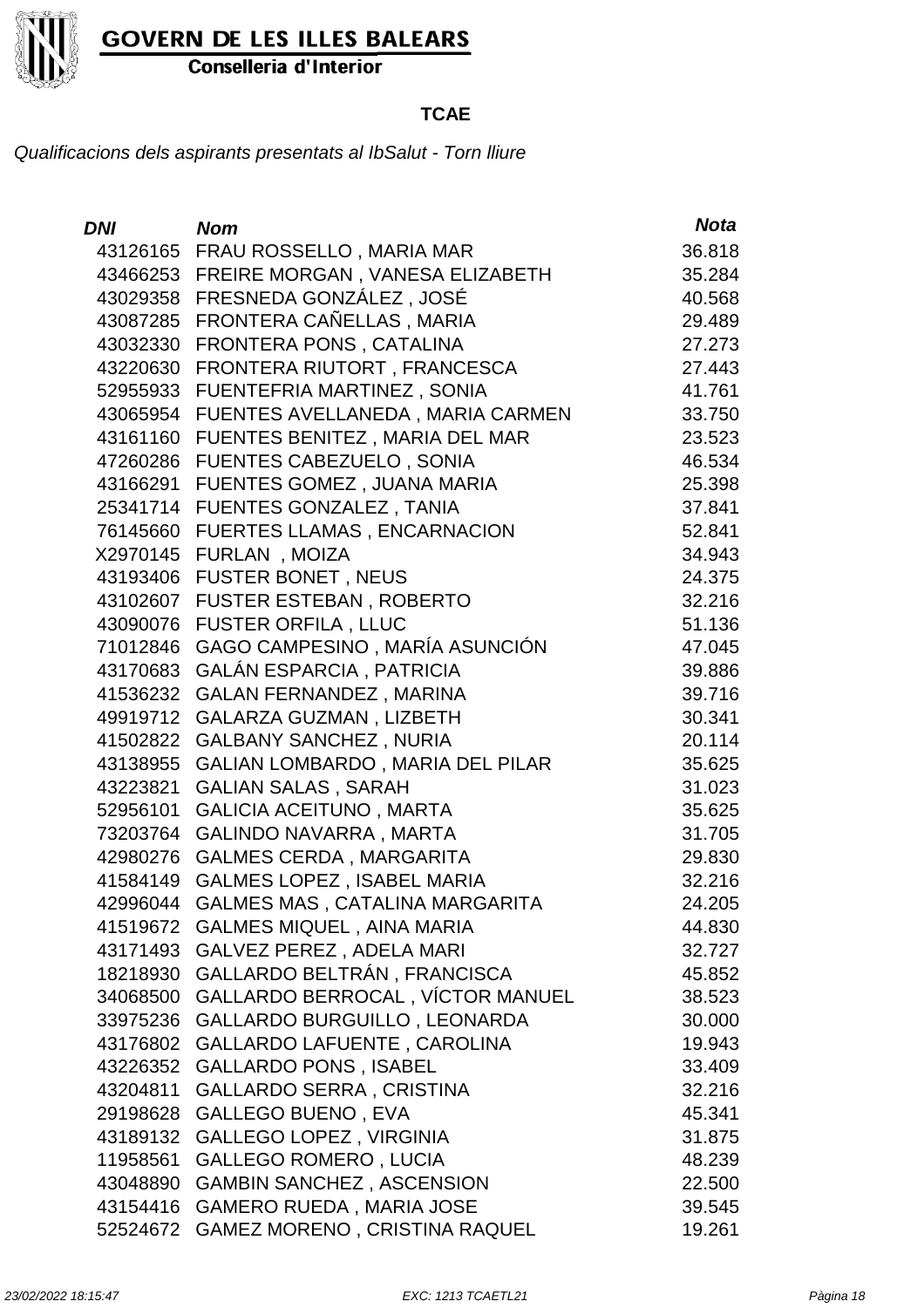

Conselleria d'Interior

### **TCAE**

| <b>DNI</b> | <b>Nom</b>                              | <b>Nota</b> |
|------------|-----------------------------------------|-------------|
| 41657033   | GAMUNDI FONT, FRANCISCA MARIA           | 21.477      |
| 41507824   | <b>GAONA HERRERA, RAQUEL</b>            | 41.591      |
| 43024665   | <b>GARAU JUAN, MAGDALENA</b>            | 49.773      |
| 41541196   | GARAU RAMIS, MARIA MAGDALENA            | 22.841      |
| 43026512   | <b>GARAU SALOM, ISABEL</b>              | 25.057      |
| 43096172   | <b>GARAU SANCHEZ, JUANA MARIA</b>       | 36.136      |
| 43143571   | <b>GARCIA ANKERMANN, ISABEL</b>         | 16.534      |
| 43108623   | <b>GARCIA ANTEQUERA, VERONICA</b>       | 47.045      |
| 43183316   | <b>GARCIA APARICIO, ALBA</b>            | 19.602      |
| 43081037   | <b>GARCIA BENNASAR, MARIA DEL PILAR</b> | 32.557      |
| 43075683   | <b>GARCÍA BOSCH, MARIA LUISA</b>        | 52.500      |
| 43060330   | <b>GARCIA BOZADA, JOSE MANUEL</b>       | 35.625      |
| 41570423   | <b>GARCIA CABOT, MARIA ANTONIA</b>      | 48.239      |
| 21678564   | <b>GARCIA CALBO, ARACELI</b>            | 29.830      |
| 41500929   | <b>GARCIA CARRERAS, NURIA</b>           | 40.568      |
| 09786801   | <b>GARCIA CEBA, NURIA</b>               | 28.295      |
| 43195034   | <b>GARCIA CLEMENT, NOEMI</b>            | 37.330      |
| 43201616   | <b>GARCIA CORONADO, DAVID</b>           | 31.534      |
| 43072161   | <b>GARCIA DEL CASTILLO PONT, JESUS</b>  | 36.648      |
| 43120823   | <b>GARCIA DELGADO, JOAQUIN</b>          | 24.545      |
| 43212257   | <b>GARCIA ESCANELLAS, YOLANDA</b>       | 33.920      |
| 41524360   | GARCÍA ESPADA, MARIA DEL CARMEN         | 23.352      |
| 76034902   | <b>GARCIA FALCON, RAQUEL</b>            | 41.420      |
| 37342378   | <b>GARCIA FERNANDEZ, CRISTIAN</b>       | 19.773      |
| 10886206   | GARCÍA FERNÁNDEZ, DIMAS ÁNGEL           | 38.864      |
| 41509394   | <b>GARCIA FLORIT, EUNICE</b>            | 29.318      |
| 02654511   | <b>GARCIA FLUXA, RAQUEL</b>             | 25.398      |
| 43181048   | <b>GARCIA FUSTER, NOELIA</b>            | 40.057      |
| 43199746   | <b>GARCIA GALMES, PALOMA</b>            | 23.523      |
|            | 05169358 GARCIA GARCIA, MILAGROS        | 38.182      |
| 43159160   | <b>GARCIA GARCIA, SONIA</b>             | 27.614      |
| 52528981   | <b>GARCIA GARCIA, YOLANDA REYES</b>     | 41.932      |
| 11910377   | <b>GARCIA GOMEZ, MARIA DEL PILAR</b>    | 27.614      |
| 43182474   | GARCIA GONZALEZ, MARIA DEL ROSARIO      | 32.898      |
| 09422700   | <b>GARCIA GONZALEZ, PATRICIA</b>        | 36.307      |
| 79252083   | GARCÍA JURADO, CONCEPCIÓN               | 29.489      |
| 43116321   | GARCIA LOPEZ, MARIA DEL MAR             | 25.568      |
| 43197215   | GARCIA MANRESA, MARÍA VICTORIA          | 23.011      |
| 49926374   | <b>GARCIA MARRERO, MARTHA ELENA</b>     | 52.841      |
| 43232982   | GARCIA MARTINEZ, ALVARO                 | 19.091      |
| 43075507   | <b>GARCIA MARTINEZ, MARIA JOSE</b>      | 44.659      |
| 43141866   | <b>GARCIA MAYOL, LAURA</b>              | 20.625      |
| 78204507   | <b>GARCIA MENDEZ, ANA MARIA</b>         | 29.489      |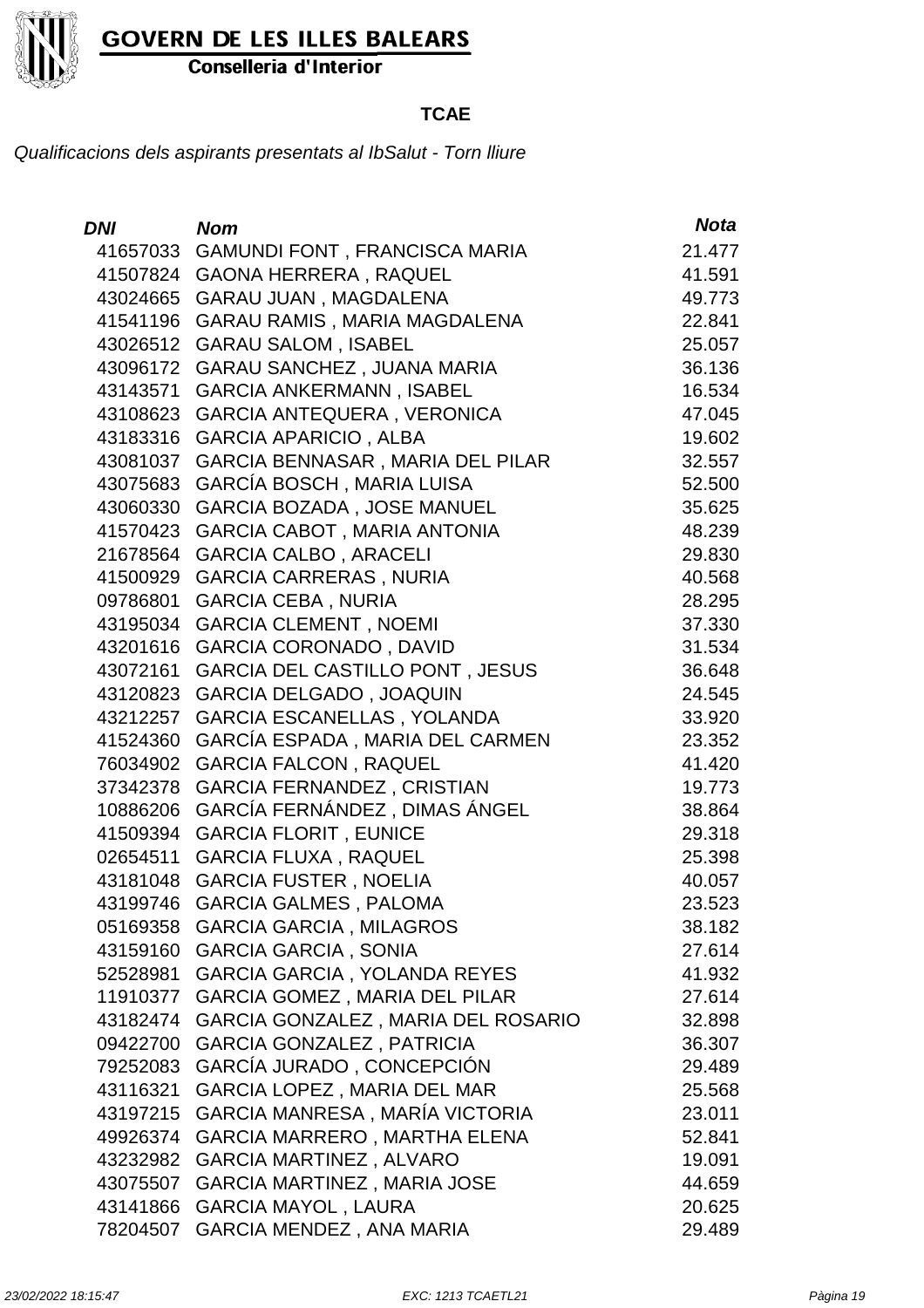

Conselleria d'Interior

### **TCAE**

| DNI I    | Nom                                    | <b>Nota</b> |
|----------|----------------------------------------|-------------|
| 41542096 | <b>GARCIA MERCADO, TANIA</b>           | 29.489      |
| 26228912 | <b>GARCIA MONTES, MARIA DEL CARMEN</b> | 43.636      |
| 43156007 | <b>GARCIA MONTIEL, AIDA</b>            | 38.864      |
| 43051026 | <b>GARCIA MORANTA, ISABEL</b>          | 31.364      |
| 43212898 | GARCIA NUÑEZ, PAU                      | 36.477      |
| 46953513 | GARCIA PARRILLA, INMACULADA            | 39.545      |
| 43168442 | <b>GARCIA PEDERSEN, MONICA</b>         | 41.591      |
| 43478472 | <b>GARCIA PICAZO, JUAN</b>             | 21.307      |
| 43161025 | <b>GARCIA PUJOL, MARTIN</b>            | 16.193      |
| 43196878 | <b>GARCIA REIFS, LIDIA</b>             | 43.636      |
| 43072131 | <b>GARCIA ROMAN, ANDRES</b>            | 40.398      |
| 43098788 | <b>GARCIA SAMPOL, DAVID</b>            | 26.591      |
| 31843856 | <b>GARCIA SANCHEZ, ANTONIA</b>         | 33.068      |
| 41735171 | <b>GARCIA SIERRA, MODESTA</b>          | 15.000      |
| 78213000 | GARCÍA SOCÍAS, EVA                     | 47.386      |
| 43192423 | <b>GARCIA TERRADAS, SONIA</b>          | 31.534      |
| 43060811 | GARCIA VEGA, MARIA DEL ROSARIO         | 22.841      |
| 44328777 | GARCIAS AGUILO, MARTA CATALINA         | 31.705      |
| 43138398 | <b>GARCIAS CIFUENTES, LAURA</b>        | 42.614      |
| 18221534 | <b>GARCIAS FERRER, GUILLEM</b>         | 35.284      |
| 43196222 | <b>GARCIAS SUAREZ, SANDRA</b>          | 33.068      |
| 43181733 | <b>GARI LLOMPART, ANTONIA</b>          | 18.920      |
| 43140813 | <b>GAROFANO MEDINA, MARIA DOLORES</b>  | 35.455      |
| 41706580 | <b>GAROUAOUI LOUKILI, SIHAM</b>        | 28.977      |
| 15371783 | <b>GARRIDO FERNANDEZ, MARIA SOFIA</b>  | 41.932      |
| 43473019 | <b>GARRIDO QUINN, DAVID</b>            | 22.500      |
| 53705848 | <b>GARRIDO SANCHEZ, SONIA MARIA</b>    | 35.966      |
| 49865750 | GARRIDO SANTACRUZ, ANA CRISTINA        | 25.909      |
| 43095874 | <b>GARRIDO TORRES, MARGARITA</b>       | 32.557      |
| 45609906 | <b>GARRUCHO PALMER, NEUS</b>           | 37.330      |
| 45609905 | <b>GARRUCHO PALMER, PAULA</b>          | 16.534      |
| 43139926 | <b>GASTON SANCHIS, MONICA</b>          | 31.023      |
| 38119028 | GAVALDA IRUJO, MARIA TERESA            | 35.455      |
| 47250390 | <b>GAVILAN GARCIA, AINHOA</b>          | 40.739      |
| 78217059 | GAYA BUJOSA, BARBARA                   | 29.830      |
| 41616639 | GAYÀ RIERA, MARGALIDA ANTÒNIA          | 32.216      |
| 45188190 | <b>GAYOSO SEGUI, MARINA</b>            | 27.614      |
| 43212875 | <b>GELABERT ACEVEDO, CRISTINA</b>      | 32.557      |
| 45189439 | <b>GELABERT FORTEZA, MARIONA</b>       | 25.398      |
| 18234186 | <b>GELABERT GELABERT, MARIA</b>        | 21.989      |
| 41572831 | <b>GELABERT MARTORELL, MARGARITA</b>   | 15.682      |
| 43228835 | <b>GELABERT SAMPERE, IRENE</b>         | 33.068      |
| 43190309 | <b>GELABERT TORRENS, JOAN</b>          | 23.523      |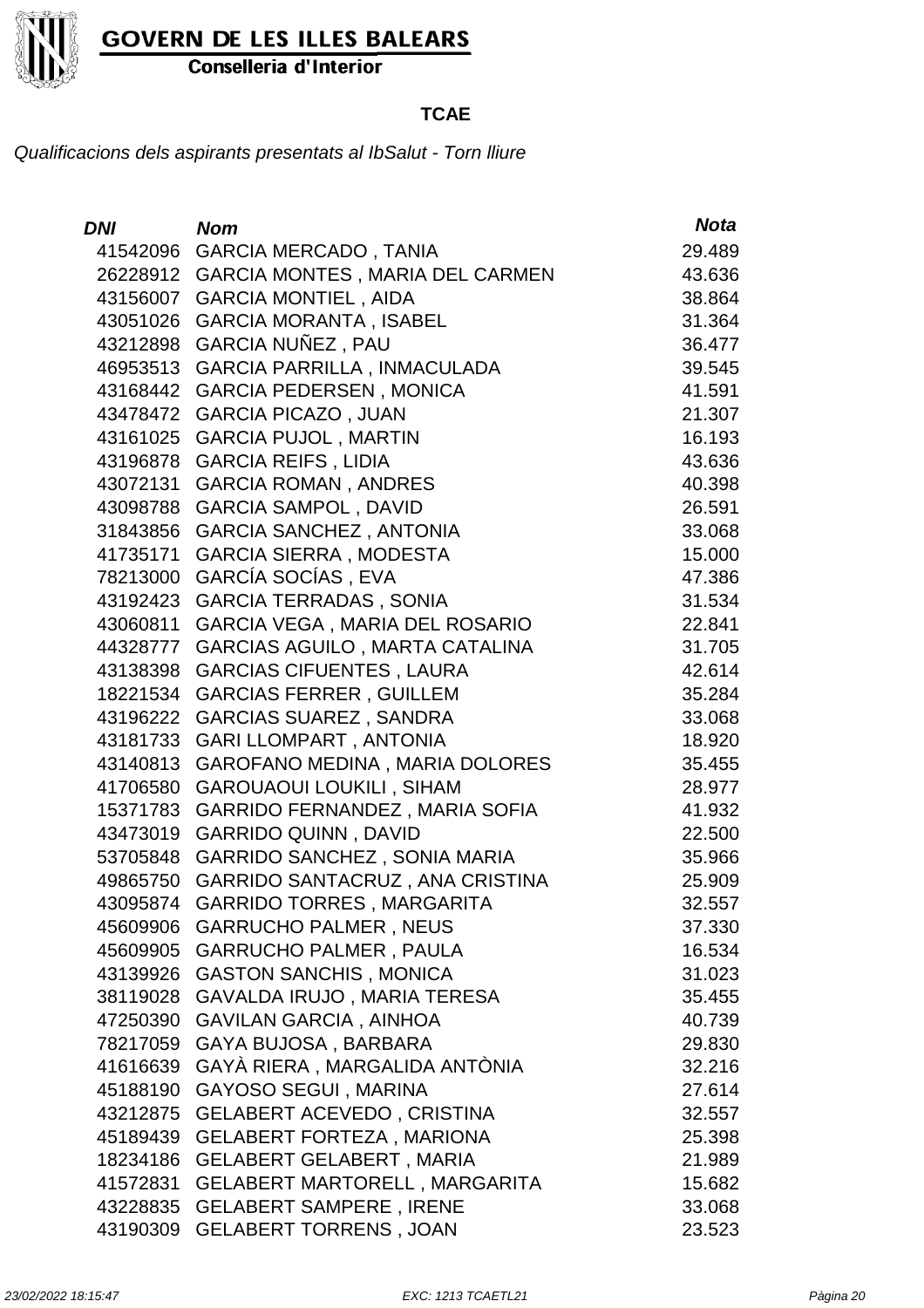Conselleria d'Interior

### **TCAE**

| DNI      | <b>Nom</b>                               | <b>Nota</b> |
|----------|------------------------------------------|-------------|
| 43168376 | <b>GELABERT VENEGAS, ARACELI</b>         | 34.091      |
| 43191887 | <b>GELABERT VICH, MARIA DEL MAR</b>      | 32.898      |
| 43129671 | <b>GELABERT VIDAL, YOLANDA MARIA</b>     | 46.534      |
| 43115299 | <b>GEMIO MARTINEZ, IVAN</b>              | 29.830      |
| 43069351 | <b>GENESTRA SERRA, PAULA MARIA</b>       | 44.659      |
| 41587719 | <b>GENOVARD SANSO, MARIA SOLEDAD</b>     | 13.125      |
| 41521756 | GENOVART ALZAMORA, MAGDALENA             | 35.455      |
| X9090743 | <b>GENT</b> , DEMI LEIGH                 | 27.102      |
| X5148905 | <b>GERATZ, NICOLE</b>                    | 33.580      |
| 43475793 | <b>GIBERT AGUILO, AINA</b>               | 34.261      |
| 43216537 | GIBERT CORZO, FRANCISCO RAUL             | 31.364      |
| 43096923 | GIGANTE MOTA, MARÍA CONCEPCIÓN           | 23.352      |
| 43167252 | <b>GIL BURGUERA, MARIA JOSE</b>          | 29.659      |
| 18227219 | <b>GIL NICOLAU, CATALINA</b>             | 32.386      |
| 46967639 | GIL PEREZ, LAIA                          | 43.125      |
| 34003576 | <b>GIL REINADO, MANUELA</b>              | 21.818      |
| 41535938 | GIL RODRÍGUEZ, ANA ISABEL                | 40.739      |
| 43117356 | <b>GIL RODRIGUEZ, LAURA</b>              | 28.466      |
| 41458685 | GIL SERRANO, MARIA LUISA                 | 37.500      |
| 43201414 | GILI AMENGUAL, MARIA LORETO              | 36.477      |
| 41515359 | GILI GINARD, MARIA DEL CARMEN            | 30.341      |
| 43179610 | <b>GIMENO FERRAGUT, ELENA</b>            | 40.398      |
| 41570419 | GINARD BURGUERA, SEBASTIA                | 29.148      |
| 41521817 | GINARD GINARD, MARIA DEL MAR             | 25.057      |
| 43471160 | GINARD VILLAJOS, ARIADNA                 | 32.386      |
| 41508891 | GISBERT MUÑOZ, CLAUDIA                   | 43.125      |
| 37339368 | <b>GODOY MORENO, MARÍA CARMEN</b>        | 41.591      |
| 43097252 | GOMARIZ BALAGUER, MARÍA DEL MAR          | 39.545      |
| 43100787 | <b>GÓMEZ ALAMEDA, SARA</b>               | 28.466      |
|          | 37335072 GOMEZ BALLESTER, ENCARNACIÓN    | 28.295      |
|          | 41509594 GOMEZ CARDONA, DANIEL           | 23.864      |
|          | 43122439 GOMEZ CUBERO, VANESA            | 28.636      |
|          | 43208935 GÓMEZ DOMÍNGUEZ, JULIA          | 20.795      |
|          | 43472336 GOMEZ ESTEVA, SORAYA            | 38.693      |
|          | 53555364 GOMEZ GARCIA, VANESA            | 40.398      |
|          | 43119796 GOMEZ GOMEZ, JUANA VERONICA     | 24.375      |
|          | 43210426 GÓMEZ MARTÍNEZ, FERNANDO        | 35.114      |
|          | 43181954 GOMEZ ORTIZ, DANIEL             | 40.398      |
| 34068725 | <b>GOMEZ PINA, BEATRIZ</b>               | 39.886      |
| 43099909 | <b>GÓMEZ PINA, CRISTINA</b>              | 32.898      |
|          | 74907198 GOMEZ RAMOS, ROSARIO            | 28.466      |
|          | 41445852 GOMEZ REYES, JULIANA MONTSERRAT | 26.250      |
| 18965087 | GÓMEZ ROMERO, ROSA ANA                   | 43.125      |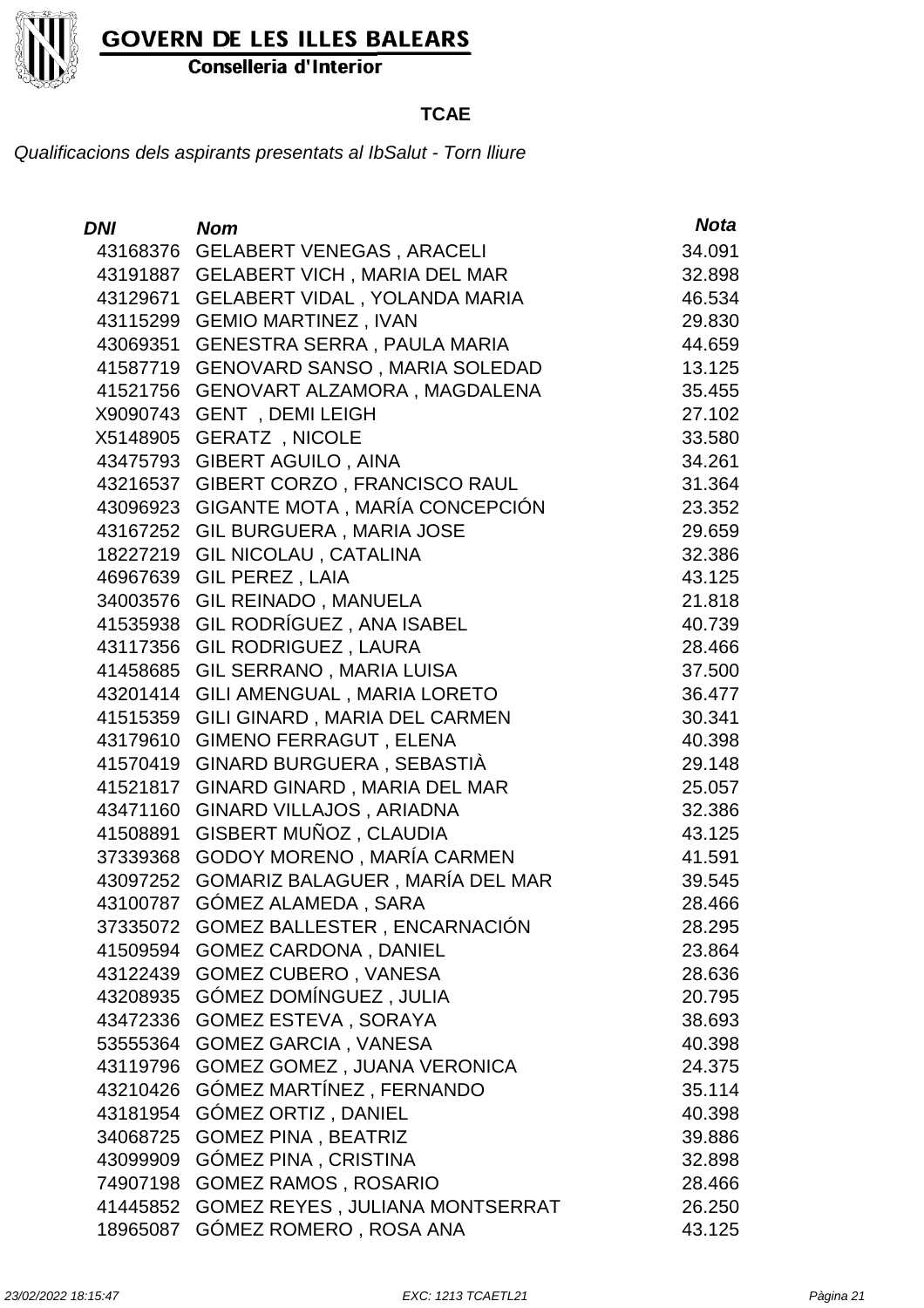

Conselleria d'Interior

### **TCAE**

| <b>DNI</b> | <b>Nom</b>                               | <b>Nota</b> |
|------------|------------------------------------------|-------------|
| 43126940   | GÓMEZ SANTOS, DAVID                      | 37.159      |
| 43074016   | GÓMEZ VEGA, MARÍA GRACIA                 | 21.648      |
| 45695064   | GOMILA COMAS, MARIA FRANCISCA            | 37.500      |
| 18221783   | <b>GOMILA MARTI, PETRA</b>               | 28.636      |
| 41535073   | <b>GOMILA NICOLAU, MARIA TERESA</b>      | 28.636      |
| 41502464   | <b>GOMILA OLIVES, CAROLINA</b>           | 40.568      |
| 41513828   | <b>GOMILA PASCUCHI, ALBA</b>             | 18.750      |
| 43169253   | <b>GOMILA PONS, MARGARITA</b>            | 40.398      |
| 41501554   | <b>GOMILA RAFAEL, MARGARITA</b>          | 23.182      |
| 43133784   | <b>GOMIS RAMON, CRISTINA</b>             | 36.307      |
| 74690364   | GONZÁLEZ ALFARO, AMALIA MARÍA            | 34.943      |
| 43173711   | <b>GONZALEZ AMAT, CRISTINA</b>           | 36.136      |
| 34074695   | GONZALEZ BALLESTEROS, MARIA MAR          | 26.250      |
| 43078677   | <b>GONZALEZ CARMONA, ELISA</b>           | 38.864      |
| 24191803   | <b>GONZALEZ CASTILLA, NIEVES</b>         | 45.511      |
| 43094016   | <b>GONZALEZ COMITRE, SILVIA</b>          | 34.091      |
| 76896136   | GONZALEZ CORDERO, MARIA JOSE             | 38.011      |
| 43092541   | GONZALEZ CORDOBA, MARIA ROSA             | 43.466      |
| 43153970   | GONZALEZ DOMINGUEZ, MARIA DEL CARMEN     | 29.318      |
| 08836639   | GONZALEZ FERNANDEZ, INMACULADA           | 39.545      |
| 43017675   | GONZALEZ FERNANDEZ, JOSEFA               | 28.807      |
| 43189213   | <b>GONZALEZ FRIAS, ESTEFANIA</b>         | 38.352      |
| 37341291   | GONZÁLEZ GARABATO, MARÍA VIRGINIA        | 35.966      |
| 44325548   | GONZÁLEZ GARCÍA, NURIA MARIA             | 45.000      |
| 37335079   | <b>GONZALEZ GIL, YOLANDA</b>             | 25.398      |
| 46955477   | GONZALEZ GINES, MARIA DEL CARMEN         | 52.330      |
| 43027924   | GONZALEZ GOMEZ, ENCARNACIÓN              | 31.534      |
| 43474193   | GONZÁLEZ GONZÁLEZ, SUSANA                | 10.739      |
| 43025388   | GONZÁLEZ GUZMÁN, RAIMUNDA ADELA          | 36.818      |
| 28649418   | <b>GONZALEZ HUESO, CARMEN ROCIO</b>      | 31.023      |
| 04172814   | GONZALEZ JIMENEZ DE CASTRO, MARIA        | 32.216      |
| 41452439   | GONZALEZ LEAL, LEONOR ESTEFANIA          | 46.875      |
| 43159599   | <b>GONZALEZ LOPEZ, CARMEN</b>            | 54.034      |
| 52757218   | <b>GONZALEZ LOPEZ, MARIA CELIA</b>       | 38.693      |
| 41539971   | GONZÁLEZ LLINÀS, CARME                   | 37.670      |
| 43745324   | GONZALEZ MALMIERCA, JUAN JERONIMO        | 36.136      |
| 41583488   | GONZALEZ MATEO, FRANCISCO JAVIER         | 35.625      |
| 43125359   | <b>GONZALEZ MONTIEL, FRANCISCA MARIA</b> | 39.545      |
| 43128812   | GONZALEZ NAVARRO, MARIA ENCARNACION      | 41.591      |
| 41515290   | GONZALEZ NEVADO, LORENA                  | 30.511      |
| 43133516   | GONZÁLEZ PÉREZ, LAURA                    | 18.239      |
| 43104486   | GONZÁLEZ PINO, ANA ANTONIA               | 33.068      |
| 43131394   | <b>GONZALEZ PIRO, ANTONIA</b>            | 18.580      |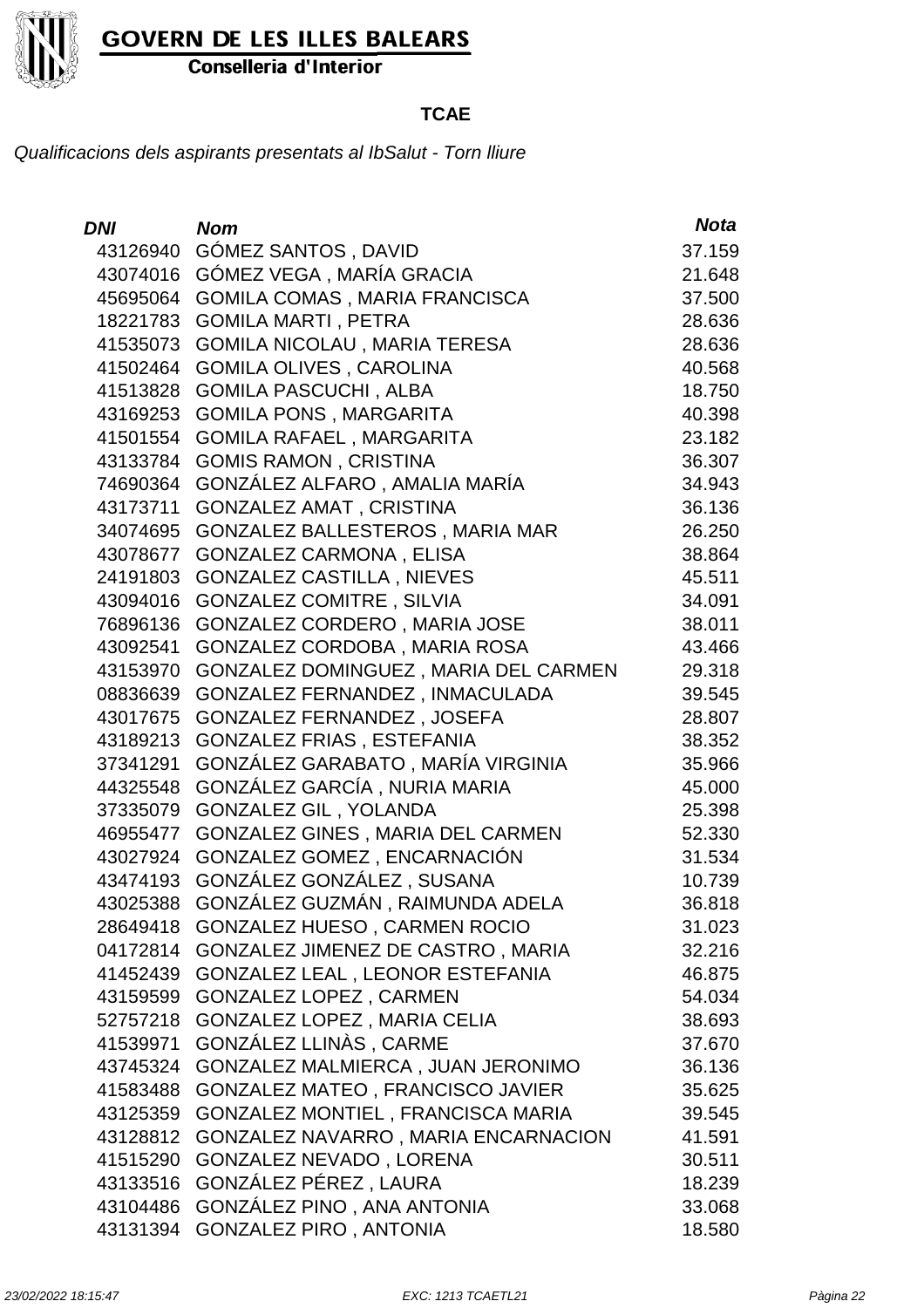

Conselleria d'Interior

### **TCAE**

| <b>DNI</b> | <b>Nom</b>                               | <b>Nota</b> |
|------------|------------------------------------------|-------------|
| 43189621   | <b>GONZALEZ RODRIGUEZ, SILVIA</b>        | 23.011      |
| 09286908   | GONZÁLEZ SÁNCHEZ, MARIA DOLORES          | 41.932      |
| 43181655   | <b>GONZALEZ SANTOS, MARIA ISABEL</b>     | 34.091      |
| 43046338   | GONZALEZ SOLANO, MARIA ANGELES           | 34.602      |
| 43170392   | GONZALEZ SOLANO, NATALIA                 | 22.330      |
| 48232949   | GONZALEZ SOTO, COROMOTO ALEXANDRA        | 28.977      |
| 48986721   | <b>GONZALEZ TOLEDO, ELENA</b>            | 32.045      |
| 43186460   | GONZALEZ VALERO, ANA MARIA               | 22.670      |
| 41605669   | GOÑALONS ORFILA, CLARA                   | 21.477      |
| 41502041   | <b>GOÑALONS PONS, CATALINA</b>           | 36.477      |
| 41502201   | GOÑALONS SINTES, MARGARITA               | 44.830      |
| 43178965   | GÓRRIZ MARTÍNEZ, OLAIA                   | 53.352      |
| X3218520   | GOSPODINOVA PENDEKOVA, DANIELA           | 32.045      |
| 41518864   | <b>GOST NEGRE, FRANCISCA MARGARITA</b>   | 31.534      |
| 41456203   | <b>GRACIA SANTOS, MARIA JOSE</b>         | 39.205      |
| 43170791   | <b>GRANDA MECO, ESTEFANIA</b>            | 22.841      |
| 51385713   | <b>GRANDE MARTIN, CARMEN</b>             | 30.341      |
| 43112869   | <b>GRANELL MARTINEZ, MARIA DEL PILAR</b> | 31.364      |
| 55465481   | <b>GREBO HADZIBULIC, ALVIN</b>           | 9.545       |
| 41517655   | <b>GRIMALT GOMILA, MARIA MAGDALENA</b>   | 39.545      |
| 37339367   | GUAL CALVIÑO, FERNANDA KARINA            | 50.455      |
| 41538260   | GUAL MESQUIDA, MARGALIDA SARA            | 27.443      |
| 43164968   | <b>GUAL MORELL, ISABEL</b>               | 39.205      |
| 78202977   | <b>GUAL PERELLO, ISABEL</b>              | 31.875      |
| 45694464   | <b>GUASP COLOM, CLAUDIA</b>              | 21.818      |
| 22578570   | <b>GUEROLA CALABUIG, FRANCISCO</b>       | 36.136      |
| 43202228   | <b>GUERRA FUSTER, BELEN</b>              | 27.614      |
| 46956943   | <b>GUERRERO BERNAL, PATRICIA</b>         | 35.795      |
| 43464168   | <b>GUERRERO CADENA, BELKIS GIANELLA</b>  | 25.568      |
| 43464165   | GUERRERO CADENA, SHARINE DOMENIKA        | 18.580      |
| 80072662   | GUERRERO GUTIERREZ, MARIA CRISTINA       | 32.386      |
| 43071542   | GUERRERO MUÑOZ, ISABEL                   | 38.182      |
| 43153148   | GUERRERO SÁNCHEZ, MARÍA ALMUDENA         | 33.068      |
| 43160557   | <b>GUIJARRO BARRIOS, CRISTINA</b>        | 25.909      |
| 43158863   | <b>GUILABERT TOMAS, PATRICIA</b>         | 44.318      |
| 43194268   | <b>GUILLEN ESPINOSA, SANDRA</b>          | 49.432      |
| 43192425   | <b>GUILLEN PEREZ, IRENE</b>              | 30.170      |
| 44253048   | <b>GUIRADO PRETEL, ANTONIO MIGUEL</b>    | 33.409      |
| 43087844   | <b>GUISADO SANTIAGO, DIANA</b>           | 40.909      |
| 03811967   | GUTIERREZ ESPINOSA, MARIA CARMEN         | 35.284      |
| 26018257   | GUTIERREZ EXPOSITO, YOLANDA              | 44.489      |
| 41536223   | GUTIÉRREZ GILI, MARIA DEL MAR            | 38.011      |
| 43000687   | GUTIERREZ MEGIAS, MARIA BARBARA          | 19.602      |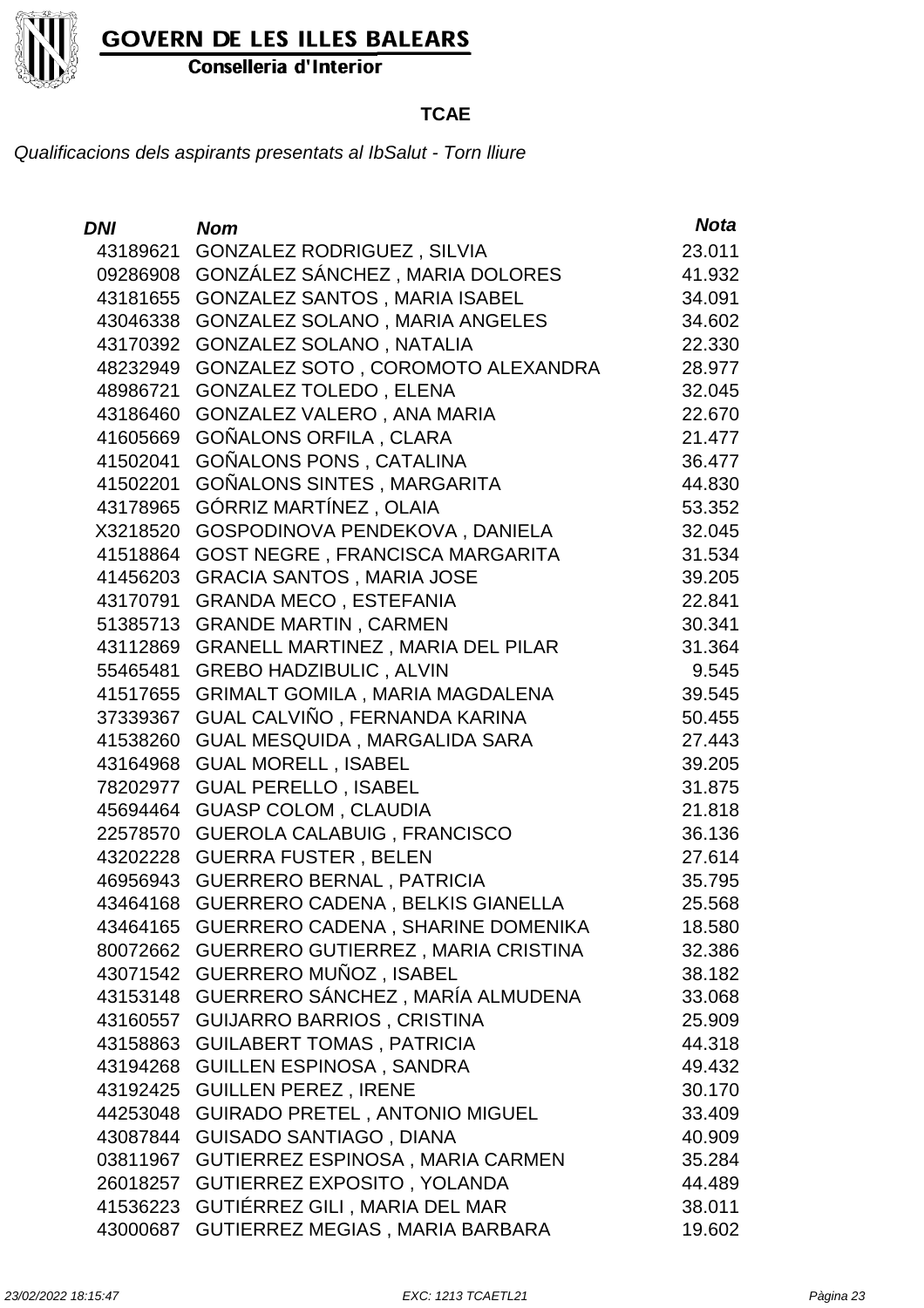

Conselleria d'Interior

### **TCAE**

| DNI      | <b>Nom</b>                           | <b>Nota</b> |
|----------|--------------------------------------|-------------|
| 75157833 | <b>GUTIERREZ PADIAL, MIRIAM</b>      | 35.284      |
| 43052999 | <b>GUTIERREZ SANCHEZ, INMACULADA</b> | 40.398      |
|          | 45656455 GUTIERREZ VILLALOBOS, ANGEL | 30.341      |
| X3605517 | GYULTEKINOVA ZENOLOVA, ELIS          | 25.057      |
| 43142738 | <b>HABIB MANERA, IVONNE</b>          | 49.432      |
| 43105822 | <b>HABIB MANERA, OLGA</b>            | 45.170      |
| 45371306 | HARO LOPEZ, DELIA MARIA              | 35.795      |
| 43235163 | HARTFIEL CAPRILES, CATE CATALINA     | 24.034      |
| 41511010 | HARTLEY ZAMORA, JANINA               | 42.955      |
| 43134348 | <b>HENALES LOBATO, SILVIA</b>        | 26.932      |
| 78219014 | HENAREJOS CRESPI, CRISTINA           | 24.716      |
| 43183483 | <b>HERAS ALCAZAR, SARA</b>           | 41.761      |
| 43161720 | HEREDIA SOTO, MARIA BELEN            | 41.761      |
| 41522269 | HERNAIZ BUADES, FERNANDO             | 37.330      |
| 74629952 | HERNANDEZ CAMPOY, ROSARIO DE LOS     | 41.250      |
| 41506072 | HERNANDEZ CERDA, CARMEN YOLANDA      | 24.375      |
| 43221157 | HERNANDEZ CONEJERO, MARGARITA        | 32.216      |
| 41498505 | HERNANDEZ CRUZ, ANGELES              | 35.795      |
| 43109477 | HERNANDEZ GALVEZ, ANA BELÉN          | 45.000      |
| 41620017 | HERNANDEZ LOPEZ, PAULA               | 34.091      |
| 74360696 | HERNANDEZ VAZQUEZ, MARIA TERESA      | 50.114      |
| 43227347 | HERNANDEZ VILLUENDAS, GLORIA         | 50.455      |
| 43184129 | HERNANDEZ VILLUENDAS, ISAAC          | 21.818      |
| 43121996 | <b>HERRAIZ APARICIO, EVA</b>         | 29.830      |
| 47251282 | HERRANZ GONZALEZ, TAMARA             | 39.034      |
| 43181087 | HERRERA GUERRERO, JESSICA            | 29.318      |
|          | 43131380 HERREZUELO GONZÁLEZ, SUSANA | 32.727      |
| 43190377 | HERVÁS REDONDO, LIDIA                | 19.602      |
| 41517577 | HIDALGO CASADO, LORENA               | 28.807      |
| 43125942 | HIDALGO DE LA ROSA, VERONICA         | 41.250      |
| 72452870 | HIDALGO ESPADA, MARIA DOLORES        | 33.750      |
| 49413979 | HIDALGO HERRERA, CONISE SUSANA       | 31.705      |
| 43197628 | HINOJOSA DELGADO, FRANCISCA YAIZA    | 40.227      |
| 46396705 | HOLGADO CALAFAT, MARIANA             | 39.716      |
| 43206720 | HOMAR MOREY, CRISTINA                | 31.193      |
| 41461889 | <b>HUGUET BONED, MARTA</b>           | 39.375      |
| 43191570 | HUGUET GAETE, MARIA VICTORIA         | 37.500      |
| 43180580 | HURTADO ANGULO, RAQUEL               | 42.102      |
| 41696437 | HURTADO HURTADO, KATHERIN JOHANA     | 19.943      |
| 43122575 | HURTADO RIPOLL, PATRICIA             | 44.659      |
| 77009410 | IBAÑEZ CARDALDA, LAURA               | 36.136      |
| 41572075 | <b>IGLESIAS IGLESIAS, ANDREA</b>     | 32.045      |
|          | 43158228 IGLESIAS PASCUAL, CARMEN    | 20.795      |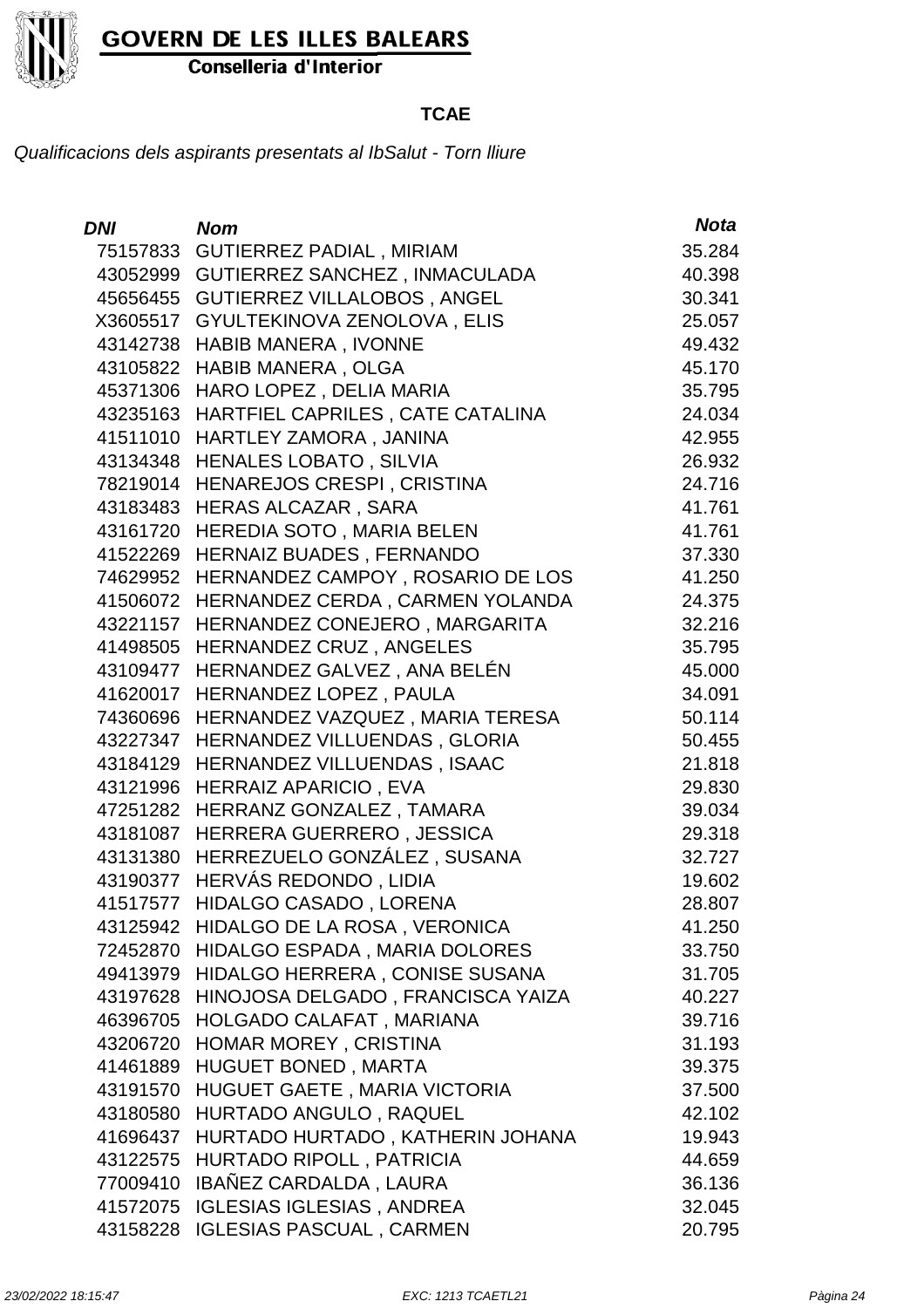

Conselleria d'Interior

### **TCAE**

| <b>DNI</b> | <b>Nom</b>                            | <b>Nota</b> |
|------------|---------------------------------------|-------------|
| 43158229   | <b>IGLESIAS PASCUAL, LARA</b>         | 22.500      |
|            | 43193369 IGLESIAS REAL, CAROLINA      | 34.773      |
| X6617820   | ILIEVA SIMEONOVA, ELENA               | 16.193      |
|            | 43198038 ILLANA JAUME, JAIME          | 23.352      |
| 43157153   | <b>INFANTES CABELLO, ELENA</b>        | 42.614      |
| 43080526   | <b>INIESTA REQUENA, ANTONIA</b>       | 26.761      |
| 49922691   | IPIA VANEGAS, LEYDI CECILIA           | 30.170      |
| 25156182   | IRIBAS MINGUILLÓN, MARIA ARANZAZU     | 22.500      |
| 43133831   | <b>ISERN POU, SEBASTIÁN</b>           | 30.511      |
|            | 43157358 ISERN RIQUEL, SUSANA         | 27.443      |
| 42985031   | <b>ISERN VIDAL, CATALINA</b>          | 36.989      |
| 49610719   | JARAMILLO BARROS, RONNIE ALBERTO      | 12.273      |
| 43118113   | <b>JARILLO NOVALIA, EVA</b>           | 45.682      |
| 43172408   | JAUME AMENGUAL, CAROLINA              | 40.227      |
| 41574173   | JAUME BURGUERA, MARIA ANTONIA         | 36.818      |
| 43203046   | JAUME CORDOBA, MIGUEL                 | 30.511      |
| 43234432   | JAUME GONZALEZ, JESSICA               | 26.591      |
| 43184634   | JAUME JUAN, FRANCISCA                 | 27.102      |
| 43149084   | JAUME MARTINEZ, FRANCISCO JAVIER      | 21.136      |
|            | 43018436 JAUME RAMIS, MARIA PAULA     | 36.818      |
| 18226014   | JAUME UMBERT, PEP                     | 32.386      |
| 43469164   | JAUME VÁZQUEZ, AROA MARÍA             | 37.500      |
| 43133297   | JAUME VIDAL, CATALINA                 | 40.227      |
| 43216780   | JAVALOYAS MOLINA, ALBA                | 41.591      |
| 71472288   | JAVE FERNANDEZ, ERIT ADEMIR           | 26.080      |
| 43218229   | JIMENEZ AGUILERA, ARANTXA             | 30.511      |
|            | 43074844 JIMÉNEZ CHICA, DOLORES       | 28.466      |
|            | 45191583 JIMÉNEZ CHIVA, MARIA ANTONIA | 32.557      |
|            | 52748831 JIMENEZ DÍAZ, MARIA DOLORES  | 28.125      |
|            | 43190071 JIMENEZ GIL, VICTORIA        | 20.284      |
|            | 52755806 JIMÉNEZ GONZÁLEZ, LUCÍA      | 31.193      |
|            | 43211338 JIMENEZ GONZALEZ, PAULA      | 25.398      |
| 47256116   | JIMÉNEZ GRACIA, CRISTINA LUCÍA        | 47.386      |
|            | 43066501 JIMENEZ HURTADO, SUSANA      | 24.034      |
| 43171608   | JIMENEZ MARTINEZ, MARIA ROSA          | 42.273      |
| 20798918   | JIMÉNEZ MARTÍNEZ, YAMILLETTE          | 25.909      |
| 49779657   | JIMENEZ MENDOZA, LAURA GABRIELA       | 28.807      |
|            | 31731807 JIMENEZ MESA, INMACULADA     | 33.920      |
| 43143144   | JIMENEZ MONTALVO, VANESA              | 51.307      |
| 78217847   | JIMÉNEZ MORALES, BEATRIZ              | 20.114      |
| 43131743   | JIMENEZ MORALES, JOSEFINA             | 28.466      |
|            | 43086734 JIMENEZ NAVARRO, CLARA       | 36.307      |
| 43048229   | JIMENEZ OLIVAS, ANTONIA               | 40.909      |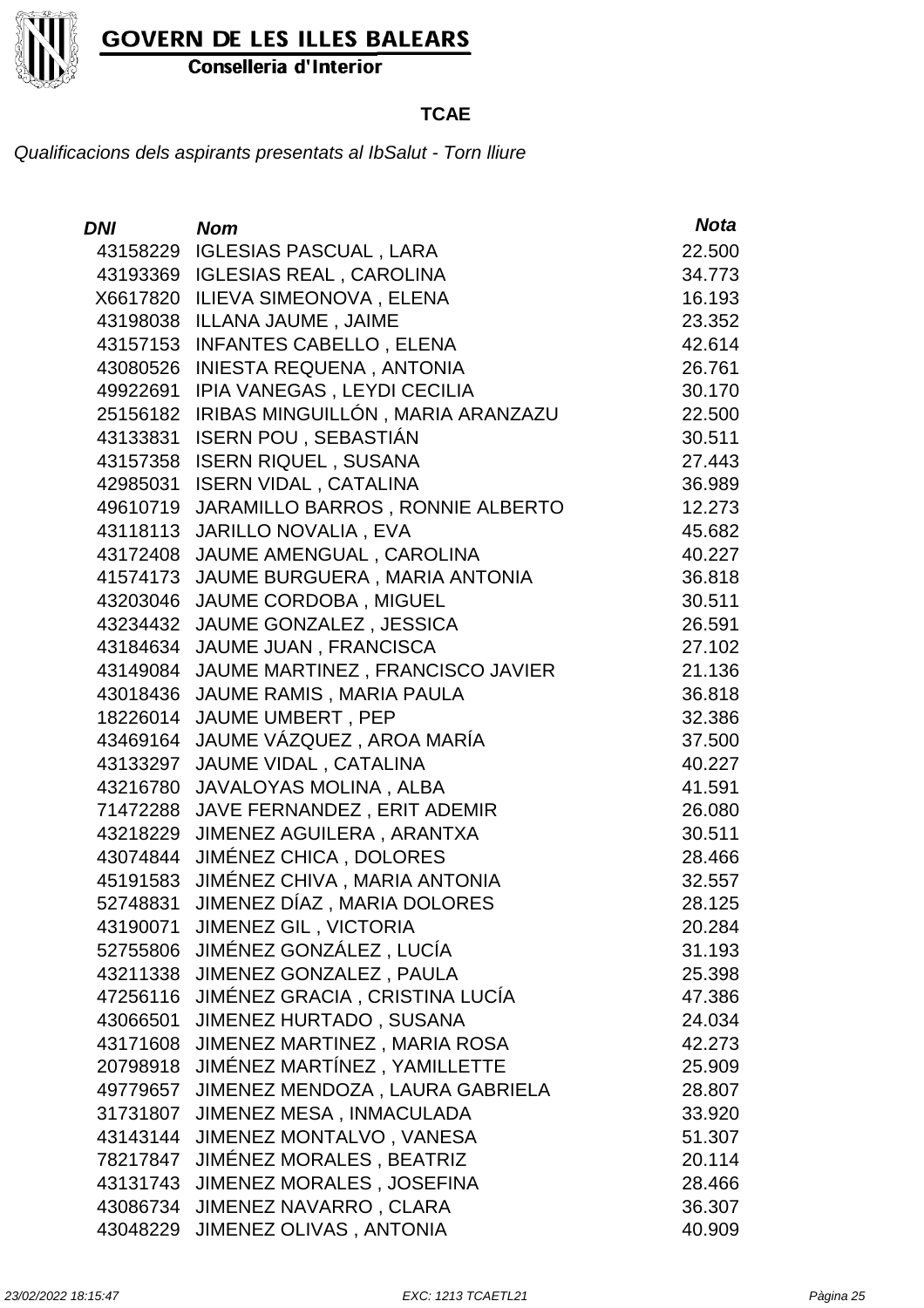

Conselleria d'Interior

### **TCAE**

| <b>DNI</b> | <b>Nom</b>                              | <b>Nota</b> |
|------------|-----------------------------------------|-------------|
| 43215643   | JIMÉNEZ PEÑA, ADRIANA MARIA             | 17.216      |
| 41504261   | JIMENEZ PLA, MARIA TERESA               | 38.182      |
| 45610381   | <b>JIMENEZ PLAZA, CORAL</b>             | 22.670      |
| 43231737   | JIMENEZ POZO, MARIA JOSE                | 24.375      |
| 78219290   | JIMENEZ ROMERO, MARGARITA               | 34.432      |
| 43059420   | JIMENEZ RUIZ, MARIA JOSE                | 30.000      |
| 43140190   | JIMENEZ SANCHEZ, MARIA DEL PILAR        | 35.114      |
| 41570814   | JOFRE FERRER, FRANCISCA                 | 44.830      |
| 43010579   | JOFRE SALAS, CATALINA                   | 30.852      |
| 43159215   | JORAJURIA CAÑELLAS, JUANA MARIA         | 27.273      |
| 43084901   | JORDA JUAN, FRANCISCA                   | 30.682      |
| 44515820   | JORDAN LOPEZ, CRISTINA                  | 30.341      |
| 44326201   | JOVELLAR VIDAL, PATRICIA MARIA          | 24.545      |
| 43216329   | JOYA PEREZ, FERNANDO MIGUEL             | 24.545      |
| 46950280   | <b>JUAN CANDELAS, EMILIA</b>            | 27.955      |
| 41736356   | <b>JUAN CAULES, NATALIA</b>             | 39.545      |
| 41523446   | JUAN COMAS, PAULA SARAY                 | 31.023      |
| 43136274   | JUAN JOVER, JUANA MARIA                 | 23.182      |
| 43136337   | <b>JUAN MIRO, SERGIO</b>                | 31.193      |
|            | 37336842 JUAN ORELL, MARIA              | 27.273      |
| 43149894   | JUAN PALOU, ANA MARIA                   | 21.307      |
| 45694759   | <b>JUAN RIBERA, MARINA</b>              | 33.409      |
| 43144185   | <b>JUAN RUIZ, CATALINA</b>              | 45.852      |
| 41570590   | <b>JUAN VIVES, MARTA</b>                | 30.511      |
| 43153203   | <b>JUANICO BAILON, AZAHARA</b>          | 38.011      |
| 41508247   | <b>JUANICO ORFILA, CATALINA</b>         | 33.920      |
| 41587130   | JULIA HURTADO, MARIA ISABEL             | 37.841      |
|            | 45186572 JULIÀ NOBEL, DESIRÉE           | 24.205      |
| 43174537   | JUNQUERA TALAVERA, ADELA                | 38.011      |
|            | 43197196 JURADO GALINDO, MARCOS         | 30.682      |
| 43211601   | JURADO GARI, MARTA AINARA               | 25.909      |
|            | 43463063 JURADO HUERTAS, NORA ELIZABETH | 39.205      |
| 43202731   | <b>JURADO MUNTANER, ROCÍO</b>           | 34.432      |
|            | X8454589 KAVETSKA, VIKTORIYA            | 13.977      |
| 55230296   | KHELIF AGROUCHE, FARIDA                 | 31.023      |
| 54630960   | KLÜVER SOSA, ANDRÉS                     | 33.409      |
| X6116792   | KOSTADINOVA, PETYA ROSENOVA             | 30.170      |
| X2128101   | KUPISZ, BOZENA                          | 14.830      |
| X1995231   | KUSTER, CLAUDINE SYLVIE                 | 37.500      |
| 47250504   | LAFUENTE MARTINEZ, MARIA MERCEDES       | 25.227      |
|            | 04304375 LAKSIR CHAIB, HAJAR            | 21.818      |
|            | 04306398 LAKSIR CHAIB, SOURIYA          | 21.136      |
| 43192471   | LAMBORENA RAMOS, DAVID                  | 31.193      |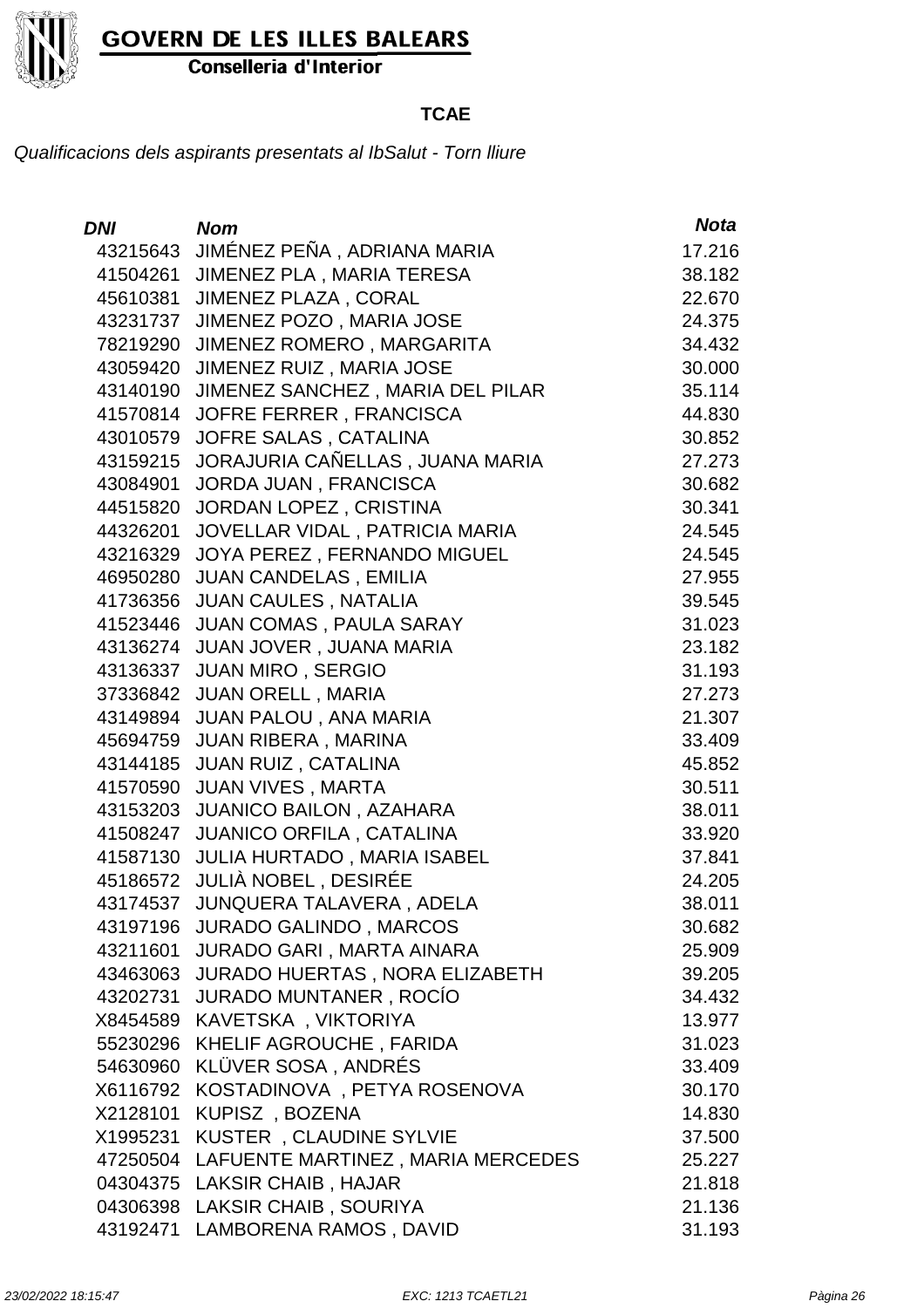

Conselleria d'Interior

### **TCAE**

| <b>DNI</b> | <b>Nom</b>                                | <b>Nota</b> |
|------------|-------------------------------------------|-------------|
|            | 47227950 LARA DURAN, SONIA                | 35.284      |
|            | 78217254 LARA GARCIA, LUCIA               | 46.364      |
|            | 47431699 LARA SAEZ, SONIA                 | 35.114      |
|            | 41510457 LARA UBETE, ISABEL               | 26.080      |
|            | 47616573 LARRAD BLASCO, RAQUEL            | 42.273      |
|            | 43124123 LARRAÑAGA JIMENEZ, YOLANDA       | 38.693      |
|            | 43079035 LASO MORAGUES, ENRIQUE           | 38.693      |
|            | 43112238 LEAL MARTINEZ, AMPARO            | 36.307      |
|            | 43174978 LECHUGA ALOMAR, ANA MARIA        | 21.648      |
|            | 47252631 LEDESMA VICARIA, RAQUEL          | 19.432      |
|            | 43180876 LEDO GONZALEZ, LEYDIS            | 29.489      |
|            | 43227359 LEIVA DE LAS MUELAS, NATALIA     | 23.693      |
|            | 43480827 LEMA AMENGUAL, MARTA             | 27.955      |
|            | 43041489 LENDINEZ HURTADO, MARTINA        | 34.432      |
|            | 10904012 LEON ABARRIO, VERÓNICA           | 33.409      |
|            | 43162249 LEON BUENO, YASMINA              | 21.818      |
|            | 43154915 LEÓN GONZALEZ, SANTIAGO          | 42.955      |
|            | 41574149 LEÓN VIEDMA, MARÍA LUCÍA         | 36.136      |
|            | 43116939 LINARES FRANCO, MARIA ANGELES    | 38.182      |
|            | 41540529 LINARES LÓPEZ, NATALIA           | 26.761      |
|            | 43076426 LINARES ORIA, JACOB              | 45.852      |
|            | 47432222 LINERO RAMIREZ, GEMA             | 21.989      |
|            | 43060546 LIRÓN MARTÍNEZ, JUAN             | 43.807      |
|            | 43232222 LISALDE ESCOBAR, MARÍA CRISTINA  | 38.523      |
|            | 41524766 LOAISA COBOS, AZAHARA            | 26.932      |
|            | 44364009 LOAISA COBOS, MARIA DEL CARMEN   | 45.852      |
|            | 41519289 LOBATO MOLINA, ELENA             | 49.602      |
|            | 45191034 LONDOÑO MORENO, CLAUDIA PATRICIA | 39.545      |
| 43206486   | LOPEZ ALABARCE, MARTA                     | 35.455      |
|            | 43189714 LOPEZ ALAMINOS, MIKEL            | 29.148      |
|            | 43092970 LOPEZ CABOT, JULIA MARIA         | 21.648      |
|            | 31636954 LOPEZ CARRIL, GUADALUPE          | 30.000      |
|            | 43138704 LOPEZ ESCUDERO, LORENA           | 30.682      |
|            | 75071264 LÓPEZ GARCÍA, FRANCISCO          | 34.432      |
|            | 43046552 LOPEZ GARCIA, MARIA DEL CARMEN   | 29.659      |
|            | 43141413 LOPEZ GARCIA, RAQUEL             | 39.205      |
|            | 43007150 LOPEZ GELABERT, GLORIA           | 30.000      |
|            | 43095517 LOPEZ GOMEZ, MARIA DEL CARMEN    | 40.398      |
|            | 47431426 LOPEZ GONZALEZ, IRENE            | 31.534      |
|            | 43057032 LOPEZ HIDALGO, MARÍA YOLANDA     | 34.943      |
|            | 43157952 LOPEZ HUERTA, RAQUEL             | 30.682      |
|            | 43089940 LÓPEZ LÓPEZ, ASUNCIÓN            | 47.045      |
|            | 75244735 LOPEZ LOPEZ, MARIA DEL CARMEN    | 31.023      |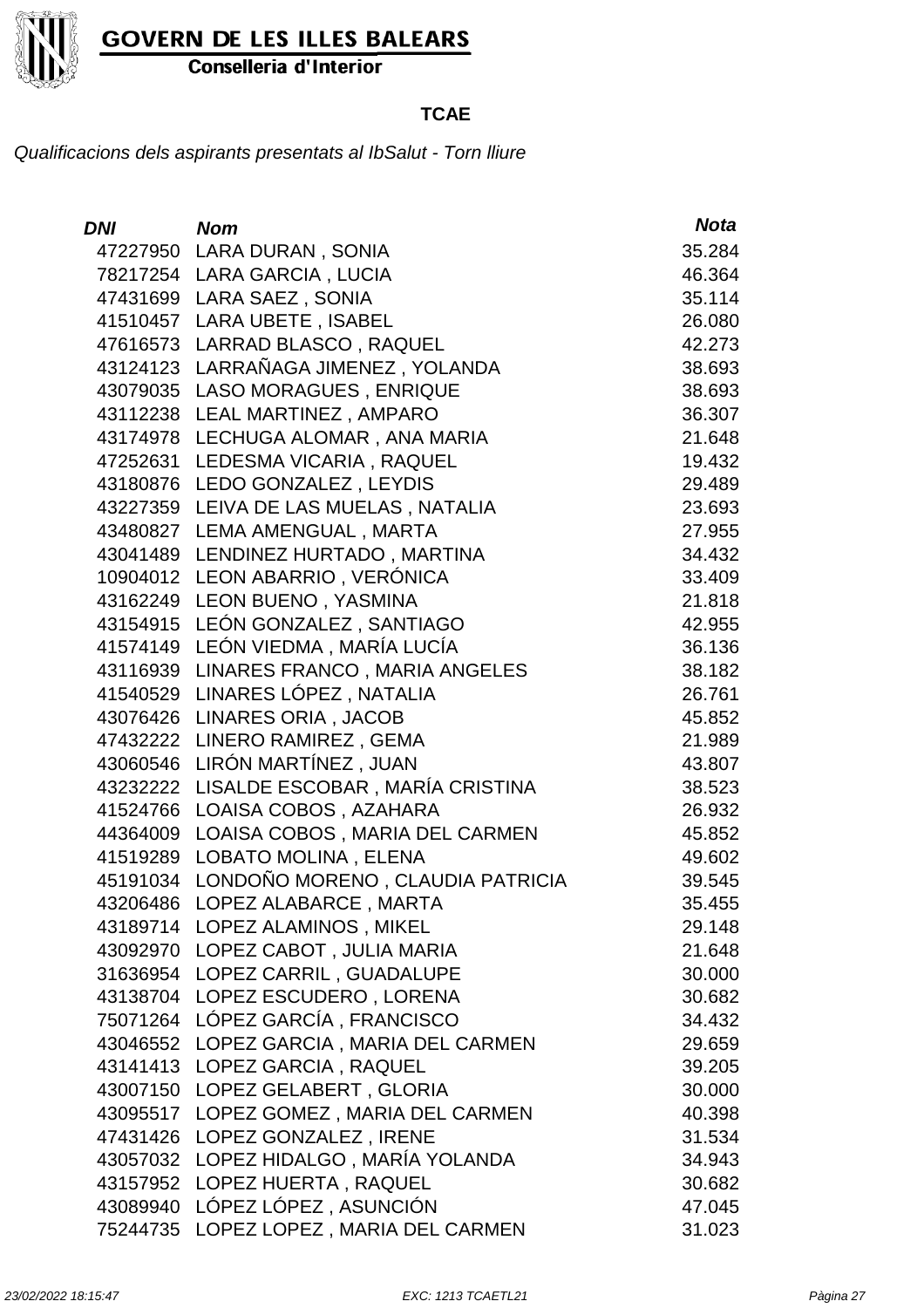

Conselleria d'Interior

### **TCAE**

| <b>DNI</b> | <b>Nom</b>                              | <b>Nota</b> |
|------------|-----------------------------------------|-------------|
| 52525961   | LOPEZ LOSADA, ENCARNACION               | 25.227      |
| 18222839   | LOPEZ MARTINEZ, ANA MARIA               | 41.591      |
| 43034935   | LOPEZ MARTINEZ, MARIA JOSE              | 48.920      |
| 52758984   | LOPEZ MARTINEZ, PEDRO LUIS              | 40.227      |
| 43145112   | LOPEZ MUÑOZ, MARIA SOLEDAD              | 28.466      |
| 37336481   | LOPEZ PEREZ, MARIA VIRTUDES             | 17.045      |
| 43212161   | LÓPEZ PRATS, MARIA JOSÉ                 | 39.375      |
| 34065076   | LÓPEZ ROMÁN, CARMEN DOLORES             | 37.159      |
| 24178121   | LÓPEZ RUANO, MARI PAZ                   | 38.182      |
| 24228157   | LOPEZ SANCHEZ, MARIA PRUDENCIA          | 37.670      |
| 41536356   | LÓPEZ SÁNCHEZ, SANDRA                   | 39.375      |
| 43107497   | LOPEZ VIVO, MARIA LUISA                 | 34.091      |
| 43004647   | LÓPEZ-PÀEZ FERNÁNDEZ , ANA MARIA        | 36.648      |
| 43185784   | LOPEZ-VIOTA SERVERA, MARGARITA ISABEL   | 53.693      |
|            | 43185814 LORA SUAREZ, LORENA            | 24.034      |
| 45697882   | LORENTE LLOBERA, MARIA ANTONIA          | 27.273      |
| 41535083   | LORENTE PERICÀS, MARIA DEL PILAR        | 32.727      |
| 43216913   | LORITE POLO, JAVIER                     | 25.227      |
| 45612697   | LOYOLA REYES, JEANETTE ROCIO            | 36.136      |
| 43159214   | LOZANO CAÑELLAS, MARIA ANTONIA          | 40.227      |
| 43478928   | LOZANO GARAU, LORENA                    | 27.784      |
| 43230745   | LOZANO SANCHEZ, ROSA PATRICIA           | 40.909      |
| 44896228   | LOZANO VALENCIA, PRISCILA MARIA         | 24.205      |
| 43083562   | <b>LUCAS MARIN, JESUS</b>               | 22.500      |
| 30804800   | LUCENA RUÍZ, M. EVA                     | 42.443      |
| 43167558   | LUJAN GARCIA, MARIA DE LAS NIEVES       | 18.920      |
|            | 43183293 LUQUE BANEGAS, CRISTINA        | 25.909      |
|            | 43062846 LLABRÉS RODRÍGUEZ, JUANA MARÍA | 33.920      |
| 78216524   | LLABRES ROTGER, FRANCISCA               | 30.000      |
|            | 11082804 LLANEZA JURADO, LAUREANO       | 48.239      |
|            | 43113867 LLAURADÓ VILLENA, EMMA         | 30.000      |
|            | 43108018 LLEDO GARCÍA, CRISTINA         | 43.466      |
|            | 43057739 LLEONART OBRADOR, MARIA ELENA  | 30.341      |
|            | 43136628 LLINAS FORNARI, AGUEDA MARIA   | 30.682      |
| 41583521   | LLITERAS RIERA, CATALINA MARIA          | 34.432      |
| 43201368   | LLOBERA BISQUERRA, AMANDA               | 31.534      |
| 43149338   | LLOMPART BIBILONI, INES                 | 33.239      |
| 78210554   | LLOMPART CERDA, JUANA                   | 34.261      |
| 34066984   | LLOMPART COSTA, JERONIMA                | 33.068      |
| 43046313   | LLOMPART PLANAS, MARIA MAGDALENA        | 37.330      |
| 43155244   | LLOMPART SERRA, ESTEL-LA                | 50.114      |
| 41495285   | LLOPIS GARI, JUANA PILAR                | 36.477      |
| 41585951   | LLULL FUSTER, ANTONIA                   | 28.125      |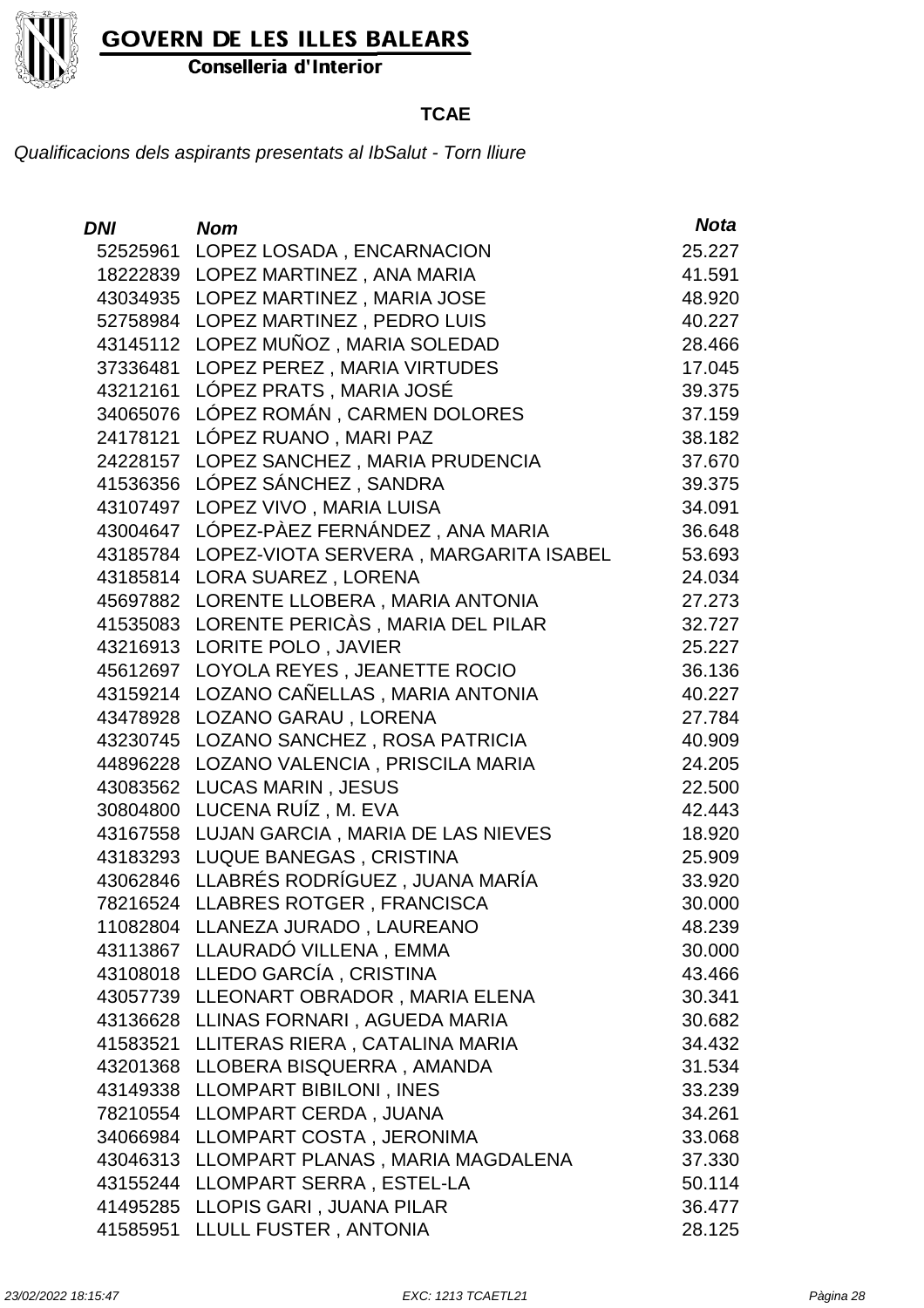

Conselleria d'Interior

### **TCAE**

| <b>DNI</b> | <b>Nom</b>                         | <b>Nota</b> |
|------------|------------------------------------|-------------|
|            | 41585952 LLULL FUSTER, CATERINA    | 22.841      |
|            | 43155090 LLULL GARCÍA, LAURA       | 41.250      |
|            | 18221228 LLULL LLODRÀ, JOANA       | 31.534      |
|            | 43078916 LLULL MAS, ANTONIA        | 40.739      |
| 41620200   | LLULL SÁNCHEZ, JOANA               | 22.159      |
| 43235299   | MACARRO RODRIGUEZ, MINERVA         | 34.432      |
| 45188983   | MACAS VASQUEZ, MARTHA JOSEFINA     | 21.989      |
| 15401927   | MACHADO RODRIGUEZ, JUAN JOSÉ       | 45.682      |
| 43140384   | MADRID BURGUEÑO, JOSÉ IGNACIO      | 29.148      |
| 31680066   | MAESTRE SÁNCHEZ, PEDRO             | 41.420      |
| 43172827   | MAESTRO JUAN, MARIA TERESA         | 38.693      |
| 43183840   | MAGAN MAGAN, MÓNICA                | 31.023      |
| 43461226   | <b>MAIA SOARES, MARILENA</b>       | 36.818      |
| 78216016   | MAIRATA PONS, CATALINA             | 39.375      |
| 43159716   | MALDONADO ARIAS, DEBORA            | 32.557      |
| 46397008   | <b>MAMOU GIL, SARA</b>             | 26.420      |
| 41457583   | <b>MANGAS PARTIDA, MARIA JESUS</b> | 43.295      |
| 29000812   | MANZANARES SOLER, ALEJO            | 27.955      |
| 43059704   | <b>MANZANO PICAZO, SUSANA</b>      | 18.409      |
| 43139072   | MAQUEDA ARBIDE, CRISTINA           | 38.523      |
| 46954264   | <b>MARCE TUR, SUSANA</b>           | 22.159      |
| 44791407   | <b>MARCO SANCHEZ, BLANCA</b>       | 45.511      |
| 46957201   | MARCOS COLL, JOSEFA                | 29.830      |
| 43154490   | MARCHENA PEREA, LIDIA ANA          | 28.466      |
| 47253195   | <b>MARI BODIN, CLARA</b>           | 19.261      |
| 43121194   | MARÍ CLOQUELL, YOLANDA             | 27.955      |
| 43137890   | <b>MARI GARCIA, LIDIA</b>          | 24.205      |
| 47258710   | MARI RIBAS, LAURA CRISTINA         | 47.727      |
| 42992902   | <b>MARI RIUTORT, ANTONIA</b>       | 35.625      |
|            | 43027896 MARÍ RIUTORT, MARGALIDA   | 38.352      |
| 18233755   | <b>MARI SERRA, ALICIA</b>          | 28.977      |
| 43049963   | MARI SUAU, MARIA ISABEL            | 38.523      |
| 46950224   | MARI SUÑER, MARIA CATALINA         | 34.091      |
| 18235882   | MARIN COFIÑO, OLGA                 | 37.841      |
| 37337464   | <b>MARIN CUESTA, YOLANDA</b>       | 53.352      |
| 43185613   | <b>MARIN GARRIDO, ALICIA</b>       | 26.932      |
| 43193173   | MARIN WEBER, CARLOS ADALBERTO      | 40.909      |
| 45743308   | <b>MARINA BAENA, DANIEL</b>        | 38.011      |
| 30999036   | <b>MARINA BAENA, SARA</b>          | 28.636      |
| 37339954   | MARIÑO POCOVI, HERMOSINDA ISABEL   | 25.398      |
| 43109585   | <b>MAROTO CAPILLA, MERCEDES</b>    | 35.284      |
| 43184012   | MARQUEÑO SERRA, JUAN ANTONIO       | 33.580      |
| 43119498   | MARQUES GARCIA, YOLANDA            | 51.477      |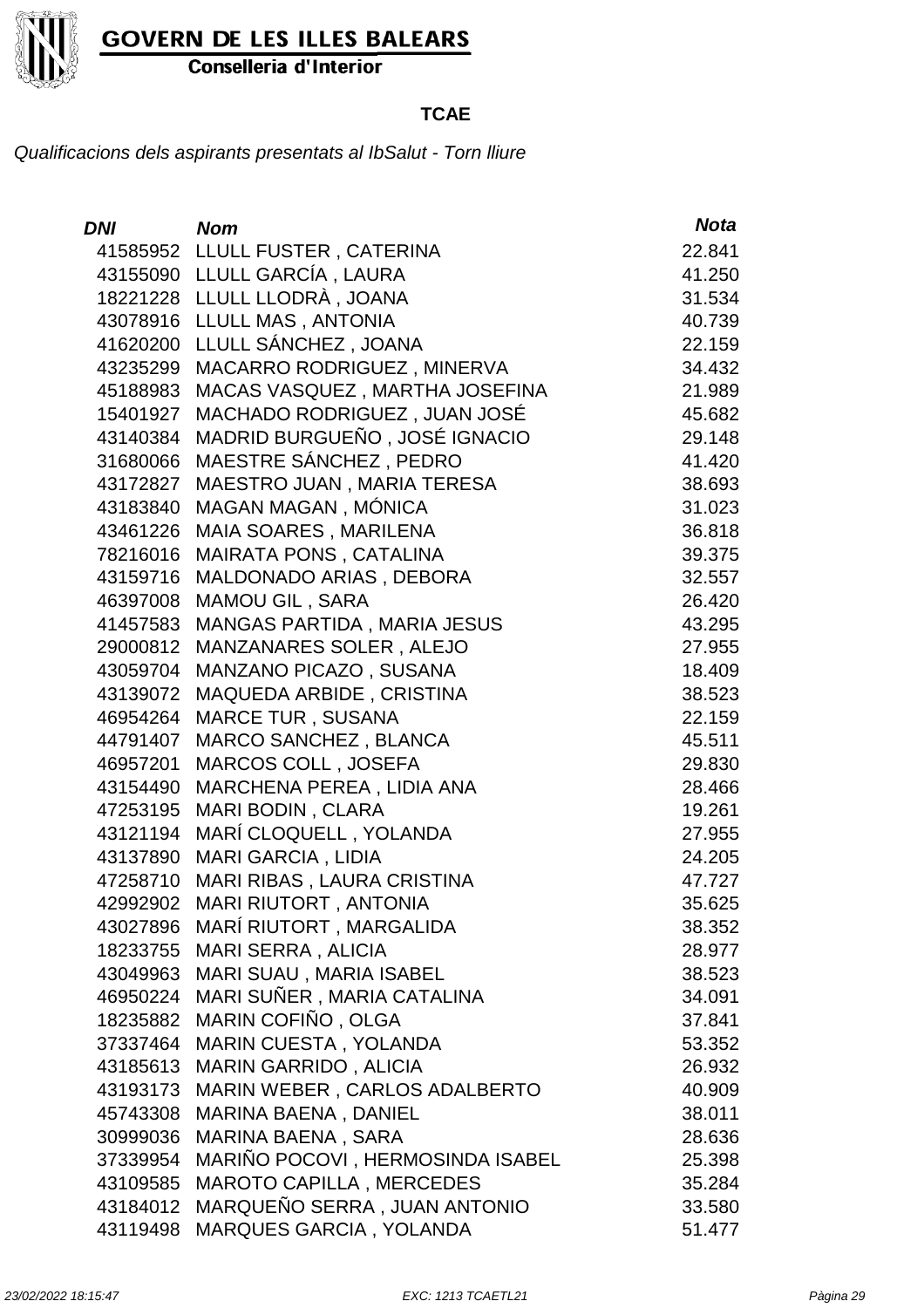

Conselleria d'Interior

### **TCAE**

| <b>DNI</b> | <b>Nom</b>                          | <b>Nota</b> |
|------------|-------------------------------------|-------------|
| 41735890   | <b>MARQUES PONS, PEDRO</b>          | 34.943      |
| 41737828   | MARQUES PRATS, ROSA MARIA           | 24.545      |
| 43538006   | MARQUEZ JIMENEZ, NURIA              | 26.080      |
| 43178389   | MARTÍ FORTIS, ESTEFANÍA             | 24.886      |
| 41585782   | MARTI JUAN, AINA                    | 32.557      |
| 41585781   | MARTÍ JUAN, NÚRIA                   | 29.659      |
| 43012251   | MARTI RIBOT, ISABEL MARGARITA       | 37.159      |
| 43209824   | MARTIN AVILA, VICTORIA              | 24.034      |
| 25317182   | MARTIN BARRANCO, ANA DEL MAR        | 49.773      |
| 43121450   | MARTÍN COMAS, FRANCISCO JAVIER      | 45.682      |
| 43182776   | MARTIN FERRER, MARIA DE LOS ANGELES | 49.091      |
| 43159767   | <b>MARTIN LLADO, LARA</b>           | 32.045      |
| 12398564   | MARTIN MARTIN, BEATRIZ              | 41.591      |
| 43176543   | MARTIN MARTIN, JENIFER              | 32.727      |
| 43474064   | MARTÍN MARTÍNEZ, JONAY DANIEL       | 29.830      |
| 43219572   | MARTIN MOLINA, CRISTINA             | 39.034      |
| 45370211   | MARTÍN PARETS, LAURA                | 42.955      |
| 43198846   | MARTIN RODRIGUEZ, ALBA              | 34.432      |
| 44328315   | MARTIN SALAS, FRANCISCA             | 31.705      |
| 44328316   | MARTÍN SALAS, MARÍA ANTONIA         | 48.239      |
| 33517858   | MARTÍN-ARAGÓN PRUDENCIO, MARIA ELIA | 42.102      |
| 04587622   | MARTINEZ ALCALDE, MARTA             | 51.477      |
| 41536577   | MARTINEZ ALGABA, ELISA              | 28.125      |
| 43215735   | MARTÍNEZ ALOMAR, ANA MARIA          | 13.125      |
| 46397639   | MARTÍNEZ ÁLVAREZ, ALBA ROSA         | 38.352      |
| 43462380   | MARTINEZ ALVAREZ, MARISOL           | 34.773      |
| 43185169   | MARTINEZ ANDREU, VANESA             | 30.852      |
| 45698460   | MARTINEZ BONILLA, JUAN CAMILO       | 29.659      |
| 43197768   | MARTINEZ BURGOS, LUCILA FELONILA    | 18.239      |
| 44759807   | MARTINEZ CANTO, ALMUDENA            | 30.341      |
| 43217966   | MARTINEZ COLL, MARIA VICTORIA       | 27.614      |
| 43051891   | MARTINEZ COSTA, ANA MARÍA           | 38.011      |
| 43116413   | MARTÍNEZ DIAZ, CRISTINA             | 29.148      |
| 41450891   | MARTINEZ DIAZ, GEMA                 | 43.977      |
| 43155514   | MARTINEZ DOMINGUEZ, VIRGINIA        | 21.989      |
| 41624184   | MARTÍNEZ FERNÁNDEZ, ISABEL          | 26.591      |
| 46396020   | MARTINEZ FEYEN, MIRTA GRACIELA      | 41.591      |
| 43234563   | MARTINEZ FRANCO, CLAUDIA            | 16.534      |
| 43178194   | MARTINEZ GARCÍA, MARÍA CRISTINA     | 18.068      |
| 43024070   | MARTINEZ GARCIA, MARIA VICTORIANA   | 29.830      |
| 43165593   | MARTINEZ GARRIDO, VERONICA          | 33.580      |
| 43133259   | MARTÍNEZ GELABERT, MARÍA ANTONIA    | 32.216      |
| 43176268   | MARTINEZ GOMEZ, IRENE               | 31.875      |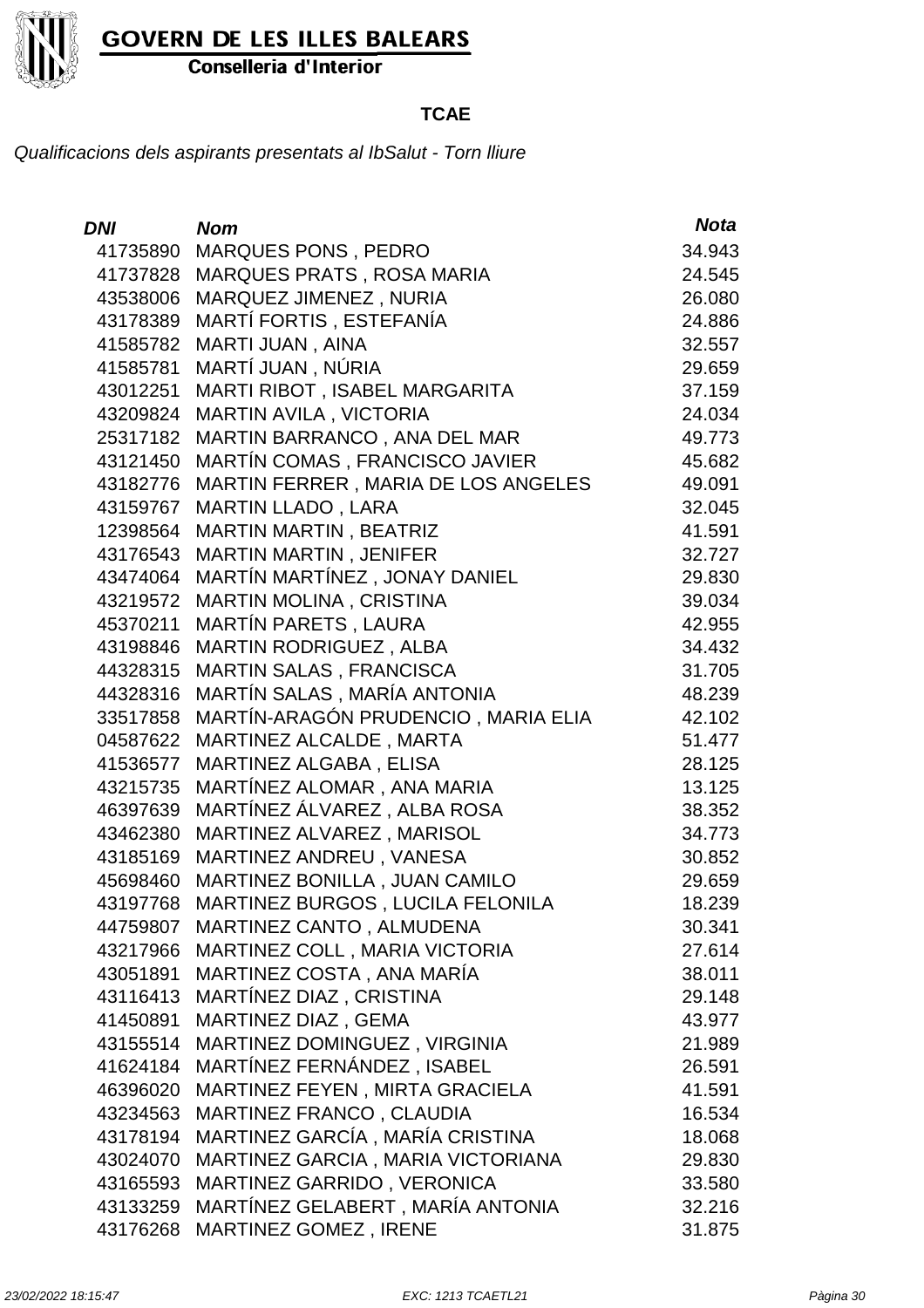

Conselleria d'Interior

### **TCAE**

| DNI      | <b>Nom</b>                          | <b>Nota</b> |
|----------|-------------------------------------|-------------|
|          | 41523799 MARTINEZ LAMAS, JESICA     | 24.205      |
| 43197548 | MARTÍNEZ LENDÍNEZ, NOELIA           | 27.273      |
| 43196621 | MARTINEZ MARTI, EVA                 | 31.705      |
| 43173569 | MARTINEZ MARTINEZ, JUAN MANUEL      | 21.648      |
| 43150838 | MARTINEZ MASCARO, ISABEL MARIA      | 36.136      |
| 38060740 | MARTINEZ MONTEAGUDO, PILAR          | 36.989      |
| 43063992 | MARTINEZ MONTERO, MONTSERRAT        | 29.148      |
| 52238750 | <b>MARTINEZ MONTES, RAQUEL</b>      | 38.182      |
| 43190177 | <b>MARTINEZ QUETGLAS, SONIA</b>     | 23.693      |
| 23250216 | MARTINEZ RUBIO, ANTONIA FRANCISCA   | 36.136      |
| 23232332 | MARTINEZ RUBIO, SEBASTIANA          | 48.239      |
| 41521160 | MARTÍNEZ SÁNCHEZ, EMILIO JOSÉ       | 25.568      |
| 43184261 | MARTÍNEZ SÁNCHEZ, MARTA             | 30.682      |
| 43198391 | MARTINEZ TANDAYPÁN, BERTHA FELICITA | 41.761      |
| 43477270 | MARTINEZ TEJADA, NEUS               | 33.239      |
| 43129941 | MARTORELL CARO, MARGARITA           | 33.580      |
| 43063021 | MARTORELL CLADERA, JAUME            | 44.318      |
| 41617552 | MARTORELL CRESPI, ANTONIA MARIA     | 24.886      |
| 43055419 | MARTORELL MORAGUES, JAIME           | 31.875      |
| 78199800 | MARTORELL REBASSA, MARGARITA        | 29.659      |
| 43226392 | MARTORELL SÁNCHEZ, ANGELA           | 28.807      |
| 41615694 | <b>MAS BINIMELIS, FRANCISCO</b>     | 36.648      |
| 43050974 | MAS BLANCO, ANTONIA                 | 33.068      |
| 43059012 | MAS CARRERAS, ANTÒNIA               | 42.443      |
| 43179194 | MAS DALMAU, MARTA                   | 28.466      |
| 48667035 | MAS DEVESA, MARCO                   | 22.670      |
| 43459871 | MAS FERRAGUT, MARIA MAGDALENA       | 21.648      |
| 41574118 | MAS FERRIOL, JOANA MARIA            | 49.773      |
| 78217002 | MAS MARTI, ELIONOR MARIA            | 37.841      |
| 41573551 | MAS MASCARÓ, MARIA MAGDALENA        | 24.375      |
| 43013800 | <b>MAS NIELL, ANTONIA</b>           | 31.705      |
| 43101298 | MAS OLIVER, MARGARITA               | 34.943      |
| 43099619 | <b>MAS ORELL, ANTONIA</b>           | 25.227      |
| 43158370 | MAS PIRA, JOANA MARIA               | 27.614      |
| 43161273 | MAS SANSÓ, CATALINA                 | 22.500      |
| 43111968 | <b>MAS SOLER, FRANCISCA</b>         | 26.932      |
| 41587791 | MASCARO ARBONA, MIQUEL              | 33.580      |
| 41605005 | MASCARO CABELLO, RAQUEL             | 44.318      |
| 43154780 | MASCARO COVAS, MARGARITA LAURA      | 44.318      |
| 41617874 | MASCARÓ FIOL, MAGDALENA             | 16.534      |
| 41524400 | MASCARÓ LLITERAS, MARIA             | 30.000      |
| 18236181 | MASCARÓ PÉREZ, ANTONIO JOSE         | 44.318      |
| 43184121 | MASCARO SALVA, JAUME                | 26.761      |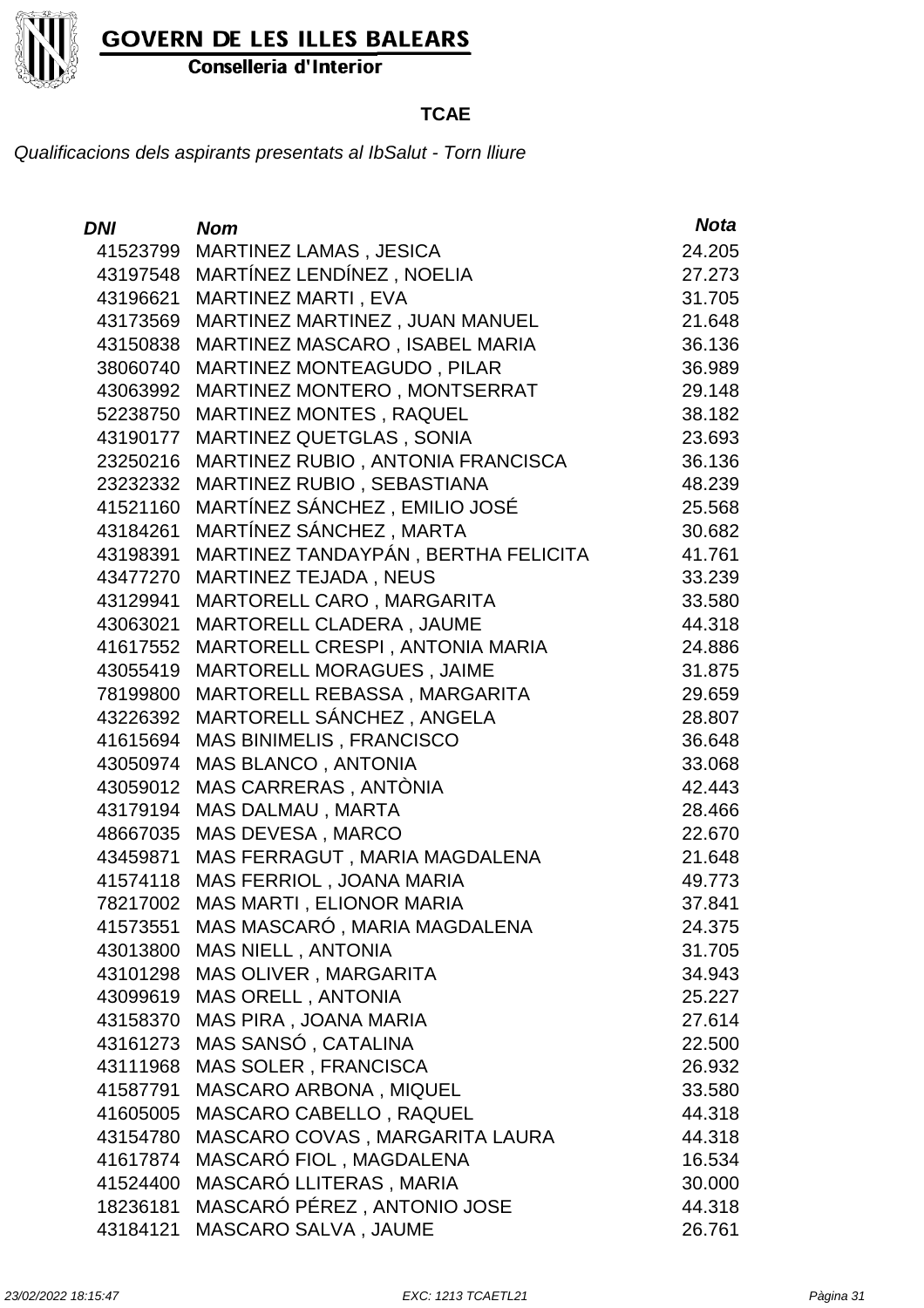

Conselleria d'Interior

### **TCAE**

| DNI      | <b>Nom</b>                             | <b>Nota</b> |
|----------|----------------------------------------|-------------|
| 43061185 | <b>MASIP PARETS, ROSALIA</b>           | 31.023      |
| 41522093 | MASSANET HIDALGO, GLORIA               | 21.989      |
| 41460995 | <b>MASSANET MAURI, MARIA</b>           | 41.761      |
| 43069648 | MASSANET VERA, MARIA ANTONIA           | 38.352      |
| 18227835 | MASSANET VERA, MARIA DEL CARMEN        | 42.784      |
| 43459633 | <b>MASSIP SUAU, NEUS</b>               | 22.330      |
| 43133988 | MATA CAÑELLAS, CECILIA                 | 27.955      |
| 43219738 | MATA MALAGON, SARA ELIZABETH           | 25.909      |
| 18219315 | MATAS BARCELO, ANA MARIA               | 47.557      |
| 41571305 | <b>MATAS CURIENT, OTILIA</b>           | 36.818      |
| 43175244 | MATAS PERELLÓ, MARIA ANGELES           | 38.011      |
| 43170005 | <b>MATAS ROIG, MAGDALENA</b>           | 32.898      |
| 43189078 | <b>MATAS ROIG, MARIA</b>               | 27.614      |
| 43083801 | MATEAURE PASCUAL, MARÍA DOLORES        | 41.761      |
| 43212706 | MATEO LUQUE, MARÍA                     | 33.580      |
| 43090640 | MATEOS DE PORRAS PASTOR, MARIA         | 46.023      |
| 43194653 | MATEOS DE PORRAS RODRIGUEZ, MIRIAM     | 31.193      |
| 43203135 | MATEU COMAS, ALICIA                    | 37.330      |
| 43011262 | MATEU COMAS, MARGARITA                 | 43.636      |
| 43157449 | MATEU MUNTANER, MARIA ANGELES          | 44.318      |
| 43225129 | MATUS DE LA PARRA GARMENDIA, MARIA PIA | 29.659      |
| 43114937 | MAYOL BONET, SUSANA                    | 34.773      |
| 43132969 | MAYOL FERRER, PEDRONA                  | 32.898      |
| 43140159 | <b>MAYOL FRAU, ALEX</b>                | 22.500      |
| 43086700 | MAYOL OLIVER, PEDRO                    | 26.932      |
| 37340705 | <b>MAYOL ROCA, MARIA</b>               | 28.466      |
| 43131154 | MAYOL TORRENS, MARIA LUISA             | 50.114      |
| 41508285 | MAZUECO CASTRO, BEATRIZ                | 39.034      |
| 43150124 | MECO FERNANDEZ, ALBERTO                | 20.795      |
| 41458899 | MEDINA ARREBOLA, ANTONIA MARIA         | 22.159      |
| 41457995 | MEDINA CALDERÓN, CONCEPCIÓN            | 54.886      |
| 41450467 | MEDINA COBOS, MARÍA GLORIA             | 29.659      |
| 43013781 | MEDINA FRANCO, MARIA ANTONIA           | 47.216      |
| 41586938 | MEDINA MEDINA, ROCIO                   | 23.523      |
| 47004523 | MEDINA SÁNCHEZ, MARÍA DOLORES          | 44.659      |
| 49608814 | MEGHIREF FLOD, SABRINA                 | 25.227      |
| 41504890 | MELERO BLANCO, YOLANDA                 | 25.909      |
| 41507576 | MELERO HERNANDEZ, JESSICA              | 21.989      |
| 44328272 | MELGARES DIANA, MARÍA DEL PILAR        | 28.125      |
| 48428487 | MEMBRILLA QUEREDA, GEMA                | 39.716      |
| 43012779 | MENA BATLE, MARIA ELISABET             | 21.477      |
| 43468650 | <b>MENA ROTGER, LARA</b>               | 17.727      |
| 45192613 | MENA YERO, ALDO                        | 47.898      |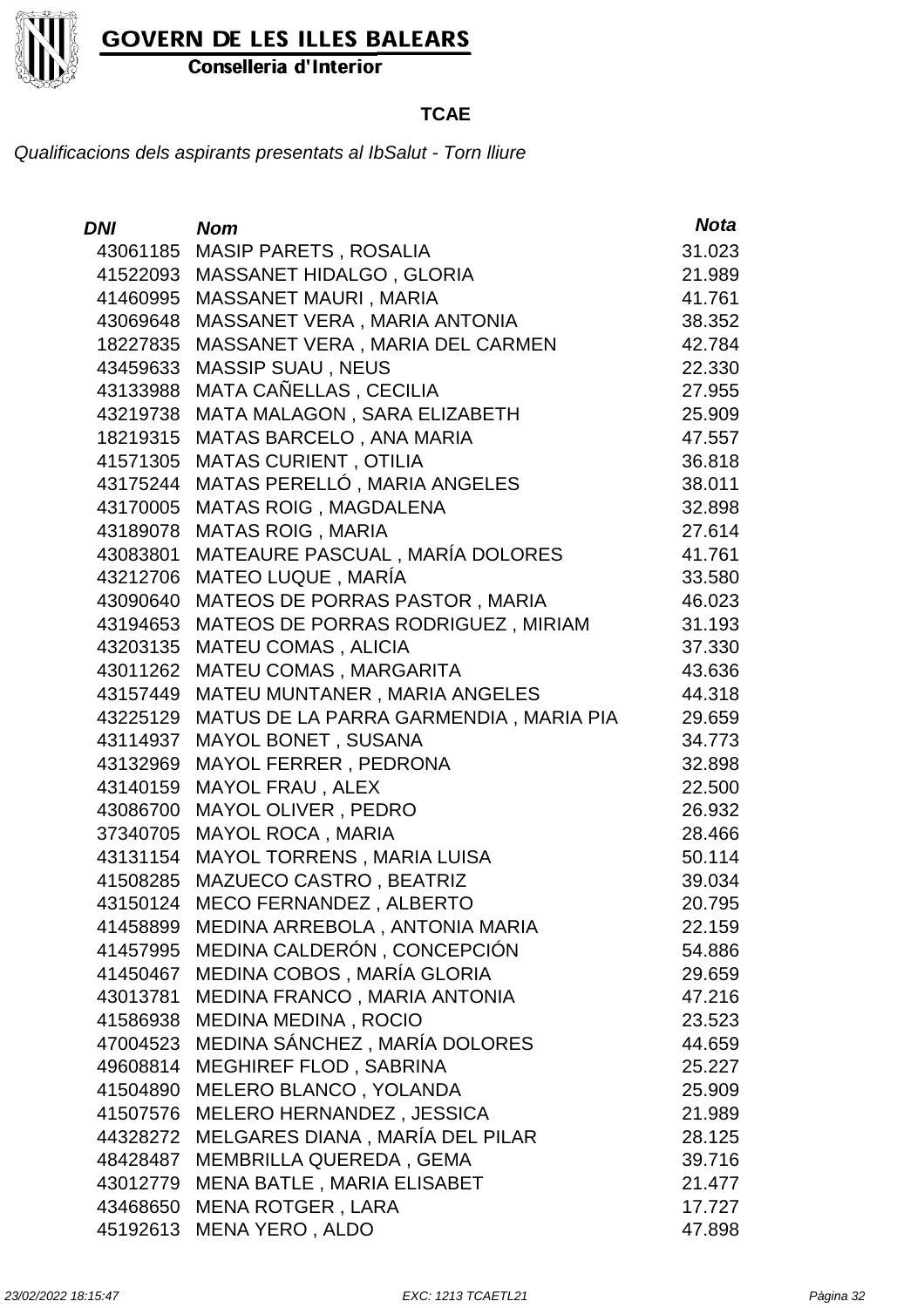

Conselleria d'Interior

### **TCAE**

| <b>DNI</b> | <b>Nom</b>                          | <b>Nota</b> |
|------------|-------------------------------------|-------------|
| 41583606   | MENAYO ALMODOVAR, JUAN CARLOS       | 23.011      |
| 43192545   | MENDEZ LLORET, VERONICA SOLANGE     | 25.739      |
| 43184114   | MÉNDEZ OLIVER, CRISTINA             | 23.352      |
| 18233313   | MÉNDEZ SERRA, Mª FRANCISCA          | 43.807      |
| 43174427   | MENGUIANO MAESTRE, MARIA LORENA     | 34.261      |
| 32860303   | MERA MORALES, MARIA CARMEN          | 50.795      |
| 41617273   | MERCADAL ARTIGUES, MARIA ANTÒNIA    | 26.932      |
| 41510338   | MERCADAL TRENADO, MÓNICA            | 27.614      |
| 41449668   | MERCADER GARCIA, ENRIQUETA          | 15.852      |
| 43069033   | <b>MERCE ORDINAS, CATALINA</b>      | 30.511      |
| 43076934   | MERCHANTE ZAFRA, MARÍA DEL CONSUELO | 38.864      |
| 45610163   | MERINO JARA, TARGELIA NARCISA       | 37.159      |
| 43172403   | <b>MERINO MARTORELL, NOEMI</b>      | 34.432      |
| 80149368   | MERINO MUÑOZ, JOSEFA                | 33.920      |
| 43016242   | MERINO ORTEGA, AMADORA              | 33.750      |
| 43172654   | <b>MERINO RAMIREZ, IVAN</b>         | 27.955      |
| 45371867   | MERINO SEMINARIO, DIANA MARIBEL     | 36.136      |
| 23794339   | MERLO ALABARCES, ENCARNACIÓN        | 36.989      |
| 31665845   | <b>MESA CARO, SILVIA</b>            | 45.341      |
| 43104719   | <b>MESA MOLINA, BEATRIZ</b>         | 45.341      |
| 43189968   | MESAS PIÑERO, FRANCISCO JAVIER      | 43.636      |
| 78209857   | MESQUIDA CATALÀ, MARIA DEL PILAR    | 36.989      |
| 43141419   | MESQUIDA COLL, CATALINA             | 32.557      |
| 43159821   | MESQUIDA GALLEGO, MARIA JOSE        | 27.102      |
| 43096608   | MESQUIDA ORDINAS, FRANCISCA         | 34.261      |
| 43008720   | MESQUIDA RIERA, FRANCISCA           | 42.443      |
| 78218032   | MESQUIDA ROSSELLÓ, MARIA ANTONIA    | 45.170      |
| 43104932   | MESTRE CRIADO, ANA MARÍA            | 37.159      |
| 43138300   | MESTRE MASCARAQUE, EVA MARIA        | 44.830      |
| 78206209   | <b>MESTRE NOGUERA, CATALINA</b>     | 21.818      |
| 08865531   | MICHARET GASTÓN, RUTH MARÍA         | 50.455      |
| 43162059   | MIGUEL RAMIS, MARCOS                | 31.534      |
| 43158214   | <b>MIJOLER MARTOS, ANGEL LUIS</b>   | 27.443      |
| 46979286   | MILLA PORTILLO, SUSANNA             | 31.193      |
| 43193426   | <b>MILLAN FRANCO, ANA</b>           | 32.386      |
| 43074549   | MILLAN JIMENEZ, MARIA TERESA        | 34.773      |
| 43165537   | MINGORANCE LOPEZ, ESPERANZA         | 34.943      |
| 78218277   | MIQUEL CAPO, MARIA ANTONIA          | 29.318      |
| 78220000   | MIQUEL LOPEZ, FRANCISCA             | 42.273      |
| 43180915   | MIR AVELLANEDA, SOL BELEN           | 24.375      |
| 34069759   | MIR MOREY, MARIA ANTONIA            | 29.148      |
| 43012501   | MIR PAYERAS, JOANA                  | 31.875      |
| 41570421   | MIR ROLDAN, MARIA CATALINA          | 35.795      |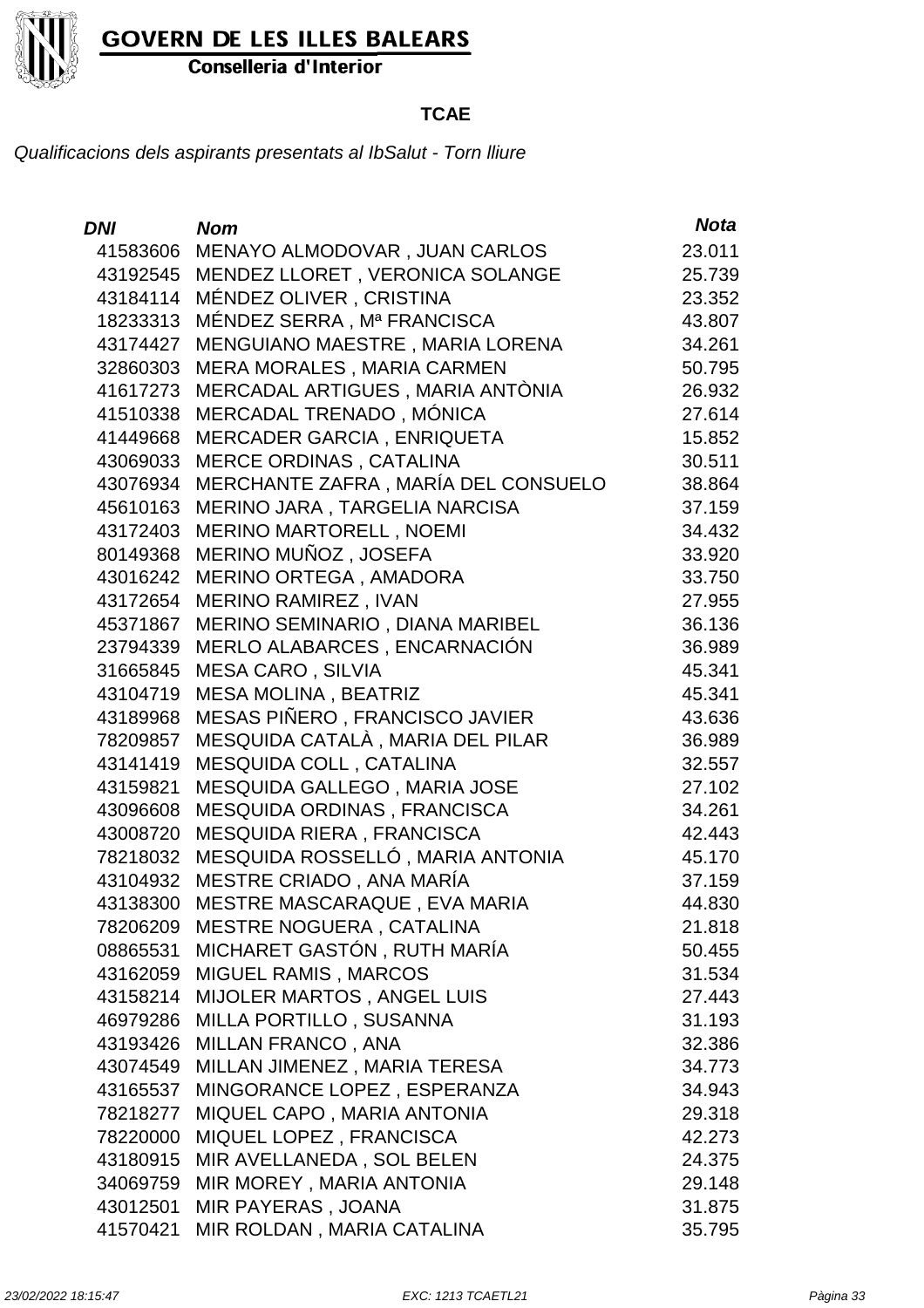

Conselleria d'Interior

### **TCAE**

| <b>DNI</b> | <b>Nom</b>                         | <b>Nota</b> |
|------------|------------------------------------|-------------|
| 43145057   | MIR SERRA, YAIZA                   | 32.386      |
| 43035904   | MIR SOLER, ANTONIA ANA             | 45.511      |
| 43192376   | MIRA OLIVER, VICTORIA              | 36.477      |
| 18225995   | MIRALLES ARMERO, NOELIA            | 32.727      |
| 43137672   | MIRALLES ESCOBAR, NOEMI            | 44.148      |
| 43139374   | MIRALLES LLABRÉS, MARGARITA        | 25.739      |
| 43063444   | MIRANDA CAMBIL, OLGA PATRICIA      | 35.284      |
| 43179139   | MIRANDA PÉREZ, VIRGINIA            | 43.977      |
| 43123578   | MIRO BONNIN, MARIA DEL PILAR       | 28.466      |
| 43183898   | MIRO GRANADO, MARIA LORENA         | 44.659      |
| 43205072   | MIRÓ MOYÀ, MARTA                   | 45.000      |
| X8630761   | MIROSLAVOVA VASILEVA, NIKOL        | 24.375      |
| 49609324   | MITA HUANCA, ANA                   | 30.341      |
| 41697438   | MITA HUANCA, NORHA NANCY           | 12.443      |
| 45090872   | MOHAMED DOS SANTOS, ALIA           | 45.852      |
| 41520876   | MOJER GOMEZ, MARINA                | 31.023      |
| 43193901   | <b>MOJER PUIGSERVER, NEUS</b>      | 26.591      |
| 43482277   | MOLINA CERDÁ, MARIA CONCEPCIÓN     | 25.057      |
| 43135918   | MOLINA CREGO, MARÍA ESTHER         | 40.398      |
| 46956359   | MOLINA ECKERSLEY, JACQUELINE       | 34.432      |
| 43129798   | MOLINA FERNANDEZ, SANDRA           | 30.341      |
| 43211541   | MOLINA GARAU, JOSE VICENTE         | 19.773      |
| 46958320   | MOLINA GUTIÉRREZ, PILAR            | 40.568      |
| 43060155   | MOLINA LOPEZ, MARIA ENCARNACIÓN    | 43.295      |
| 43068405   | MOLINA MARTINEZ, ARANZAZU          | 37.841      |
| 43168302   | MOLINA PEREZ, ANDREA REMEDIOS      | 30.341      |
| 45914943   | <b>MOLINA RESA, CARLA</b>          | 25.568      |
| 29038566   | <b>MOLINA VILLA, JOSEFA</b>        | 28.807      |
| 41570661   | MOLINAS PERELLO, CATALINA          | 25.057      |
| 18220944   | MOLINES JULIA, MELCIOR             | 30.170      |
| 43197638   | MOLINO HEREDIA, SANDRA             | 27.273      |
| 41739202   | MOLL BAGUR, YOLANDA                | 16.193      |
| 41746059   | MOLL FEBRER, ÚRSULA                | 28.807      |
| 41733442   | MOLL MERCADAL, MARIA AUXILIADORA   | 48.920      |
| 41735275   | MOLL PASCUAL, MARGARITA            | 38.864      |
| 20420864   | MOMPÓ VALLÉS, ROSA ANA             | 23.864      |
| 41738615   | MONCADA JUANEDA, BEGOÑA            | 39.205      |
| 78220584   | MONCADAS CIRER, FRANCISCA MARIA    | 29.318      |
| 43177526   | MONCAYO CAZORLA, OLGA              | 40.227      |
| 43070861   | MONDEJAR CARRASCO, BEGOÑA CRISTINA | 22.500      |
| 20250419   | MONJO RUIZ, MANUEL                 | 40.057      |
| 43158655   | MONJÓN ESTORCHS, SUSANA            | 39.375      |
| 43163315   | MONLEON PERNIAS, MARIA NATALIA     | 39.205      |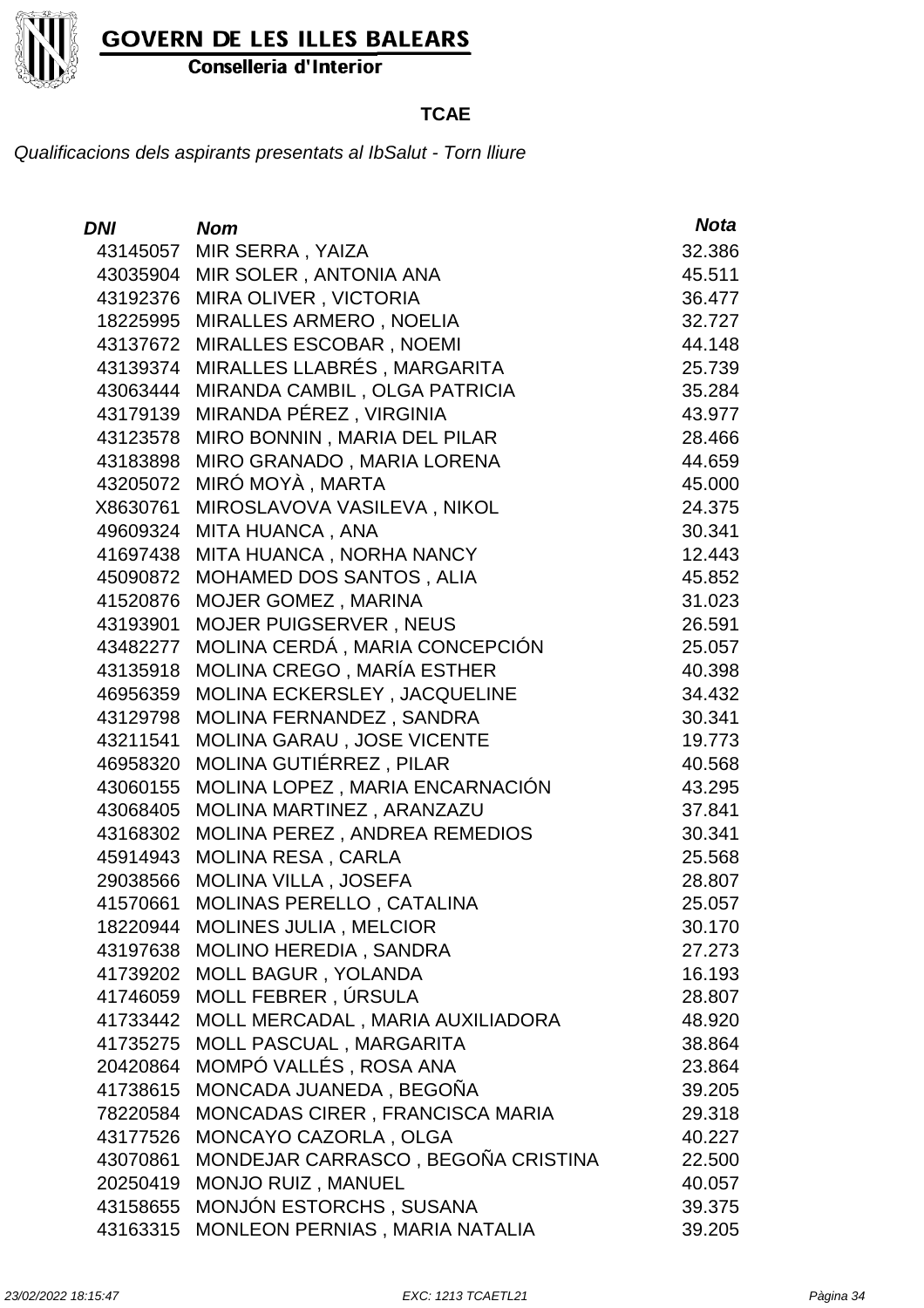

Conselleria d'Interior

### **TCAE**

| DNI      | <b>Nom</b>                           | <b>Nota</b> |
|----------|--------------------------------------|-------------|
| 43199465 | MONREAL REDONDO, SARA                | 28.295      |
| 41535031 | <b>MONSERRAT MAS, CARME</b>          | 36.818      |
| 43196887 | MONSERRAT SALAS, LOURDES             | 25.568      |
| 49481723 | MONSERRATE TELLO, SAMANTHA BELEN     | 43.807      |
| 43152594 | MONTALBAN FERRER, ADELA              | 23.693      |
| 49483214 | MONTALBÁN SOMOZA, PEDRO JOSÉ         | 26.420      |
| 41570440 | MONTANO ARRIAZA, NOELIA              | 32.898      |
| 43161379 | MONTEAGUDO CABOT, LAURA              | 30.682      |
| 43196436 | MONTEAGUDO ENFEDAQUE, MARGARITA      | 25.057      |
| 43186946 | MONTEAGUDO GALVEZ, YAIZA             | 38.693      |
| 41541603 | MONTES PULIDO, ELIAMAR               | 23.352      |
| 43203200 | MONTEVERDE DIEZ, VALENTINA           | 25.398      |
| 43187404 | MONTIS SANCHEZ, MARIA DE LOS ANGELES | 41.420      |
| 41515310 | MONTORO MASCARO, DAMIAN              | 41.591      |
| 37340289 | MONTSERRAT BORDOY, MARIA MAGDALENA   | 26.761      |
| 78206533 | MOÑINO GOMEZ, JUAN                   | 42.443      |
| 72976249 | MOÑIZ OLIVEIRA, MONICA               | 31.534      |
| 43144624 | MORA COLL, CATALINA                  | 23.352      |
| 43106999 | MORA GARCIA-ADAMEZ, MARIA DEL CARMEN | 39.375      |
| 41511015 | MORA GARRIGA, MARIA ANTONIA          | 35.966      |
| 78214695 | MORA MESQUIDA, MARIA ANTONIA         | 20.625      |
| 78219199 | MORA PUJADAS, BARBARA MARIA          | 24.886      |
| 28464790 | MORA RODRIGUEZ, JUANA DEL PILAR      | 39.716      |
| 44327554 | MORA SÁNCHEZ, MARIA TERESA           | 51.307      |
| 41616012 | MORA SÁNCHEZ, VICTÒRIA               | 19.602      |
| 41584503 | MORAGUES MARTINEZ, MARINA            | 34.943      |
| 37337988 | MORAGUES SERRA, MARGARITA            | 43.636      |
| 43197243 | MORAL VELLISCO, ALEJANDRO            | 29.148      |
| 41517613 | MORALES ALVAREZ, GEMA                | 14.318      |
| 43132507 | <b>MORALES CORTES, INMACULADA</b>    | 23.523      |
| 46391714 | MORALES FERNANDEZ, ANA MARIA         | 28.636      |
| 43028789 | MORALES GRANADOS, MARIA DEL CARMEN   | 37.330      |
| 43210742 | <b>MORALES LEAL, CRISTIAN</b>        | 29.830      |
| 49613332 | MORALES MERINO, MARCO VINICIO        | 42.273      |
| 43229767 | <b>MORALES MORELL, VANESSA</b>       | 19.943      |
| 43127332 | <b>MORALES ORIHUELA, NURIA</b>       | 21.989      |
| 41540334 | <b>MORALES PADIAL, LAURA</b>         | 33.580      |
| 47259475 | MORALES RAMIREZ, DESIREE             | 23.693      |
| 43017347 | MORANTA BIBILONI, JOANA MARIA        | 42.614      |
| 43204264 | <b>MORATINOS TRAPERO, LUCIA</b>      | 32.898      |
| 18235402 | MORCILLO SÁNCHEZ, JOSEFA             | 36.307      |
| 43144689 | MORELL BENNASAR, MARIA ANTONIA       | 26.591      |
| 41448731 | MORENATE MAILLON, MARIA TERESA       | 39.545      |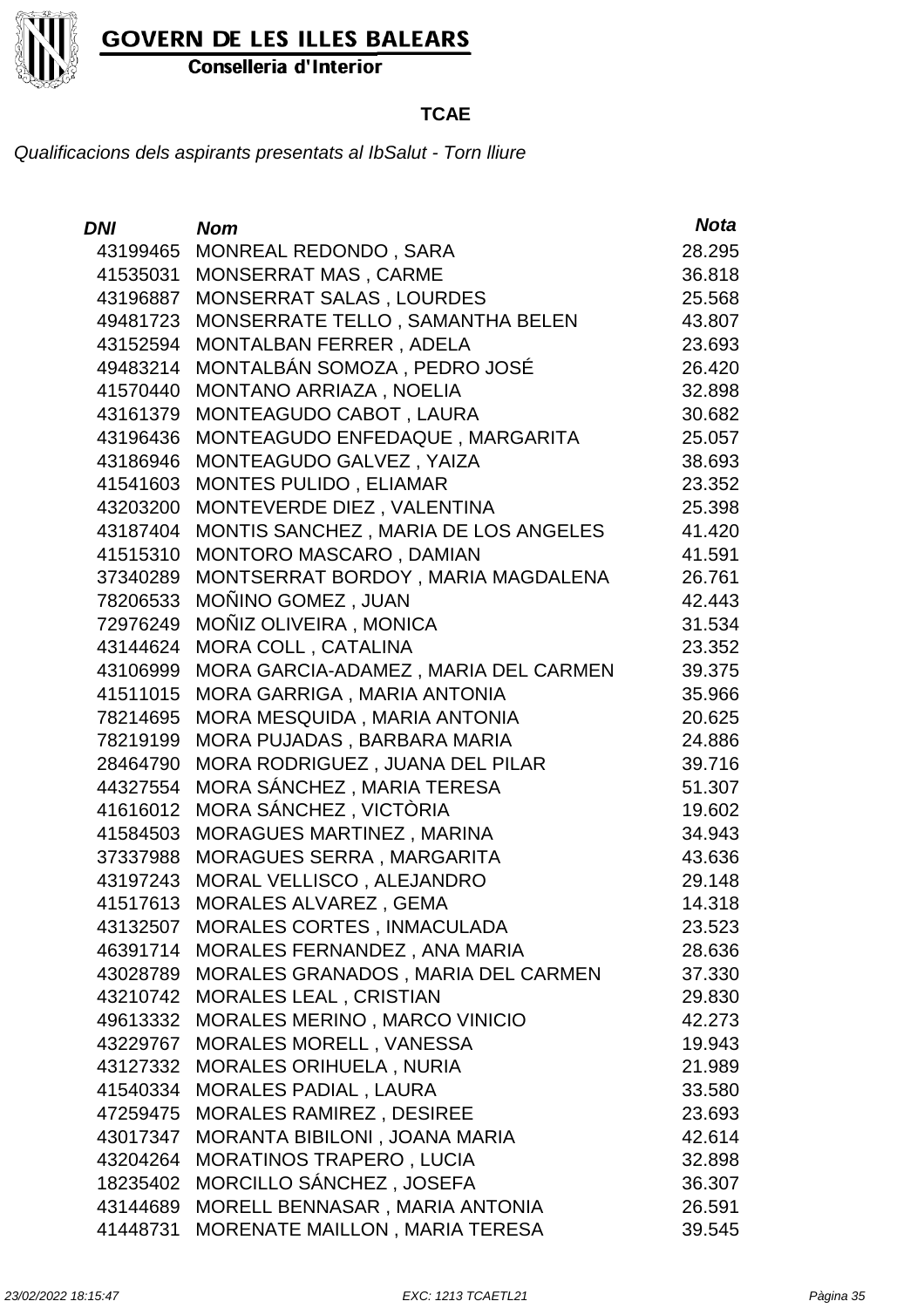

Conselleria d'Interior

#### **TCAE**

| <b>DNI</b> | <b>Nom</b>                         | <b>Nota</b> |
|------------|------------------------------------|-------------|
| 15421367   | MORENO ARRONES SANCHEZ, RAQUEL     | 28.466      |
| 43209831   | <b>MORENO BAUSELA, JESSICA</b>     | 21.648      |
| 43114808   | MORENO BRUNET, CATALINA            | 26.420      |
| 44327748   | MORENO CABOT, MATEO                | 49.773      |
| 49779697   | MORENO CABRAL, CAMILA              | 39.716      |
| 43158223   | <b>MORENO CAMPS, DANIEL</b>        | 29.318      |
| 43134567   | MORENO CONTESTI, MARIA MAGDALENA   | 18.409      |
| 42996928   | MORENO GONZALEZ, MARIA CARMEN      | 24.375      |
| 43153860   | <b>MORENO JIMENEZ, SUSANA</b>      | 21.989      |
| 18222613   | MORENO LÓPEZ, CAROLINA             | 45.341      |
| 43089671   | <b>MORENO LLABRES, JULIA MARIA</b> | 42.955      |
| 44327792   | MORENO MARTIN, MARIA DEL MAR       | 35.625      |
| 24398845   | <b>MORENO MOLINA, BEATRIZ</b>      | 25.057      |
| 55237924   | MORENO MORENO, NATALIA NOEMI       | 15.511      |
| 52293820   | MORENO OLIAS, ISABEL MARIA         | 33.580      |
| 43126646   | MORENO PEÑA, MONICA                | 34.091      |
| 41452177   | MORENO ROSA, FRANCISCO ANTONIO     | 44.489      |
| 41607192   | <b>MORENO ROTGER, JESSICA</b>      | 35.966      |
| 43229633   | MORENO TINEO, AINARA               | 28.466      |
| 43207683   | MORENO URIBE, MARIA DE LOS DOLORES | 15.682      |
| 18222351   | MOREY ALOMAR, ANTONIA              | 37.841      |
| 43471574   | MOREY BONNIN, MARIA MAGDALENA      | 32.216      |
| 18215753   | <b>MOREY FONS, CATALINA</b>        | 31.875      |
| 43087726   | <b>MOREY GARCIA, CATALINA</b>      | 41.080      |
| 18216430   | MOREY GELABERT, MARGARITA          | 32.216      |
| 43041250   | MOREY MAS, JUANA MARIA             | 26.761      |
| 43143740   | <b>MOREY NADAL, ANTONIA</b>        | 26.250      |
| 53211482   | MORILLAS MARTI, MARIA JOSE         | 30.000      |
| 28688598   | <b>MORILLO RODA, ROSARIO</b>       | 30.170      |
|            | 43227996 MORLA RIVED, ANTONIA      | 27.784      |
| 43169483   | <b>MORLA RIVED, MARIA REYES</b>    | 39.886      |
| 78216960   | <b>MORRO MUNTANER, ISABEL</b>      | 40.398      |
| 34069012   | MORRO SANS, FRANCISCA LOURDES      | 32.727      |
| 41572550   | MORRO VANRELL, MARIA DEL MAR       | 33.580      |
| X8342801   | MOS, LARISA IOANA                  | 38.693      |
| 80121201   | MOSCOSO PULIDO, PURIFICACION       | 25.227      |
| 43206590   | MOTOSO SORIANO, VICTORIA           | 44.318      |
| 43103545   | MOYA ALONSO, SUSANA                | 36.818      |
| 45188763   | MOYA CARDELL, MARIA MAGDALENA      | 20.795      |
| 53376150   | MOYA GONZALEZ, LAURA ANAIS         | 28.125      |
| 41504398   | MOYA LLABRES, GERVASIA             | 24.886      |
| 43196354   | MOYA POZO, DANIELA                 | 28.295      |
| 43210474   | <b>MOYA SALOM, AINA</b>            | 25.057      |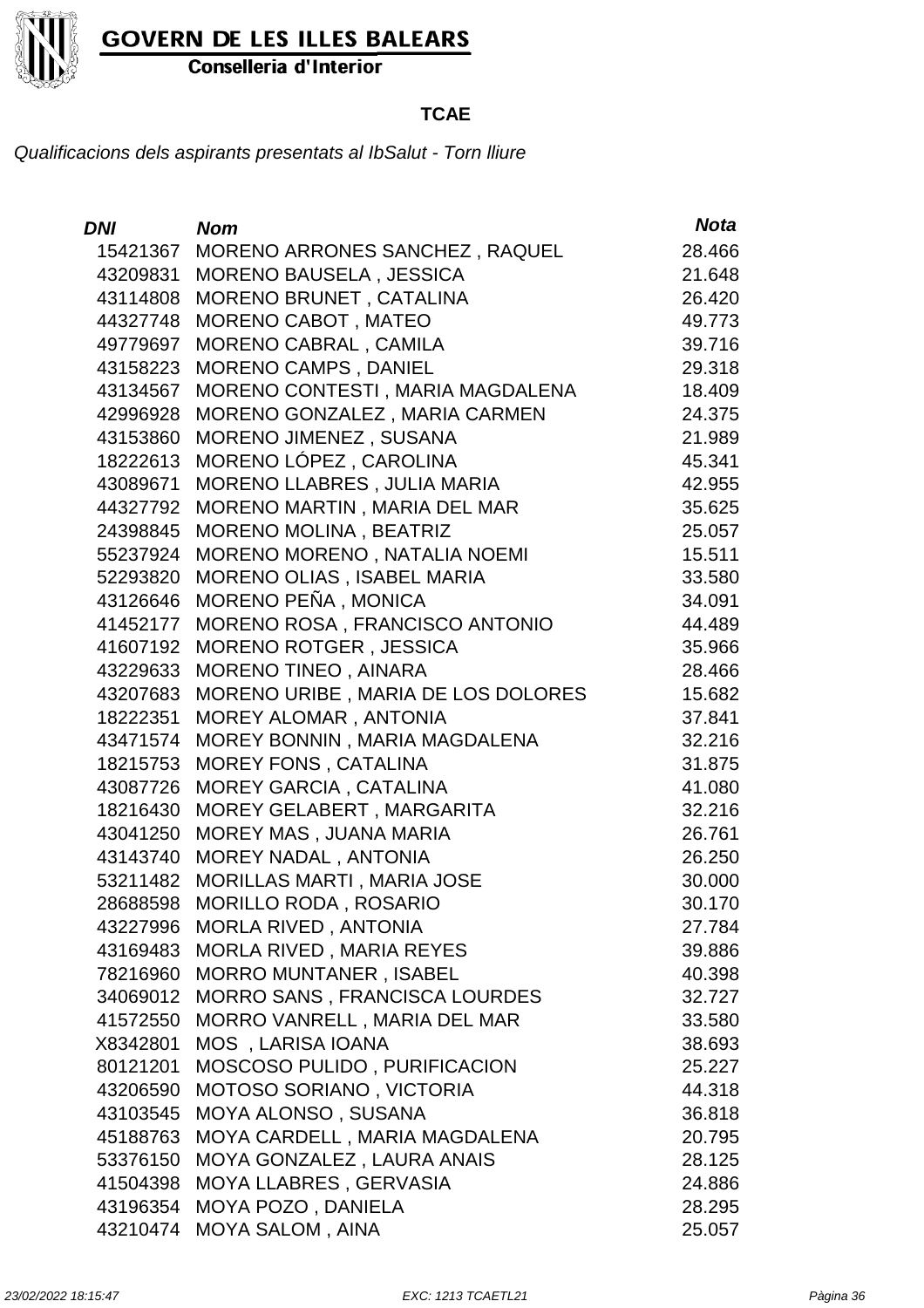

Conselleria d'Interior

### **TCAE**

| DNI      | <b>Nom</b>                        | <b>Nota</b> |
|----------|-----------------------------------|-------------|
| 77809697 | MUELA CID, ALICIA                 | 30.170      |
| 46397484 | MULATO NARVAEZ, AURA ELIZABETH    | 30.682      |
| 41521118 | MULET MONSERRAT, ANTONIA          | 45.852      |
| 43138550 | MULET PASTOR, MARIA LUCIA         | 31.023      |
| 44998668 | <b>MUMBRU VALLS, INGRID</b>       | 49.773      |
| 78211576 | MUNAR COLL, LUCIA MARIA           | 31.705      |
| 43171559 | MUNAR FEMENIAS, MARÍA ANTONIA     | 30.511      |
| 41518600 | MUNAR FIOL, CATALINA MARIA        | 20.114      |
| 43203872 | MUNAR MECO, PILAR DE LLUC         | 20.966      |
| 43159837 | MUNAR REDONDO, VERONICA           | 42.102      |
| 43017233 | MUNTANER BENNASAR, ANTONIA PILAR  | 28.636      |
| 43232661 | MUNTANER LEDESMA, PATRICIA        | 28.466      |
| 29438474 | MUÑIZ MARTIN, ANA MARIA           | 42.102      |
| 41742720 | MUÑOZ CAMPS, ROSA                 | 24.375      |
| 43048435 | MUÑOZ DIAZ, FRANCISCA DEL ROSARIO | 24.716      |
| 43179267 | MUÑOZ ESTERAS, LUIS               | 42.102      |
| 20856654 | MUÑOZ FUSTER, MARINA              | 23.693      |
| 43224336 | MUÑOZ GARCIA, JUDIT               | 10.227      |
| 43061437 | MUÑOZ GARCIA, SUSANA              | 22.500      |
| 43127293 | MUÑOZ GONZALEZ, MONICA            | 31.875      |
| 43092022 | MUÑOZ PÉREZ, DANIEL               | 38.693      |
| 43129278 | MUÑOZ PEREZ, MARIA GUADALUPE      | 33.580      |
| 43122918 | MUR GIMENÉZ, MARISA GISELA        | 27.784      |
| 43178331 | MURCI MARTI, MARINA               | 24.375      |
| 43182318 | MURCIA MORANTE, DÉBORA            | 31.705      |
| 51338532 | MURO JUSTICIA, FUENSANTA          | 31.193      |
| 43164643 | MUT GARCIA, MARIA COLOMA          | 29.489      |
| 43176847 | MUT POU, MARIA JOSE               | 36.989      |
| 37339260 | NADAL ATO, CATALINA               | 24.205      |
| 43173351 | NADAL CERDÓ, FRANCISCO JAVIER     | 24.205      |
| 78208921 | NADAL GALLARD, BÀRBARA            | 28.466      |
| 43108702 | NADAL PERELLO, MARIA DEL MAR      | 33.409      |
| 43024023 | NADAL PIZA, JAIME                 | 4.432       |
| 41521218 | NADAL RIERA, MARIA                | 21.818      |
| 43036976 | NADAL SALAS, JUANA                | 46.364      |
| 41573281 | <b>NADAL SALOM, COLOMA</b>        | 32.557      |
| 17474620 | NADIRI ZOUHARI, FATIMA            | 14.489      |
| 78219824 | NARANJO JIMENEZ, CRISTINA         | 31.705      |
| 04552618 | NAVA ROMERO, ROSALIA DEL PILAR    | 27.614      |
| 24272007 | NAVARRO ALFARO, JUAN MANUEL       | 34.091      |
| 43071311 | NAVARRO ALORDA, MARÍA JOSE        | 35.284      |
| 43193197 | NAVARRO COLOM, BARBARA            | 31.364      |
| 38555675 | NAVARRO DELGADO, FRANCISCA        | 49.943      |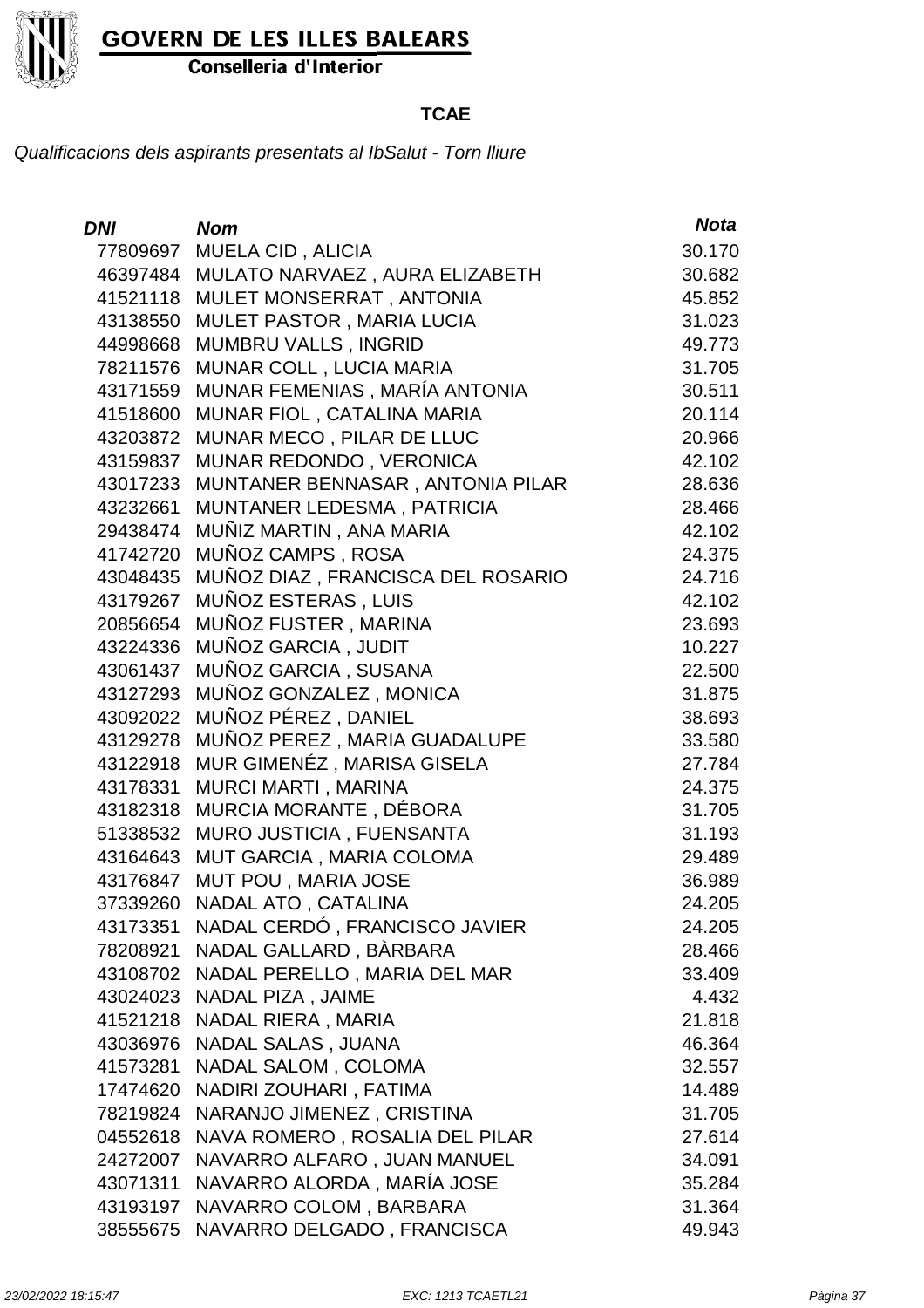

Conselleria d'Interior

### **TCAE**

| <b>DNI</b> | <b>Nom</b>                         | <b>Nota</b> |
|------------|------------------------------------|-------------|
|            | 43094668 NAVARRO ESCUDERO, JULIO   | 31.364      |
| 18219847   | NAVARRO FUSTER, ISABEL             | 31.705      |
| 43080507   | NAVARRO HERNANDEZ, MARIA JOSE      | 33.920      |
| 02538941   | NAVARRO MARTIN, EDUARDO            | 36.477      |
| 18235893   | NAVARRO MORENO, JOSE ANTONIO       | 30.170      |
| 43195116   | NAVARRO REINA, MARÍA DOLORES       | 39.545      |
| 43070620   | NAVARRO SAN MIGUEL, JOSEFA         | 34.261      |
| 76147754   | NAVAS RODRIGUEZ, ANA VANESA        | 26.932      |
| 43079593   | NAVIO CUTILLAS, JOSEFINA           | 36.307      |
| 49482993   | NDJEBAYI BAINDE, HERMINE NICOLE    | 24.375      |
| 43214343   | NEVADO LLODRÀ, MARIA FRANCISCA     | 20.795      |
| 43155133   | NEVADO MIR, LAURA                  | 31.364      |
| 43175435   | NICANOR LOPEZ, CLAUDIA             | 18.920      |
| 43168656   | NICOLÁS GARCÍA, LAURA              | 29.148      |
| 43213826   | NICOLAU ALONSO, VICTORIA ISABEL    | 23.011      |
| 43132668   | NICOLAU BARCELO, MARÍA MAGDALENA   | 19.091      |
| 43094804   | NICOLAU BESTARD, Mª MAGDALENA      | 28.466      |
| 43140241   | NICOLAU GOMEZ, JOSE ANTONIO        | 22.500      |
| 37340063   | NICOLAU GORNALS, MARIA ANTONIA     | 48.580      |
| 78213360   | NICOLAU OLIVER, MARGA              | 27.955      |
| 33410980   | NIETO CALPE, MARIA MERCEDES        | 38.864      |
| 43102995   | NIETO FLUXA, ISABEL                | 40.739      |
| 43044854   | NIETO MARTÍNEZ, MARÍA JOSEFA       | 32.557      |
| 43190460   | NIETO SÁNCHEZ, BEATRIZ             | 28.636      |
| 43159503   | NIETO SANCHO, MARIA NIEVES         | 38.693      |
| 47430027   | NIN MONTBLANCH, JULIA              | 24.375      |
| 43168046   | <b>NOCEDA POLAR, JULIA</b>         | 34.943      |
| 55085244   | NOFORE NDAW, AIDA                  | 17.727      |
| 18236531   | NOGUERA AGUILO, MAGDALENA          | 42.273      |
| 20474551   | NOGUERA GONZALEZ, ISABEL           | 15.341      |
| 74189683   | NOGUERA RAMÓN, POLICARPO           | 40.398      |
| 43192316   | NOGUERA RIGO, SANDRA               | 14.659      |
| 53750244   | NOHALES BODOQUE, PATRICIA          | 34.773      |
| 43112479   | NOVES CASAS, VANESSA               | 39.034      |
| 43189711   | NUÑEZ CABRERA, SONIA               | 35.795      |
| 43112748   | NUÑEZ LUZ, BEATRIZ ALEXANDR        | 41.932      |
| 43144862   | NUÑEZ MONTBLANCH, CAROLINA         | 32.045      |
| 24167731   | NÚÑEZ MORENO, MARIA DEL CARMEN     | 27.784      |
| 43158028   | NÚÑEZ TEJEDOR, LAURA               | 31.705      |
| 54870342   | NZE MANGUE, ANA CRISTINA           | 38.864      |
| 41515598   | OBRADOR FERRER, CATALINA MAGDALENA | 28.636      |
| 49482123   | <b>OBRADOR FOLCH, DAVID</b>        | 26.080      |
| 78218984   | OBRADOR GELABERT, MARIA MANUELA    | 39.034      |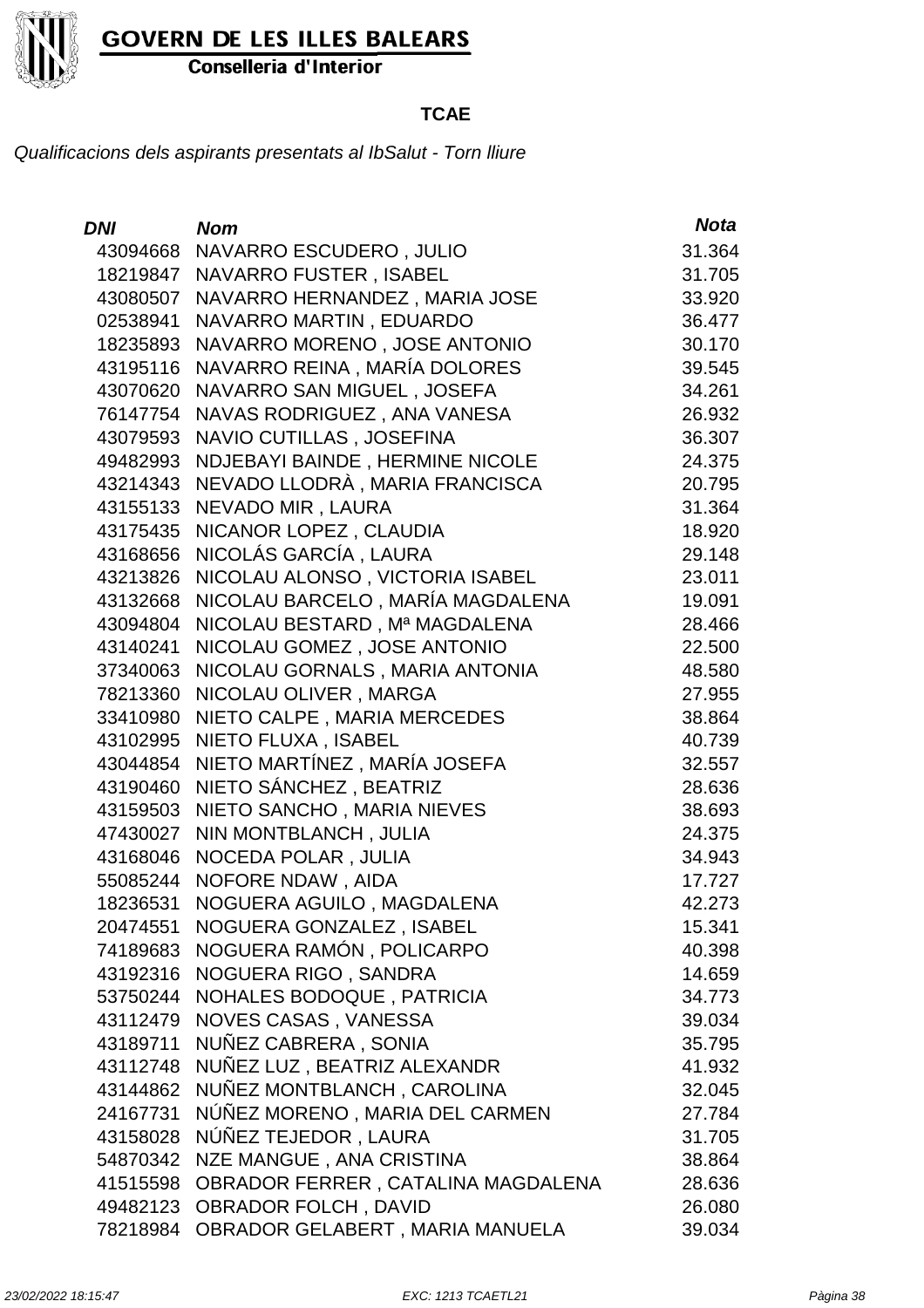

Conselleria d'Interior

### **TCAE**

| DNI      | <b>Nom</b>                           | <b>Nota</b> |
|----------|--------------------------------------|-------------|
| 43149004 | OBRADOR MELIA, BARBARA MARIA         | 47.045      |
| 43148837 | OBRADOR MULET, MARIA DEL MAR         | 26.761      |
| 43062127 | <b>OBRADOR SALAS, MARGARITA</b>      | 40.398      |
| 43160310 | <b>OCHOA MESA, NATALIA</b>           | 30.682      |
| 43038771 | OJEDA MILLAN, MARIA DEL CARMEN       | 37.841      |
| 43013968 | OLÍAS MENA, AMELIA CONSUELO          | 48.409      |
| 43182163 | <b>OLIVARES CABANELLAS, PAULA</b>    | 49.091      |
| 43132886 | OLIVARES GAIXET, HÉCTOR              | 34.602      |
| 43165735 | OLIVAS GÓMEZ, CARLOS                 | 43.807      |
| 49608343 | OLIVEIRA ARAUJO, IVANILDE            | 33.409      |
|          | 49921585 OLIVEIRA DA SILVA, ELIZAMAR | 37.670      |
| 41584774 | OLIVER AMENGUAL, MARTA               | 30.170      |
| 78208174 | OLIVER BALLESTER, ROSA MARIA         | 48.920      |
| 44329314 | OLIVER BENNASAR, MARIA FRANCISCA     | 35.966      |
|          | 43101785 OLIVER CARMONA, SANDRA      | 52.500      |
|          | 41535945 OLIVER CIFRE, FRANCESCA     | 26.761      |
| 43032978 | <b>OLIVER MIRO, LUIS</b>             | 23.011      |
| 43203639 | <b>OLIVER PARDO, AINA</b>            | 37.670      |
| 43460266 | OLIVER PIÑEIRO, MIGUEL ANGEL         | 23.182      |
| 43097267 | OLIVER PIZA, MARIA DE LLUC           | 21.818      |
| 18234789 | <b>OLIVER POQUET, FRANCISCA</b>      | 26.250      |
| 43204872 | <b>OLIVER RIBAS, MARTA</b>           | 26.250      |
| 41517355 | <b>OLIVER SAGRERA, MARIA</b>         | 31.193      |
| 43149126 | <b>OLIVER SASTRE, JAUME</b>          | 27.955      |
| 43073096 | OLIVER SASTRE, MARIA LUZ             | 27.784      |
| 43216209 | <b>OLIVER SERRANO, ISABEL</b>        | 24.545      |
| 41501841 | <b>OLIVES CAMPS, DESIRE</b>          | 37.500      |
| 43186612 | <b>OLMO CASTILLA, YOHARA</b>         | 17.045      |
| 43183508 | OLMO FRAGUAS, TAMARA                 | 24.205      |
| 46393626 | OÑA RUEDA, JONNY RICHARD             | 34.091      |
| 43187170 | OÑATE MÉNDEZ, SILVIA                 | 26.080      |
| 43167077 | OÑATE VILLALOBOS, MARTA              | 49.773      |
| 41745772 | <b>ORFILA BALAGUER, ROSER</b>        | 24.716      |
| X4775314 | ORLANDO, ALEJANDRA                   | 25.398      |
| 30960225 | OROZCO ROSA, YOLANDA                 | 35.966      |
| 41540658 | ORTEGA JUNQUERA, ANABEL              | 37.500      |
| 41501641 | <b>ORTEGA SINTES, SANDRA</b>         | 30.341      |
| 25399216 | ORTI MUÑOZ, ANA MARIA                | 27.102      |
| 43477210 | <b>ORTIZ BLANCO, MARTA</b>           | 20.625      |
| 43061180 | ORTIZ JOVER, MARIA LUISA             | 27.614      |
| 34064869 | ORTIZ JOVER, SANDRA                  | 52.330      |
| 43222622 | ORTIZ MENDIETA, MARTA                | 28.636      |
| 34828768 | ORTIZ TORTOSA, MARIA DOLORES         | 48.239      |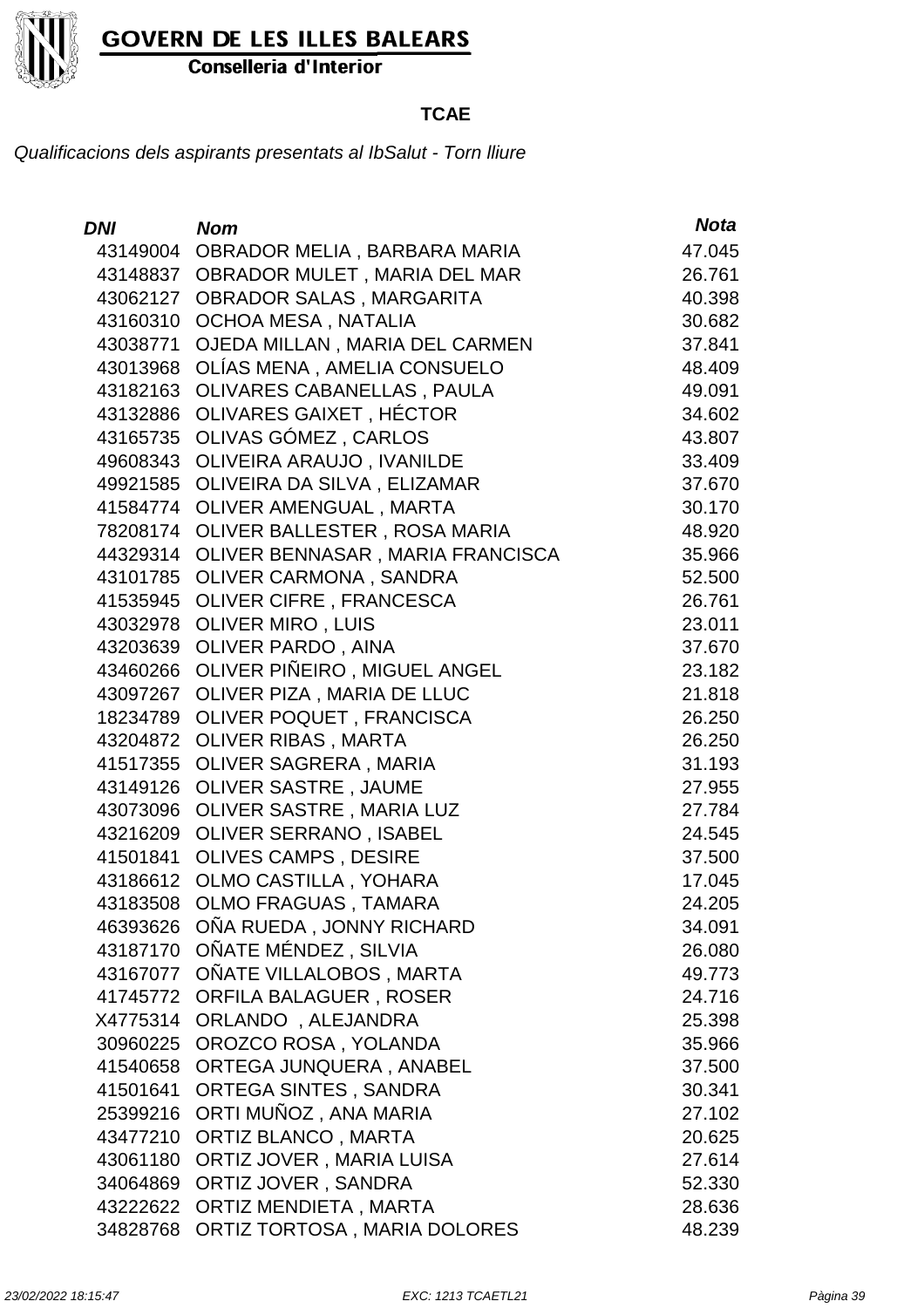

Conselleria d'Interior

### **TCAE**

| DNI      | <b>Nom</b>                                      | <b>Nota</b> |
|----------|-------------------------------------------------|-------------|
| 45186412 | OSORIO GÓMEZ, NICOLE ANDREA                     | 36.136      |
|          | 43153543 OSORIO RENDON, MYRIAM YISSET           | 33.239      |
|          | 43144473 OSORNO GARCIA, LUCI                    | 28.466      |
|          | 43186262 OSUNA SERRANO, LYDIA                   | 37.159      |
| 43050371 | OTEIZA PEDERSEN, VICTORIA LINDA                 | 28.807      |
|          | 45862530 OTERO CACHO, MIGUEL                    | 31.193      |
|          | 43229577 OULAD SIBOURIA OULAD EL HASSAN, NAJLAA | 30.852      |
|          | 43089858 OYARZÁBAL CERDÁ, YOLANDA               | 38.011      |
|          | 41457303 PABLO MARTINEZ, MARIA MAGDALENA        | 41.080      |
|          | 45612748 PACHECO SINGALA, ESTEFANÍA             | 31.875      |
|          | 44371259 PACHON POYATO, RAFAELA MARIA           | 36.818      |
|          | 43232644 PAGAN GALBARRO, ALEJANDRO JOSE         | 34.432      |
| 47252098 | PAGUILLO TORRES, LAYA                           | 23.693      |
|          | 49776142 PALACIOS GIRALDO, LUZ MARIA            | 30.852      |
|          | 43210370 PALACIOS GRIMALDOS, DIANA              | 36.477      |
|          | 43110506 PALACIOS MARTÍNEZ, SILVIA              | 26.420      |
| 46959531 | PALAU PLANELLS, LIDIA                           | 30.000      |
|          | 43469556 PALERM SALVÁ, MARIA ANTÒNIA            | 24.886      |
|          | 41574590 PALMA LARROSA, LAURA                   | 31.534      |
|          | 43182370 PALMER LOPEZ, SERGIO                   | 31.705      |
| 43078874 | PALMER LLADÓ, MARÍA                             | 50.284      |
|          | 43004157 PALMER MAHRBERG, MARÍA TERESA          | 18.750      |
|          | 43021589 PALMER MARTI, MARGALIDA                | 44.659      |
|          | 45187168 PALOU GONZÁLEZ, LAURA                  | 27.614      |
| 43059152 | PALOU PRATS, MARIA DE LAS NIEVES                | 35.625      |
|          | 43162195 PALOU TORRENS, CATALINA                | 30.682      |
|          | 43151909 PALLÉS ÁLVAREZ, CAROLINA               | 25.057      |
|          | 37339667 PALLICER GUILLENA, IOLANDA             | 10.057      |
| 41493775 | PALLISER SEGUI . MARGARITA                      | 29.148      |
|          | 43131478 PANIAGUA LEON, ALMUDENA                | 29.659      |
|          | 43475942 PANTOJA CASTELLANO, THAIS              | 19.602      |
|          | 34066880 PARDO ALFARO, ANGELES                  | 38.011      |
|          | 43168144 PARDO BUENO, JAVIER                    | 27.614      |
|          | 03132058 PARDO GONZALEZ, ROCIO                  | 31.364      |
| 36967921 | PARDO MARTINEZ, GLORIA ISABEL                   | 19.773      |
|          | 43122394 PARDO PEREIRA, NOELIA                  | 37.500      |
|          | 43068633 PARDO VILLALBA, JUANA MARÍA            | 40.568      |
|          | 52531746 PAREJA GARCIA, MARIA TERESA            | 43.807      |
|          | 43111418 PAREJO MARTIN, MARIA DOLORES           | 24.375      |
|          | 41587770 PARERA CABRER, NATALIA                 | 32.557      |
|          | 43020262 PARETS COMAS, MARIA DEL PILAR          | 26.761      |
|          | 49481065 PARRA COLLADO, KAYRA ESTHER            | 23.523      |
|          | 41540475 PARRA FERNANDEZ, BEATRIZ               | 40.398      |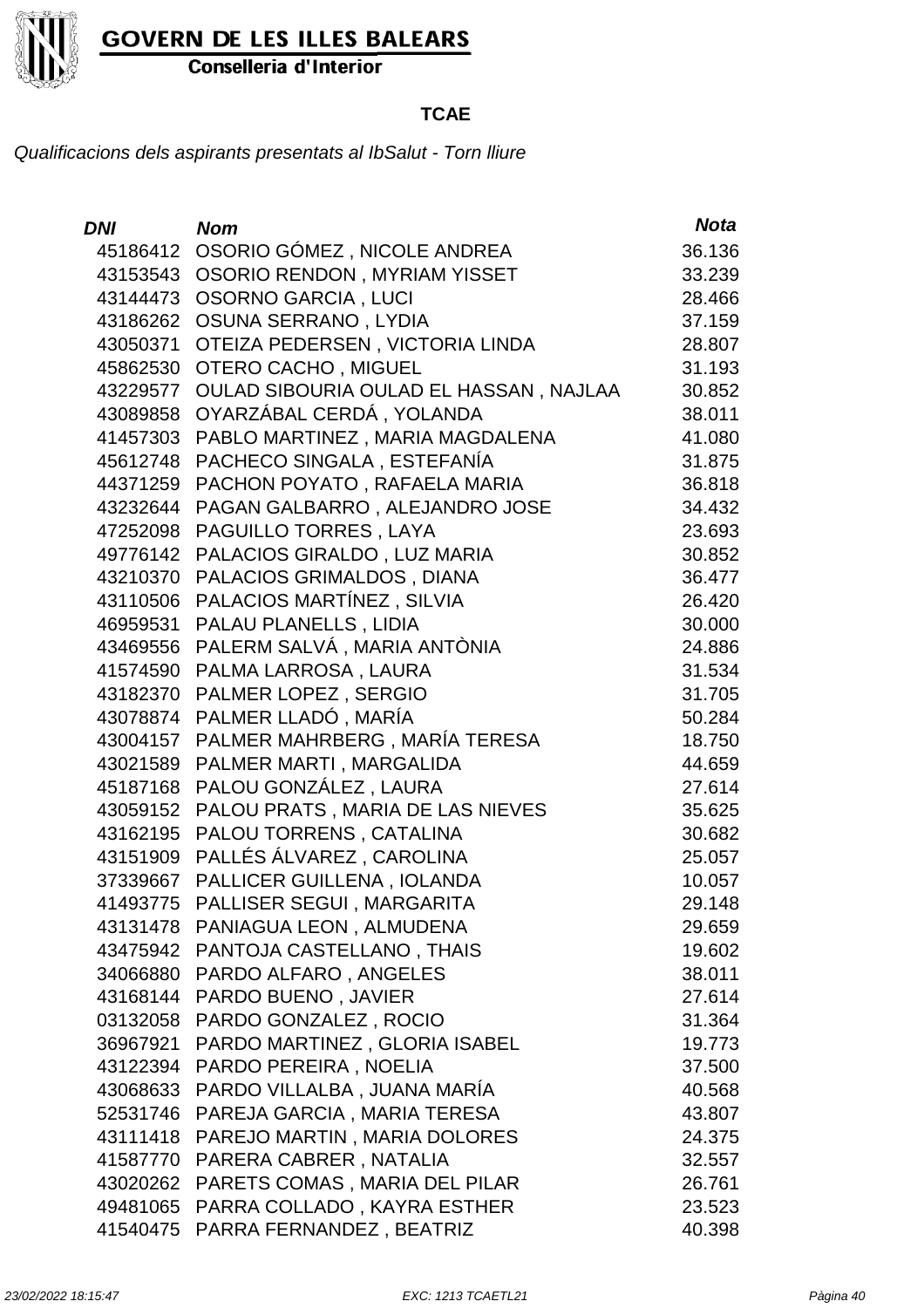

Conselleria d'Interior

### **TCAE**

| <b>DNI</b> | <b>Nom</b>                            | <b>Nota</b> |
|------------|---------------------------------------|-------------|
| 26480860   | PARRA GONZALEZ, ANGELA                | 41.591      |
| 43004156   | PARRA LLOBERA, MARIA AMPARO           | 42.955      |
| 43476105   | PARRILLA GOMILA, MARIA DEL MAR        | 26.761      |
| 42981135   | PASCUAL CUART, MARIA MAGDALENA        | 27.273      |
| 78202514   | PASCUAL MASSANET, MARIA               | 30.000      |
| 34066220   | PASCUAL RIERA, FRANCISCA              | 31.875      |
| 43089206   | PASCUAL TORRES, ANA                   | 54.034      |
| 41499648   | PASCUCHI BARDIA, MONICA               | 38.693      |
| 21696738   | PASTOR ANDUIX, ANDREA                 | 29.318      |
| 43068590   | PASTOR FIGUEROLA, CATALINA            | 37.500      |
| 34067632   | PASTOR MIR, MARGARITA                 | 47.045      |
| 43205495   | PASTOR MIRÓ, MARIA DE LLUCH           | 24.205      |
| 41621936   | PASTOR ROTGER, AINA MARGALIDA         | 9.886       |
| 43135498   | PASTOR SAMPER, SERGIO GAIZKA          | 47.386      |
| 41460191   | PATIÑO IBAÑEZ, MARIA CARMEN           | 36.477      |
| 43104047   | PAU BUENO, MARGARITA                  | 43.807      |
| 43470728   | PAUL SÁNCHEZ, BLANCA                  | 35.455      |
| 43153546   | PAYERAS MONTES, MARIA MARGARITA       | 28.977      |
| 33995477   | PAZ TEIJEIRA, MÓNICA                  | 39.886      |
| 43476112   | PEDREGOSA BAUTISTA, MARINA            | 21.818      |
| 18232136   | PEDREÑO ORTIZ, JUANA MARIA            | 25.398      |
| 41509845   | PEDROSA MORENO, MARIA JOSE            | 18.239      |
| 43168350   | PEDROSA RUIZ, CATERINA MARIA          | 51.648      |
| 43095229   | PEGUERO RINCON, SERGIO                | 28.807      |
| 18236395   | PEINADO MEDINA, MARIA JOSE            | 53.182      |
| 43086426   | PEINADO RODRÍGUEZ, CRISTINA           | 25.739      |
| 43472054   | PELAEZ OBREGON, LIZETTE ANGELA        | 38.011      |
| 53535602   | PENA BOUSA, CONSUELO                  | 34.602      |
| 43114859   | PEÑA AGUILAR, ADELA                   | 43.125      |
|            | 29219934 PEÑA BLANES, BELEN           | 23.693      |
|            | 46957009 PEÑA GARCÍA, AGUSTÍN         | 29.830      |
|            | 78219951 PEÑA NUÑEZ, MACARENA         | 31.875      |
|            | 43210024 PEÑA ORTEGA, ROBERT NICOLAS  | 25.398      |
|            | 43060571 PEÑA PAZOS, SONIA            | 38.011      |
|            | 49605495 PEÑA REBAZA, MARIELA CECILIA | 41.250      |
|            | 52778394 PEÑALVER REQUENA, MARTINA    | 35.284      |
|            | 18219448 PEÑAS AROCAS, CATALINA       | 24.205      |
|            | 43158053 PEÑAS LOPEZ, CRISTINA        | 25.398      |
|            | 43472338 PEREDA BOSCH, TANIA          | 35.455      |
| 43082567   | PERELLÓ DOT, FRANCISCA MARIA          | 34.943      |
|            | 43046706 PERELLÓ JAUME, CATALINA      | 31.875      |
|            | 43072550 PERELLO LATORRE, ANA ISABEL  | 36.818      |
|            | 41540389 PERELLO PIZA, GUILLEM        | 31.875      |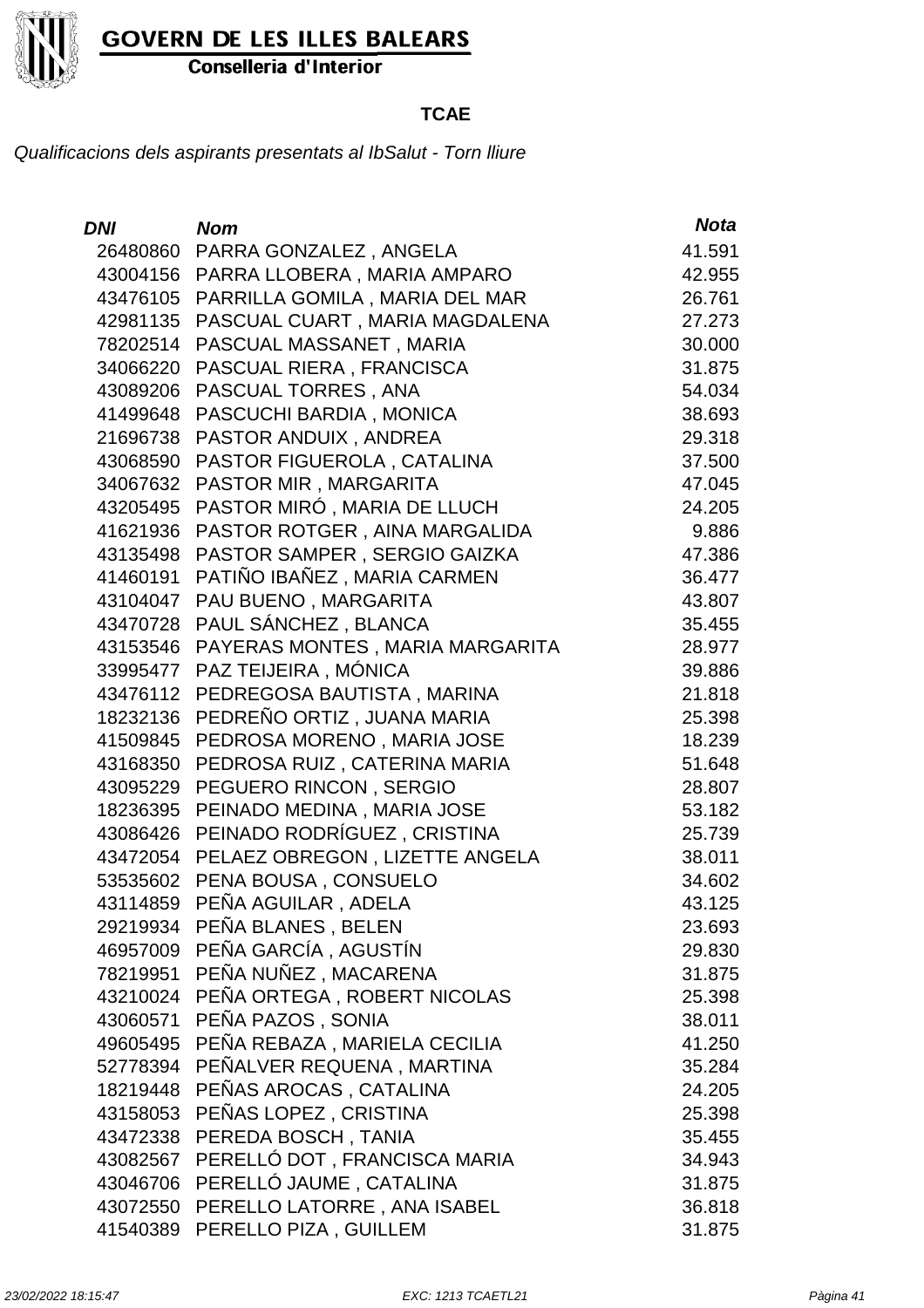

Conselleria d'Interior

### **TCAE**

| DNI      | <b>Nom</b>                          | <b>Nota</b> |
|----------|-------------------------------------|-------------|
| 43150520 | PEREZ ADROVER, MARIA JESUS          | 23.864      |
|          | 43151556 PEREZ AGUILO, ESTER        | 45.341      |
| 43091798 | PEREZ ALAMINOS, ANGELES             | 31.023      |
| 76420460 | PEREZ ALVAREZ, BEATRIZ              | 35.966      |
| 75540913 | PEREZ BEBIAN, JUAN MARIA            | 48.580      |
| 41522973 | PEREZ CALDERON, BEATRIZ             | 42.784      |
| 41452149 | PEREZ CUADRADO, ALICIA              | 41.420      |
| 41446298 | PÉREZ EXPÓSITO, MONTSERRAT          | 38.523      |
| 30487637 | PEREZ FUENTES, ENCARNACIÓN          | 41.420      |
| 41542573 | PEREZ GALVEZ, ALBA                  | 17.898      |
| 43135663 | PEREZ GIMENEZ, EVA LAURA            | 30.511      |
|          | 43218158 PEREZ GINARD, ANTONIA      | 27.443      |
| 14620765 | PEREZ GIRALDO, FRANCISCO            | 39.886      |
| 43175241 | PEREZ LAMPRE, MARIA SOLEDAD         | 23.011      |
| 43164740 | PEREZ LIÑAYO, SERGIO DAVID          | 36.818      |
| 43161311 | PEREZ LOPEZ, MARIA DOLORES          | 46.534      |
| 78216664 | PEREZ LLABRES, LAURA                | 30.170      |
| 43230122 | PEREZ MEDINA, NATALIA               | 23.352      |
| 46622481 | PEREZ MORANTE, ANA MARIA            | 31.705      |
| 46394057 | PEREZ MUNARRIZ, WALTER OMAR         | 38.182      |
| 48232531 | PÉREZ NAVÍO, ELIA ANA               | 32.727      |
| 43174457 | PEREZ POZO, JOSE ANTONIO            | 14.318      |
| 43169494 | PÉREZ QUESADA, ANA MARIA            | 37.500      |
| 41619312 | PEREZ ROMAN, PENELOPE               | 30.170      |
| 43183475 | PEREZ ROSSELLO, CONCHI              | 25.398      |
| 43092465 | PÉREZ SELVA, YOLANDA                | 37.500      |
| 78209536 | PERONA ROBLES, ANA                  | 15.170      |
| 43139818 | PESO GONZALEZ, SANDRA               | 21.648      |
| X4300855 | PESSINA, LEONARDO                   | 36.989      |
|          | X3673072 PETROVA PARGOVA, KREMENA   | 26.250      |
| X9922642 | PETROVA YORDANOVA, PAULINA          | 18.920      |
| 43209697 | PEWTRESS ORELL, CRISTINA            | 22.500      |
| 43150923 | PEZO BEIZAGA, MARLENI               | 32.727      |
| 41715549 | PEZO CANO, ROSARIO-LAURA            | 27.614      |
| 43164722 | PICAÑOL VAILLO, IGNACIO             | 28.636      |
| 43028359 | PICAZO RIERA, JUANA                 | 29.489      |
| 43093932 | PICO MUÑOZ, VANESSA DE LAS MERCEDES | 31.875      |
| 41584071 | PILARES GARCÍA, MARGALIDA           | 22.500      |
| 43223070 | PINEDA ALBARRÁN, SERGIO             | 26.420      |
| 43209493 | PINEDA PICON, NOEMI                 | 33.068      |
| 43187216 | PINTO GONZALEZ, MARIA ENCARNACION   | 31.534      |
| 43057458 | PINYA FERRER, ISABEL MARIA          | 30.852      |
| 43194026 | PIÑA TRIAY, MARINA                  | 14.318      |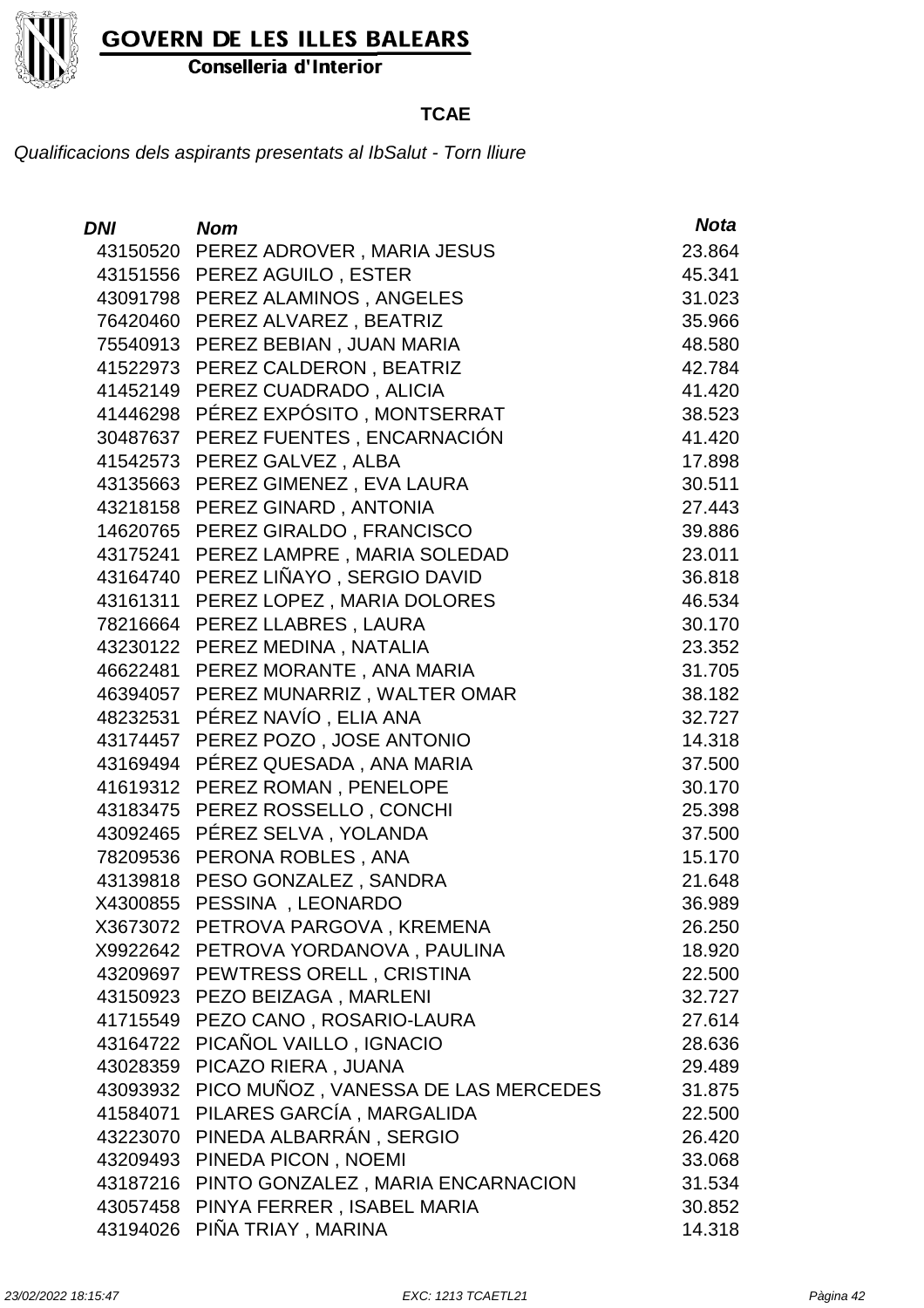

Conselleria d'Interior

### **TCAE**

| DNI      | <b>Nom</b>                       | <b>Nota</b> |
|----------|----------------------------------|-------------|
| 43022721 | PIÑEIRO BUSTOS, MARIA ELENA      | 55.057      |
| 43128328 | PIÑEIRO BUSTOS, RAQUEL           | 51.989      |
| 21682624 | PIQUERAS CALATAYUD, SANDRA       | 20.455      |
| 41745447 | PIRIS BENEJAM, MIRIAM            | 26.761      |
| 41494705 | PIRIS CARRERAS, FRANCISCA        | 28.125      |
| 43195462 | PIZÀ GAYÀ, MARGARITA             | 29.318      |
| 46959859 | PLA BAENA, SONIA                 | 20.966      |
| 43162458 | PLANAS SIQUIER, MARÍA ISABEL     | 23.182      |
| 78216698 | PLANAS TELLO, MARIA              | 21.648      |
| 43205505 | PLANAS VALIENTE, LAURA           | 24.545      |
| 12771557 | PLAZA ENRIQUEZ, MARIA DEL CARMEN | 33.920      |
| 41524329 | PLAZA JIMENEZ, ESTER             | 25.057      |
| 43157274 | POCOVÍ PERELLÓ, ISABEL           | 49.091      |
| 49866792 | POGGI ZANABRIA, ANA KARINA       | 45.511      |
| 78219069 | POL BUADES, MARIA LAURA          | 17.898      |
| 41523037 | POL TRIGUEROS, CAROLINA          | 33.920      |
| 78201452 | POL VIDAL, MARGALIDA             | 31.534      |
| 25314699 | POLEY MARQUEZ, MARIA DOLORES     | 42.614      |
| 41736627 | PONCIANO BOVER, ANA MARIA        | 34.091      |
| 43106489 | PONS DE LA TORRE, MAGDALENA      | 25.568      |
| 78217734 | PONS ESCANELLAS, CATERINA MARIA  | 31.875      |
| 41513511 | PONS LUCAS, DUNA                 | 30.000      |
| 43168978 | PONS LLABRES, MARIA DEL CARMEN   | 34.943      |
| 41510452 | PONS MOLINA, SUSANA              | 26.932      |
| 78202450 | PONS MORELL, MARGARITA           | 21.477      |
| 41737709 | PONS ORFILA, MARGARITA           | 26.080      |
| 43111763 | PONS PALOU, LUCÍA                | 40.909      |
| 41508965 | PONS PINTO, MARIOLA              | 27.955      |
| 41503660 | PONS PONS, ANNA                  | 33.068      |
| 41742019 | <b>PONS PONS, CATALINA</b>       | 37.330      |
| 41494647 | PONS PONS, FEDERICO              | 15.341      |
| 78320341 | PONS PONS, MARGARITA             | 34.091      |
| 41503361 | PONS PONS, MONICA REYES          | 24.205      |
| 78220341 | PONS RULL, CATERINA              | 30.000      |
| 43220253 | PONS SAGRERA, MARIA MAGDALENA    | 32.216      |
| 43033843 | PONS SAMPOL, MARIA MAGDALENA     | 23.693      |
| 41498963 | PONS SINTES, MERCEDES            | 36.477      |
| 41512712 | PONS TENDERO, ANDREA             | 28.466      |
| 43184903 | PONS TERROBA, ANA ISABEL         | 34.602      |
| 43054490 | PONS VALLES, FRANCISCA           | 18.068      |
| 41605102 | PONS VELASCO, NAOMI              | 19.261      |
| 41518974 | PONT FERRER, JOAN                | 25.568      |
| 41616513 | PONT MARTÍNEZ, NEUS              | 24.886      |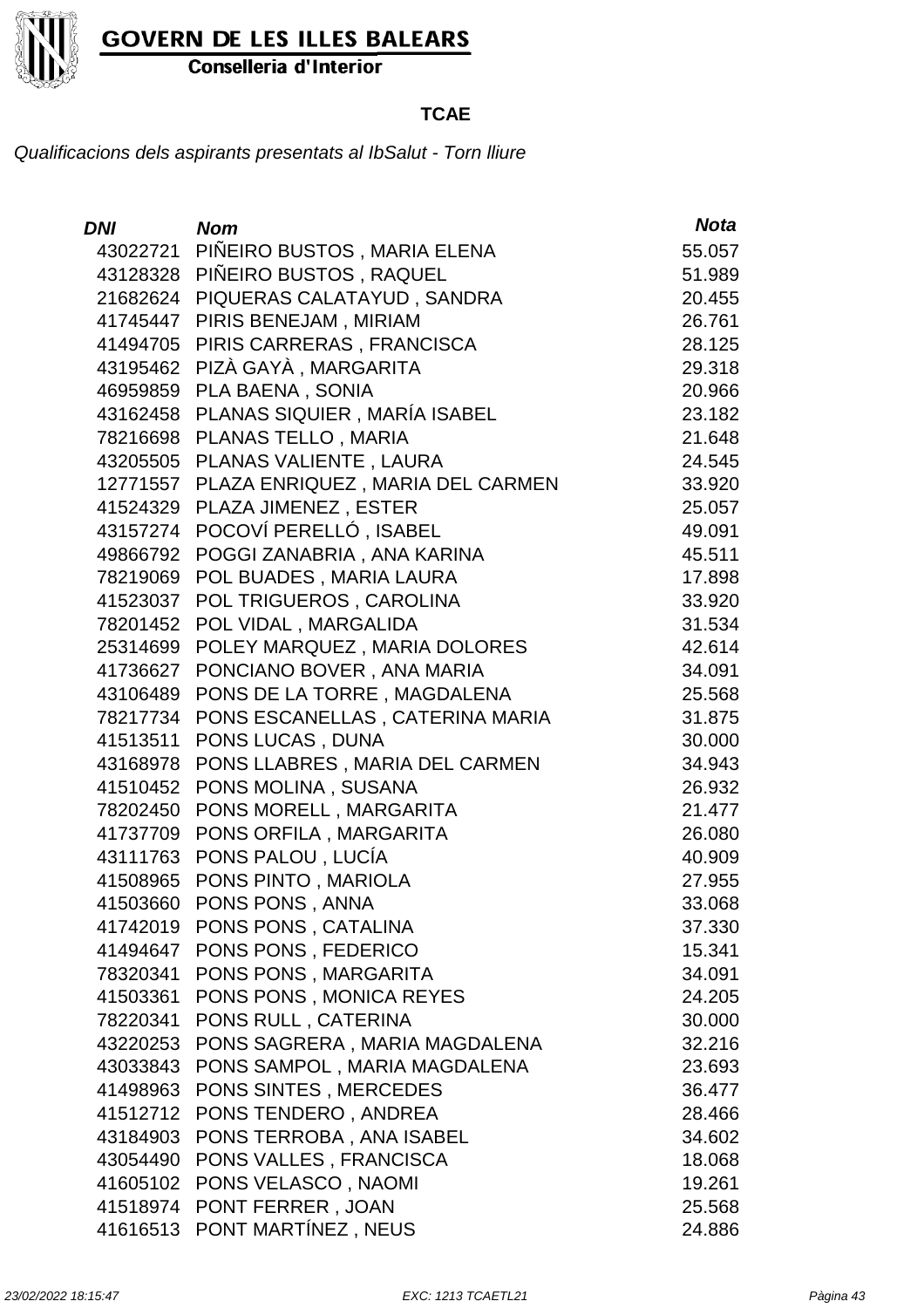

Conselleria d'Interior

### **TCAE**

| <b>DNI</b> | <b>Nom</b>                          | <b>Nota</b> |
|------------|-------------------------------------|-------------|
| 43140490   | PONT PUJOL, CRISTINA                | 29.318      |
| 18227385   | PORCEL MARTORELL, MARÍA ENCARNACIÓN | 34.943      |
| 41519369   | PORCEL PASCUAL, ENCARNACIÓN         | 21.307      |
| 41587509   | PORQUER CARBONELL, CATALINA MARIA   | 32.386      |
| 43053825   | PORTILLO VILCHEZ, ANA MARIA         | 40.398      |
| 43064067   | POU JAUME, ANTONIA                  | 19.091      |
| 43171143   | POU RAMIREZ, JUANA VICTORIA         | 24.034      |
| 43182696   | POU SANCHEZ, MARIA VICTORIA         | 15.511      |
| 43178003   | POU SERRA, MARIA DE LES NEUS        | 24.205      |
| 43003420   | POU THOMAS, MARIA ANTONIA           | 38.864      |
| 34069022   | POZAS COLL, SALVADOR                | 42.102      |
| 29050867   | POZAS VAZ, MANUELA                  | 20.455      |
| 09191051   | POZO CABANILLAS, ROSALIA            | 51.477      |
| 43211166   | POZO GUTIÉRREZ, ARANTXA             | 27.443      |
| 43199288   | POZUELO TORRES, JULIA               | 36.136      |
| 11936366   | PRADA ALONSO, ANA ISABEL            | 47.557      |
| 43125618   | PRADA ARENAS, DANIEL                | 31.534      |
| 43158593   | PRADES CAPÓ, JUDITH                 | 35.795      |
| 41586413   | PRADES XAMENA, MARIA NEUS           | 19.091      |
| 32817883   | PRADO ARES, ANA ISABEL              | 52.330      |
| 77834091   | PRADO FARNOS, MARIA CARMEN          | 43.125      |
| 41536865   | PRATS DELGADO, BELEN                | 37.330      |
| 43225592   | PRATS MIRÓ, MARC                    | 26.932      |
| 43467974   | PRECIADO MERINO, LESLIA NADEZHNA    | 30.511      |
| 45696915   | PRECIADO MERINO, SHIRLEY TATIANA    | 28.125      |
| 43178804   | PRETO RUIZ, ASIRIA                  | 31.364      |
| 41506318   | PREVI FEBRER, AUBA                  | 26.761      |
| 43208087   | PRIETO OLMO, ANGELA                 | 39.205      |
| 43192734   | PROHENS BARCELO, JULIA              | 19.432      |
|            | 45612672 PUCHADES BARRIGA, MACARENA | 16.534      |
| 45699887   | PUENTE MENDOZA, NANCY EDITH         | 17.386      |
|            | 43149977 PUEYO QUERO, MARINA        | 29.148      |
| 43184952   | PUGA MARTIN, KILIAN JAVIER          | 25.909      |
|            | 43185459 PUGA MARTÍN, MARÍA CELIA   | 50.966      |
| 43206433   | PUIGCERVER DENGRA, MARINA           | 35.284      |
| 41572114   | PUIGROS CERCOS, CRISTINA            | 30.511      |
| 41574141   | PUIGROS FERNANDEZ, ESTHER           | 18.239      |
| 78220618   | PUIGSERVER BARCELO, FRANCISCA       | 36.477      |
| 43134447   | PUIGSERVER BARCELO, NURIA           | 25.909      |
| 37339179   | PUIGSERVER BORDOY, MARIA MAGDALENA  | 32.898      |
| 45192808   | PUJADAS GARAU, ANDRÉS               | 29.318      |
| 78212365   | PUJADAS ORDINAS, MARIA MAGDALENA    | 25.909      |
| 78212410   | PUJADAS RECIO, JUANA MARIA          | 45.682      |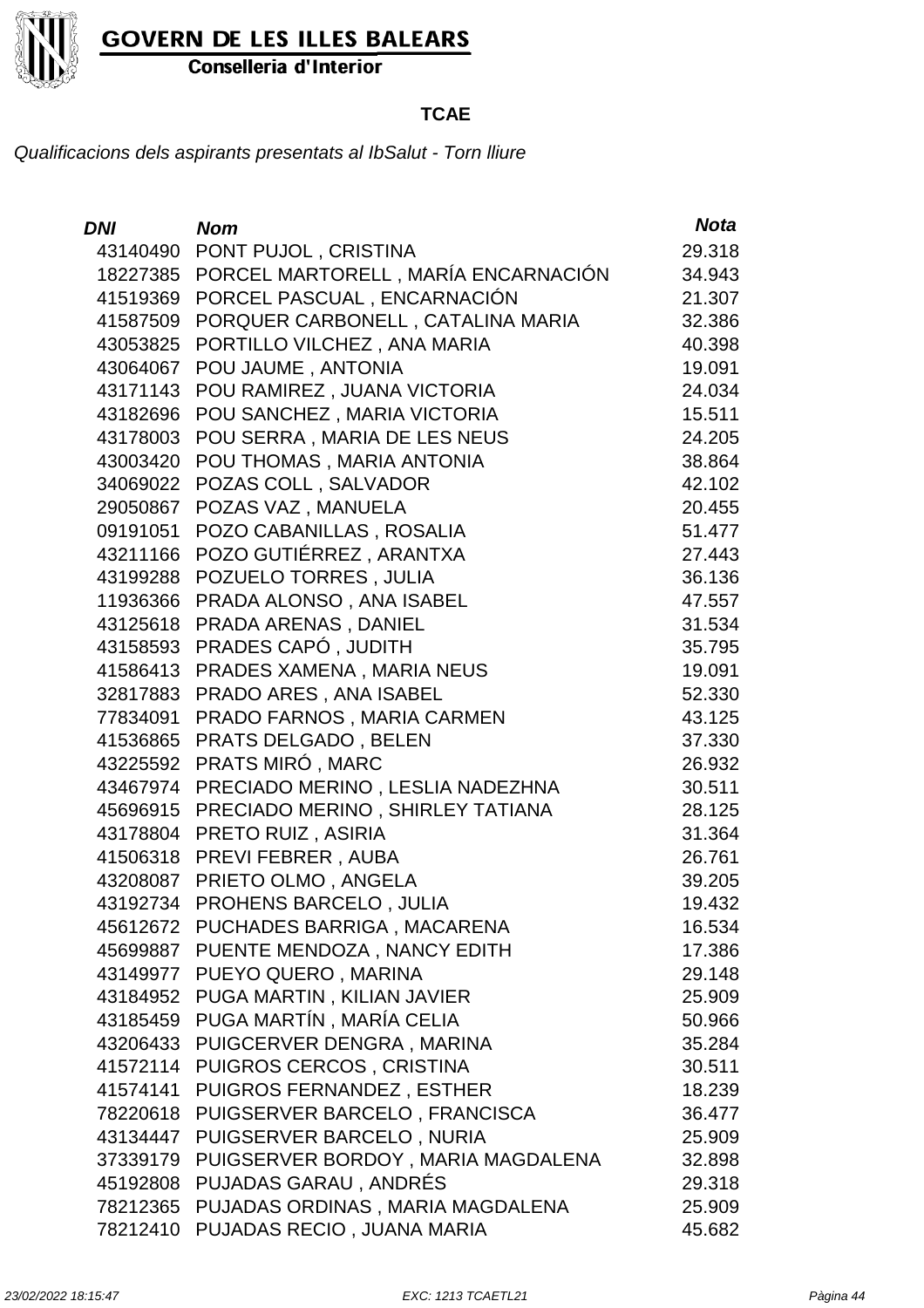

Conselleria d'Interior

### **TCAE**

| <b>DNI</b> | <b>Nom</b>                         | <b>Nota</b> |
|------------|------------------------------------|-------------|
| 78210237   | PUJADAS RECIO, MARGARITA           | 39.205      |
| 34069597   | PUJOL JUAN, ANA MARIA              | 41.080      |
| 43149637   | PUJOL MARTORELL, JAIME             | 24.375      |
| 18231843   | PUJOL ROIG, ISABEL MARIA           | 44.489      |
| 43096509   | PULIDO OLIVARES, SONIA             | 45.000      |
| 43189866   | PULPILLO PONS, ADRIAN              | 32.045      |
| 43156186   | QUERO MONLLOR, MIGUEL ANGEL        | 21.989      |
| 43174437   | QUESADA CANO, LAURA                | 44.830      |
| 43165235   | QUESADA JOYA, CAROLINA             | 32.727      |
| 78211434   | <b>QUETGLAS CLADERA, MIGUEL</b>    | 37.330      |
| 43159030   | QUETGLAS GARCIA, ANA MARIA         | 27.784      |
| 78209679   | QUETGLAS MARTORELL, FRANCISCA      | 37.841      |
| 45185204   | QUETGLAS NOGUERA, ALICIA FRANCISCA | 20.966      |
| 78206219   | <b>QUETGLAS PASTOR, CATALINA</b>   | 18.239      |
| 18219916   | QUETGLAS ROS, MARIA JOSE           | 38.182      |
| 43039058   | QUETGLAS SUAU, CATALINA            | 41.932      |
| 43143781   | QUINTANA GUERRA, EDURNE            | 33.239      |
| 49740533   | QUINTANA VILLACRES, MICHAEL STEVE  | 38.352      |
| 78399065   | QUINTERO CASTAÑEDA, JUANA MARÍA    | 37.500      |
| 49868415   | QUINTERO MARTINEZ, ELIZABETH       | 36.136      |
| X4887781   | QUINTERO PRECIADO, SANDRA NEDELKA  | 36.818      |
| 43201556   | QUIÑONERO CASTRO, JUAN CARLOS      | 26.932      |
| 43201555   | QUIÑONERO CASTRO, NOEMI            | 25.057      |
| 23238973   | QUIÑONERO PEREZ, DOLORES           | 51.648      |
| 55236815   | QUIÑONEZ RIVERA, ROXY YULIANA      | 31.705      |
| 43209130   | RALAT BORREGO, SARA                | 20.966      |
| 43230241   | RAMIREZ BALLESTER, SANDRA          | 24.034      |
| 43149854   | RAMIREZ CAÑELLAS, ANGELA MARIA     | 41.080      |
| 43100552   | RAMIREZ COBOS, JUANA               | 34.432      |
|            | 43048466 RAMIREZ FELIPE, PIEDAD    | 36.136      |
|            | 45190448 RAMIREZ FLOREZ, LUZ NANCY | 34.091      |
| 41586004   | RAMÍREZ FUSTER, DOLORES            | 29.318      |
| 43114862   | RAMÍREZ GALLEGO, MARÍA JOSEFA      | 41.932      |
| 43182921   | RAMIREZ GARRIDO, LETICIA           | 25.227      |
| 74641740   | RAMIREZ HUERTAS, ANTONIO           | 36.307      |
| 41616474   | RAMÍREZ MACHADO, MARTA             | 36.136      |
| 43213612   | RAMIREZ PICAZO, CELIA              | 21.818      |
| 43135794   | RAMIS ARTIGUES, ANA ISABEL         | 44.489      |
| 41518947   | RAMIS FLORIT, AGNES                | 32.557      |
| 43198534   | RAMIS FRAU, YAIZA                  | 24.034      |
| 43198517   | RAMIS MARTI, JUDIT                 | 33.750      |
| 44329484   | <b>RAMIS MUNTANER, JAIME</b>       | 25.227      |
| 78219544   | RAMIS PERALTA, ENCARNACIÓN         | 28.977      |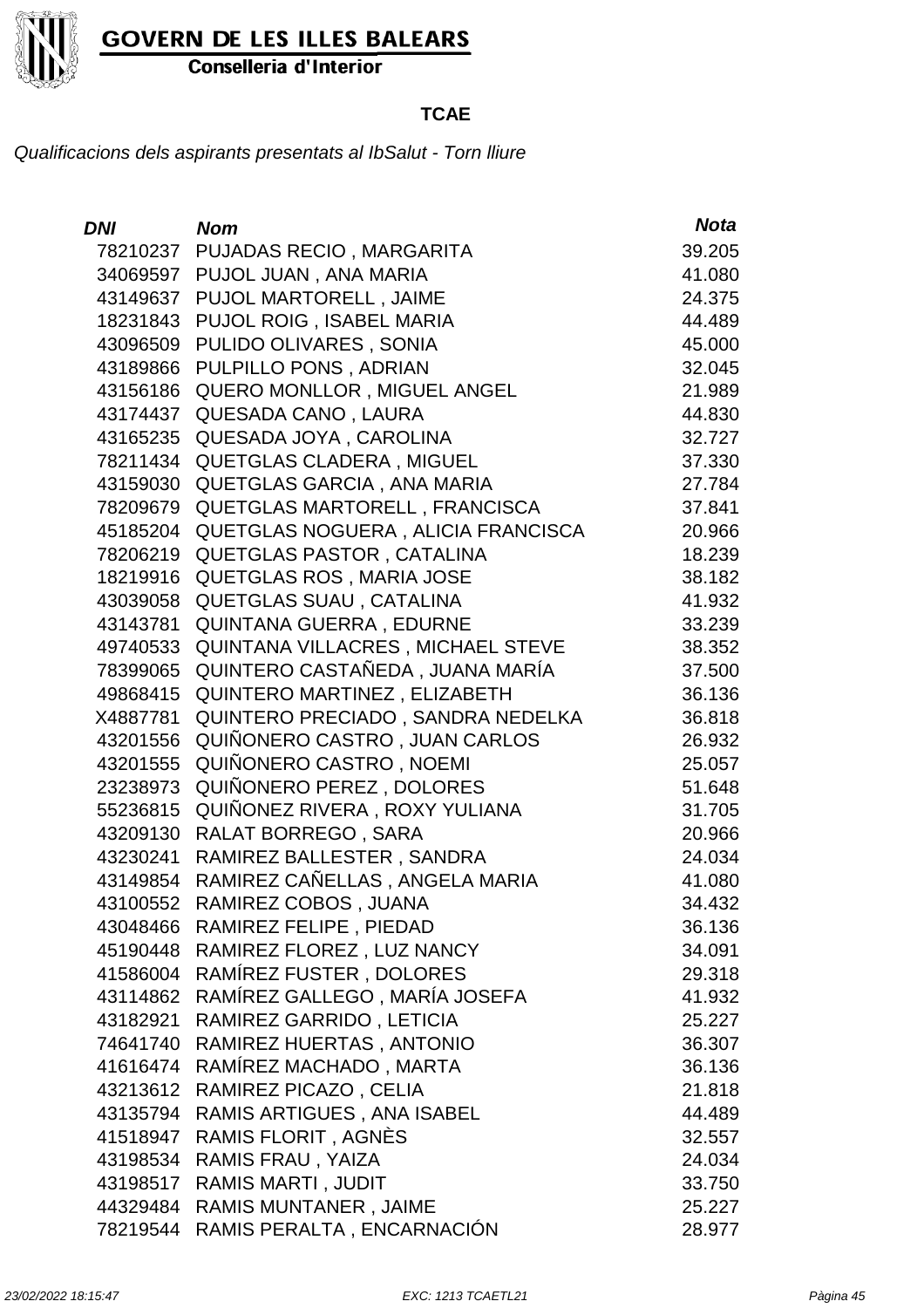

Conselleria d'Interior

### **TCAE**

| <b>DNI</b> | <b>Nom</b>                         | <b>Nota</b> |
|------------|------------------------------------|-------------|
| 37339065   | RAMIS PÉREZ, MARIA MAGDALENA       | 15.852      |
| 43067117   | <b>RAMIS VALLS, ISABEL</b>         | 22.841      |
| 41571820   | RAMON FORTEZA, MARTA               | 20.625      |
| 45185319   | RAMÓN RODRIGUEZ, MARTA             | 21.818      |
| 43188674   | RAMOS CABOT, AMPARO                | 29.489      |
| 43028962   | RAMOS ELIAS, AMALIA                | 29.659      |
| 41510706   | <b>RAMOS PASCUAL, JUDIT</b>        | 23.352      |
| 43201757   | RAMOS RIVAS, MONICA                | 48.750      |
| 43114802   | RAMOS SERRA, MARIA ANTONIA         | 46.705      |
| 43166799   | RAMOS SERRA, YOLANDA               | 35.114      |
| 43198679   | RAPELA PARRA, CINTIA               | 24.545      |
| 46395028   | RAYEL LINARES, GUILLERMINA NEYI    | 36.477      |
| 78209355   | RAYO GOST, ANTONIA                 | 36.818      |
| 41583958   | RAYO PASCUAL, AINA                 | 30.000      |
| 41591097   | RECASENS ARTIGUES, FRANCESC        | 16.193      |
| 41510920   | RECASENS GONZALEZ, MARTA           | 34.773      |
| 43181445   | RECHI MARTINEZ, PATRICIA           | 33.409      |
| 41460149   | REDONDO COLOMAR, MONICA            | 50.625      |
| 05252808   | REDONDO GARCIA, ADORACION          | 26.080      |
| 80049980   | REGAJO BORREGO, ISABEL MARIA       | 38.352      |
| 41518782   | REGALADO ROBLES, FRANCISCO MANUEL  | 42.443      |
| 41541303   | <b>REGIS PERELLO, ANTONIA</b>      | 35.966      |
| 51099179   | REGO MILLA, TAMARA                 | 27.955      |
| 43160184   | REGUERA QUIÑONERO, LAURA           | 46.193      |
| 42983599   | REINA QUIROS, JOSEFA               | 13.977      |
| 43032982   | <b>REINA QUIROS, MANUELA</b>       | 15.000      |
| 41571567   | REINOSO BIBILONI, MARGARITA        | 29.489      |
| 43175600   | REOLID GARCIA, LORENA              | 27.955      |
| 43152551   | REQUENA CIFRE , JUANA ANA          | 39.205      |
|            | 45371017 REQUENA FORTIS, VICTORIA  | 15.682      |
| 43117691   | RETOLAZA FARRUGGIA, ANDREA SOLEDAD | 33.580      |
| 43111171   | REUS BANZALEZ, IRENE               | 41.250      |
| 43111170   | REUS BANZALEZ, SUSANA              | 38.182      |
|            | 43202518 REUS GONZALEZ, JAVIER     | 20.795      |
| 43016268   | REUS PONS, ANTONIA                 | 32.386      |
| 34064707   | REVELLES MONTERROSO, MARIA MANUELA | 31.875      |
| 43194574   | REYNES BUADES, MARINA              | 26.761      |
| 78216852   | REYNÉS CAPÓ, JOANA                 | 30.170      |
| 43171287   | REYNÉS MARTÍNEZ, JUAN              | 23.011      |
| 41587162   | <b>REYNES MOREY, MARTA</b>         | 29.830      |
| 45696074   | REYNOSO BARBIER, YUDELSYS MARIA    | 18.920      |
|            | 43197258 RIBAS ABELEDO, REBECA     | 24.205      |
| 43173582   | RIBAS PASTOR, AUBA                 | 48.068      |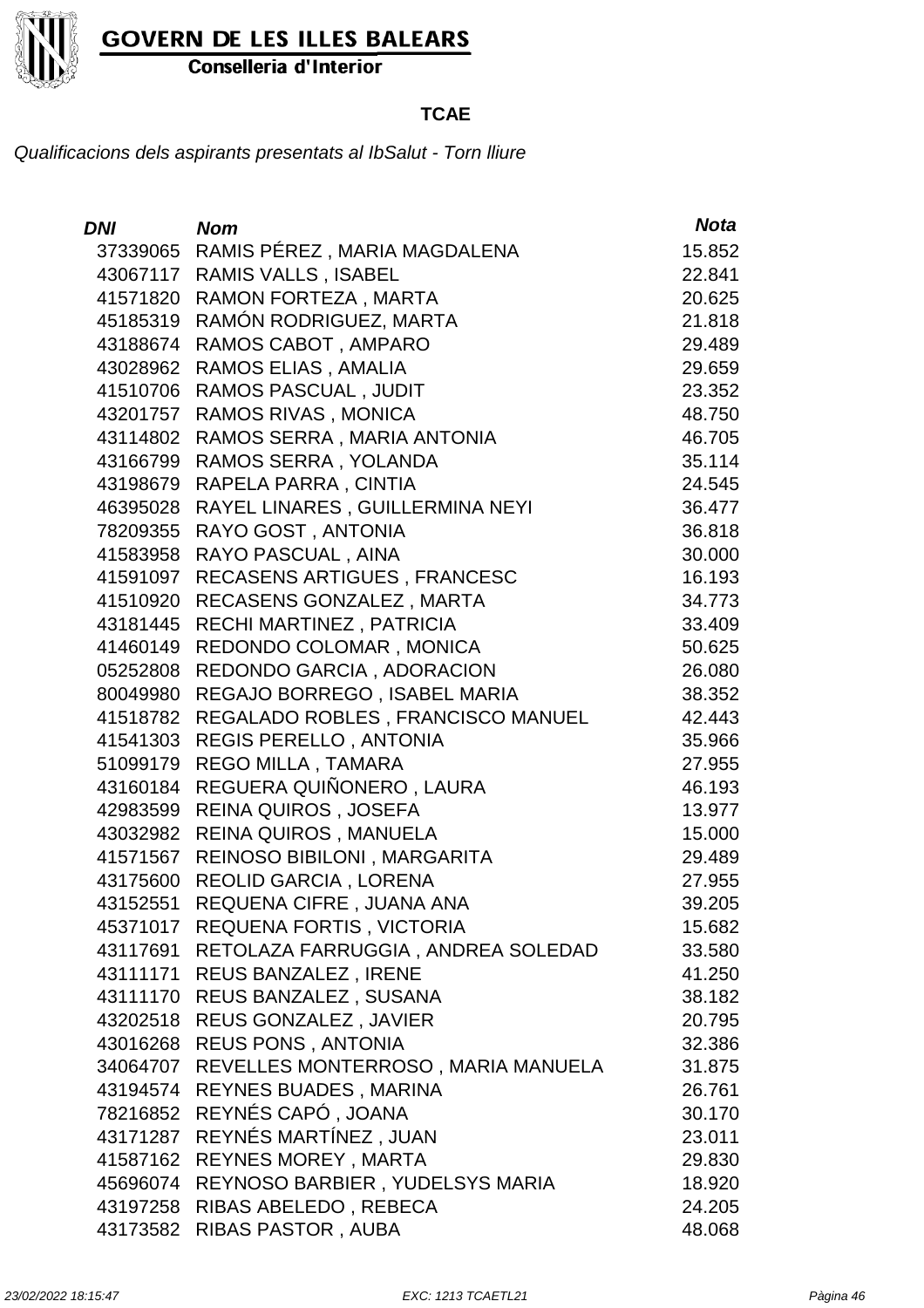

Conselleria d'Interior

### **TCAE**

| <b>DNI</b> | <b>Nom</b>                          | <b>Nota</b> |
|------------|-------------------------------------|-------------|
| 41457579   | RIBAS SEGURA, JOSEFA                | 32.727      |
| 46957428   | RIBAS VAQUER, NATALIA               | 23.182      |
| 20414929   | RIBES RIBES, MARIA AMPARO           | 30.000      |
| 43163072   | <b>RIBOT MOLL, LAURA</b>            | 45.000      |
| 18218969   | RIBOT NICOLAU, MARIA                | 41.761      |
| 46039181   | RICO FLORES, FRANCISCA              | 21.307      |
| 43131898   | <b>RICO REUS, AFRICA</b>            | 33.750      |
| 43462877   | RICO SAUCEDA, ELENA                 | 26.250      |
| 18221142   | RIERA FERRER, ANTONIA               | 32.727      |
| 43124129   | RIERA TRILLO, EVA MARIA             | 35.966      |
| 43182575   | RIGO BENÍTEZ, FRANCISCA             | 26.250      |
| 43083502   | RIGO BERNABEU, MARIA DE LOS ANGELES | 25.909      |
| 78218020   | RIGO GARAU, MARIA DEL CARME         | 36.989      |
| 43214776   | RIGO MORENO, ROSA                   | 36.307      |
| 43099477   | RIGO RIERA, MARIA ROSA              | 38.864      |
| 34069099   | RIPOLL ARELLANO, MARÍA LOURDES      | 41.932      |
| 43461735   | RIPOLL ARRIERO, CELIA               | 45.000      |
| 43471214   | RIPOLL DEVEZ, CLARA                 | 30.341      |
| 43148880   | RIPOLL DOLS, JENNIFER               | 48.068      |
| 18235948   | RIPOLL SIQUIER, CATALINA            | 29.659      |
| 41539366   | RIPOLL TORRES, CATERINA             | 44.148      |
| 33986672   | RISCO BORREGUERO, MARIA DEL CARMEN  | 27.614      |
| 78208887   | RISCO GARCÍA, MARÍA DEL CARMEN      | 46.705      |
| 45608969   | RISCO MARTORELL, ANTONIA DEL PILAR  | 36.136      |
| 43707658   | RIU GONZALEZ, MANELA                | 44.148      |
| 42988873   | RIUDAVETS SANCHEZ, PAULA            | 27.443      |
| 43215285   | RIVAS MELGARES, LAURA               | 33.750      |
| 41524698   | RIVERO MARI, JERONIMA               | 35.284      |
| 43228309   | ROBERTS GARCIA, ALEXANDRA           | 27.443      |
| 43474888   | ROBLAS GARI, CRISTINA               | 39.205      |
| 49922424   | ROBLEDO LOPEZ, MARCELA              | 43.466      |
| 26199475   | ROBLES GALERA, MARIA PILAR          | 47.386      |
| 46396638   | ROBLES JIMENEZ, MIRIAM              | 13.807      |
| 43051756   | ROBLES MAS, ANTONIA                 | 35.455      |
| 43134217   | ROCA CALLEJERO, LUIS MIGUEL         | 35.966      |
| 41540501   | ROCA OLIVER, MARIA MAGDALENA        | 36.307      |
| 43112734   | ROCA SERRA, ANTONIA                 | 36.307      |
| 43120713   | ROCA SUAU, CATALINA                 | 42.102      |
| 43216188   | RODA ALORDA, LAURA                  | 32.216      |
| 52658797   | RODA MURILLO, JOSE ANTONIO          | 32.045      |
| 49484426   | RODAS BETANCOURT, ANGIE MELISSA     | 15.852      |
| 43463849   | RODENAS FIGUERA, LAURA              | 26.420      |
| 41570594   | RODRIGO GUERRERO, TANIA             | 41.591      |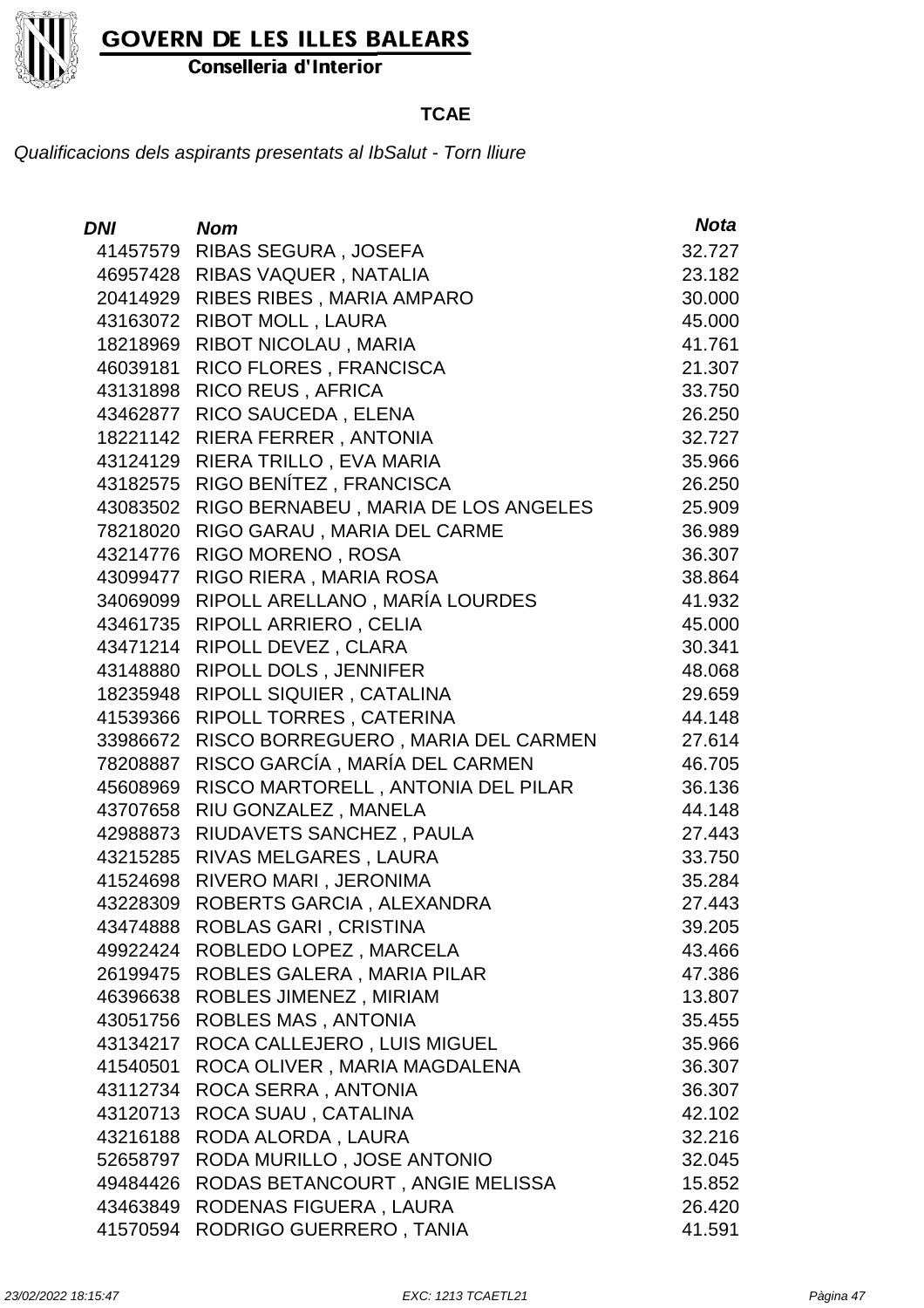

Conselleria d'Interior

### **TCAE**

| DNI      | <b>Nom</b>                          | <b>Nota</b> |
|----------|-------------------------------------|-------------|
| X1640621 | RODRÍGUEZ, SYLVIE, MARIE-CHANTAL    | 23.864      |
| 78217209 | RODRIGUEZ AMER, EMILIA              | 33.409      |
| 43183000 | RODRIGUEZ ARROYO, SANDRA            | 19.091      |
| 37336257 | RODRIGUEZ BENNASSAR, MARIA CATALINA | 23.523      |
| 43173177 | RODRIGUEZ BLANCO, ANDREA            | 31.364      |
| 43186074 | RODRIGUEZ CAPO, MARIA ANTONIA       | 28.466      |
| 47257193 | RODRÍGUEZ CÁRDENAS, LUCÍA           | 48.920      |
| 09780964 | RODRIGUEZ CASTRO, MARIA DEL CARMEN  | 27.273      |
| 43195144 | RODRÍGUEZ CORTÉS, RAQUEL            | 33.580      |
| 43156143 | RODRIGUEZ DOMINGUEZ, MÓNICA         | 38.693      |
| 43210700 | RODRIGUEZ FERNANDEZ, BELEN          | 41.932      |
| 02198322 | RODRIGUEZ FERNANDEZ, ISABEL         | 42.784      |
| 41518908 | RODRÍGUEZ GARZARAN, SANDRA          | 39.545      |
| 43135653 | RODRIGUEZ GOMEZ, MARIA TERESA       | 21.989      |
| 46948008 | RODRÍGUEZ GÓMEZ, VÍCTOR             | 37.841      |
| 43476714 | RODRIGUEZ IZQUIERDO, ANDREA MARIA   | 36.989      |
| 41537449 | RODRIGUEZ JUAREZ, MARIA SOLEDAD     | 34.432      |
| 43003990 | RODRIGUEZ LOPEZ, EDUARDO            | 24.886      |
| 76406255 | RODRIGUEZ LOURIDO, MARIA CARMEN     | 43.977      |
| 47252850 | RODRIGUEZ MACHO, JUDITH             | 26.761      |
| 43057329 | RODRIGUEZ MORCILLO, FRANCISCA       | 29.659      |
| 43169807 | RODRIGUEZ MORCILLO, MARIA GUADALUPE | 25.739      |
| 18221260 | RODRIGUEZ MUÑOZ, MARIA              | 34.261      |
| 48102030 | RODRIGUEZ PASTOR, YAIZA             | 24.205      |
| 43078131 | RODRIGUEZ PAYERAS, MARIA DEL CARMEN | 20.625      |
| 43094109 | RODRÍGUEZ PINA, EVA MARÍA           | 53.523      |
| 43152736 | RODRÍGUEZ PULLEIRO, LAURA           | 24.375      |
| 43225359 | RODRIGUEZ RAYEL, ANGELES JAZMIN     | 23.864      |
| 44327733 | RODRIGUEZ REOLID, MONICA JOSEFA     | 35.625      |
| 46395357 | RODRIGUEZ RODRIGUEZ, ALBA           | 28.466      |
| 44953059 | RODRÍGUEZ RODRÍGUEZ, MARÍA JOSÉ     | 37.841      |
| 43150709 | RODRIGUEZ SAAVEDRA, LAURA           | 25.227      |
| 41739747 | RODRÍGUEZ SALORD, TERESA MARÍA      | 31.875      |
| 33899256 | RODRIGUEZ SANCHEZ, JUANA            | 32.557      |
| 47253287 | RODRIGUEZ SIMONETTY, LEILA          | 27.955      |
| 43473051 | RODRÍGUEZ TUMBACO, YULY IVETH       | 19.091      |
| 43109981 | RODRIGUEZ VILLADA, ENCARNACION      | 41.761      |
| 43219518 | ROEL HERNANDEZ, ESTEFANIA           | 39.886      |
| 43130274 | <b>ROIG GUILLAMON, SERGIO</b>       | 31.534      |
| 43018728 | ROIG LLADO, CATALINA                | 32.557      |
| 41460587 | <b>ROIG RIERA, LAURA</b>            | 29.659      |
| 18983388 | ROIG VIDAL, EVA MARÍA               | 48.580      |
| 48445151 | ROJO GOMARIZ, MONICA                | 48.920      |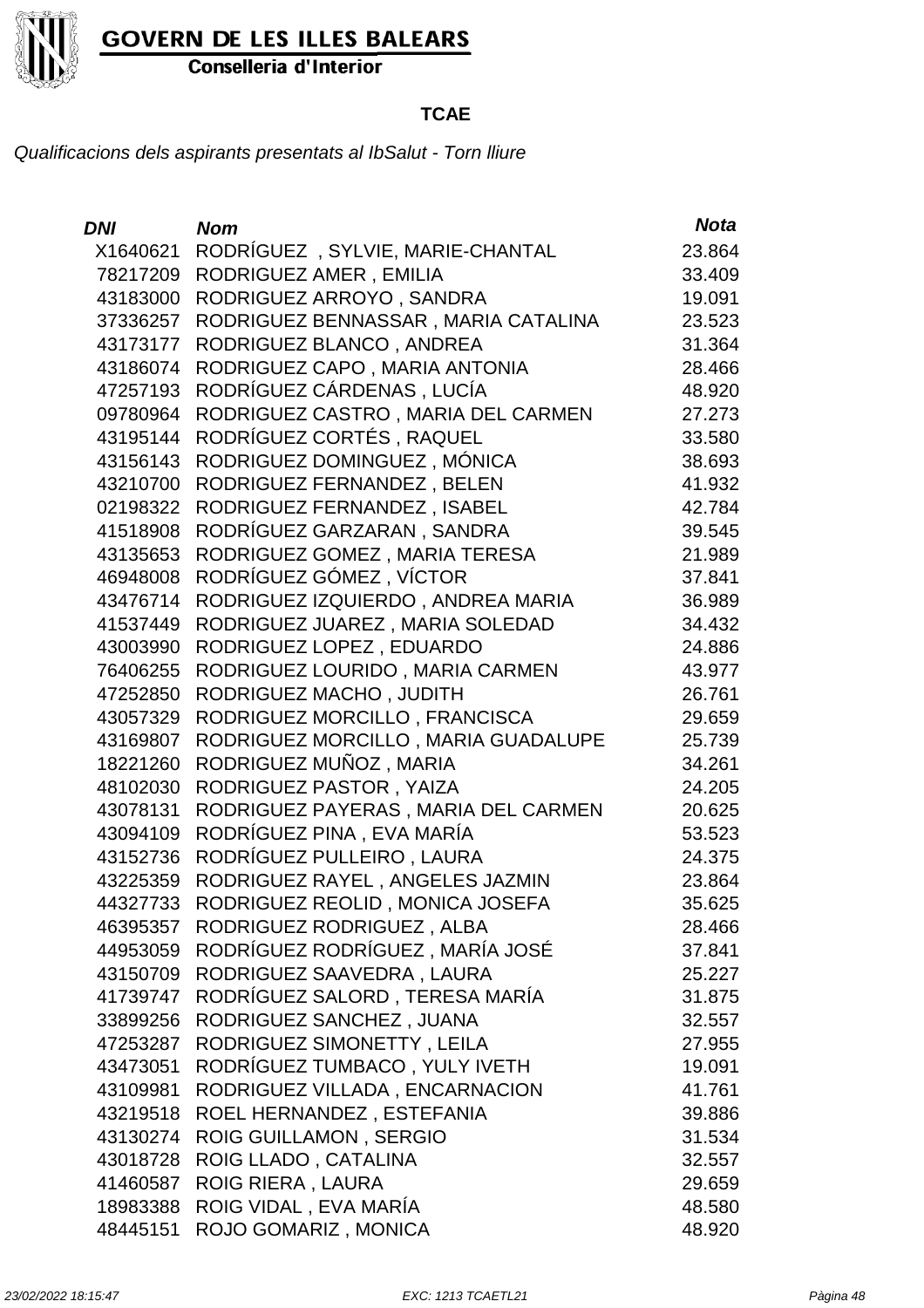

Conselleria d'Interior

### **TCAE**

| <b>DNI</b> | <b>Nom</b>                             | <b>Nota</b> |
|------------|----------------------------------------|-------------|
| 40561122   | ROLDAN CALATRAVA, ANTONIO DAVID        | 48.239      |
| 78206297   | ROLDAN HERRERO, MARIA MERCEDES         | 26.591      |
| 43128747   | ROLDÁN LÓPEZ, MÓNICA                   | 31.875      |
| 24222646   | ROLDAN ROMAN, ANA MARIA                | 34.943      |
| 24222097   | ROLDAN ROMAN, ENCARNACION              | 32.386      |
| 47255513   | ROMAN ALCÁNTARA, MOISÉS                | 39.034      |
| 52585944   | ROMAN MOLINA, AURORA MARIA             | 38.523      |
| 43208571   | ROMAN MORENO, ISABEL MARIA             | 32.727      |
| 44329847   | ROMAN SANZ, MARIA DE LAS NIEVES        | 27.614      |
| 41607439   | ROMERO ALVAREZ, CONSUELO EDITHA        | 18.750      |
| 43159324   | ROMERO BARRANCO, MARIA ISABEL          | 31.875      |
| 43105930   | ROMERO BORRALLO, JOSE MANUEL           | 47.386      |
| 74881643   | ROMERO CASTILLEJOS, LIDIA              | 35.795      |
| 36986119   | ROMERO CEREZO, ANA MARÍA               | 34.773      |
| 43144422   | ROMERO DE LA TORRE, MARIA MERCEDES     | 34.091      |
| 43146749   | ROMERO DELGADO, MARINA                 | 34.773      |
| 43145496   | ROMERO GALINDO, REBECA                 | 34.773      |
| 37342312   | ROMERO GÓMEZ, MARIA TERESA             | 33.580      |
| 41715461   | ROMERO GONZALEZ, CRISTHIAN-ANDRES      | 38.693      |
| 43063215   | ROMERO PEREZ, MARIA                    | 49.432      |
| 37339413   | ROMERO PEREZ, MARIA CARMEN             | 25.057      |
| 43122702   | ROPERO JIMENEZ, VERONICA               | 19.773      |
| 38071474   | <b>ROS COLET, ISABEL</b>               | 36.136      |
| 43209997   | ROSALES SANCHES, MIRYAM                | 36.307      |
| 78741945   | ROSEL AGUADO, BELINDA                  | 40.057      |
| 43114612   | ROSELL RIERA, EVA IRENE                | 43.807      |
| 41448393   | ROSELLO VADELL, MARIA MAGDALENA        | 18.580      |
| 49612797   | ROSERO SOLORZANO, ANDREA ESTEFANIA     | 48.239      |
| 35026208   | ROSILLO GARCIA, MARIA DOLORES          | 48.920      |
| 18221799   | ROSSELLÓ BINIMELIS, MONSERRATE         | 46.705      |
| 43180596   | ROSSELLO GARCIA, AINA ISABEL           | 34.432      |
| 43132645   | ROSSELLO SASTRE, MARÍA DE LA ESPERANZA | 35.966      |
| 41537319   | ROSSELLÓ TROBAT, MARGARITA             | 39.205      |
| 43178007   | ROTGER FERNANDEZ, SARA                 | 28.466      |
| 49867187   | RUA GALLEGO, IVETH ELISA               | 35.284      |
| 34864927   | RUANO DIL, MARIA DEL MAR               | 19.432      |
| 46955726   | RUANO MEDINA, MAYRA                    | 31.023      |
| 45188682   | RUBERT SASTRE, ALICIA                  | 49.602      |
| 43153727   | RUBI MUNAR, JERONIMA MARIA             | 32.557      |
| 43199185   | RUBIO MIÑANO, VERONICA                 | 29.830      |
| 43152908   | RUEDA MARTINEZ, FRANCISCO ALBERTO      | 35.966      |
| 43233042   | RUEDA MUÑOZ, ESTRELLA                  | 34.261      |
| 43188593   | RUIBAL AMENGUAL, LORENA                | 28.466      |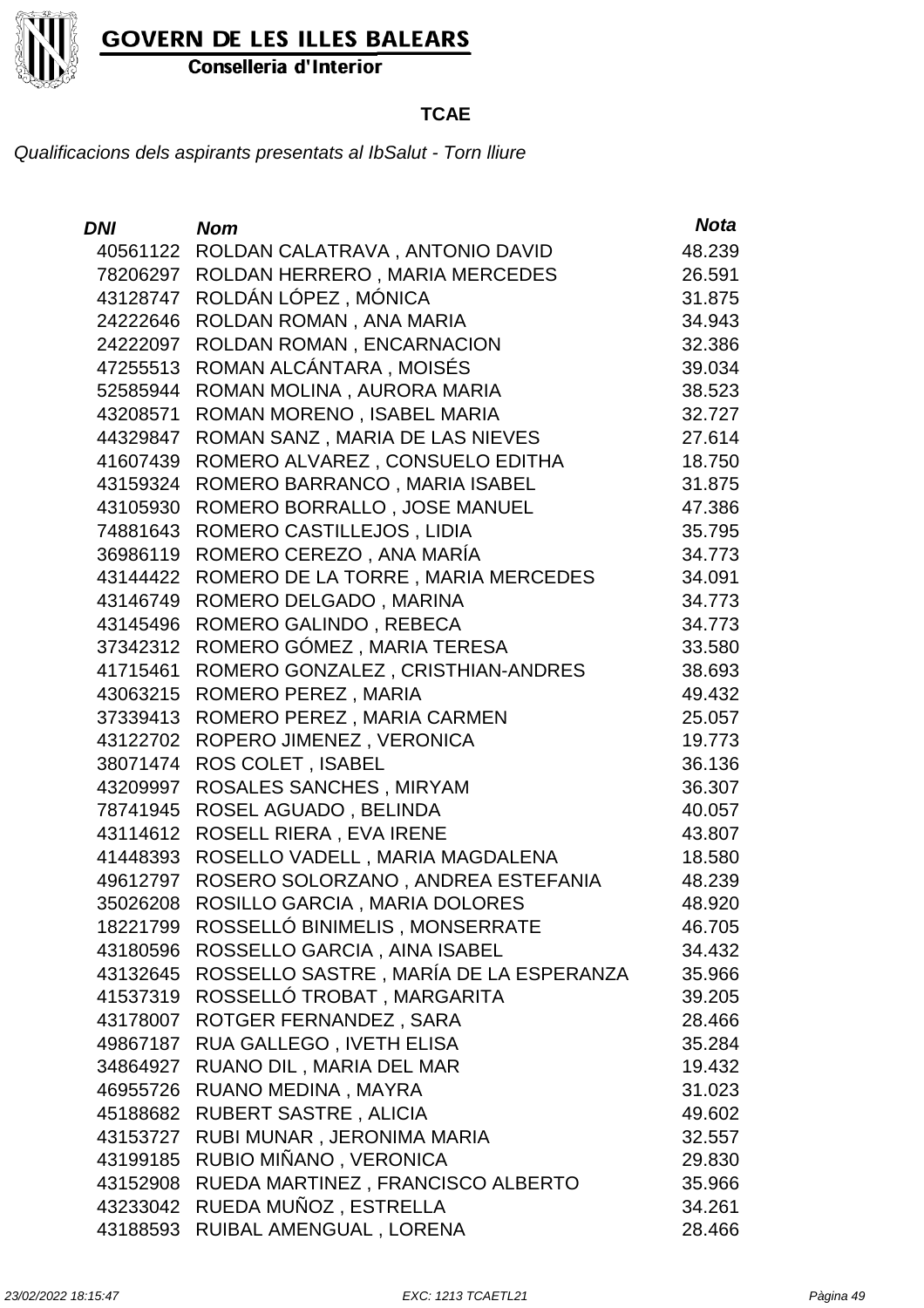

Conselleria d'Interior

### **TCAE**

| <i>DNI</i> | <b>Nom</b>                                | <b>Nota</b> |
|------------|-------------------------------------------|-------------|
| 43152659   | RUIZ ABRAHAM, ALFREDO                     | 29.489      |
| 50728215   | RUIZ ALBERTOS, MARIA ROSA                 | 38.352      |
| 43232245   | RUIZ ANGUITA, AMANDA                      | 21.307      |
| 45694087   | RUIZ CABANELLAS, LORENA                   | 30.000      |
| 48230010   | RUIZ CARDONA, PAULA                       | 24.545      |
| 41607348   | RUIZ ECHEVERRY, SANDRA MILENA             | 33.750      |
| 44796133   | RUIZ ESCOBAR, PATRICIA                    | 29.148      |
| 43181635   | RUIZ FERNANDEZ, TERESA                    | 48.068      |
| 74832341   | RUIZ GONZALEZ, GEMA                       | 33.920      |
| 43177851   | RUIZ GONZALEZ, HELENA                     | 31.705      |
| 04592060   | RUIZ LOPEZ, ANA BELEN                     | 35.795      |
| 43220506   | RUIZ LOZANO, VANESA                       | 30.852      |
| 43083819   | RUIZ LUQUE, ROCIO MARGARITA               | 27.614      |
| 43078426   | RUIZ MUÑOZ, MARIA CASIMIRA                | 29.830      |
| 43129459   | RUIZ OCHOA, MARIA JOSE                    | 27.784      |
| 77571649   | RUIZ SEGURA, MARIA ROCIO                  | 30.511      |
| 46479076   | RUIZ TOLEDO, NADIA                        | 24.034      |
| 52570440   | RUIZ TRIVIÑO, ISABEL                      | 43.466      |
| 18219089   | <b>SABATER ROMERO, JULIA</b>              | 42.102      |
| 71516534   | <b>SABIO VALLINAS, LORENA</b>             | 24.205      |
| 13772191   | SAENZ SUERO, JUAN MANUEL                  | 26.761      |
| 43189409   | SAGRERA LLORET, PATRICIA                  | 29.318      |
| 18216714   | SAGRERA MASSANET, ISABEL                  | 44.830      |
| 44325235   | SAGRERAS MUT, JUANA ANA                   | 30.511      |
| 78205960   | SAGRERAS PICORNELL, FRANCISCA             | 44.318      |
| 43037637   | SAGRERES PICORNELL, CATALINA              | 20.625      |
| 41584726   | SALAMANCA TORRANDELL, CATALINA            | 18.580      |
| 43197063   | <b>SALAS LINARES, JESSICA</b>             | 37.330      |
| 43224262   | <b>SALAS ROSSELLO, NEUS</b>               | 19.091      |
|            | 43471563 SALAZAR RAMÍREZ, JESSICA LEANDRA | 34.943      |
| 41747365   | SALDAÑA ANGLADA, MARTA                    | 21.818      |
| 42993182   | SALETAS MALONDRA, CATALINA                | 37.330      |
| 41709015   | SALHI HAJJI, NAOUAL                       | 34.091      |
| 43132473   | SALMERON CUARTERO, MARIA DE LOS           | 26.250      |
| 43079972   | SALOM ARAGONÉS, MARIA MAGDALENA           | 27.614      |
| 43164024   | <b>SALOM MUNTANER, MERCE</b>              | 39.205      |
| 44328982   | <b>SALOM ORTEGA, MONICA</b>               | 40.909      |
| 43200655   | <b>SALOM RODRIGUEZ, JUAN</b>              | 43.125      |
| 41746687   | SALORD MARQUES, MARIA ISABEL              | 19.773      |
| 43155998   | SALVA ALBERTÍ, FRANCISCA                  | 46.534      |
| 78216444   | SALVA COVAS, FRANCISCA                    | 39.375      |
| 43204372   | SALVÁ VALLÉS, CLARA                       | 28.466      |
| 25420492   | <b>SALVADOR GARRIGUES, ALICIA</b>         | 35.966      |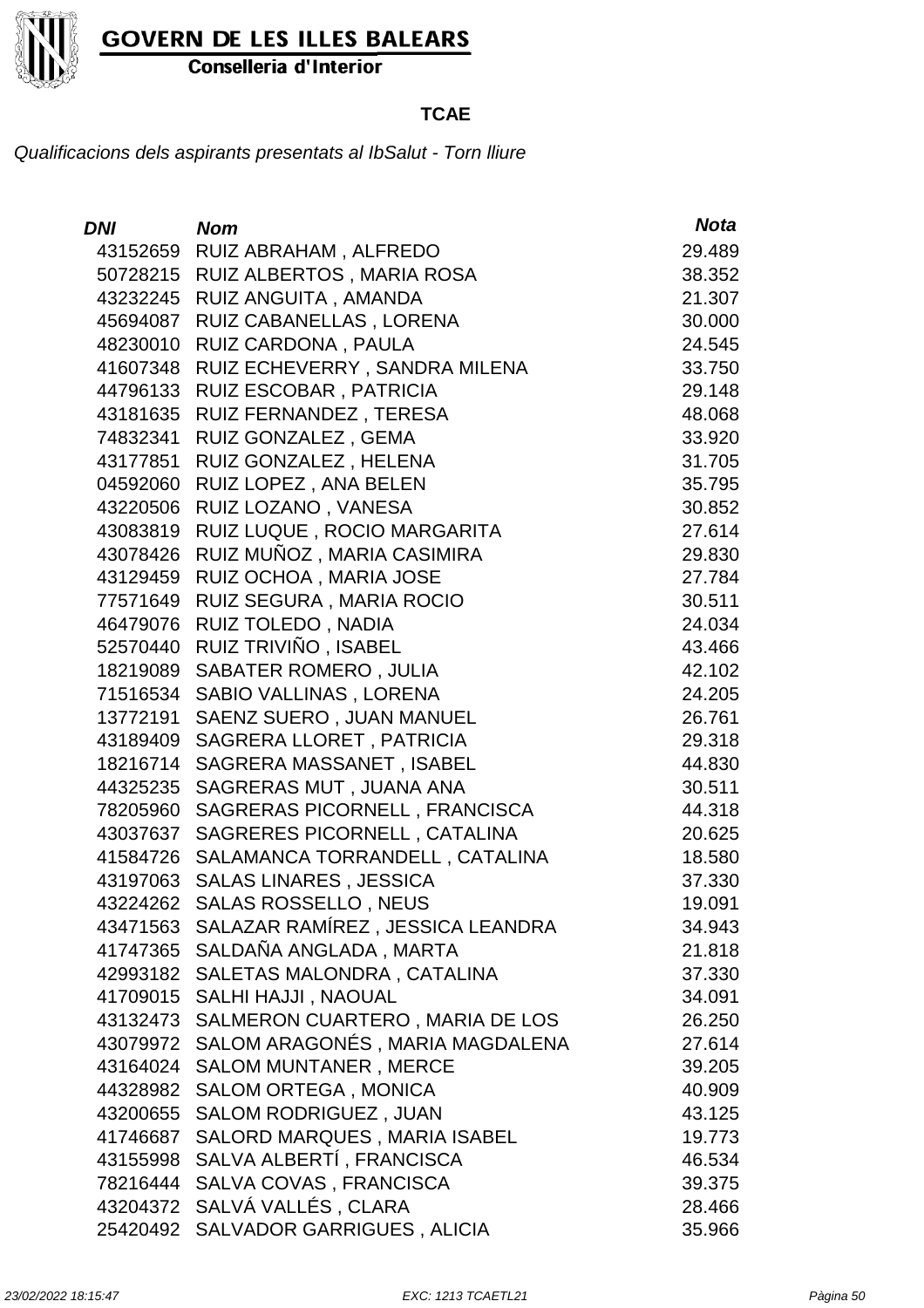

Conselleria d'Interior

### **TCAE**

| DNI      | <b>Nom</b>                         | <b>Nota</b> |
|----------|------------------------------------|-------------|
| 41536509 | SALVATIERRA REYES, CAROLINA        | 16.875      |
| 78209900 | SAMPOL SABATER, MARIA              | 47.045      |
| 43125767 | SAN EMETERIO DOMINGUEZ, CARLOS     | 38.523      |
| 43205956 | SANCHA AZORÍN, LUCÍA               | 31.705      |
| 43205955 | SANCHA AZORIN, MIRIAM              | 27.102      |
| 25397290 | SANCHEZ ALVAREZ, MARIA JULIA       | 28.466      |
| 43117798 | SANCHEZ BAEZ, ISABEL MARIA         | 19.943      |
| 43178478 | SANCHEZ BLAZQUEZ, VANESA           | 43.466      |
| 43198555 | SANCHEZ BONNIN, CAROLINA           | 38.523      |
| 41745360 | SANCHEZ BOSCH, ESMERALDA           | 38.693      |
| 45614272 | SANCHEZ CANO, MARIA ANTONIA        | 41.761      |
| 43142889 | SANCHEZ CARPINTERO, RUBEN          | 25.909      |
| 43084708 | SANCHEZ CARRIQUI, EVA              | 36.648      |
| 43088687 | SANCHEZ DE ALCAZAR MORENO, FELIX   | 21.307      |
| 45184419 | SANCHEZ DE LUCAS, SUSANA           | 27.102      |
| 20209386 | SANCHEZ DIAZ, NOELIA               | 29.148      |
| 23791460 | SANCHEZ DÍAZ, SILVIA               | 37.841      |
| 43099183 | SANCHEZ FERNANDEZ, ANA MARÍA       | 43.466      |
| 45698319 | SANCHEZ FERREIRA, SANDRA JANETH    | 41.591      |
| 74505452 | SANCHEZ GARCIA, RAFAELA            | 45.511      |
| 43416521 | SANCHEZ GIL, FRANCISCO JAVIER      | 16.193      |
| 43233357 | SANCHEZ GONZALEZ, ALBA             | 42.614      |
| 41509944 | SANCHEZ HARO, EDUARD               | 33.920      |
| 24344674 | SANCHEZ JORDA, ISABEL              | 34.261      |
| 07817779 | SÁNCHEZ LÁZARO, MARÍA ÁNGELES      | 28.295      |
| 53151057 | SÁNCHEZ LUCENA, MARIA DEL MAR      | 41.250      |
| 43479250 | SANCHEZ MARIN, ROCIO               | 27.614      |
| 43211168 | SÁNCHEZ MARTÍ, SONIA               | 24.205      |
| 78214110 | SANCHEZ MARTINEZ, MONICA           | 28.125      |
|          | 43217161 SANCHEZ NAVARRO, FERNANDO | 21.818      |
| 43190607 | SANCHEZ PIZA, ALICIA               | 15.682      |
| 43104577 | SANCHEZ QUETGLAS, JOANA AINA       | 26.761      |
| 34768414 | SANCHEZ RAMIREZ, FRANCISCA         | 44.659      |
| 33460980 | SANCHEZ RUIZ, CRISTABEL            | 39.545      |
| 43021848 | SANCHEZ RUIZ, JUANA                | 25.398      |
| 43100634 | <b>SANCHEZ SALES, AMELIA</b>       | 40.227      |
| 43040065 | SANCHEZ SERRANO, MARIA CARMEN      | 36.989      |
| 43121798 | SANCHEZ VAZQUEZ, LAURA             | 46.023      |
| 43076190 | SANCHEZ VICTORI, ANTONIO FRANCISCO | 42.102      |
| 45496579 | SANCHEZ VIRDOSOLA, SILVIA          | 26.591      |
| 41457288 | SANCHEZ ZORRILLA, ADORACION        | 29.659      |
|          | 45697896 SANCHO CASAS, PAULA       | 29.318      |
| 43168224 | <b>SANCHO MIRALLES, FINA</b>       | 31.705      |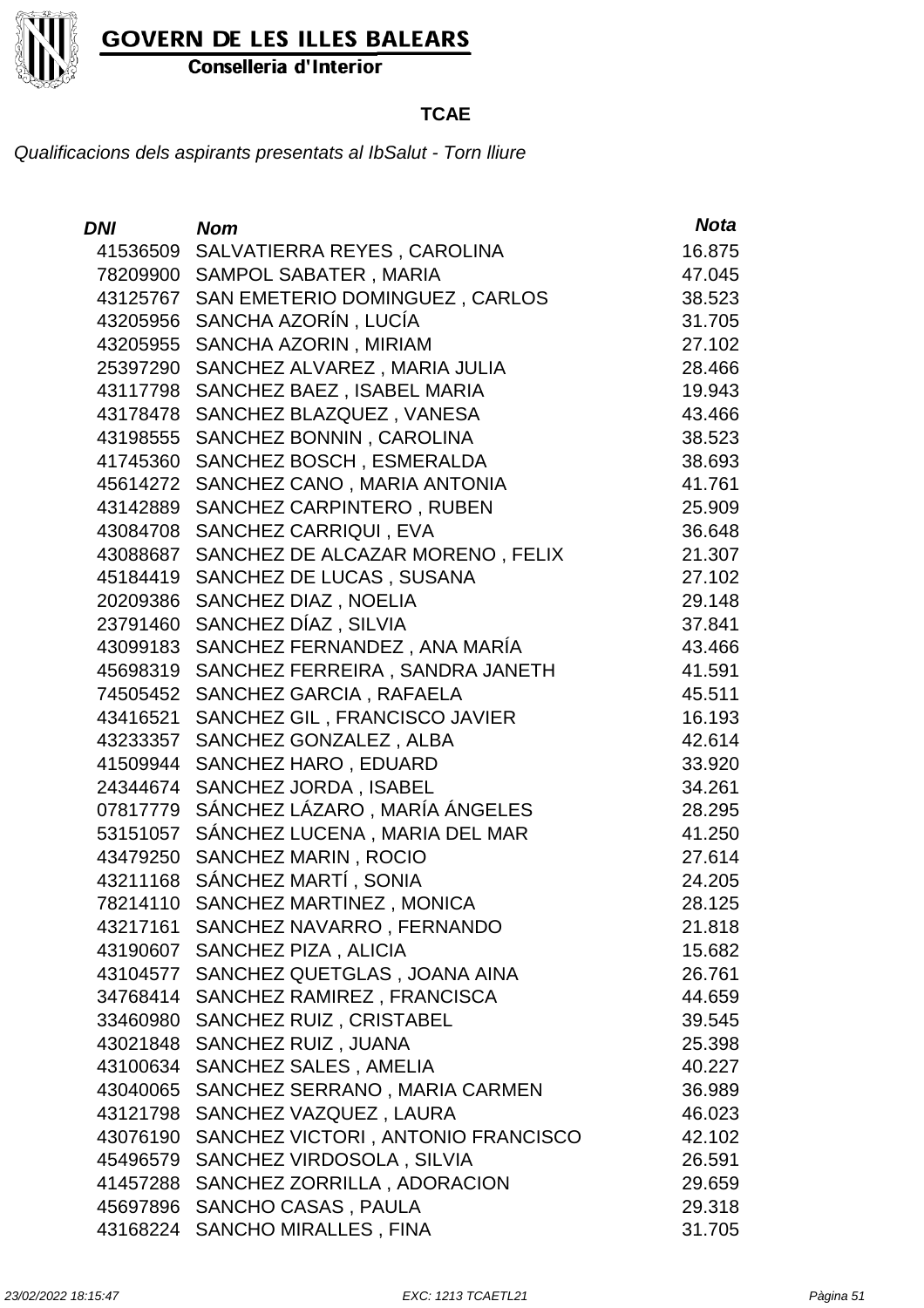

Conselleria d'Interior

### **TCAE**

| DNI      | <b>Nom</b>                                | <b>Nota</b> |
|----------|-------------------------------------------|-------------|
| 47253990 | <b>SANCHO TORRES, SONIA</b>               | 40.227      |
|          | 43124762 SANDOVAL CAMPOS, ALICIA          | 34.773      |
| 50122814 | SANO POLANCO, MELBA ELISA                 | 24.545      |
|          | 41615616 SANSO EGIDOS, ANABEL             | 27.784      |
| 41509162 | SANTACASILDA CAULES, IVAN                 | 31.023      |
| 43479733 | SANTANA PROAÑO, JOSEFINA DEL ROSARIO      | 32.727      |
| 43087909 | SANTANA TORRES, LUISA MARÍA               | 49.943      |
|          | 43095625 SANTIAGO EXTREMERA, DAVID        | 42.443      |
| 41538144 | SANTMARTI BAUZA, LINA MARIA               | 27.784      |
| 41461426 | <b>SANTOS CUELLO, VICTORIA</b>            | 42.443      |
| 43202516 | <b>SANZ CORREA, SHEILA</b>                | 35.795      |
| 43196569 | SANZ ESTEVA, MARGARITA                    | 18.239      |
| 43225218 | SANZ MARTINEZ, SONIA                      | 25.909      |
| 43209086 | <b>SANZ VALERA, IRENE</b>                 | 37.841      |
| 75863451 | SAÑUDO PAJUELO, FRANCISCA                 | 34.091      |
|          | 43083529 SARCH GUASP, CATERINA AINA       | 44.489      |
| 43189611 | <b>SARCH GUASP, SUSANA</b>                | 20.455      |
| 52253732 | SARRION ROMERO, MARIA CARMEN              | 38.864      |
| 41571449 | SASTRE FERRAGUT, MARGARITA                | 35.114      |
| 43085797 | SASTRE FONT, ANTONIA                      | 34.432      |
| 43235904 | SASTRE GARÍ, ISABEL MARIA                 | 48.580      |
| 43146618 | <b>SASTRE LOPEZ, DEBORA</b>               | 33.580      |
| 43200751 | <b>SASTRE OLIVA, NEUS</b>                 | 24.716      |
| 43016852 | SASTRE REYNES, CATALINA                   | 36.307      |
| 42990297 | SASTRE SASTRE, FRANCISCA                  | 25.909      |
| 43046696 | SASTRE VALLESPIR, JUANA MARIA             | 26.761      |
| 43199002 | <b>SCHNEIDER BARCELO, SANDRA</b>          | 32.727      |
|          | 43167295 SCHNEIDER GAROLFI, NONICA MALENA | 25.398      |
|          | X1228765 SCHRENK, NICOLE                  | 37.159      |
|          | 43191527 SEBASTIA LLITERAS, MARIA         | 24.545      |
|          | 43182394 SECO DE HERRERA JIMENEZ, RAQUEL  | 19.602      |
|          | 43141364 SECO TALLEDO, MARIA DE LA O      | 27.273      |
| 44327424 | SEDA CEPERO, MARIA DEL CARMEN             | 25.227      |
|          | 43189997 SEGADOR VILLAR, MARÍA VICTORIA   | 28.295      |
| 43093449 | SEGOVIA GUTIERREZ, CRISTINA               | 27.614      |
|          | 43193746 SEGUI CRESPI, MARINA             | 26.080      |
|          | 41512769 SEGUI MOMPEAN, GIBET             | 25.057      |
|          | 18235834 SEGUI MOYA, JUAN                 | 29.318      |
| 41493535 | <b>SEGUI ORFILA, JOANA CARME</b>          | 31.193      |
|          | 43018892 SEGUI PERICAS, JERONIMA          | 35.455      |
| 41508497 | <b>SEGUI PONS, MAGDALENA</b>              | 38.864      |
| 34066261 | <b>SEGUI SASTRE, ANTONIA</b>              | 40.568      |
| 43192813 | SEGUIDO ARCOS, ESTEFANIA                  | 23.182      |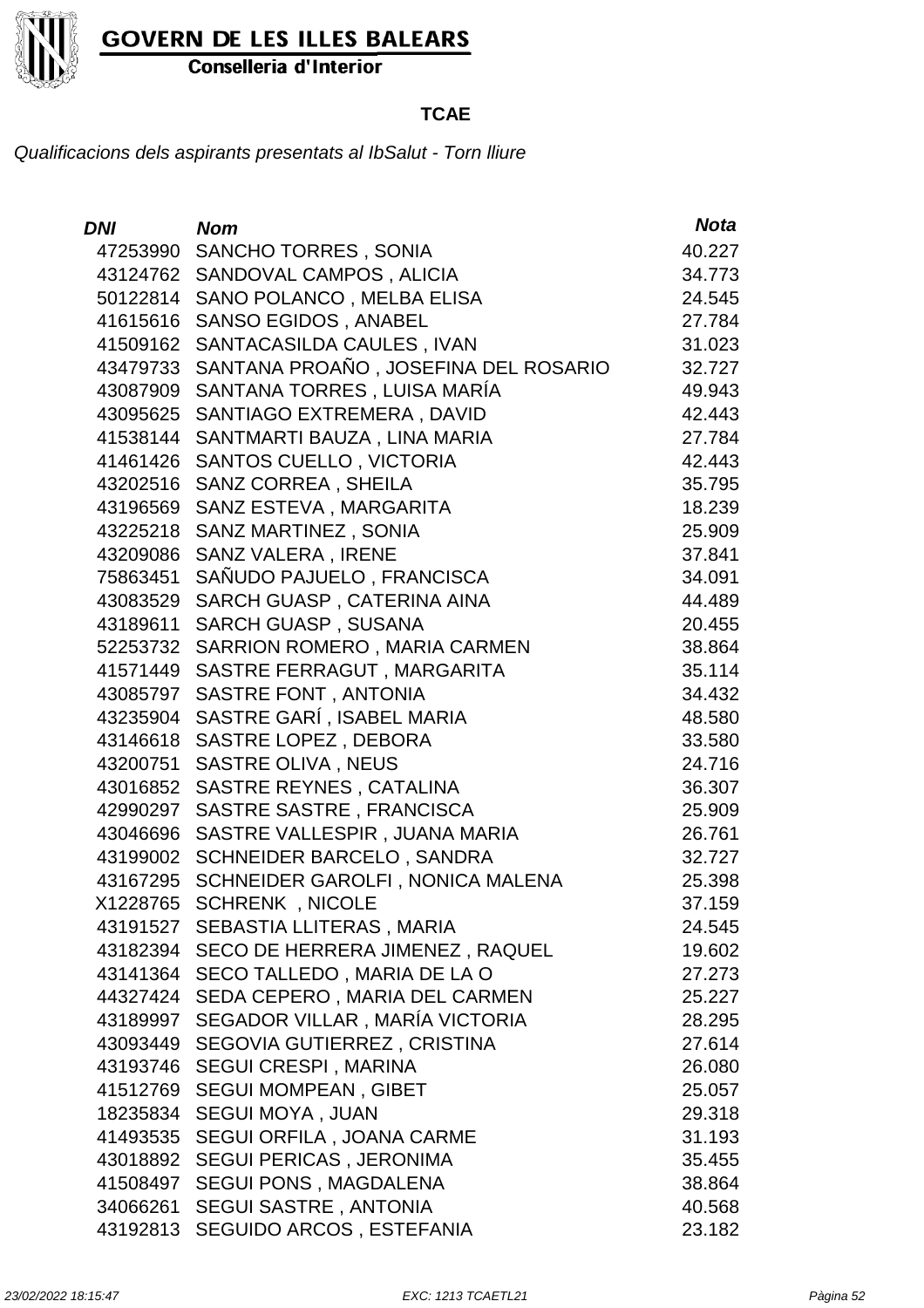Conselleria d'Interior

### **TCAE**

| DNI      | <b>Nom</b>                              | <b>Nota</b> |
|----------|-----------------------------------------|-------------|
| 77340708 | SEGURA AGUILAR, MARIA TERESA            | 50.455      |
| 51375328 | SEGURA FORTEZA, MARTA ROSA              | 35.114      |
| 43028387 | SEGURA ROSELLO, MARIA GUADALUPE         | 40.398      |
| 43183607 | <b>SEGURA ROSENDE, LORENA</b>           | 29.489      |
| 41543039 | <b>SEGURA URBANO, GUADALUPE</b>         | 28.977      |
| 43225165 | SELVA BERNAT, MARIA                     | 29.659      |
| 43225164 | <b>SELVA BERNAT, MARTA</b>              | 34.943      |
| 43223609 | <b>SELLES CABOT, BARBARA</b>            | 27.784      |
| 43140178 | SEMPERE FERNANDEZ, BEATRIZ              | 21.477      |
| 44818806 | SEOANE VIAÑO, SANDRA MARIA              | 45.170      |
| 43155271 | <b>SERNA DUQUE, YOLANDA</b>             | 35.625      |
| 43171973 | <b>SERRA CANTALLOPS, ISABEL</b>         | 27.273      |
| 43182939 | <b>SERRA CULLA, NEUS</b>                | 24.205      |
| 43182940 | <b>SERRA CULLA, NURIA</b>               | 30.170      |
| 43163295 | <b>SERRA FERNANDEZ, ELEONOR</b>         | 34.091      |
| 41541075 | <b>SERRA GOMEZ, MIRIAM</b>              | 35.795      |
| 46955351 | <b>SERRA HORMIGO, FERNANDO</b>          | 37.500      |
| 43094575 | SERRA MARTINEZ, LAURA                   | 40.057      |
| 43163321 | SERRA SERRA, EULÀLIA JUANA              | 46.364      |
| 78211257 | <b>SERRA SERRA, JUAN</b>                | 36.307      |
| 43117096 | SERRA SOCIAS, MARINA AUBA               | 35.284      |
| 43139345 | SERRA VERD, JUANA MARIA                 | 45.682      |
| 43206160 | SERRANO ALONSO, SURIA                   | 28.295      |
| 43097249 | SERRANO CORTES, MARIA AMPARO            | 31.534      |
| 43105615 | SERRANO DIAZ, YOLANDA                   | 49.773      |
| 77334914 | SERRANO HERNANDEZ, MARIA DEL CARMEN     | 41.591      |
| 44326775 | SERRANO JURADO, MARIA VICTORIA          | 36.477      |
| 45698756 | <b>SERRANO POZAS, DAVID</b>             | 34.943      |
| 48641756 | <b>SERRANO SAMPER, ANTONIO</b>          | 28.466      |
|          | 43154970 SERROUKH SERROUKH, HAFIDA      | 34.602      |
|          | 43187720 SERVERA BALLESTER, CANDELA     | 30.682      |
|          | 43181919 SERVERA CIFRE, MARIA MAGDALENA | 37.841      |
| 43108183 | SERVERA GENTO, ALICIA                   | 30.170      |
| 43183041 | <b>SERVERA HIDALGO, CARMEN</b>          | 23.011      |
| 43108526 | SERVERA JIMENEZ, YOLANDA                | 33.068      |
| 78211268 | SERVERA MIQUEL, MARIA                   | 44.318      |
| 41615832 | SERVERA PONS, FRANCESCA                 | 14.318      |
| 43227630 | SERVERA SÁNCHEZ, BÁRBARA                | 30.341      |
| 43202985 | SHERIFF BEJARANO, CAROLINA              | 16.364      |
| 49483686 | SIERRA BOLIVAR, JULIANA ALEXANDRA       | 36.648      |
| 18227758 | SIERRA CAÑAS, MARIA JOSEFA              | 21.136      |
| 32651731 | SILVAR FERNANDEZ, MARIA ANTONIA         | 35.966      |
| 43093363 | SILVENTE EXPOSITO, TERESA MARIA         | 32.557      |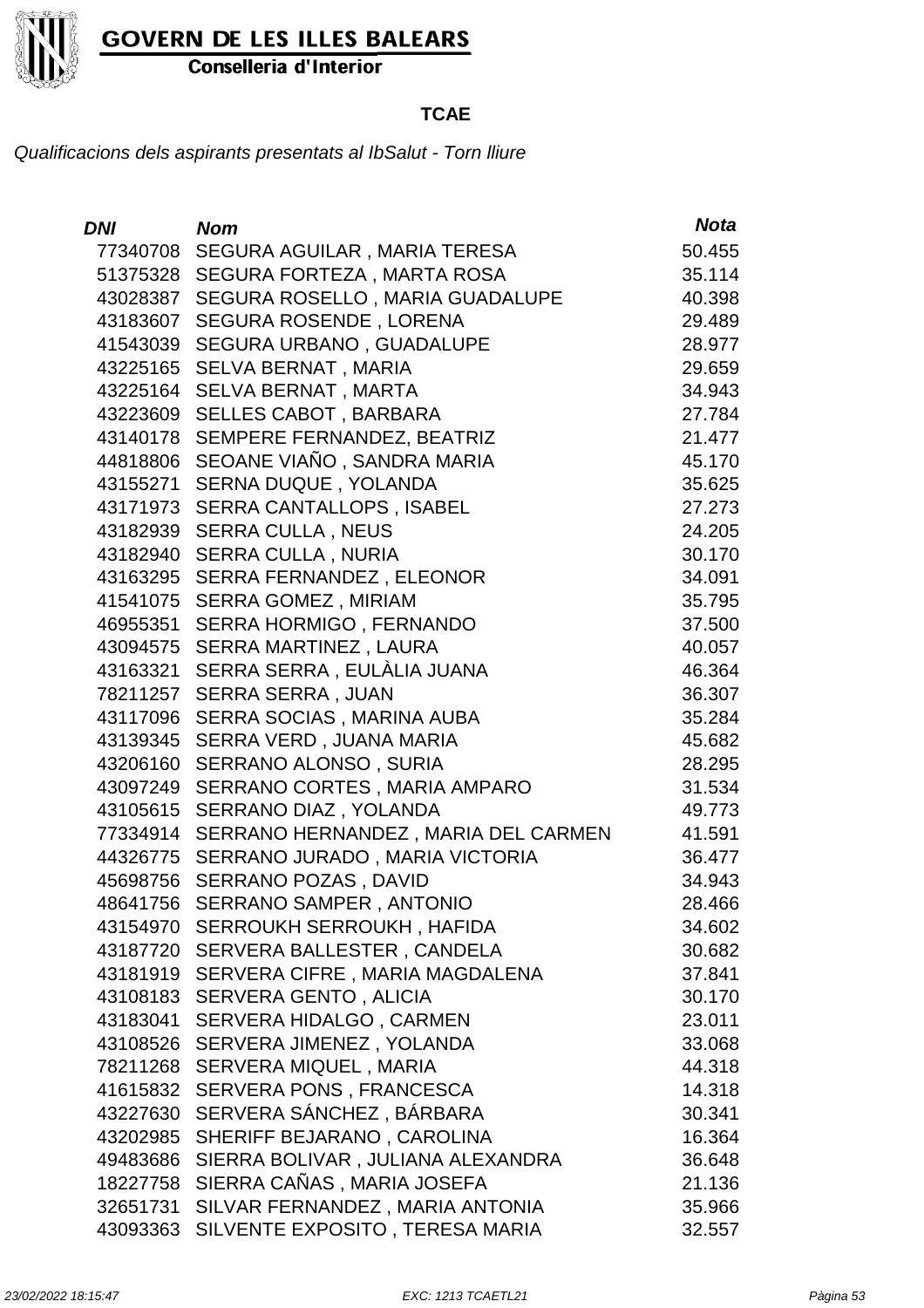

Conselleria d'Interior

### **TCAE**

| <b>DNI</b> | <b>Nom</b>                         | <b>Nota</b> |
|------------|------------------------------------|-------------|
| 43126539   | SIMÓ GOST, SALVADORA               | 45.511      |
|            | 43233034 SIMÓ PÉREZ, JUAN JOSE     | 26.080      |
| 43038215   | SIMON NIEVAS, MARIA MAGDALENA      | 27.443      |
|            | 43189929 SIMON PEÑA, ALICIA        | 35.284      |
| 41508462   | SINTES ALARCON, SONIA              | 26.420      |
| 41500927   | SINTES JIMÉNEZ, ÁGUEDA CRISTINA    | 48.239      |
| 41524764   | SITGES MESQUIDA, EMMA              | 35.284      |
| 41537045   | SITGES VIVES, JAUME                | 22.670      |
| 43016212   | SOCIAS LLABRES, FRANCISCA          | 28.636      |
| 43219245   | SOCIAS MARTORELL, MARGARIDA        | 21.648      |
| 43093591   | SOLANO MORERA, ROSA MARIA          | 45.682      |
| 78206161   | SOLER CRESPI, ANTONIA              | 18.239      |
| 43158839   | <b>SOLER LLAMBIAS, NURIA</b>       | 20.966      |
| 78221414   | SOLIVELLAS PIERAS, MARGALIDA       | 23.352      |
| 43193202   | <b>SOMED CIRER, DEBORA</b>         | 38.693      |
| 43068784   | SORELL MATAS, MARGARITA            | 19.943      |
| 43018867   | SORIA VALERO, ROSARIO              | 42.955      |
| 03128845   | SORROCHE TORRES, NURIA             | 31.023      |
| 43207517   | SOTO MEDINA, Mª LUISA              | 21.136      |
| 01931960   | SOTO RUBIO, BEATRIZ                | 38.693      |
| 43141872   | SOTOS PELAEZ, LUCIA                | 40.568      |
| 41460847   | SOUSA QUARESMA, ROSA MARÍA         | 29.830      |
| 49924319   | SPERMEZAN FECIOR, OANA             | 23.693      |
| 43186496   | SUAREZ CARRILLO, CARLES FERRAN     | 40.739      |
| 78222312   | SUAREZ CARRILLO, JORDI ENRIC       | 31.364      |
| 43186495   | SUAREZ CARRILLO, LLUIS JOSEP       | 46.534      |
| 43223724   | SUAREZ DE URBINA REUS, IKER RAFAEL | 23.011      |
| 43464227   | SUAREZ MEZA, MERCEDES EDITH        | 35.795      |
| 32837355   | SUAREZ RODRIGUEZ , MARÍA BELÉN     | 39.205      |
| X5469628   | SUBOCH, ALINA                      | 31.705      |
| 41571816   | SUREDA ALYEKSYEYENKO, CRISTINA     | 36.136      |
| 18220201   | SUREDA GOMILA, MARGARITA ASUNCION  | 27.614      |
| 41524512   | SUREDA MORA, MARIA ANGELA          | 32.557      |
| 43154667   | SUREDA NAVARRO, MARGARITA          | 34.602      |
| 43119299   | SUREDA PEREZ, BARBARA              | 23.352      |
| 34067275   | SUREDA ROSSELLÓ, MARIA BELEN       | 35.966      |
| 33407680   | SUSIERRA GUILLEM, VICENTA VICTORIA | 26.420      |
| 43207014   | SUTIL GIL, MARIA DOLORES           | 30.170      |
| 43214851   | TABERNER GOMILA, NÚRIA             | 29.148      |
| 43212999   | <b>TALLON LASHERAS, ANDREA</b>     | 15.511      |
| 43212998   | <b>TALLON LASHERAS, NURIA</b>      | 22.500      |
| X6470952   | TAMAS, CARMEN ELENA                | 41.932      |
| 43466840   | TAMAYO FAJARDO, LUZ ANGELA         | 32.898      |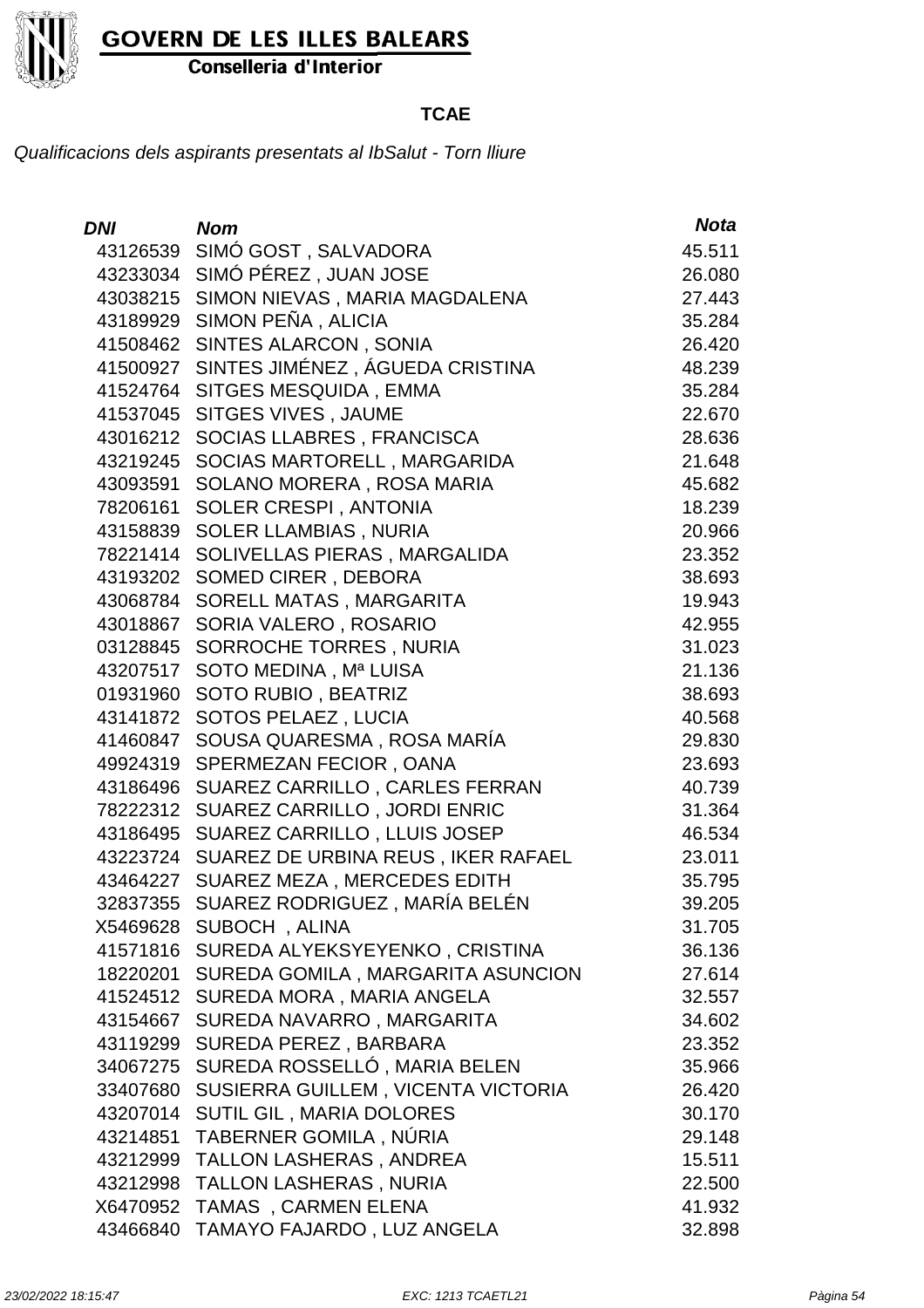

Conselleria d'Interior

### **TCAE**

| <b>DNI</b> | <b>Nom</b>                              | <b>Nota</b> |
|------------|-----------------------------------------|-------------|
| 41515825   | <b>TARANCON LOPEZ, VERONICA</b>         | 38.011      |
| 43141225   | <b>TARAVILLA DIEZ, PALOMA</b>           | 26.420      |
| 43208130   | TÁRRAGA JIMÉNEZ, AINHOA                 | 30.682      |
| 45189115   | TARRAGA REPISO, NATALIA                 | 22.500      |
| 34028261   | TARRIAS GARCIA-CALABRES, MARIA          | 48.580      |
| 43218838   | TEBAR MARTÍNEZ, ANA                     | 16.705      |
| 75153530   | TEJERO JIMENEZ, MARIA JOSE              | 44.659      |
| 41515441   | <b>TELLEZ LOPEZ, MIRIAM</b>             | 28.977      |
| 43178199   | TELLO SOCIAS, FRANCISCA MARIA           | 24.545      |
| 18233569   | <b>TENDERO LOPEZ, PIEDAD</b>            | 10.739      |
| 78215114   | TERRASA COLL, CATALINA MARIA            | 26.420      |
| 41620018   | TERRASSA ESTELA, FRANCISCA MARIA        | 28.295      |
| 43074136   | <b>TERRONES ARCOS, ANA</b>              | 35.795      |
| 43062492   | <b>TERRONES GARCIA, ANA</b>             | 23.352      |
| 43187809   | TERUEL SANTANDREU, CRISTINA             | 30.682      |
| 41515307   | <b>THOMAS FEMENIAS, AINA</b>            | 31.364      |
| 43036583   | TIMONER BOTER, CRISTINA                 | 47.898      |
| 43048513   | TINEO SANCHEZ, MARIA DE LOS ANGELES     | 23.182      |
| 46389420   | TOALA JAIME, ALEXANDRA LORENA           | 29.318      |
| 33467005   | TOBOSO JIMENEZ, MARTA INMACULADA        | 27.614      |
| X4923405   | TODOROVA STEFANOVA, DANIELA             | 19.943      |
| 41624376   | TOLEDO VELAZQUEZ, YURISLEYDI            | 25.739      |
| 43148676   | <b>TOMAS FERRER, JAIME</b>              | 20.625      |
| 41510422   | <b>TOMAS SERRA, ISABEL</b>              | 34.943      |
| 74373075   | <b>TORA TORRES, ROBERTO</b>             | 38.011      |
| 41518030   | <b>TORELLO CIFRE, MARGARIDA</b>         | 35.455      |
| 54870248   | TORO CARDONA, CARLA MARIA               | 25.398      |
| 49771573   | TORRALBO CORBALAN, ESTEFANIA            | 20.966      |
| 43175957   | TORRANDELL VARGAS , SARA                | 33.750      |
|            | 18234757 TORREJON GONZALEZ, ENCARNACION | 48.580      |
| 41570941   | <b>TORRENS FORNARI, JUAN</b>            | 46.193      |
| 43207541   | <b>TORRENS SALLEINS, MARGARITA</b>      | 32.898      |
| 43159615   | TORRENTS DE LOS LLANOS, ESTER           | 47.045      |
| 43147340   | <b>TORRES AMENGUAL, MARTA</b>           | 28.125      |
| 41738679   | TORRES ARIAS, ZAIDA MARIA               | 30.170      |
| 47408847   | TORRES CAMACHO, MARIA DEL MAR           | 32.557      |
| 46952899   | TORRES CEJUDO, VANESSA                  | 36.136      |
| 42061232   | <b>TORRES CHINEA, MIGUEL ANTONIO</b>    | 32.045      |
| 75760496   | <b>TORRES DELGADO, BERNARDO</b>         | 26.761      |
| 41446766   | TORRES DELORGE, NATALIA CLARA           | 25.909      |
| 43071044   | TORRES FERNÁNDEZ, MARIA DE LOS          | 30.682      |
| 47256356   | TORRES JUAN, MARIA DEL CARMEN           | 13.466      |
| 45184853   | <b>TORRES LEON, MARCOS</b>              | 18.750      |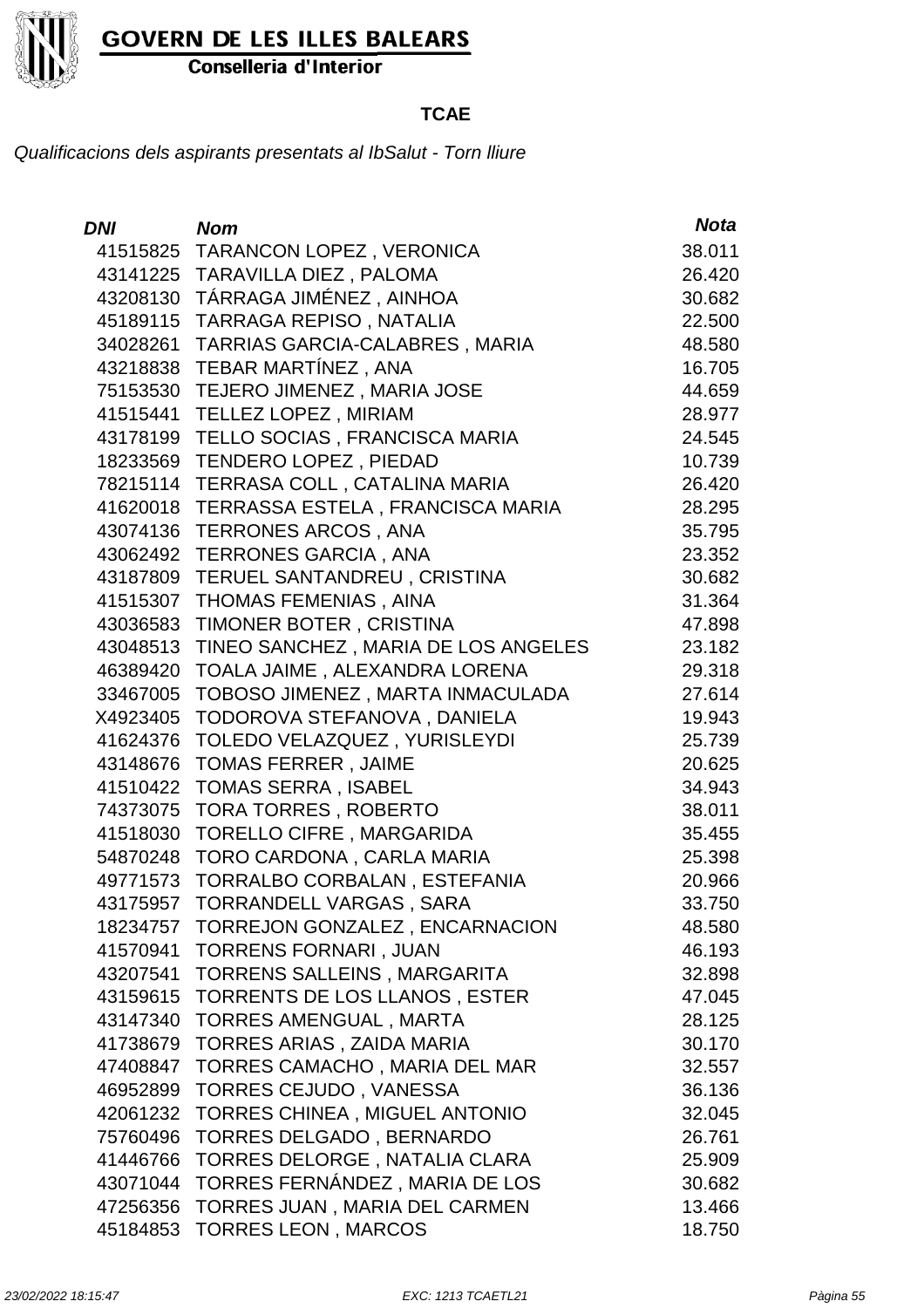

Conselleria d'Interior

### **TCAE**

| <b>DNI</b> | <b>Nom</b>                          | <b>Nota</b> |
|------------|-------------------------------------|-------------|
| 43174422   | <b>TORRES LEON, MARIA JOSS</b>      | 41.420      |
| 46955042   | <b>TORRES MARI, EVA</b>             | 38.182      |
| 41454802   | <b>TORRES MORENO, ENCARNACION</b>   | 33.580      |
| 46954290   | TORRES RAMON, MARIA DE LOS ANGELES  | 31.875      |
| 41734451   | <b>TORRES RIBOT, MARIA ANGELES</b>  | 42.102      |
| 41452430   | <b>TORRES ROIG, CRISTINA</b>        | 31.023      |
| 41461344   | <b>TORRES SAINZ PARDO, SARA</b>     | 46.364      |
| 43118983   | TORRES SERRA, MARIA VICTORIA        | 40.398      |
| 37339726   | TORRES TOMAS, JULIA MARÍA           | 44.659      |
| 54870661   | TORRICOS BALLIVIAN, ROY RODRIGO     | 22.500      |
| 46406400   | TOSAL CASTAÑO, MERITXELL            | 40.398      |
| 41583672   | <b>TRAVIESO ROTGER, AYSHA</b>       | 36.307      |
| 43474994   | TREJOS GIL, ADALGIZA                | 34.261      |
| 04583574   | TRIBALDOS MARTINEZ, FRANCISCA       | 26.761      |
| 43201522   | TRIGO LINDO, BELEN                  | 38.182      |
| 80072577   | TRIGUERO POCH, PATRICIA             | 26.932      |
| 30478333   | TRINADO LUQUE, INMACULADA           | 49.261      |
| 43121687   | TRUJILLO BENNASAR, MARTINA          | 41.250      |
| 30800396   | TRUJILLO ROMERO, ANTONIA            | 30.170      |
| 53076333   | <b>TRUJILLO TEJERINA, RHUT</b>      | 32.557      |
| 41497517   | <b>TRUYOL OLIVES, ANTONIA</b>       | 19.261      |
| 43148815   | TUDURI JIMENEZ, IRENE               | 42.273      |
| 41514399   | TUDURÍ SABINO, MARC                 | 21.648      |
| 45191192   | TUGORES BAHANA, CRISTINA            | 21.818      |
| 43204293   | TUR FULLANA, VIRGINIA               | 54.886      |
| 46959825   | TUR NÚÑEZ, CATI                     | 22.330      |
| 47253793   | TUR TUR, ESPERANZA                  | 29.830      |
| X5683282   | TURNEA, RAMONA                      | 21.477      |
| 46054102   | <b>UBEDA GREGORI, FRANCISCO</b>     | 47.216      |
| 36979255   | UCEDA MORENO, MARIA PAZ             | 41.250      |
| 41571698   | <b>UCEDA RODRIGUEZ, SANDRA</b>      | 31.193      |
| 49864346   | UGARTE MARSANA, XIMENA              | 32.557      |
| 41697625   | URBINA YACARINI, CLORINDA ROBERTINA | 27.614      |
| 43158309   | UTRERA BURGUERA, LORENA             | 27.273      |
| 31722626   | UTRERA RODRIGUEZ, NURIA             | 32.898      |
| 43051361   | VADELL MASCARÓ, SEBASTIANA          | 25.568      |
| 78213273   | VADELL VIDAL, MARIA ANTONIA         | 42.273      |
| 43189963   | VALCANERAS MAYOL, MARGARITA MARIA   | 34.602      |
| 43079235   | <b>VALCÁZAR ROMERO, BRIGITTE</b>    | 37.330      |
| 41524991   | <b>VALENCIA MENA, LAURA</b>         | 51.477      |
| 41616753   | VALENZUELA MOBIGLIA, CARMEN         | 27.614      |
|            | 17738825 VALER MONTERDE, NOEMI      | 36.136      |
| 44239409   | VALERIO PÉREZ, RAÚL                 | 40.398      |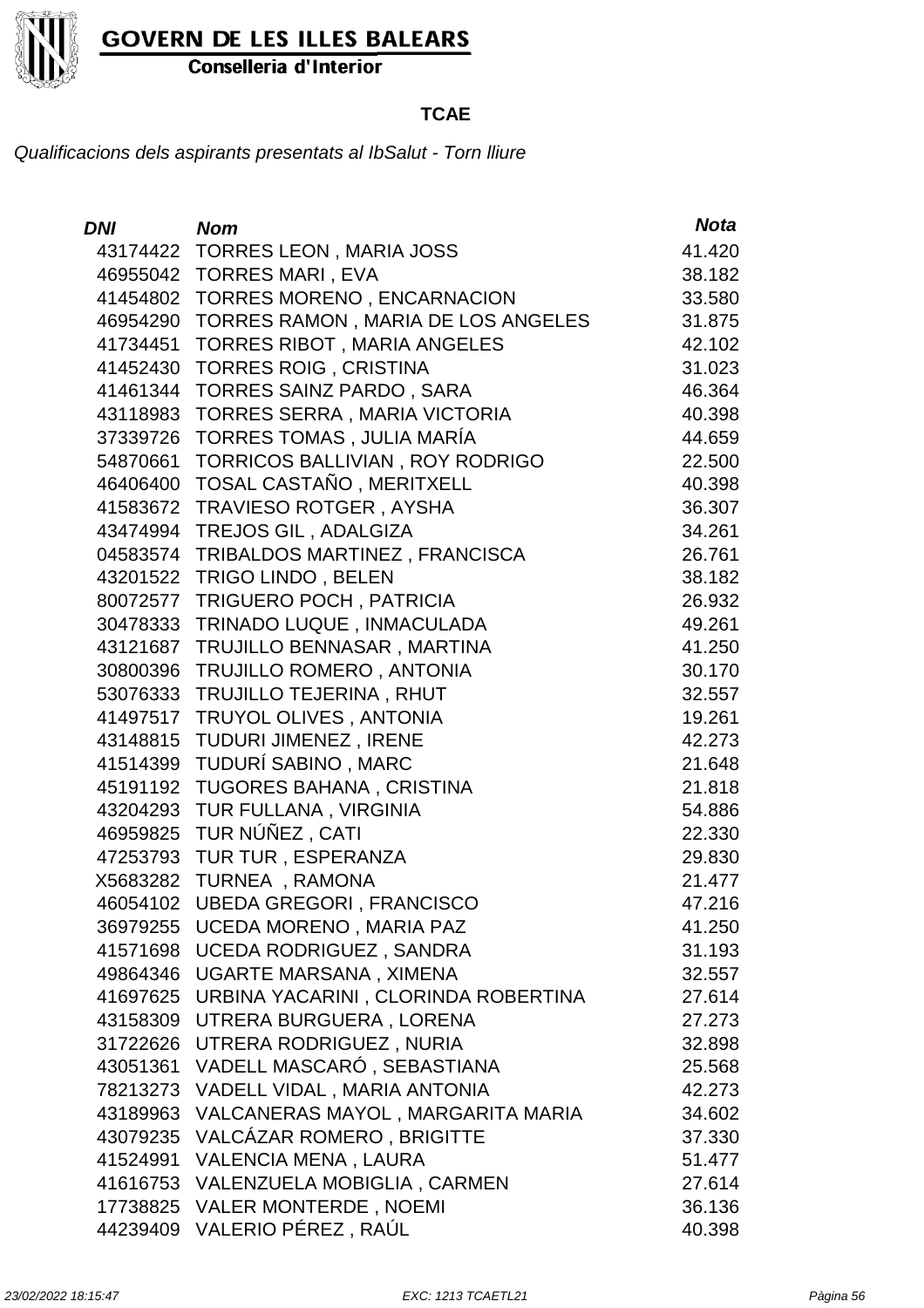

Conselleria d'Interior

### **TCAE**

| <b>DNI</b> | <b>Nom</b>                              | <b>Nota</b> |
|------------|-----------------------------------------|-------------|
|            | 43163398 VALERO BAUTISTA, MARÍA LOURDES | 34.432      |
| 43180089   | VALERO GARCIA, FRANCISCO JOSE           | 35.284      |
|            | 41453112 VALERO SORIA, PROVIDENCIA      | 30.682      |
| 41451146   | VALLE SANCHEZ, MARIA DOLORES            | 33.580      |
| 49919665   | VALLE SANTA CRUZ, PAOLA VIVIANA         | 29.318      |
| 43195507   | <b>VALLESPIR FLORIT, NOEMI</b>          | 24.375      |
| 43099437   | <b>VALLORI REYNES, MARGARITA</b>        | 22.500      |
| 43023702   | VALLORI SERRA, JUAN JOSE                | 35.795      |
| 43001873   | VALLS BONNIN, CLARA MARIA               | 21.818      |
| 43179149   | <b>VALLS PLAZA, DAMARIS</b>             | 25.398      |
| 43116688   | <b>VALLS SABATER, FRANCISCA</b>         | 18.068      |
| 41537576   | <b>VALLS VARON, LAURA</b>               | 22.330      |
| 43149752   | VAN DEN HURK JIMÉNEZ, ALEXANDRA         | 47.557      |
| 43225740   | <b>VAQUER TOMAS, ALEXANDRA</b>          | 40.057      |
| 79325843   | VARELA FERRO, TAMARA                    | 46.193      |
| 43110045   | <b>VARGAS CALERO, ROSARIO</b>           | 51.477      |
| 49414103   | VARGAS CUERVO, MARFA ELIZABETH          | 36.136      |
| 49920263   | VARGAS FONSECA, ALEJANDRA               | 20.795      |
| 47406762   | VARGAS GÓMEZ, MARÍA DEL CARMEN          | 25.398      |
| 44325033   | VARGAS MOLANO, MARIA DEL CARMEN         | 49.091      |
| 43478006   | VARGAS VALLEJO, MAYRA ALEJANDRA         | 36.648      |
| 41521196   | VARÓN RECHE, MARÍA JOSÉ                 | 30.000      |
| X6202368   | VASILEVA DOCHEVA, MARIYANA              | 29.318      |
| 43046066   | VÁZQUEZ BORRÁS, Mª DE LOS ÁNGELES       | 40.568      |
| 43151664   | VAZQUEZ CARVAJAL, MÓNICA                | 41.250      |
| 04222432   | VÁZQUEZ PÉREZ, VERÓNICA                 | 33.068      |
| 45371470   | VÁZQUEZ TRÍAS , MARTA MARÍA             | 38.693      |
| 43467970   | VEGA ANGULO, MARIA JOSÉ                 | 33.068      |
| 41503610   | VEGA BOLIVAR, CAROLINA                  | 37.330      |
|            | 41693869 VEGA CAÑON, PAOLA TATIANA      | 32.727      |
|            | 43097650 VEGA CARRO, RAÚL               | 15.682      |
|            | 43140741 VEGA CORTES, FRANCISCO JAVIER  | 32.216      |
|            | 43184078 VEGA LOPEZ DE ROBLES, AINOA    | 30.511      |
|            | 43235533 VEGA MÁRQUEZ, NAIRA            | 33.239      |
| 43208721   | VEGA RIERA, ANDREA                      | 36.989      |
|            | 25385448 VELA GOMEZ, CAROLINA           | 34.091      |
|            | 49484639 VELASCO LLAMAS, NEREA          | 21.307      |
|            | 43137626 VELAZQUEZ ESCOBAR, ANA BELEN   | 29.489      |
| 43178394   | VERA COLOMA, BEATRIZ ALEXIA             | 42.273      |
| 49413368   | VERA CHAO, YANISER DE LOURDES           | 24.545      |
|            | 49416488 VERA SANCHEZ, STEFANIA IRENE   | 21.648      |
|            | 47260232 VERDERA JUAN, PAQUITA          | 12.955      |
|            | 43141424 VERDERA MESQUIDA, LYDIA MARIA  | 35.284      |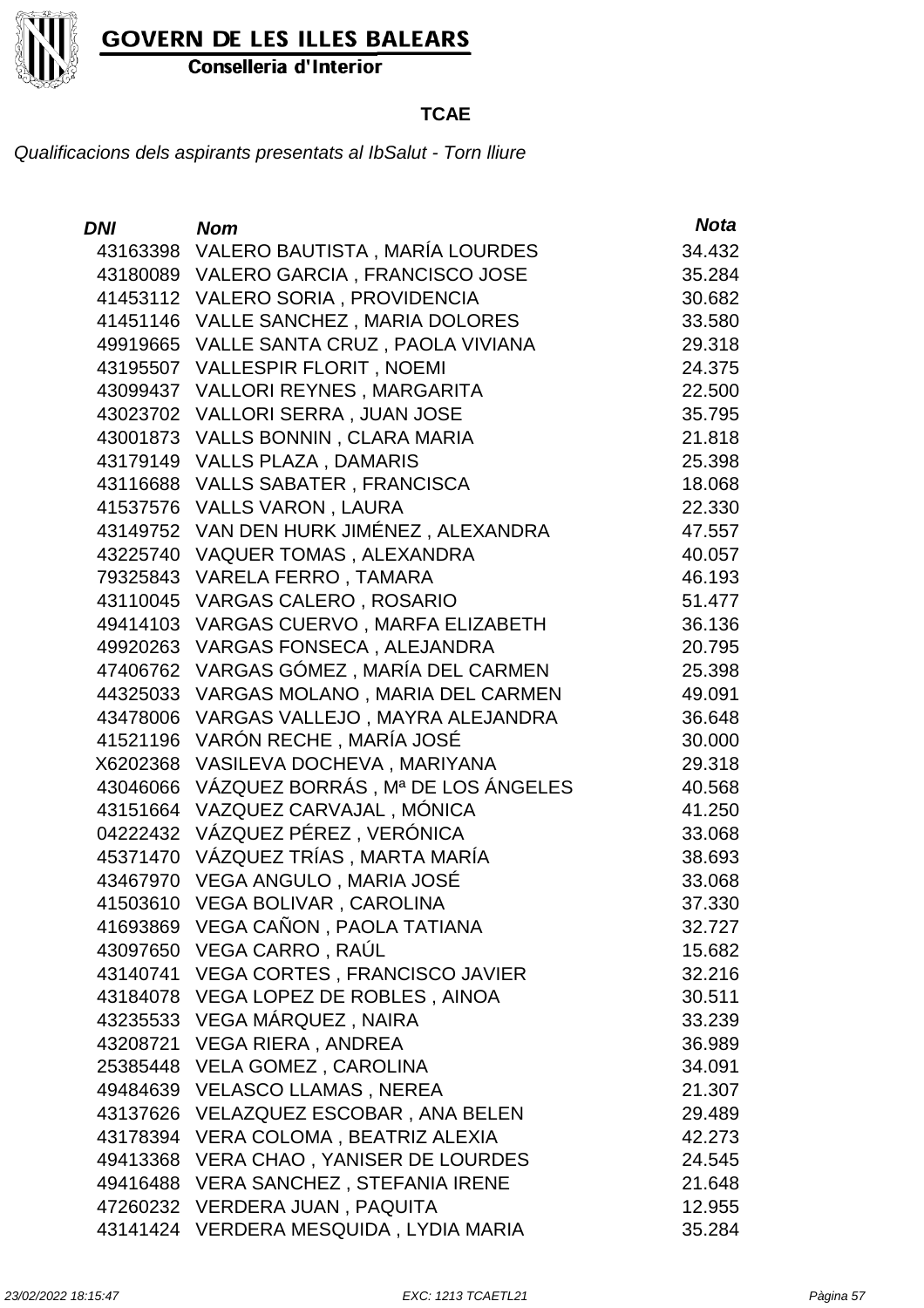

Conselleria d'Interior

### **TCAE**

| <b>DNI</b> | <b>Nom</b>                                | <b>Nota</b> |
|------------|-------------------------------------------|-------------|
| 43184341   | VERGARA AZORIN, JUAN ANTONIO              | 33.239      |
|            | 45185808 VERGARA GODOY, MARIA AUXILIADORA | 28.807      |
|            | 43106112 VERGER REDAL, MARIA GRACIA       | 29.489      |
| 41615416   | <b>VERNET ROJALS, VANESSA</b>             | 26.420      |
| 43166249   | VIADA LLORENS, ANA DE LOS ANGELES         | 40.909      |
| 43063984   | VICENS RUIZ, ARANZAZU                     | 39.716      |
| 12780767   | VICENTE DIEZ, ANA ROCIO                   | 33.409      |
| 43470792   | <b>VICENTE SANCHEZ, MARIO</b>             | 35.284      |
| 74001869   | VICO BELTRA, MARIA TERESA                 | 27.273      |
| 41511835   | VICO CARA, JESSICA                        | 28.807      |
| 43146963   | VICO CRUZ, MARTA                          | 26.761      |
| 46958316   | VICO SERRANO, TAMARA                      | 48.068      |
| 43215506   | <b>VICH GUIJARRO, ESTEFANIA</b>           | 32.386      |
| 43000534   | VICH MOLL, CATALINA                       | 25.739      |
| 43196406   | <b>VICHO GELABERT, AURORA</b>             | 30.341      |
| 43481457   | VIDAL ARAYA, NEREA CATALINA               | 22.159      |
| 43094726   | VIDAL CABOT, CATERINA DE LES NEUS         | 31.875      |
| 43149267   | VIDAL GONZÁLEZ, ANTONIO                   | 36.989      |
| 43138151   | <b>VIDAL HACES, CATALINA</b>              | 28.977      |
| 52931268   | <b>VIDAL LAMPON, SANDRA</b>               | 51.648      |
| 18235261   | <b>VIDAL MAS, AGUEDA</b>                  | 24.886      |
| 43161791   | <b>VIDAL MATAS, MARGA</b>                 | 40.227      |
| 41509744   | <b>VIDAL SIERRA, GEMMA</b>                | 20.625      |
| 43156368   | VIDAL VERD, MARÍA MAGDALENA               | 30.170      |
| 43078223   | <b>VIDAL YANES, MARCIA DALICE</b>         | 38.864      |
| 78215270   | VIEDMA CAPO, CATALINA MARÍA               | 40.227      |
| 43212310   | VIGIL GONZÁLEZ, BEATRIZ                   | 20.625      |
| 43228060   | VILA GARCÍA, ROSA MARIA                   | 30.511      |
| 43174832   | VILCHEZ SALVADOR, MARIA PIEDAD            | 42.614      |
| 43101619   | VILLALBA CRUZ, MONICA                     | 34.261      |
| 43143948   | <b>VILLALBA MONTES, LUCIA</b>             | 26.250      |
| 43120782   | VILLALONGA LLADO, SEBASTIAN               | 19.943      |
| 41511091   | <b>VILLAMAR HERNANDEZ, JAVIER</b>         | 29.659      |
| 46397476   | <b>VILLAR GARCIA, MARIA ISABEL</b>        | 18.750      |
| 43193002   | VILLAR HERNÁNDEZ, ÁNGEL                   | 26.761      |
| Y0547795   | <b>VILLEDA RAMOS, ISIS BERSAVET</b>       | 49.773      |
| 41500268   | <b>VINENT PONS, ANTONIA</b>               | 18.409      |
| 04213936   | <b>VIVAS GUDIEL, ALICIA</b>               | 28.977      |
| 41512303   | <b>VIVER TUDURI, MARIA FRANCISCA</b>      | 50.284      |
| 78223131   | <b>VIVES BASSA, CATALINA MARIA</b>        | 28.466      |
| 41515132   | <b>VIVES BENNASAR, MARGALIDA</b>          | 16.534      |
| 43053654   | <b>VIVES COLOM, KARINA ZITA</b>           | 28.295      |
| 37336286   | <b>VIVES LLODRA, CATALINA</b>             | 37.330      |